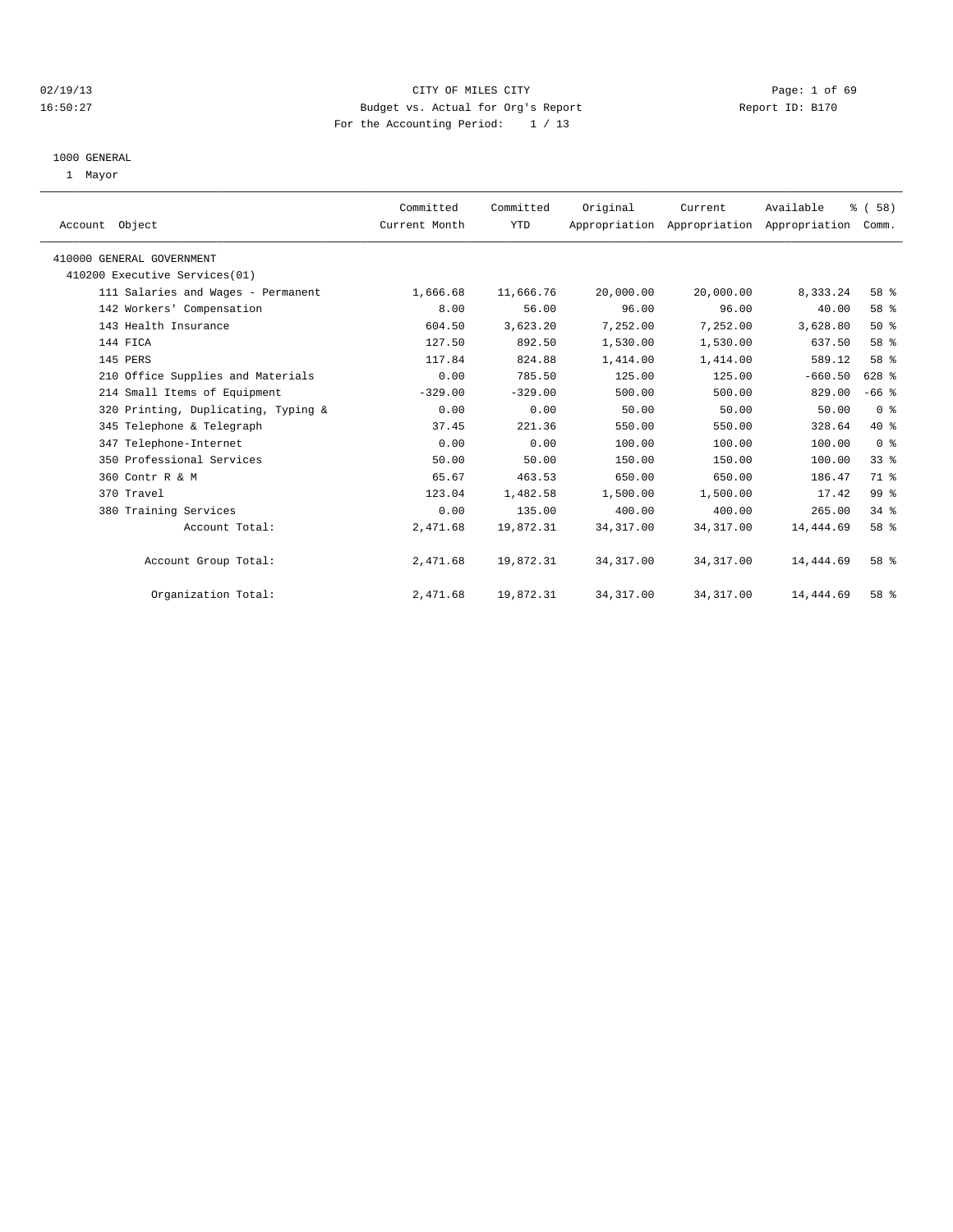## 02/19/13 CITY OF MILES CITY Page: 2 of 69 16:50:27 Budget vs. Actual for Org's Report Report ID: B170 For the Accounting Period: 1 / 13

### 1000 GENERAL

2 City Council

| Account Object                           | Committed<br>Current Month | Committed<br><b>YTD</b> | Original  | Current   | Available<br>Appropriation Appropriation Appropriation | % (58)<br>Comm. |
|------------------------------------------|----------------------------|-------------------------|-----------|-----------|--------------------------------------------------------|-----------------|
| 410000 GENERAL GOVERNMENT                |                            |                         |           |           |                                                        |                 |
| 410100 Legislative Services(02)          |                            |                         |           |           |                                                        |                 |
| 111 Salaries and Wages - Permanent       | 2,000.00                   | 14,000.00               | 24,000.00 | 24,000.00 | 10,000.00                                              | 58 %            |
| 142 Workers' Compensation                | 9.60                       | 67.20                   | 115.00    | 115.00    | 47.80                                                  | 58 %            |
| 144 FICA                                 | 152.96                     | 1,070.72                | 1,836.00  | 1,836.00  | 765.28                                                 | 58 %            |
| 145 PERS                                 | 53.04                      | 371.28                  | 636.00    | 636.00    | 264.72                                                 | 58 %            |
| 220 Operating Expenses                   | 0.00                       | 256.88                  | 0.00      | 0.00      | $-256.88$                                              | $***$ $_{8}$    |
| 370 Travel                               | 0.00                       | 0.00                    | 500.00    | 500.00    | 500.00                                                 | 0 <sup>8</sup>  |
| 380 Training Services                    | 0.00                       | 0.00                    | 500.00    | 500.00    | 500.00                                                 | 0 <sup>8</sup>  |
| Account Total:                           | 2,215.60                   | 15,766.08               | 27,587.00 | 27,587.00 | 11,820.92                                              | 57%             |
| 410105 Safety Culture-Supplies           |                            |                         |           |           |                                                        |                 |
| 230 Repair and Maintenance Supplies      | 0.00                       | 0.00                    | 1,000.00  | 1,000.00  | 1,000.00                                               | 0 <sup>8</sup>  |
| Account Total:                           | 0.00                       | 0.00                    | 1,000.00  | 1,000.00  | 1,000.00                                               | 0 <sup>8</sup>  |
| Account Group Total:                     | 2,215.60                   | 15,766.08               | 28,587.00 | 28,587.00 | 12,820.92                                              | 55 <sup>8</sup> |
| 470000 Housing and Community Development |                            |                         |           |           |                                                        |                 |
| 470300 Ecomonic Development              |                            |                         |           |           |                                                        |                 |
| 350 Professional Services                | 0.00                       | 13,438.00               | 13,438.00 | 13,438.00 | 0.00                                                   | $100*$          |
| Account Total:                           | 0.00                       | 13,438.00               | 13,438.00 | 13,438.00 | 0.00                                                   | $100*$          |
| Account Group Total:                     | 0.00                       | 13,438.00               | 13,438.00 | 13,438.00 | 0.00                                                   | $100*$          |
| Organization Total:                      | 2,215.60                   | 29,204.08               | 42,025.00 | 42,025.00 | 12,820.92                                              | 69 %            |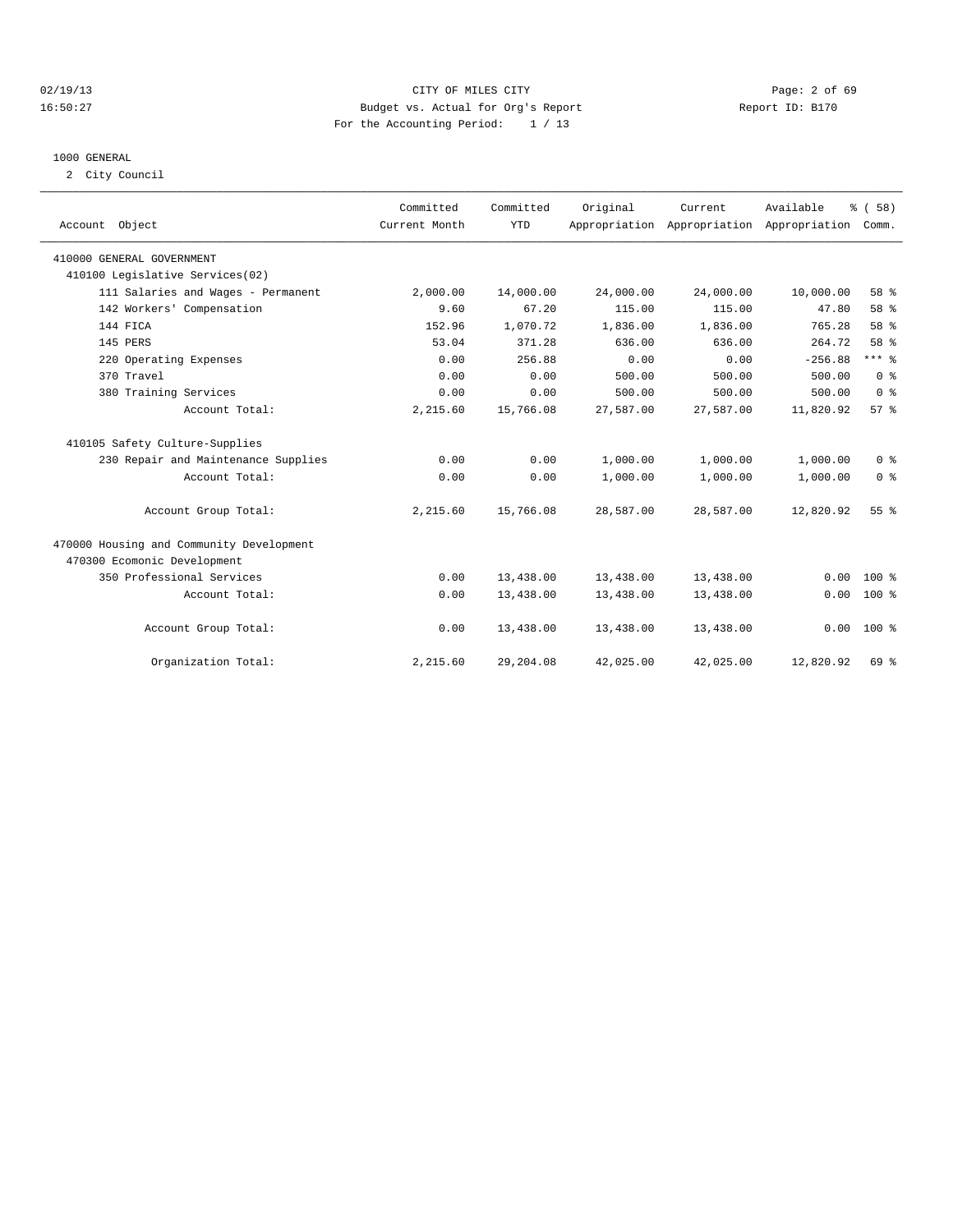## 02/19/13 CITY OF MILES CITY Page: 3 of 69 16:50:27 Budget vs. Actual for Org's Report Changer Report ID: B170 For the Accounting Period: 1 / 13

————————————————————————————————————————————————————————————————————————————————————————————————————————————————————————————————————

#### 1000 GENERAL

3 City Clerk

|                                            | Committed     | Committed   | Original    | Current     | Available                                       | % ( 58 )        |
|--------------------------------------------|---------------|-------------|-------------|-------------|-------------------------------------------------|-----------------|
| Account Object                             | Current Month | <b>YTD</b>  |             |             | Appropriation Appropriation Appropriation Comm. |                 |
| 410000 GENERAL GOVERNMENT                  |               |             |             |             |                                                 |                 |
| 410500 Financial Services(03)              |               |             |             |             |                                                 |                 |
| 111 Salaries and Wages - Permanent         | 5,364.62      | 63,166.78   | 124,074.00  | 124,074.00  | 60,907.22                                       | $51$ %          |
| 121 OVERTIME-PERMANENT                     | 32.45         | 352.59      | 3,573.00    | 3,573.00    | 3,220.41                                        | $10*$           |
| 131 VACATION                               | 881.21        | 2,349.09    | 6, 173.00   | 6, 173.00   | 3,823.91                                        | 38 <sup>8</sup> |
| 132 SICK LEAVE                             | 688.51        | 1,927.74    | 2,692.00    | 2,692.00    | 764.26                                          | 72 %            |
| 133 OTHER LEAVE PAY                        | 218.04        | 1,031.37    | 7,212.00    | 7,212.00    | 6,180.63                                        | $14*$           |
| 141 Unemployment Insurance                 | 35.99         | 252.46      | 503.00      | 503.00      | 250.54                                          | $50*$           |
| 142 Workers' Compensation                  | 87.13         | 607.27      | 1,322.00    | 1,322.00    | 714.73                                          | 46%             |
| 143 Health Insurance                       | 1,390.38      | 9,597.56    | 23,931.00   | 23,931.00   | 14, 333.44                                      | $40*$           |
| 144 FICA                                   | 782.38        | 5,491.05    | 10,995.00   | 10,995.00   | 5,503.95                                        | $50*$           |
| 145 PERS                                   | 555.09        | 3,897.89    | 10,079.00   | 10,079.00   | 6,181.11                                        | 39 <sup>8</sup> |
| 196 CLOTHING ALLOTMENT                     | 0.00          | 495.00      | 450.00      | 450.00      | $-45.00$                                        | $110*$          |
| 210 Office Supplies and Materials          | 33.59         | 1,587.69    | 1,000.00    | 1,000.00    | $-587.69$                                       | 159 %           |
| 214 Small Items of Equipment               | 0.00          | 95.32       | 4,000.00    | 4,000.00    | 3,904.68                                        | 2 <sup>°</sup>  |
| 220 Operating Expenses                     | 30.95         | 2,628.16    | 2,000.00    | 2,000.00    | $-628.16$                                       | $131*$          |
| 230 Repair and Maintenance Supplies        | 0.00          | 0.00        | 200.00      | 200.00      | 200.00                                          | 0 <sup>8</sup>  |
| 311 Postage, Box Rent, Etc.                | 743.20        | 3,556.30    | 1,000.00    | 1,000.00    | $-2,556.30$                                     | 356%            |
| 320 Printing, Duplicating, Typing &        | 0.00          | 289.99      | 2,000.00    | 2,000.00    | 1,710.01                                        | 14 %            |
| 330 Publicity, Subscriptions & Dues        | 0.00          | 331.44      | 1,700.00    | 1,700.00    | 1,368.56                                        | 19 <sup>°</sup> |
| 334 Memberships, Registrations & Dues      | 165.00        | 2,838.00    | 2,700.00    | 2,700.00    | $-138.00$                                       | $105$ %         |
| 345 Telephone & Telegraph                  | 58.98         | 341.28      | 1,200.00    | 1,200.00    | 858.72                                          | $28*$           |
| 347 Telephone-Internet                     | 19.52         | 117.12      | 250.00      | 250.00      | 132.88                                          | 47.8            |
| 350 Professional Services                  | 4,538.33      | 21,301.66   | 30,000.00   | 30,000.00   | 8,698.34                                        | 71.8            |
| 360 Contr R & M                            | $-4,036.61$   | 2,091.83    | 8,000.00    | 8,000.00    | 5,908.17                                        | 26%             |
| 370 Travel                                 | 0.00          | 0.00        | 1,200.00    | 1,200.00    | 1,200.00                                        | 0 <sup>8</sup>  |
| 380 Training Services                      | 0.00          | 0.00        | 1,000.00    | 1,000.00    | 1,000.00                                        | 0 <sup>8</sup>  |
| 382 Books                                  | 0.00          | 305.99      | 100.00      | 100.00      | $-205.99$                                       | $306$ %         |
| 521 Surety Bonds for Officials & Employees | 0.00          | 923.00      | 923.00      | 923.00      | 0.00                                            | $100$ %         |
| Account Total:                             | 11,588.76     | 125,576.58  | 248, 277.00 | 248, 277.00 | 122,700.42                                      | $51$ $%$        |
|                                            |               |             |             |             |                                                 |                 |
| 411101 Labor Negotiations                  |               |             |             |             |                                                 |                 |
| 350 Professional Services                  | 175.00        | 3,850.00    | 15,000.00   | 15,000.00   | 11,150.00                                       | $26$ %          |
| Account Total:                             | 175.00        | 3,850.00    | 15,000.00   | 15,000.00   | 11,150.00                                       | 26%             |
| Account Group Total:                       | 11,763.76     | 129, 426.58 | 263,277.00  | 263,277.00  | 133,850.42                                      | 49 %            |
| 510000 MISCELLANEOUS                       |               |             |             |             |                                                 |                 |
| 510330 Comprehensive Liability Insurance   |               |             |             |             |                                                 |                 |
| 513 Liability                              | 0.00          | 67,923.15   | 67,952.00   | 67,952.00   |                                                 | 28.85 100 %     |
| Account Total:                             | 0.00          | 67,923.15   | 67,952.00   | 67,952.00   | 28.85                                           | $100*$          |
|                                            |               |             |             |             |                                                 |                 |
| Account Group Total:                       | 0.00          | 67,923.15   | 67,952.00   | 67,952.00   |                                                 | 28.85 100 %     |
| Organization Total:                        | 11,763.76     | 197, 349.73 | 331,229.00  | 331,229.00  | 133,879.27                                      | $60*$           |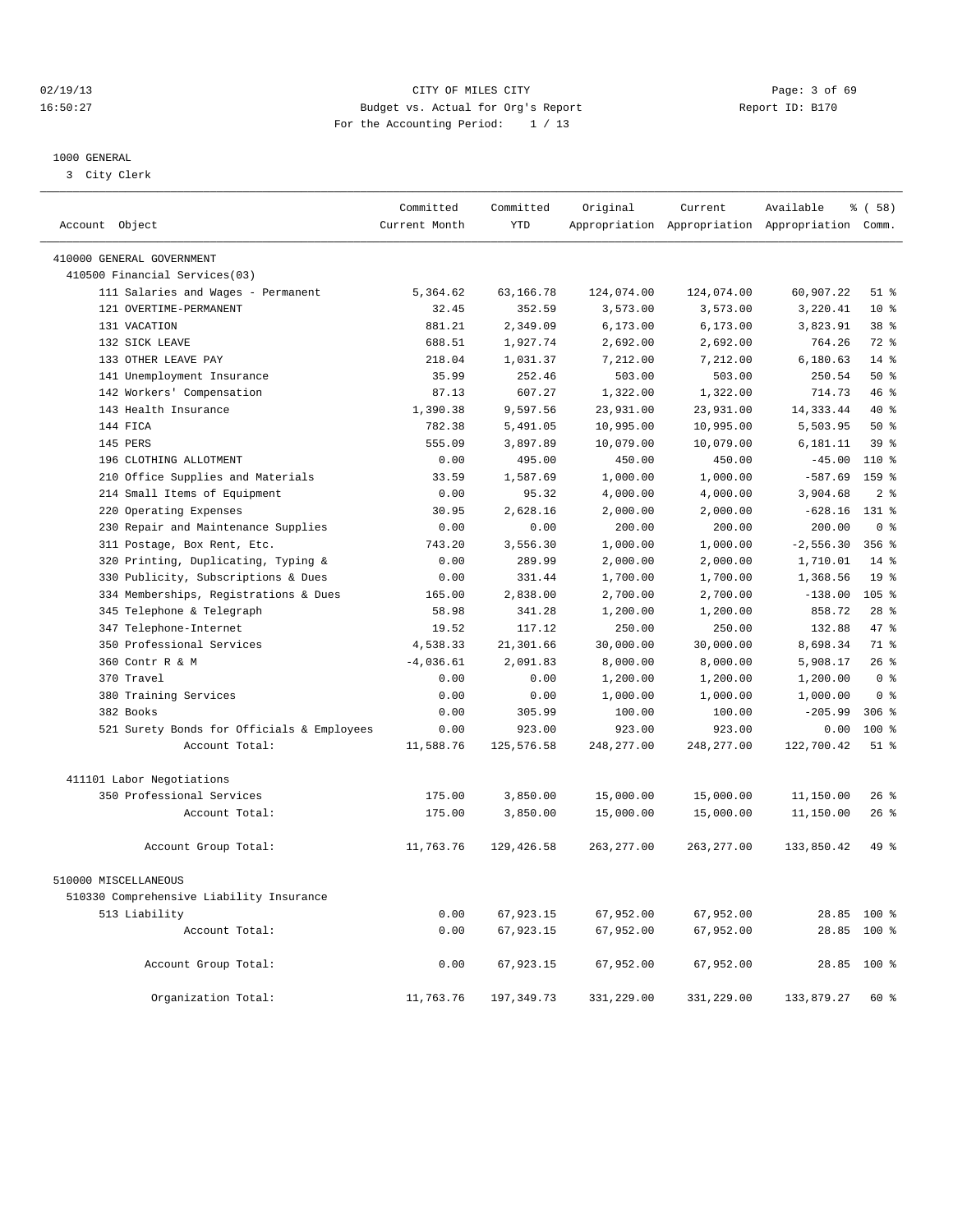## 02/19/13 CITY OF MILES CITY Page: 4 of 69 16:50:27 Budget vs. Actual for Org's Report Report ID: B170 For the Accounting Period: 1 / 13

## 1000 GENERAL

4 Attorney

| Account Object                     | Committed<br>Current Month | Committed<br>YTD | Original  | Current   | Available<br>Appropriation Appropriation Appropriation | % (58)<br>Comm. |  |
|------------------------------------|----------------------------|------------------|-----------|-----------|--------------------------------------------------------|-----------------|--|
| 410000 GENERAL GOVERNMENT          |                            |                  |           |           |                                                        |                 |  |
| 411100 Legal Services(04)          |                            |                  |           |           |                                                        |                 |  |
| 111 Salaries and Wages - Permanent | 19,776.22                  | 60,692.22        | 72,942.00 | 72,942.00 | 12,249.78                                              | 83 %            |  |
| 141 Unemployment Insurance         | 69.22                      | 212.61           | 256.00    | 256.00    | 43.39                                                  | 83 %            |  |
| 142 Workers' Compensation          | 210.80                     | 627.78           | 375.00    | 375.00    | $-252.78$                                              | $167$ $%$       |  |
| 144 FICA                           | 1,512.87                   | 4,645.79         | 5,580.00  | 5,580.00  | 934.21                                                 | 83%             |  |
| 145 PERS                           | 1,348.05                   | 4,005.12         | 5,157.00  | 5,157.00  | 1,151.88                                               | 78 %            |  |
| 196 CLOTHING ALLOTMENT             | 0.00                       | 37.50            | 0.00      | 0.00      | $-37.50$                                               | $***$ $-$       |  |
| 210 Office Supplies and Materials  | 145.00                     | 446.36           | 0.00      | 0.00      | $-446.36$                                              | $***$ $%$       |  |
| 220 Operating Expenses             | 30.65                      | 196.70           | 300.00    | 300.00    | 103.30                                                 | 66 %            |  |
| 311 Postage, Box Rent, Etc.        | 0.00                       | 200.85           | 300.00    | 300.00    | 99.15                                                  | 67 %            |  |
| 345 Telephone & Telegraph          | 11.09                      | 63.07            | 120.00    | 120.00    | 56.93                                                  | 53%             |  |
| 347 Telephone-Internet             | 0.00                       | 0.00             | 120.00    | 120.00    | 120.00                                                 | 0 <sup>8</sup>  |  |
| 350 Professional Services          | 0.00                       | 1,233.12         | 1,200.00  | 1,200.00  | $-33.12$                                               | 103%            |  |
| 360 Contr R & M                    | 0.00                       | 100.00           | 200.00    | 200.00    | 100.00                                                 | 50%             |  |
| 370 Travel                         | 0.00                       | 0.00             | 550.00    | 550.00    | 550.00                                                 | 0 <sup>8</sup>  |  |
| Account Total:                     | 23,103.90                  | 72,461.12        | 87,100.00 | 87,100.00 | 14,638.88                                              | 83 %            |  |
| Account Group Total:               | 23,103.90                  | 72,461.12        | 87,100.00 | 87,100.00 | 14,638.88                                              | 83%             |  |
| Organization Total:                | 23,103.90                  | 72,461.12        | 87,100.00 | 87,100.00 | 14,638.88                                              | 83%             |  |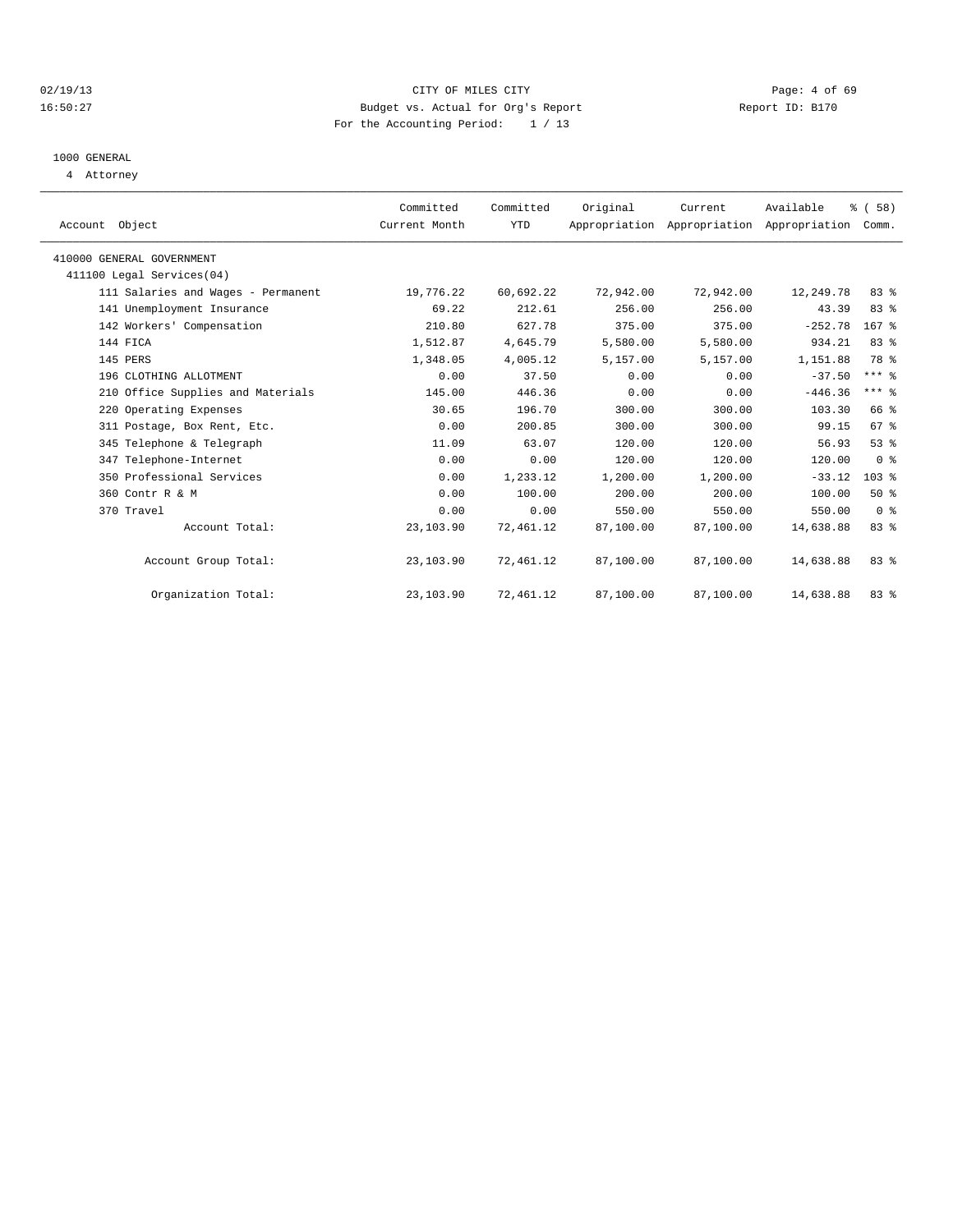## 02/19/13 Page: 5 of 69 16:50:27 Budget vs. Actual for Org's Report Report ID: B170 For the Accounting Period: 1 / 13

#### 1000 GENERAL

5 Police

| Account Object                              | Committed<br>Current Month | Committed<br><b>YTD</b> | Original     | Current      | Available<br>Appropriation Appropriation Appropriation Comm. | % (58)           |
|---------------------------------------------|----------------------------|-------------------------|--------------|--------------|--------------------------------------------------------------|------------------|
|                                             |                            |                         |              |              |                                                              |                  |
| 420000 PUBLIC SAFETY                        |                            |                         |              |              |                                                              |                  |
| 420140 Crime Control and Investigation (05) |                            |                         |              |              |                                                              |                  |
| 111 Salaries and Wages - Permanent          | 45, 215. 13                | 338,290.23              | 674,824.00   | 674,824.00   | 336, 533. 77                                                 | 50%              |
| 121 OVERTIME-PERMANENT                      | 2,009.53                   | 23, 365. 13             | 21,500.00    | 21,500.00    | $-1,865.13$                                                  | 109 %            |
| 131 VACATION                                | 1,866.95                   | 19,851.93               | 30,000.00    | 30,000.00    | 10,148.07                                                    | 66 %             |
| 132 SICK LEAVE                              | 2,168.16                   | 7,305.19                | 7,500.00     | 7,500.00     | 194.81                                                       | 97 <sub>8</sub>  |
| 133 OTHER LEAVE PAY                         | 698.80                     | 4,462.26                | 8,000.00     | 8,000.00     | 3,537.74                                                     | 56%              |
| 134 HOLIDAY PAY                             | 7,526.96                   | 24, 183.50              | 21,500.00    | 21,500.00    | $-2,683.50$                                                  | 112 %            |
| 141 Unemployment Insurance                  | 208.43                     | 1,480.91                | 2,762.00     | 2,762.00     | 1,281.09                                                     | 54 %             |
| 142 Workers' Compensation                   | 2,328.59                   | 17, 313.69              | 34, 412.00   | 34, 412.00   | 17,098.31                                                    | 50%              |
| 143 Health Insurance                        | 8,516.39                   | 57,198.28               | 116,154.00   | 116,154.00   | 58,955.72                                                    | 49 %             |
| 144 FICA                                    | 900.16                     | 6,422.46                | 15,554.00    | 15,554.00    | 9,131.54                                                     | 41 %             |
| 146 Police Pension                          | 6,654.42                   | 49,640.50               | 104,372.00   | 104,372.00   | 54,731.50                                                    | 48 %             |
| 196 CLOTHING ALLOTMENT                      | 0.00                       | 5,786.00                | 12,960.00    | 12,960.00    | 7,174.00                                                     | 45 %             |
| 210 Office Supplies and Materials           | 668.68                     | 3,042.55                | 4,000.00     | 4,000.00     | 957.45                                                       | 76 %             |
| 214 Small Items of Equipment                | 1,462.06                   | 8,851.98                | 30,000.00    | 30,000.00    | 21,148.02                                                    | $30*$            |
| 220 Operating Expenses                      | 434.36                     | 6,677.66                | 6,500.00     | 6,500.00     | $-177.66$                                                    | 103 <sub>8</sub> |
| 226 Clothing and Uniforms                   | 0.00                       | 293.82                  | 1,000.00     | 1,000.00     | 706.18                                                       | 29%              |
| 227 Firearm Supplies                        | 0.00                       | 2,322.96                | 4,800.00     | 4,800.00     | 2,477.04                                                     | 48 %             |
| Repair and Maintenance Supplies<br>230      | 606.13                     | 4,688.84                | 6,000.00     | 6,000.00     | 1,311.16                                                     | 78 %             |
| 231 Gas, Oil, Diesel Fuel, Grease, etc.     | 3,554.22                   | 18,497.05               | 32,000.00    | 32,000.00    | 13,502.95                                                    | 58 %             |
| 311 Postage, Box Rent, Etc.                 | 26.87                      | 454.94                  | 600.00       | 600.00       | 145.06                                                       | 76 %             |
| 330 Publicity, Subscriptions & Dues         | 0.00                       | 0.00                    | 300.00       | 300.00       | 300.00                                                       | 0 <sup>8</sup>   |
| 334 Memberships, Registrations & Dues       | 0.00                       | 1,800.00                | 1,800.00     | 1,800.00     | 0.00                                                         | 100 %            |
| Telephone & Telegraph<br>345                | 341.74                     | 1,936.01                | 6,000.00     | 6,000.00     | 4,063.99                                                     | 32%              |
| 346 Garbage Service                         | 43.00                      | 301.00                  | 500.00       | 500.00       | 199.00                                                       | 60 %             |
| 347 Telephone-Internet                      | 65.60                      | 393.60                  | 800.00       | 800.00       | 406.40                                                       | 49 %             |
| 350 Professional Services                   | 1,282.50                   | 5,641.50                | 12,000.00    | 12,000.00    | 6,358.50                                                     | 47 %             |
| 360 Contr R & M                             | 32.12                      | 144.45                  | 1,000.00     | 1,000.00     | 855.55                                                       | $14*$            |
| 366 R&M Vehicles - Police/Animal Control    | 0.00                       | 9,993.49                | 20,000.00    | 20,000.00    | 10,006.51                                                    | 50%              |
| 370 Travel                                  | 1,026.00                   | 4,832.47                | 6,500.00     | 6,500.00     | 1,667.53                                                     | 74 %             |
| 380 Training Services                       | 2,295.88                   | 6,484.88                | 10,000.00    | 10,000.00    | 3,515.12                                                     | 65 %             |
| 381 BOOKS(POP&MILES) (correct)              | 0.00                       | 0.00                    | 500.00       | 500.00       | 500.00                                                       | 0 <sup>8</sup>   |
| 512 Insurance on Vehicles & Equipment       | 0.00                       | 1,031.65                | 1,032.00     | 1,032.00     | 0.35                                                         | 100 %            |
| 513 Liability                               | 1, 413.45                  | 1,413.45                | 0.00         | 0.00         | $-1, 413.45$                                                 | $***$ 8          |
| 700 Grants, Contributions & Indemnities     | 0.00                       | 15,970.00               | 15,970.00    | 15,970.00    | 0.00                                                         | $100*$           |
| Account Total:                              | 91, 346.13                 | 650,072.38              | 1,210,840.00 | 1,210,840.00 | 560,767.62                                                   | $54$ $%$         |
|                                             |                            |                         |              |              |                                                              |                  |
| 420142 Drug Enforcement                     |                            |                         |              |              |                                                              |                  |
| 111 Salaries and Wages - Permanent          | 3,785.85                   | 18,201.95               | 32,280.00    | 32,280.00    | 14,078.05                                                    | 56 %             |
| 121 OVERTIME-PERMANENT                      | 257.44                     | 1,301.54                | 1,274.00     | 1,274.00     | $-27.54$                                                     | 102 %            |
| 131 VACATION                                | 0.00                       | 429.00                  | 1,070.00     | 1,070.00     | 641.00                                                       | 40 %             |
| 132 SICK LEAVE                              | 64.35                      | 64.35                   | 700.00       | 700.00       | 635.65                                                       | 9%               |
| 133 OTHER LEAVE PAY                         | 0.00                       | 214.50                  | 530.00       | 530.00       | 315.50                                                       | 40 %             |
| 134 HOLIDAY PAY                             | 0.00                       | 0.00                    | 212.00       | 212.00       | 212.00                                                       | 0 <sup>8</sup>   |
| 141 Unemployment Insurance                  | 14.38                      | 70.75                   | 65.00        | 65.00        | $-5.75$                                                      | 109 %            |
| 142 Workers' Compensation                   | 177.37                     | 872.21                  | 1,803.00     | 1,803.00     | 930.79                                                       | 48 %             |
| 143 Health Insurance                        | 604.50                     | 3,022.50                | 7,252.00     | 7,252.00     | 4,229.50                                                     | 42 %             |
| 144 FICA                                    | 59.56                      | 293.07                  | 593.00       | 593.00       | 299.93                                                       | 49 %             |
| 146 Police Pension                          | 544.00                     | 2,671.00                | 5,602.00     | 5,602.00     | 2,931.00                                                     | 48 %             |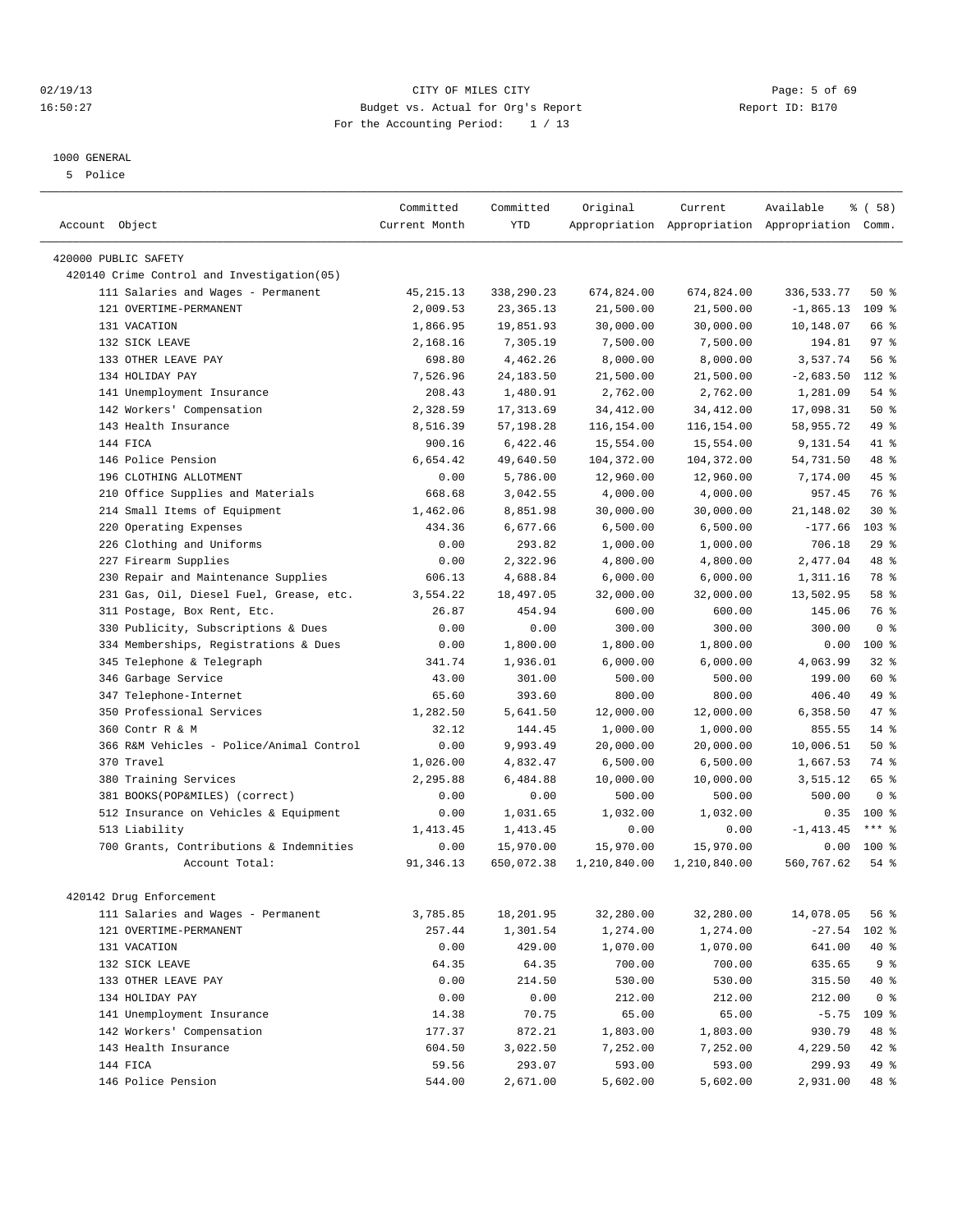02/19/13 CITY OF MILES CITY Page: 6 of 69 16:50:27 Budget vs. Actual for Org's Report Report ID: B170 For the Accounting Period: 1 / 13

#### 1000 GENERAL

5 Police

| Account Object      |                                          | Committed<br>Current Month | Committed<br><b>YTD</b> | Original                             | Current      | Available<br>Appropriation Appropriation Appropriation Comm. | % (58)          |
|---------------------|------------------------------------------|----------------------------|-------------------------|--------------------------------------|--------------|--------------------------------------------------------------|-----------------|
|                     | 196 CLOTHING ALLOTMENT                   | 0.00                       | 0.00                    | 720.00                               | 720.00       | 720.00                                                       | 0 <sup>8</sup>  |
|                     | Account Total:                           | 5,507.45                   | 27,140.87               | 52,101.00                            | 52,101.00    | 24,960.13                                                    | $52$ $%$        |
|                     | 420160 Communications-Dispatch           |                            |                         |                                      |              |                                                              |                 |
|                     | 111 Salaries and Wages - Permanent       | 17,116.26                  | 106,787.06              | 210,876.00                           | 210,876.00   | 104,088.94                                                   | $51$ %          |
|                     | 121 OVERTIME-PERMANENT                   | 0.00                       | 1,355.98                | 6,996.00                             | 6,996.00     | 5,640.02                                                     | 19 <sup>°</sup> |
|                     | 131 VACATION                             | 1,031.21                   | 6,601.15                | 15,000.00                            | 15,000.00    | 8,398.85                                                     | 44 %            |
|                     | 132 SICK LEAVE                           | 565.94                     | 4,760.88                | 9,000.00                             | 9,000.00     | 4,239.12                                                     | 53%             |
|                     | 133 OTHER LEAVE PAY                      | 535.80                     | 1,745.62                | 3,504.00                             | 3,504.00     | 1,758.38                                                     | 50%             |
|                     | 134 HOLIDAY PAY                          | 3,296.91                   | 9,237.30                | 12,624.00                            | 12,624.00    | 3,386.70                                                     | 73 %            |
|                     | 141 Unemployment Insurance               | 78.90                      | 459.75                  | 903.00                               | 903.00       | 443.25                                                       | $51$ %          |
|                     | 142 Workers' Compensation                | 907.93                     | 5,530.57                | 11,378.00                            | 11,378.00    | 5,847.43                                                     | 49 %            |
|                     | 143 Health Insurance                     | 3,634.60                   | 22, 374.14              | 36,259.00                            | 36,259.00    | 13,884.86                                                    | 62 %            |
|                     | 144 FICA                                 | 1,709.74                   | 9,944.07                | 19,737.00                            | 19,737.00    | 9,792.93                                                     | 50%             |
|                     | 145 PERS                                 | 1,594.00                   | 9,003.04                | 16,465.00                            | 16,465.00    | 7,461.96                                                     | 55%             |
|                     | 196 CLOTHING ALLOTMENT                   | 0.00                       | 875.00                  | 2,400.00                             | 2,400.00     | 1,525.00                                                     | 36 <sup>8</sup> |
|                     | 210 Office Supplies and Materials        | 140.80                     | 263.97                  | 3,500.00                             | 3,500.00     | 3,236.03                                                     | 8 %             |
|                     | 214 Small Items of Equipment             | 0.00                       | 0.00                    | 200.00                               | 200.00       | 200.00                                                       | 0 <sup>8</sup>  |
| 220                 | Operating Expenses                       | 0.00                       | 517.70                  | 1,000.00                             | 1,000.00     | 482.30                                                       | $52$ $%$        |
| 226                 | Clothing and Uniforms                    | 0.00                       | 0.00                    | 150.00                               | 150.00       | 150.00                                                       | 0 <sup>8</sup>  |
|                     | 231 Gas, Oil, Diesel Fuel, Grease, etc.  | 40.27                      | 297.68                  | 700.00                               | 700.00       | 402.32                                                       | 43.8            |
|                     | 311 Postage, Box Rent, Etc.              | 0.00                       | 51.80                   | 100.00                               | 100.00       | 48.20                                                        | $52$ $%$        |
|                     | 320 Printing, Duplicating, Typing &      | 0.00                       | 118.00                  | 100.00                               | 100.00       | $-18.00$                                                     | 118 %           |
| 330                 | Publicity, Subscriptions & Dues          | 0.00                       | 0.00                    | 150.00                               | 150.00       | 150.00                                                       | 0 <sup>8</sup>  |
| 334                 | Memberships, Registrations & Dues        | 0.00                       | 368.00                  | 400.00                               | 400.00       | 32.00                                                        | 92%             |
| 345                 | Telephone & Telegraph                    | 285.97                     | 1,718.13                | 4,000.00                             | 4,000.00     | 2,281.87                                                     | 43.8            |
|                     | 347 Telephone-Internet                   | 0.00                       | 0.00                    | 100.00                               | 100.00       | 100.00                                                       | 0 <sup>8</sup>  |
|                     | 350 Professional Services                | 400.00                     | 695.00                  | 400.00                               | 400.00       | $-295.00$                                                    | $174$ $%$       |
|                     | 360 Contr R & M                          | 0.00                       | 0.00                    | 50.00                                | 50.00        | 50.00                                                        | 0 <sup>8</sup>  |
|                     | 366 R&M Vehicles - Police/Animal Control | 0.00                       | 0.00                    | 200.00                               | 200.00       | 200.00                                                       | 0 <sup>8</sup>  |
|                     | 370 Travel                               | 0.00                       | 506.56                  | 1,000.00                             | 1,000.00     | 493.44                                                       | $51$ %          |
|                     | 380 Training Services                    | 0.00                       | 0.00                    | 1,000.00                             | 1,000.00     | 1,000.00                                                     | 0 <sup>8</sup>  |
|                     | Account Total:                           | 31, 338.33                 | 183, 211.40             | 358,192.00                           | 358,192.00   | 174,980.60                                                   | $51$ %          |
|                     | Account Group Total:                     | 128,191.91                 | 860, 424.65             | 1,621,133.00                         | 1,621,133.00 | 760,708.35                                                   | 53%             |
| 490000 DEBT SERVICE |                                          |                            |                         |                                      |              |                                                              |                 |
|                     | 490500 Other Debt Service Payments       |                            |                         |                                      |              |                                                              |                 |
|                     | 610 Principal-Police Cars                | 8,870.36                   | 17,659.33               | 17,659.00                            | 17,659.00    |                                                              | $-0.33$ 100 %   |
|                     | 620 Interest-Police Cars                 | 226.31                     | 504.80                  | 505.00                               | 505.00       |                                                              | $0.20$ 100 %    |
|                     | Account Total:                           | 9,096.67                   | 18, 164. 13             | 18,164.00                            | 18,164.00    |                                                              | $-0.13$ 100 %   |
|                     | Account Group Total:                     | 9,096.67                   | 18, 164. 13             | 18,164.00                            | 18,164.00    |                                                              | $-0.13$ 100 %   |
|                     | Organization Total:                      | 137,288.58                 |                         | 878,588.78 1,639,297.00 1,639,297.00 |              | 760,708.22 54 %                                              |                 |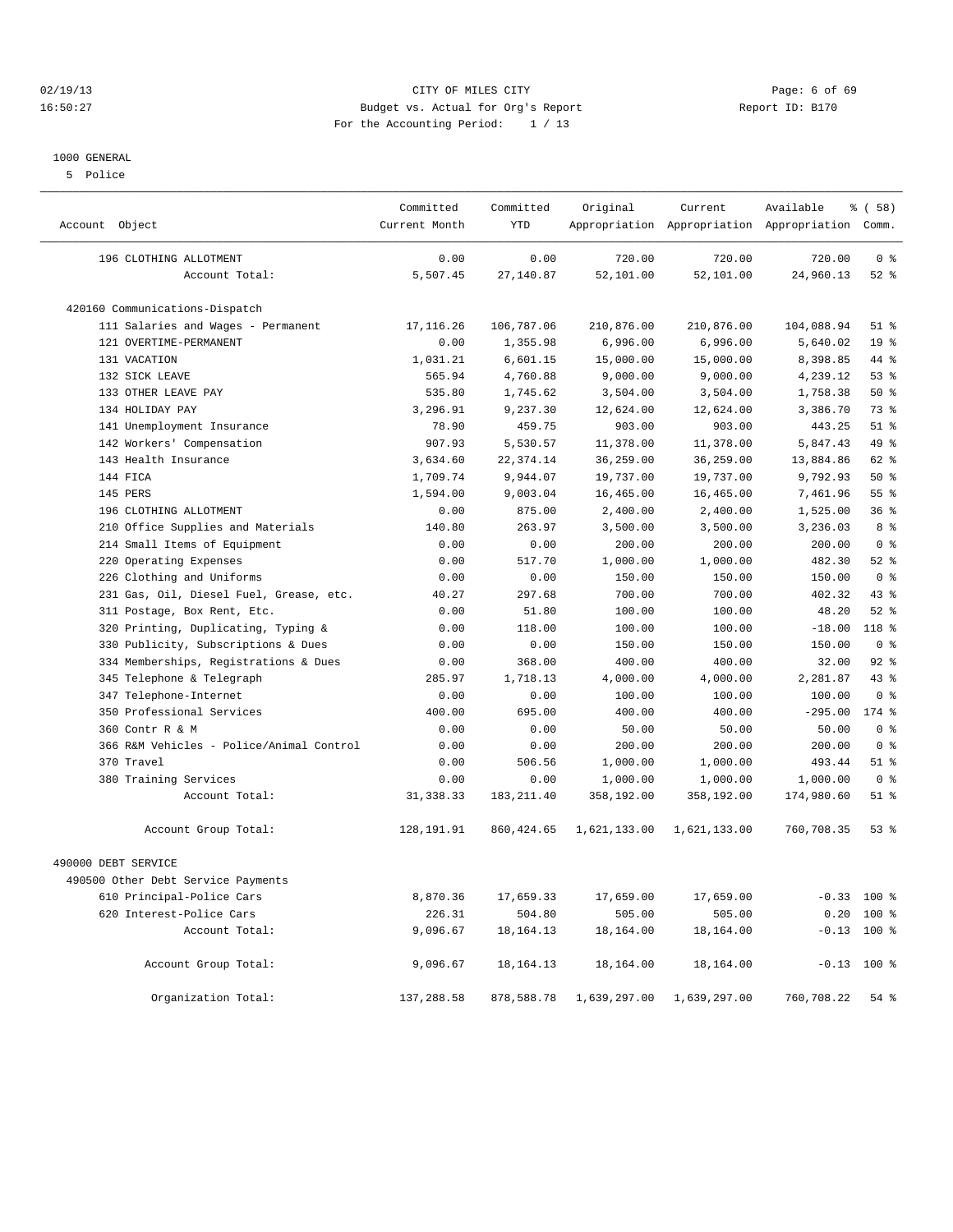## 02/19/13 CITY OF MILES CITY Page: 7 of 69 16:50:27 Budget vs. Actual for Org's Report Report ID: B170 For the Accounting Period: 1 / 13

#### 1000 GENERAL

6 Police Judge

| Account Object                        | Committed<br>Current Month | Committed<br><b>YTD</b> | Original   | Current<br>Appropriation Appropriation Appropriation Comm. | Available    | % (58)         |
|---------------------------------------|----------------------------|-------------------------|------------|------------------------------------------------------------|--------------|----------------|
| 410000 GENERAL GOVERNMENT             |                            |                         |            |                                                            |              |                |
| 410300 Judicial Services(06)          |                            |                         |            |                                                            |              |                |
| 111 Salaries and Wages - Permanent    | 7,023.20                   | 46, 477.94              | 87,827.00  | 87,827.00                                                  | 41,349.06    | $53*$          |
| 121 OVERTIME-PERMANENT                | 0.00                       | 52.92                   | 0.00       | 0.00                                                       | $-52.92$     | $***$ $%$      |
| 131 VACATION                          | 191.64                     | 2,268.36                | 0.00       | 0.00                                                       | $-2, 268.36$ | $***$ $%$      |
| 132 SICK LEAVE                        | 0.00                       | 828.18                  | 0.00       | 0.00                                                       | $-828.18$    | $***$ $%$      |
| 141 Unemployment Insurance            | 20.70                      | 142.90                  | 260.00     | 260.00                                                     | 117.10       | 55%            |
| 142 Workers' Compensation             | 72.50                      | 506.47                  | 884.00     | 884.00                                                     | 377.53       | 57%            |
| 143 Health Insurance                  | 1,208.30                   | 8,458.18                | 14,504.00  | 14,504.00                                                  | 6,045.82     | 58 %           |
| 144 FICA                              | 547.06                     | 3,785.32                | 6,719.00   | 6,719.00                                                   | 2,933.68     | 56%            |
| 145 PERS                              | 418.22                     | 2,865.57                | 6, 209.00  | 6, 209.00                                                  | 3, 343.43    | 46 %           |
| 196 CLOTHING ALLOTMENT                | 0.00                       | 300.00                  | 300.00     | 300.00                                                     | 0.00         | $100*$         |
| 210 Office Supplies and Materials     | 0.00                       | 937.76                  | 1,800.00   | 1,800.00                                                   | 862.24       | $52$ $%$       |
| 214 Small Items of Equipment          | 0.00                       | 1,427.00                | 1,000.00   | 1,000.00                                                   | $-427.00$    | $143*$         |
| 220 Operating Expenses                | $-30.65$                   | $-196.70$               | 350.00     | 350.00                                                     | 546.70       | $-56$ $%$      |
| 230 Repair and Maintenance Supplies   | 0.00                       | 0.00                    | 125.00     | 125.00                                                     | 125.00       | 0 <sup>8</sup> |
| 311 Postage, Box Rent, Etc.           | 91.69                      | 635.89                  | 1,200.00   | 1,200.00                                                   | 564.11       | 53%            |
| 330 Publicity, Subscriptions & Dues   | 0.00                       | 0.00                    | 1,000.00   | 1,000.00                                                   | 1,000.00     | 0 <sup>8</sup> |
| 334 Memberships, Registrations & Dues | 0.00                       | 800.00                  | 1,300.00   | 1,300.00                                                   | 500.00       | 62 %           |
| 345 Telephone & Telegraph             | 178.49                     | 995.23                  | 1,300.00   | 1,300.00                                                   | 304.77       | 77.8           |
| 347 Telephone-Internet                | 0.00                       | 0.00                    | 400.00     | 400.00                                                     | 400.00       | 0 <sup>8</sup> |
| 350 Professional Services             | 0.00                       | 200.00                  | 500.00     | 500.00                                                     | 300.00       | 40 %           |
| 360 Contr R & M                       | 0.00                       | 0.00                    | 1,500.00   | 1,500.00                                                   | 1,500.00     | 0 <sup>8</sup> |
| 370 Travel                            | 0.00                       | 1,630.80                | 3,500.00   | 3,500.00                                                   | 1,869.20     | 47 %           |
| 380 Training Services                 | 0.00                       | 0.00                    | 500.00     | 500.00                                                     | 500.00       | 0 <sup>8</sup> |
| 382 Books                             | 0.00                       | 145.00                  | 400.00     | 400.00                                                     | 255.00       | 36%            |
| 394 Jury and Witness Fees             | 0.00                       | $-191.50$               | 0.00       | 0.00                                                       | 191.50       | $***$ $-$      |
| 533 Machinery and Equipment Rental    | 0.00                       | $-1, 119.68$            | 2,000.00   | 2,000.00                                                   | 3,119.68     | $-56$ %        |
| Account Total:                        | 9,721.15                   | 70,949.64               | 133,578.00 | 133,578.00                                                 | 62,628.36    | 53%            |
| Account Group Total:                  | 9,721.15                   | 70,949.64               | 133,578.00 | 133,578.00                                                 | 62,628.36    | $53*$          |
| Organization Total:                   | 9,721.15                   | 70,949.64               | 133,578.00 | 133,578.00                                                 | 62,628.36    | 53%            |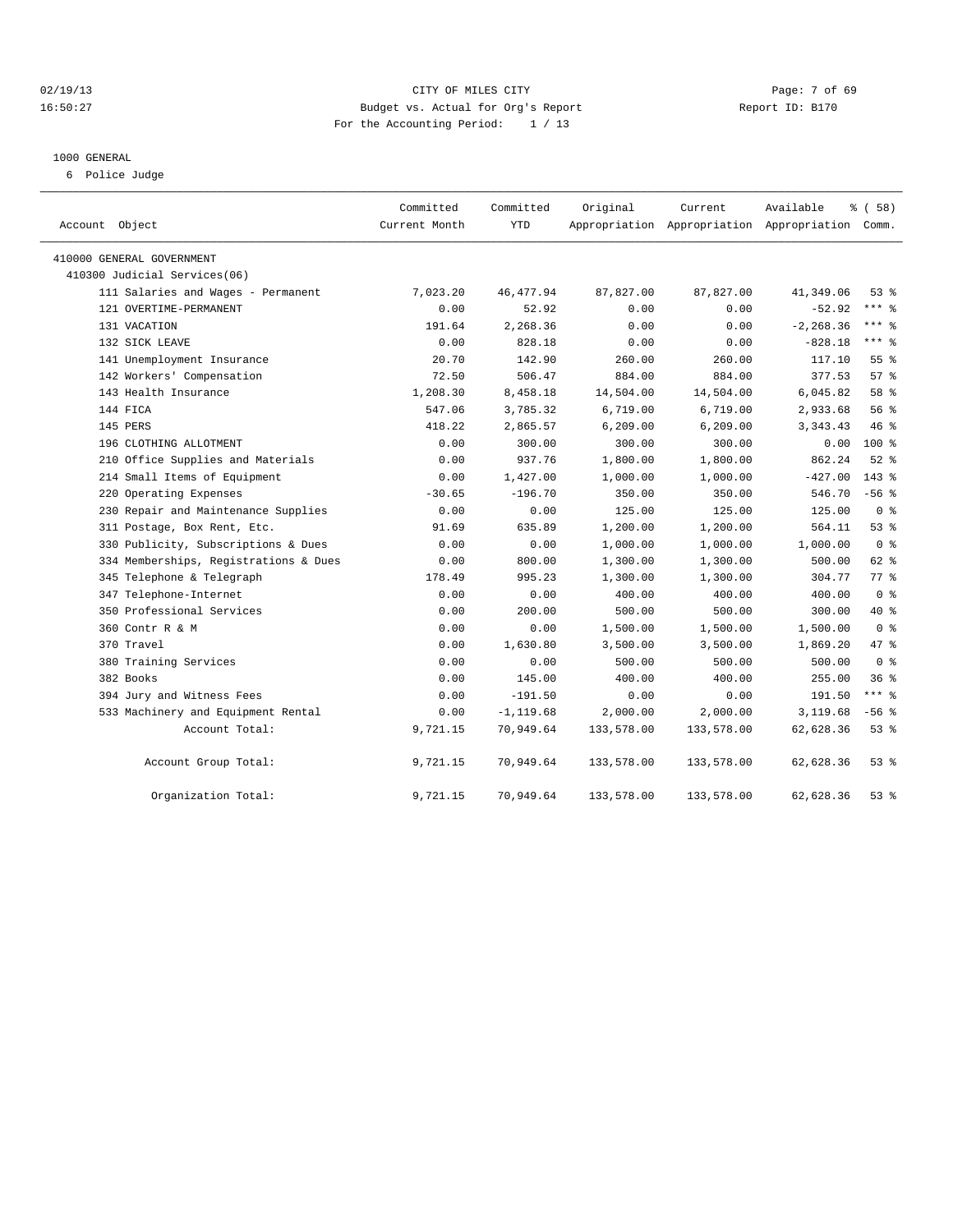## 02/19/13 CITY OF MILES CITY Page: 8 of 69 16:50:27 Budget vs. Actual for Org's Report Report ID: B170 For the Accounting Period: 1 / 13

————————————————————————————————————————————————————————————————————————————————————————————————————————————————————————————————————

#### 1000 GENERAL

7 Fire

|                                         | Committed     | Committed  | Original   | Current    | Available                                       | % ( 58 )        |
|-----------------------------------------|---------------|------------|------------|------------|-------------------------------------------------|-----------------|
| Account Object                          | Current Month | YTD        |            |            | Appropriation Appropriation Appropriation Comm. |                 |
| 420000 PUBLIC SAFETY                    |               |            |            |            |                                                 |                 |
| 420460 Fire Suppression(07)             |               |            |            |            |                                                 |                 |
| 111 Salaries and Wages - Permanent      | 26,991.80     | 187,206.76 | 347,643.00 | 347,643.00 | 160,436.24                                      | 54 %            |
| 112 SALARIES AND WAGES - PART PAID      | 0.00          | 3,323.33   | 5,500.00   | 5,500.00   | 2,176.67                                        | 60 %            |
| 121 OVERTIME-PERMANENT                  | 2,413.18      | 19,308.20  | 21,000.00  | 21,000.00  | 1,691.80                                        | $92$ $%$        |
| 131 VACATION                            | 720.79        | 10,546.66  | 15,240.00  | 15,240.00  | 4,693.34                                        | 69 %            |
| 132 SICK LEAVE                          | 381.39        | 5,369.47   | 19,000.00  | 19,000.00  | 13,630.53                                       | $28$ %          |
| 133 OTHER LEAVE PAY                     | 0.00          | 295.37     | 2,900.00   | 2,900.00   | 2,604.63                                        | $10*$           |
| 134 HOLIDAY PAY                         | 2,177.67      | 6,672.04   | 8,500.00   | 8,500.00   | 1,827.96                                        | 78 %            |
| 141 Unemployment Insurance              | 113.89        | 818.05     | 556.00     | 556.00     | $-262.05$                                       | 147 %           |
| 142 Workers' Compensation               | 1,200.61      | 8,394.23   | 12,341.00  | 12,341.00  | 3,946.77                                        | 68 %            |
| 143 Health Insurance                    | 4,809.35      | 33,696.40  | 57,870.00  | 57,870.00  | 24, 173.60                                      | 58 %            |
| 144 FICA                                | 470.79        | 3,573.51   | 5,041.00   | 5,041.00   | 1,467.49                                        | 71 %            |
| 147 Firemen's Pension                   | 3,852.74      | 28,598.82  | 49,922.00  | 49,922.00  | 21, 323.18                                      | 57%             |
| 210 Office Supplies and Materials       | 0.00          | 159.23     | 900.00     | 900.00     | 740.77                                          | 18 %            |
| 211 Clothing Allotment                  | 0.00          | 3,690.00   | 7,900.00   | 7,900.00   | 4,210.00                                        | 47 %            |
| 214 Small Items of Equipment            | 12.99         | 2,254.43   | 4,500.00   | 4,500.00   | 2,245.57                                        | 50%             |
| 220 Operating Expenses                  | 400.16        | 3,279.53   | 3,000.00   | 3,000.00   | $-279.53$                                       | $109$ %         |
| 226 Clothing and Uniforms               | 0.00          | 4,614.21   | 4,500.00   | 4,500.00   | $-114.21$                                       | $103$ %         |
| 230 Repair and Maintenance Supplies     | 259.77        | 2,740.66   | 5,000.00   | 5,000.00   | 2,259.34                                        | $55$ $%$        |
| 231 Gas, Oil, Diesel Fuel, Grease, etc. | 725.62        | 4,014.71   | 6,000.00   | 6,000.00   | 1,985.29                                        | 67 %            |
| 241 Consumable Tools                    | 0.00          | 66.85      | 350.00     | 350.00     | 283.15                                          | 19 <sup>°</sup> |
| 311 Postage, Box Rent, Etc.             | 7.00          | 15.05      | 175.00     | 175.00     | 159.95                                          | 9%              |
| 320 Printing, Duplicating, Typing &     | 0.00          | 70.84      | 200.00     | 200.00     | 129.16                                          | 35%             |
| 330 Publicity, Subscriptions & Dues     | 0.00          | 165.42     | 700.00     | 700.00     | 534.58                                          | $24$ %          |
| 334 Memberships, Registrations & Dues   | 1,365.00      | 1,530.00   | 2,000.00   | 2,000.00   | 470.00                                          | $77$ $%$        |
| 341 Electric Utility Services           | 248.86        | 2,163.73   | 3,300.00   | 3,300.00   | 1,136.27                                        | 66 %            |
| 342 Water Utility Services              | 31.20         | 260.34     | 450.00     | 450.00     | 189.66                                          | 58 %            |
| 343 Sewer Utility Services              | 20.12         | 135.71     | 300.00     | 300.00     | 164.29                                          | 45 %            |
| 344 Gas Utility Service                 | 244.39        | 462.53     | 2,000.00   | 2,000.00   | 1,537.47                                        | $23$ $%$        |
| 345 Telephone & Telegraph               | 209.88        | 1,430.07   | 3,000.00   | 3,000.00   | 1,569.93                                        | 48 %            |
| 346 Garbage Service                     | 0.00          | 594.84     | 800.00     | 800.00     | 205.16                                          | 74 %            |
| 347 Telephone-Internet                  | 135.60        | 440.64     | 400.00     | 400.00     | $-40.64$                                        | 110 %           |
| 350 Professional Services               | 1,019.94      | 4,795.74   | 5,000.00   | 5,000.00   | 204.26                                          | 96 %            |
| 360 Contr R & M                         | 0.00          | 0.00       | 2,000.00   | 2,000.00   | 2,000.00                                        | 0 <sup>8</sup>  |
| 364 R&M Vehicles - Fire/Amb             | 0.00          | 6,596.88   | 4,000.00   | 4,000.00   | $-2,596.88$                                     | $165$ %         |
| 370 Travel                              | $-150.00$     | $-726.50$  | 2,500.00   | 2,500.00   | 3,226.50                                        | $-29$ %         |
| 380 Training Services                   | 0.00          | 0.00       | 2,500.00   | 2,500.00   | 2,500.00                                        | 0 <sup>8</sup>  |
| 382 Books                               | 218.15        | 218.15     | 1,600.00   | 1,600.00   | 1,381.85 14 %                                   |                 |
| 400 BUILDING MATERIALS                  | 0.00          | 967.88     | 1,800.00   | 1,800.00   | 832.12                                          | 54 %            |
| 511 Insurance on Buildings              | 0.00          | 2,033.22   | 2,034.00   | 2,034.00   | 0.78                                            | 100 %           |
| 512 Insurance on Vehicles & Equipment   | 0.00          | 5,265.93   | 5,266.00   | 5,266.00   | 0.07                                            | 100 %           |
| Account Total:                          | 47,880.89     | 355,042.93 | 617,688.00 | 617,688.00 | 262,645.07                                      | 57%             |
|                                         |               |            |            |            |                                                 |                 |
| Account Group Total:                    | 47,880.89     | 355,042.93 | 617,688.00 | 617,688.00 | 262,645.07                                      | 57 %            |
| Organization Total:                     | 47,880.89     | 355,042.93 | 617,688.00 | 617,688.00 | 262,645.07                                      | 57%             |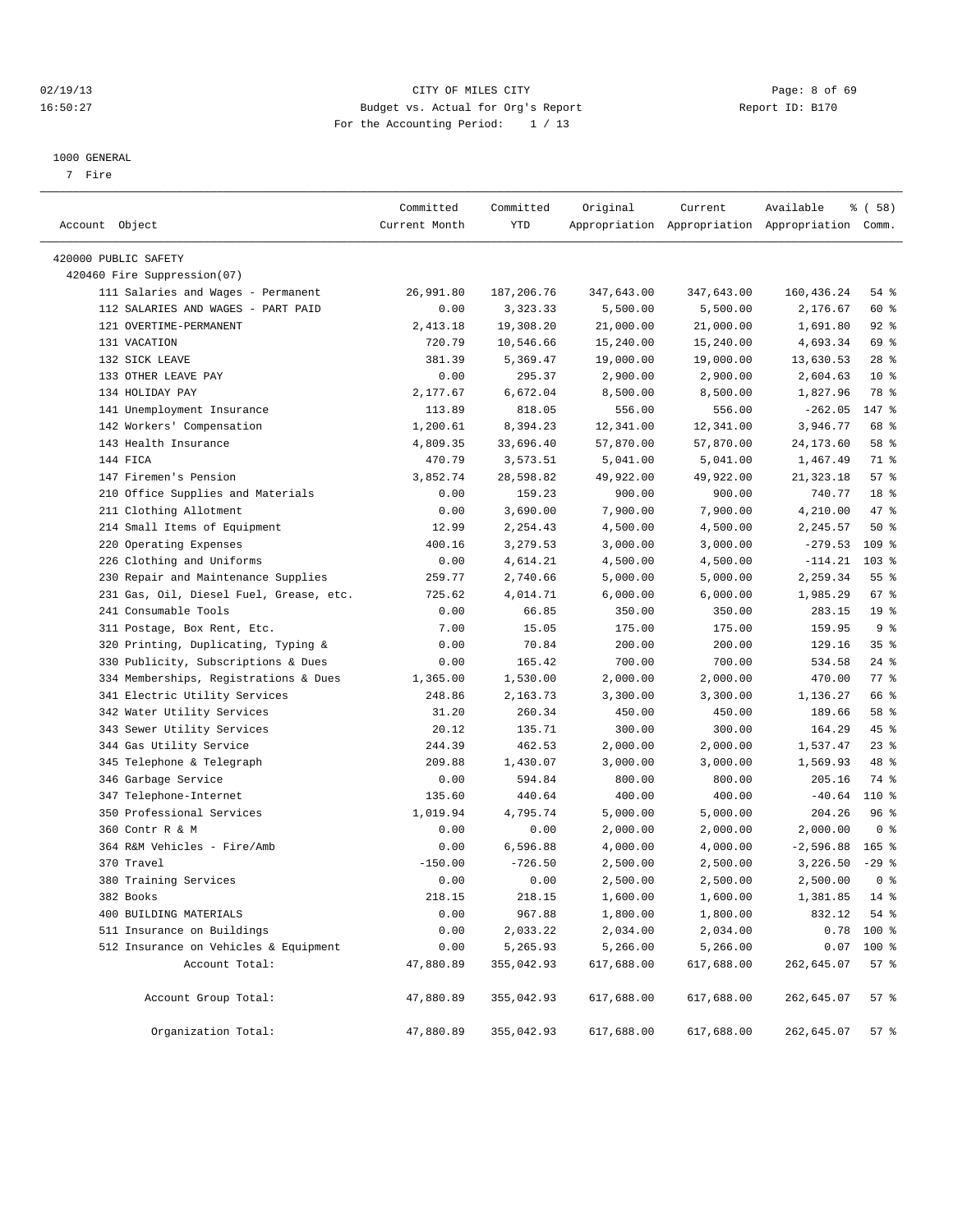## 02/19/13 Page: 9 of 69 16:50:27 Budget vs. Actual for Org's Report Report ID: B170 For the Accounting Period: 1 / 13

### 1000 GENERAL

8 City Hall Maintenance

| Account Object                      | Committed<br>Current Month | Committed<br>YTD | Original  | Current<br>Appropriation Appropriation Appropriation | Available | % (58)<br>Comm. |  |
|-------------------------------------|----------------------------|------------------|-----------|------------------------------------------------------|-----------|-----------------|--|
| 410000 GENERAL GOVERNMENT           |                            |                  |           |                                                      |           |                 |  |
| 411230 City Hall                    |                            |                  |           |                                                      |           |                 |  |
| 214 Small Items of Equipment        | 0.00                       | 0.00             | 400.00    | 400.00                                               | 400.00    | 0 <sup>8</sup>  |  |
| 220 Operating Expenses              | 277.20                     | 1,540.90         | 2,500.00  | 2,500.00                                             | 959.10    | 62 %            |  |
| 230 Repair and Maintenance Supplies | 157.30                     | 267.37           | 1,000.00  | 1,000.00                                             | 732.63    | $27$ $%$        |  |
| 341 Electric Utility Services       | 336.78                     | 3,402.79         | 5,500.00  | 5,500.00                                             | 2,097.21  | 62 %            |  |
| 342 Water Utility Services          | 54.74                      | 400.33           | 750.00    | 750.00                                               | 349.67    | $53$ $%$        |  |
| 343 Sewer Utility Services          | 32.50                      | 218.50           | 500.00    | 500.00                                               | 281.50    | 44 %            |  |
| 344 Gas Utility Service             | 613.62                     | 1,291.67         | 6,000.00  | 6,000.00                                             | 4,708.33  | $22$ %          |  |
| 346 Garbage Service                 | 0.00                       | 94.82            | 200.00    | 200.00                                               | 105.18    | 47.8            |  |
| 360 Contr R & M                     | 550.00                     | 3,959.00         | 20,000.00 | 20,000.00                                            | 16,041.00 | $20*$           |  |
| 400 BUILDING MATERIALS              | 0.00                       | 0.00             | 300.00    | 300.00                                               | 300.00    | 0 <sup>8</sup>  |  |
| 511 Insurance on Buildings          | 0.00                       | 2,648.89         | 2,649.00  | 2,649.00                                             | 0.11      | $100$ %         |  |
| Account Total:                      | 2,022.14                   | 13,824.27        | 39,799.00 | 39,799.00                                            | 25,974.73 | 35 <sup>8</sup> |  |
| Account Group Total:                | 2,022.14                   | 13,824.27        | 39,799.00 | 39,799.00                                            | 25,974.73 | 35 <sup>8</sup> |  |
| Organization Total:                 | 2,022.14                   | 13,824.27        | 39,799.00 | 39,799.00                                            | 25,974.73 | 35 <sup>8</sup> |  |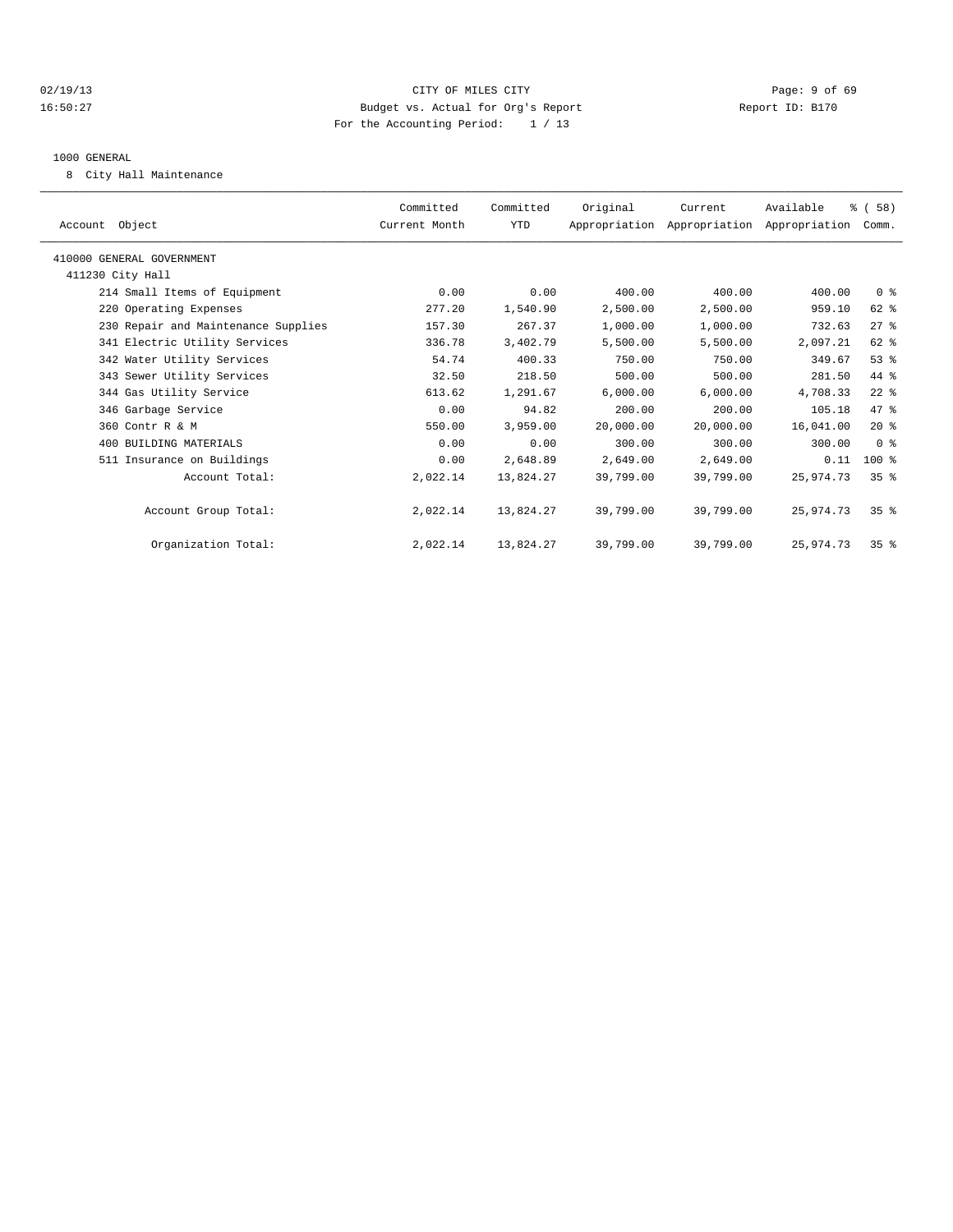## 02/19/13 Page: 10 of 69 16:50:27 Budget vs. Actual for Org's Report Report ID: B170 For the Accounting Period: 1 / 13

## 1000 GENERAL

9 Treasurer

| Account Object                     | Committed<br>Current Month | Committed<br>YTD | Original  | Current<br>Appropriation Appropriation | Available<br>Appropriation | % (58)<br>Comm. |  |
|------------------------------------|----------------------------|------------------|-----------|----------------------------------------|----------------------------|-----------------|--|
| 410000 GENERAL GOVERNMENT          |                            |                  |           |                                        |                            |                 |  |
| 410540 City Treasurer(09)          |                            |                  |           |                                        |                            |                 |  |
| 111 Salaries and Wages - Permanent | 1,666.66                   | 11,666.62        | 20,000.00 | 20,000.00                              | 8,333.38                   | 58 %            |  |
| 142 Workers' Compensation          | 8.00                       | 56.00            | 96.00     | 96.00                                  | 40.00                      | 58 %            |  |
| 144 FICA                           | 127.50                     | 892.50           | 1,530.00  | 1,530.00                               | 637.50                     | 58 %            |  |
| 145 PERS                           | 117.84                     | 824.88           | 1,414.00  | 1,414.00                               | 589.12                     | 58 %            |  |
| 345 Telephone & Telegraph          | 11.09                      | 63.08            | 100.00    | 100.00                                 | 36.92                      | 63 %            |  |
| 350 Professional Services          | 50.00                      | 50.00            | 0.00      | 0.00                                   | $-50.00$                   | $***$ $=$       |  |
| 360 Contr R & M                    | 73.88                      | 521.52           | 840.00    | 840.00                                 | 318.48                     | 62 %            |  |
| 369 Other Repair and Maintenance   | 0.00                       | 0.00             | 450.00    | 450.00                                 | 450.00                     | 0 <sup>8</sup>  |  |
| Account Total:                     | 2,054.97                   | 14,074.60        | 24,430.00 | 24,430.00                              | 10,355.40                  | 58 %            |  |
| Account Group Total:               | 2,054.97                   | 14,074.60        | 24,430.00 | 24,430.00                              | 10,355.40                  | 58 %            |  |
| Organization Total:                | 2,054.97                   | 14,074.60        | 24,430.00 | 24,430.00                              | 10,355.40                  | 58 %            |  |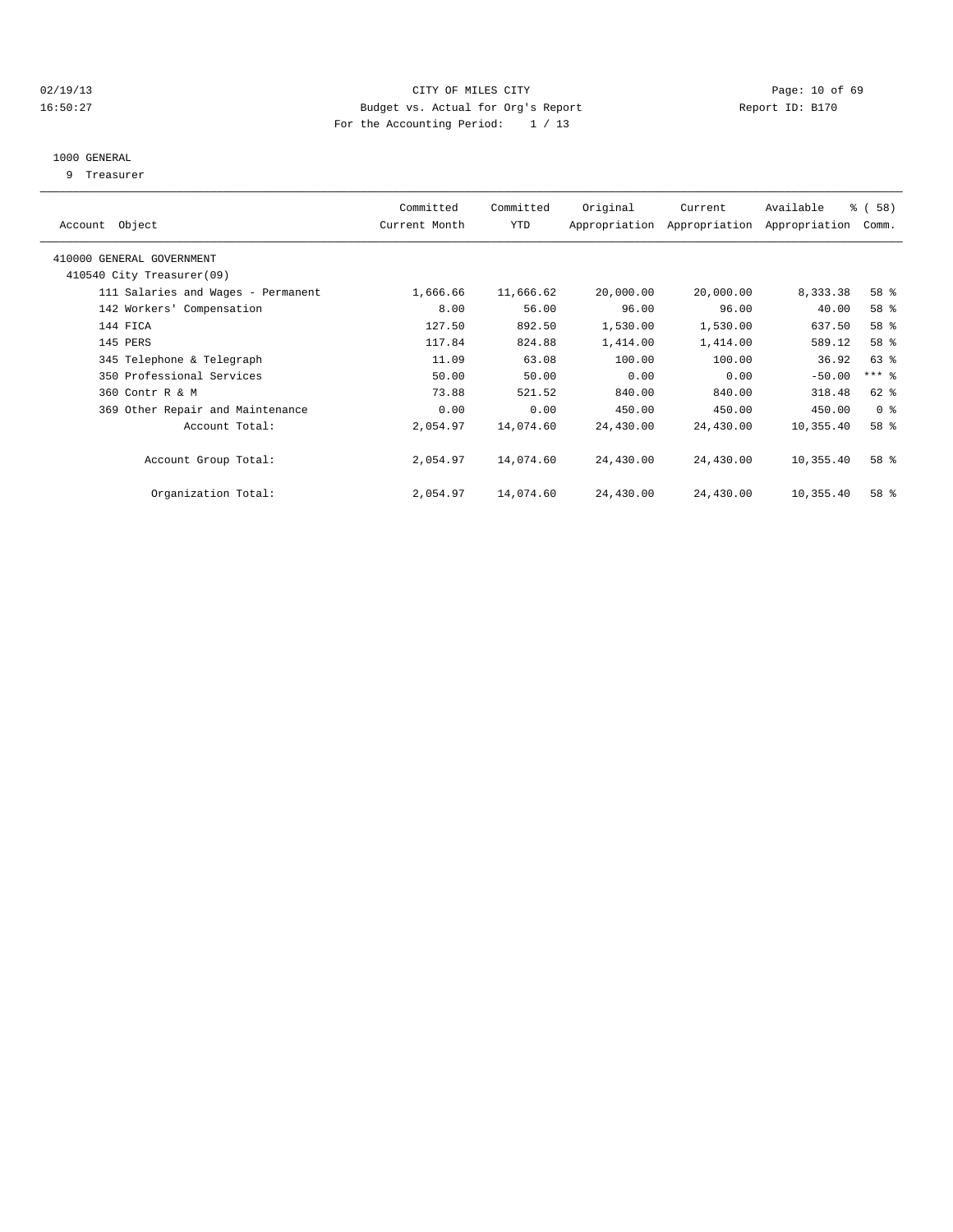## 02/19/13 Page: 11 of 69 16:50:27 Budget vs. Actual for Org's Report Report ID: B170 For the Accounting Period: 1 / 13

### 1000 GENERAL

11 Historic Preservation

| Object                                                                                                  | Committed     | Committed | Original      | Current       | Available     | % (58)  |
|---------------------------------------------------------------------------------------------------------|---------------|-----------|---------------|---------------|---------------|---------|
| Account                                                                                                 | Current Month | YTD       | Appropriation | Appropriation | Appropriation | Comm.   |
| 520000 OTHER FINANCING USES<br>521000 Interfund Operating Transfers Out<br>820 Transfers to Other Funds | 6.000.00      | 6.000.00  | 6,000.00      | 6,000.00      | 0.00          | $100*$  |
| Account Total:                                                                                          | 6.000.00      | 6.000.00  | 6.000.00      | 6.000.00      | 0.00          | $100$ % |
| Account Group Total:                                                                                    | 6.000.00      | 6.000.00  | 6.000.00      | 6.000.00      | 0.00          | $100$ % |
| Organization Total:                                                                                     | 6.000.00      | 6.000.00  | 6.000.00      | 6.000.00      | 0.00          | $100*$  |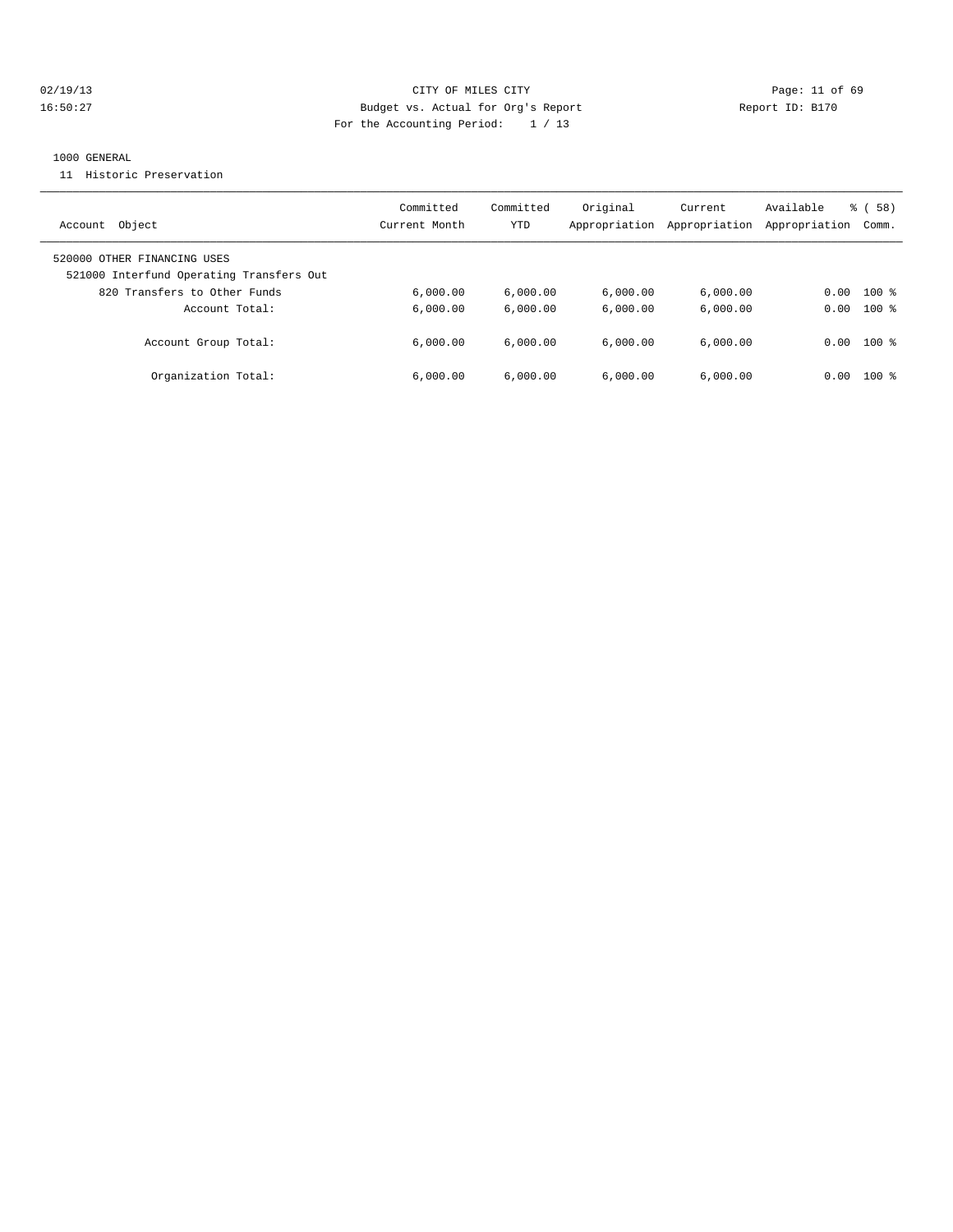## 02/19/13 Page: 12 of 69 16:50:27 Budget vs. Actual for Org's Report Report ID: B170 For the Accounting Period: 1 / 13

#### 1000 GENERAL

13 Park

| Account Object                          | Committed<br>Current Month | Committed<br>YTD | Original   | Current    | Available<br>Appropriation Appropriation Appropriation Comm. | % ( 58 )        |
|-----------------------------------------|----------------------------|------------------|------------|------------|--------------------------------------------------------------|-----------------|
| 430000 Public Works                     |                            |                  |            |            |                                                              |                 |
| 430263 STREET LIGHTING                  |                            |                  |            |            |                                                              |                 |
| 341 Electric Utility Services           | 0.00                       | 0.00             | 850.00     | 850.00     | 850.00                                                       | 0 <sup>8</sup>  |
| Account Total:                          | 0.00                       | 0.00             | 850.00     | 850.00     | 850.00                                                       | 0 <sup>8</sup>  |
|                                         |                            |                  |            |            |                                                              |                 |
| Account Group Total:                    | 0.00                       | 0.00             | 850.00     | 850.00     | 850.00                                                       | 0 <sup>8</sup>  |
| 460000 CULTURE AND RECREATION           |                            |                  |            |            |                                                              |                 |
| 460433 Park Operations(13)              |                            |                  |            |            |                                                              |                 |
| 111 Salaries and Wages - Permanent      | 9,514.68                   | 70,954.96        | 118,179.00 | 118,179.00 | 47,224.04                                                    | 60 %            |
| 121 OVERTIME-PERMANENT                  | 20.25                      | 4,509.78         | 6,000.00   | 6,000.00   | 1,490.22                                                     | 75 %            |
| 131 VACATION                            | 401.18                     | 5,331.66         | 10,500.00  | 10,500.00  | 5,168.34                                                     | $51$ %          |
| 132 SICK LEAVE                          | 307.54                     | 2,012.11         | 5,000.00   | 5,000.00   | 2,987.89                                                     | 40 %            |
| 134 HOLIDAY PAY                         | 0.00                       | 3,025.98         | 3,000.00   | 3,000.00   | $-25.98$                                                     | 101 %           |
| 141 Unemployment Insurance              | 35.87                      | 302.08           | 500.00     | 500.00     | 197.92                                                       | 60 %            |
| 142 Workers' Compensation               | 551.66                     | 4,519.19         | 7,715.00   | 7,715.00   | 3,195.81                                                     | 59 %            |
| 143 Health Insurance                    | 1,873.62                   | 12,979.38        | 22,771.00  | 22,771.00  | 9,791.62                                                     | 57%             |
| 144 FICA                                | 742.59                     | 6,338.81         | 10,915.00  | 10,915.00  | 4,576.19                                                     | 58 %            |
| 145 PERS                                | 724.21                     | 5,445.43         | 9,424.00   | 9,424.00   | 3,978.57                                                     | 58 %            |
| 196 CLOTHING ALLOTMENT                  | 0.00                       | 450.00           | 473.00     | 473.00     | 23.00                                                        | 95%             |
| 210 Office Supplies and Materials       | 0.00                       | 107.48           | 150.00     | 150.00     | 42.52                                                        | 72 %            |
| 214 Small Items of Equipment            | 0.00                       | 267.98           | 10,300.00  | 10,300.00  | 10,032.02                                                    | 3 <sup>8</sup>  |
| 220 Operating Expenses                  | 183.17                     | 1,160.75         | 2,500.00   | 2,500.00   | 1,339.25                                                     | 46 %            |
| 222 Chemicals, Lab & Med Supplies       | 103.99                     | 4,111.01         | 8,920.00   | 8,920.00   | 4,808.99                                                     | 46 %            |
| 226 Clothing and Uniforms               | 0.00                       | 55.98            | 500.00     | 500.00     | 444.02                                                       | $11*$           |
| 230 Repair and Maintenance Supplies     | 492.86                     | 6,179.49         | 10,000.00  | 10,000.00  | 3,820.51                                                     | 62 %            |
| 231 Gas, Oil, Diesel Fuel, Grease, etc. | 369.48                     | 4,146.44         | 8,000.00   | 8,000.00   | 3,853.56                                                     | $52$ $%$        |
| 334 Memberships, Registrations & Dues   | 60.00                      | 320.00           | 650.00     | 650.00     | 330.00                                                       | 49 %            |
| 341 Electric Utility Services           | 1,818.68                   | 4,992.47         | 7,500.00   | 7,500.00   | 2,507.53                                                     | 67 %            |
| 342 Water Utility Services              | 37.79                      | 29,538.13        | 19,000.00  | 19,000.00  | $-10,538.13$                                                 | $155$ %         |
| 343 Sewer Utility Services              | 21.33                      | 720.61           | 1,000.00   | 1,000.00   | 279.39                                                       | 72 %            |
| 344 Gas Utility Service                 | 688.35                     | 1,479.46         | 2,300.00   | 2,300.00   | 820.54                                                       | 64 %            |
| 345 Telephone & Telegraph               | 44.45                      | 263.24           | 900.00     | 900.00     | 636.76                                                       | 29%             |
| 346 Garbage Service                     | 0.00                       | 474.12           | 850.00     | 850.00     | 375.88                                                       | 56 %            |
| 347 Telephone-Internet                  | 37.60                      | 225.60           | 450.00     | 450.00     | 224.40                                                       | 50%             |
| 350 Professional Services               | 0.00                       | 1,174.76         | 15,000.00  | 15,000.00  | 13,825.24                                                    | 8 %             |
| 360 Contr R & M                         | 303.16                     | 303.16           | 6,000.00   | 6,000.00   | 5,696.84                                                     | 5 <sup>°</sup>  |
| 363 R&M Vehicles/Equip/Labor-PW         | 58.20                      | 11,640.54        | 17,500.00  | 17,500.00  | 5,859.46                                                     | 67 <sup>8</sup> |
| 370 Travel                              | 0.00                       | 0.00             | 600.00     | 600.00     | 600.00                                                       | 0 <sup>8</sup>  |
| 380 Training Services                   | 154.90                     | 358.44           | 1,200.00   | 1,200.00   | 841.56                                                       | $30*$           |
| 511 Insurance on Buildings              | 0.00                       | 2,799.49         | 2,800.00   | 2,800.00   | 0.51                                                         | 100 %           |
| 512 Insurance on Vehicles & Equipment   | 0.00                       | 475.51           | 476.00     | 476.00     | 0.49                                                         | $100$ %         |
| 514 Other Insurance (Boilers)           | 0.00                       | 0.00             | 852.00     | 852.00     | 852.00                                                       | 0 <sup>8</sup>  |
| 533 Machinery and Equipment Rental      | 17.50                      | 52.50            | 0.00       | 0.00       | $-52.50$                                                     | $***$ $-$       |
| 936 Parks and Recreation Facilities     | 2,782.66                   | 32,338.69        | 312,221.00 | 312,221.00 | 279,882.31                                                   | $10*$           |
| Account Total:                          | 21,345.72                  | 219,055.23       | 624,146.00 | 624,146.00 | 405,090.77                                                   | 35%             |
|                                         |                            |                  |            |            |                                                              |                 |
| 460434 Fish, Wildlife Trailways         |                            |                  |            |            |                                                              |                 |
| 740 Awards and Indemnities              | 0.00                       | 14,810.00        | 0.00       | 0.00       | $-14,810.00$ *** %                                           |                 |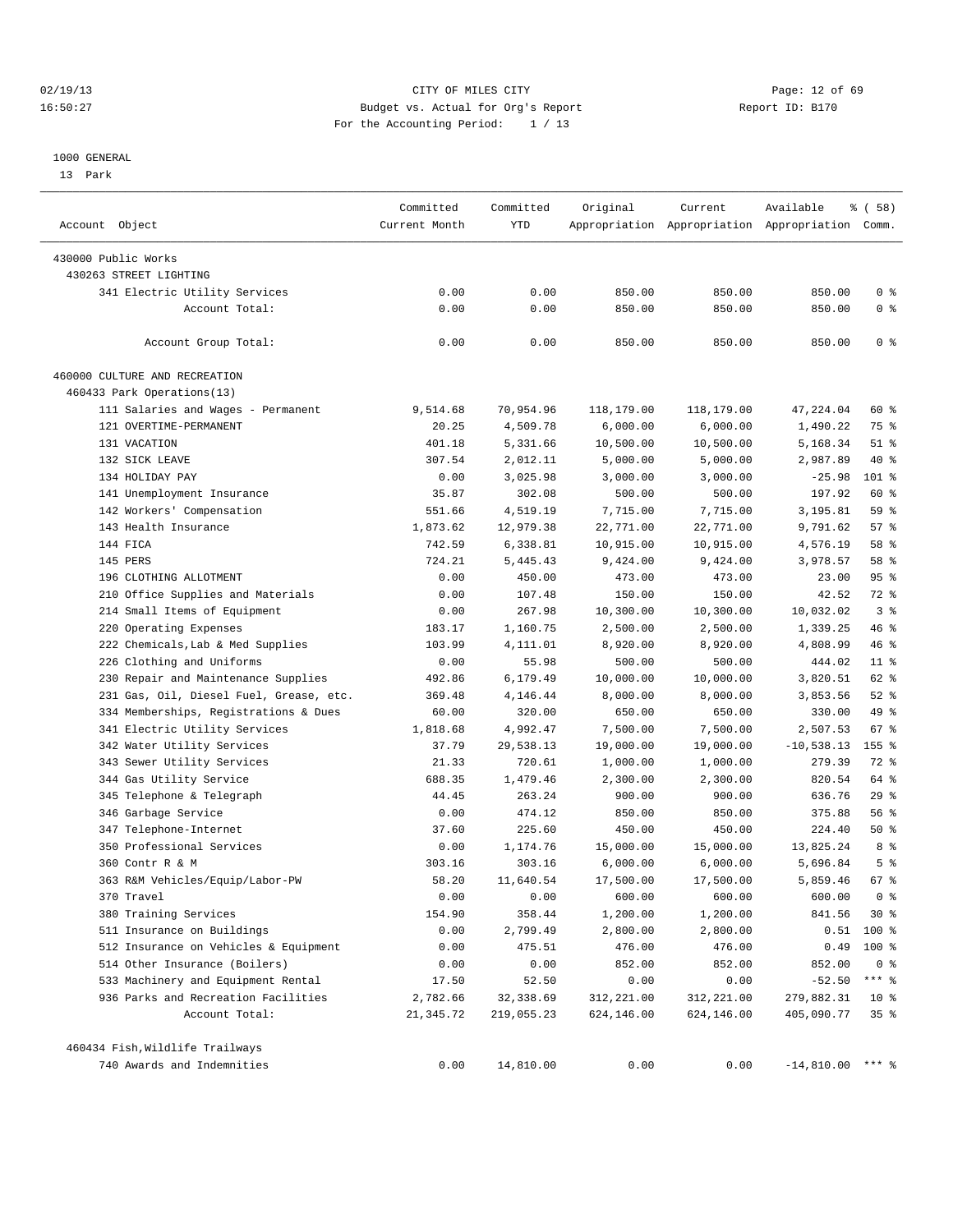## 02/19/13 Page: 13 of 69 16:50:27 Budget vs. Actual for Org's Report Report ID: B170 For the Accounting Period: 1 / 13

#### 1000 GENERAL

13 Park

| Object<br>Account                          | Committed<br>Current Month | Committed<br>YTD | Original<br>Appropriation | Current<br>Appropriation | Available<br>Appropriation | ී (<br>58)<br>Comm. |
|--------------------------------------------|----------------------------|------------------|---------------------------|--------------------------|----------------------------|---------------------|
| Account Total:                             | 0.00                       | 14,810.00        | 0.00                      | 0.00                     | $-14,810.00$               | $***$ 2             |
| 460439 Riverside Park Tennis Court Project |                            |                  |                           |                          |                            |                     |
| 350 Professional Services                  | 0.00                       | 0.00             | 1,100.00                  | 1,100.00                 | 1,100.00                   | 0 <sup>8</sup>      |
| Account Total:                             | 0.00                       | 0.00             | 1,100.00                  | 1,100.00                 | 1,100.00                   | 0 <sup>8</sup>      |
| Account Group Total:                       | 21, 345, 72                | 233,865.23       | 625, 246, 00              | 625, 246, 00             | 391,380.77                 | 378                 |
| Organization Total:                        | 21,345.72                  | 233,865.23       | 626,096.00                | 626,096.00               | 392, 230, 77               | 378                 |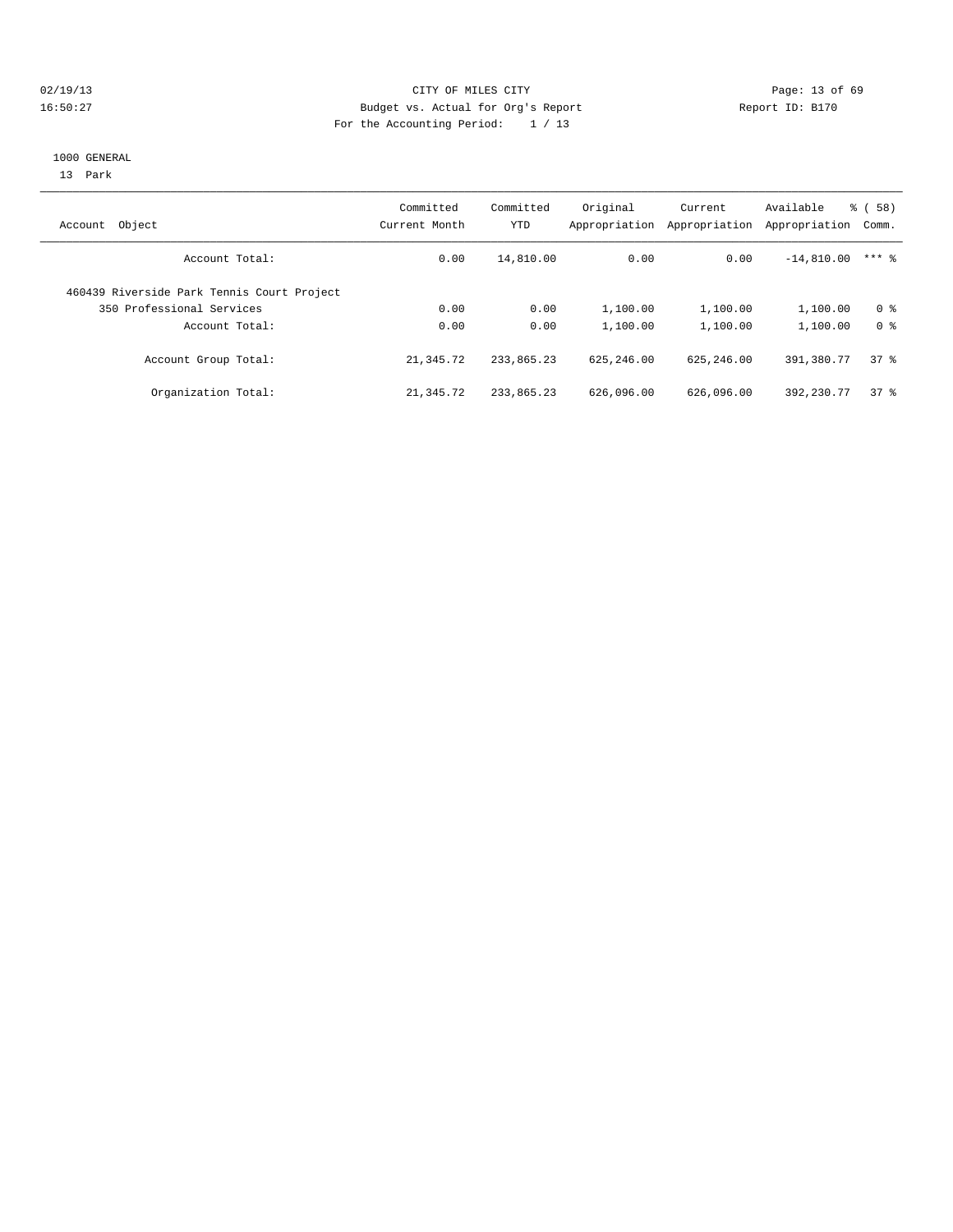## 02/19/13 Page: 14 of 69 16:50:27 Budget vs. Actual for Org's Report Report ID: B170 For the Accounting Period: 1 / 13

### 1000 GENERAL

14 Swim Pool

| Account Object                      | Committed<br>Current Month | Committed<br><b>YTD</b> | Original  | Current<br>Appropriation Appropriation Appropriation | Available | % (58)<br>Comm.  |
|-------------------------------------|----------------------------|-------------------------|-----------|------------------------------------------------------|-----------|------------------|
| 460000 CULTURE AND RECREATION       |                            |                         |           |                                                      |           |                  |
| 460445 Swimming Pool                |                            |                         |           |                                                      |           |                  |
| 111 Salaries and Wages - Permanent  | 0.00                       | 25,882.91               | 48,191.00 | 48,191.00                                            | 22,308.09 | $54$ $%$         |
| 141 Unemployment Insurance          | 0.00                       | 90.61                   | 77.00     | 77.00                                                | $-13.61$  | 118 %            |
| 142 Workers' Compensation           | 0.00                       | 1,410.62                | 2,626.00  | 2.626.00                                             | 1,215.38  | 54%              |
| 144 FICA                            | 0.00                       | 1,980.04                | 3,687.00  | 3,687.00                                             | 1,706.96  | 54%              |
| 145 PERS                            | 0.00                       | 322.15                  | 382.00    | 382.00                                               | 59.85     | 84 %             |
| 214 Small Items of Equipment        | 0.00                       | 0.00                    | 200.00    | 200.00                                               | 200.00    | 0 <sup>8</sup>   |
| 220 Operating Expenses              | 0.00                       | 98.43                   | 1,200.00  | 1,200.00                                             | 1,101.57  | 8 %              |
| 222 Chemicals, Lab & Med Supplies   | 0.00                       | 0.00                    | 3,000.00  | 3,000.00                                             | 3,000.00  | 0 <sup>8</sup>   |
| 230 Repair and Maintenance Supplies | 0.00                       | 0.00                    | 1,000.00  | 1,000.00                                             | 1,000.00  | 0 <sup>8</sup>   |
| 341 Electric Utility Services       | 0.00                       | 903.45                  | 1,000.00  | 1,000.00                                             | 96.55     | $90*$            |
| 342 Water Utility Services          | 0.00                       | 322.38                  | 300.00    | 300.00                                               | $-22.38$  | 107 <sub>8</sub> |
| 343 Sewer Utility Services          | 0.00                       | 76.32                   | 75.00     | 75.00                                                | $-1.32$   | $102$ %          |
| 345 Telephone & Telegraph           | 0.00                       | 121.23                  | 130.00    | 130.00                                               | 8.77      | 93%              |
| 350 Professional Services           | 0.00                       | $-100.00$               | 250.00    | 250.00                                               | 350.00    | $-40$ %          |
| 360 Contr R & M                     | 0.00                       | 0.00                    | 21,100.00 | 21,100.00                                            | 21,100.00 | 0 <sup>8</sup>   |
| 363 R&M Vehicles/Equip/Labor-PW     | 0.00                       | 405.00                  | 1,000.00  | 1,000.00                                             | 595.00    | 41 %             |
| 380 Training Services               | 0.00                       | 0.00                    | 1,200.00  | 1,200.00                                             | 1,200.00  | 0 <sup>8</sup>   |
| 540 Special Assessments             | 0.00                       | 0.00                    | 588.00    | 588.00                                               | 588.00    | 0 <sup>8</sup>   |
| Account Total:                      | 0.00                       | 31, 513.14              | 86,006.00 | 86,006.00                                            | 54,492.86 | 37 <sup>8</sup>  |
| Account Group Total:                | 0.00                       | 31, 513.14              | 86,006.00 | 86,006.00                                            | 54,492.86 | 37%              |
| Organization Total:                 | 0.00                       | 31, 513.14              | 86,006.00 | 86,006.00                                            | 54,492.86 | 37%              |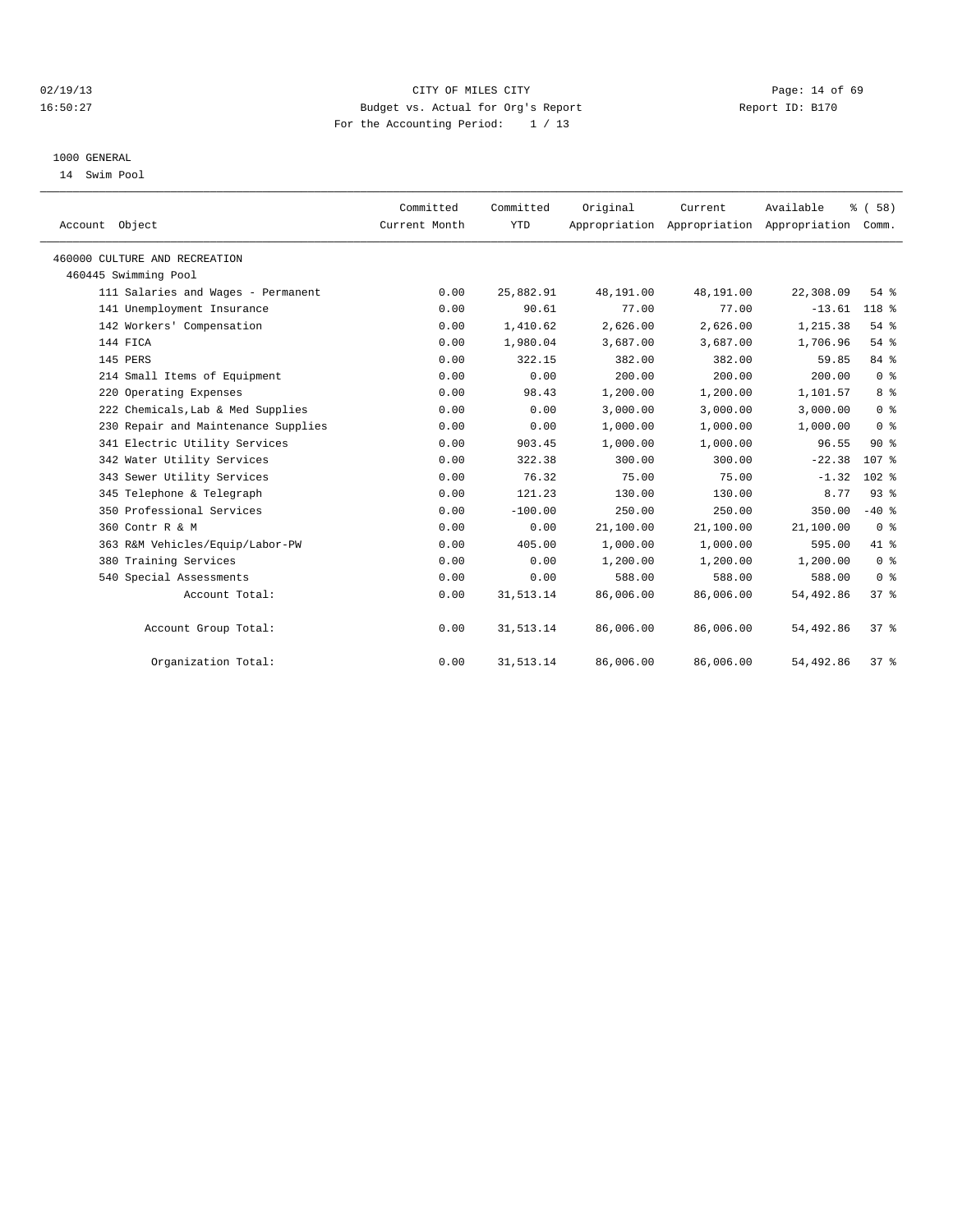## 02/19/13 Page: 15 of 69 16:50:27 Budget vs. Actual for Org's Report Report ID: B170 For the Accounting Period: 1 / 13

## 1000 GENERAL 16 Library

|                                                                         | Committed     | Committed   | Original      | Current       | Available     | % ( 58 ) |
|-------------------------------------------------------------------------|---------------|-------------|---------------|---------------|---------------|----------|
| Object<br>Account                                                       | Current Month | YTD         | Appropriation | Appropriation | Appropriation | Comm.    |
| 520000 OTHER FINANCING USES<br>521000 Interfund Operating Transfers Out |               |             |               |               |               |          |
| 820 Transfers to Other Funds                                            | 23,160.66     | 162,124.62  | 277,928.00    | 277,928.00    | 115,803.38    | 58 %     |
| Account Total:                                                          | 23,160.66     | 162, 124.62 | 277,928,00    | 277,928,00    | 115,803.38    | 58 %     |
| Account Group Total:                                                    | 23,160.66     | 162, 124.62 | 277,928,00    | 277,928,00    | 115,803.38    | 58 %     |
| Organization Total:                                                     | 23,160.66     | 162,124.62  | 277,928,00    | 277,928,00    | 115,803.38    | 58 %     |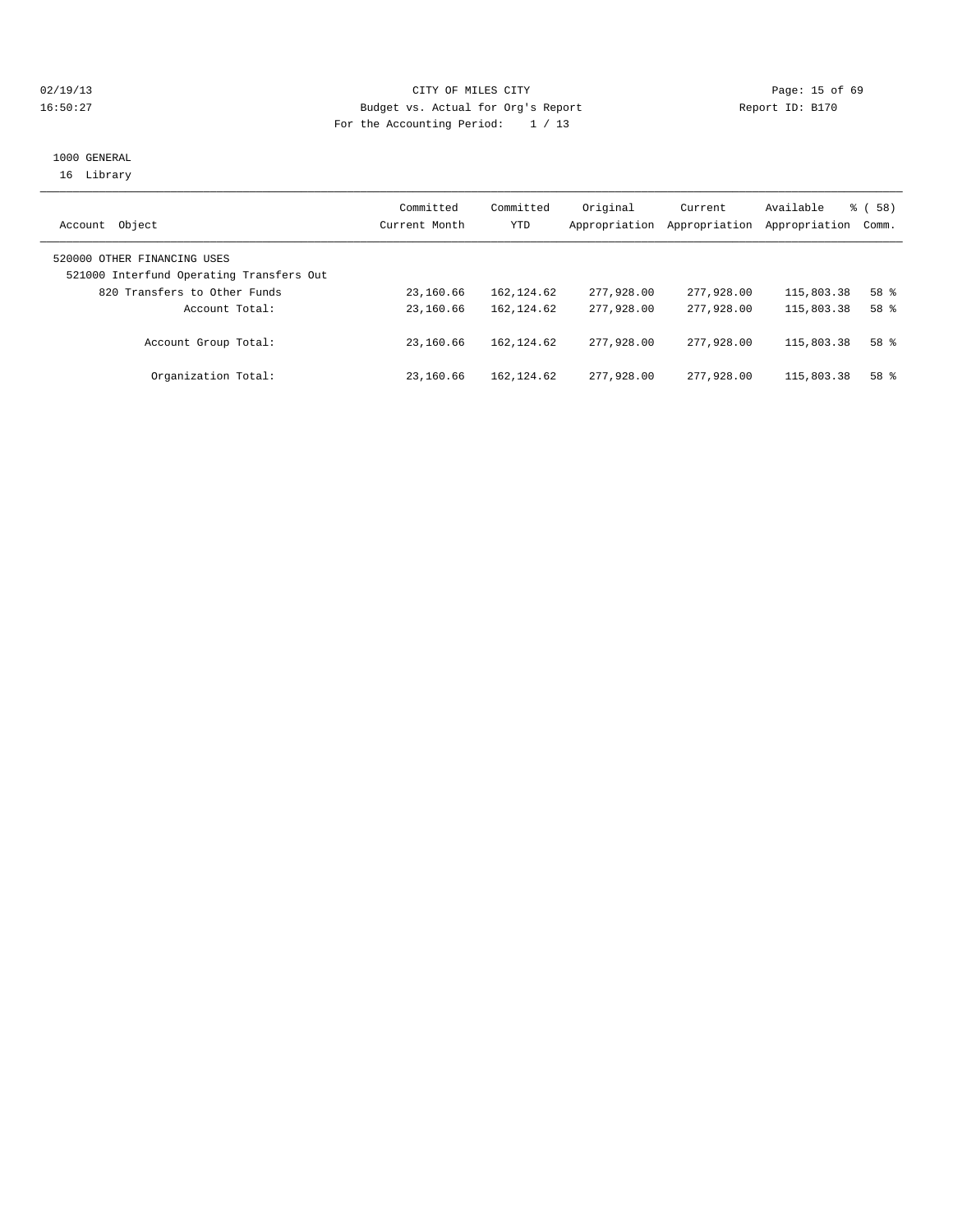## 02/19/13 Page: 16 of 69 16:50:27 Budget vs. Actual for Org's Report Report ID: B170 For the Accounting Period: 1 / 13

#### 1000 GENERAL

21 Animal Control

| Account Object                           | Committed<br>Current Month | Committed<br><b>YTD</b> | Original  | Current   | Available<br>Appropriation Appropriation Appropriation Comm. | % (58)          |
|------------------------------------------|----------------------------|-------------------------|-----------|-----------|--------------------------------------------------------------|-----------------|
|                                          |                            |                         |           |           |                                                              |                 |
| 440000 PUBLIC HEALTH                     |                            |                         |           |           |                                                              |                 |
| 440600 Animal Control Services (21)      |                            |                         |           |           |                                                              |                 |
| 111 Salaries and Wages - Permanent       | 2,793.84                   | 20, 372.43              | 41,456.00 | 41,456.00 | 21,083.57                                                    | 49 %            |
| 131 VACATION                             | 603.52                     | 2,514.13                | 0.00      | 0.00      | $-2, 514.13$                                                 | $***$ $%$       |
| 132 SICK LEAVE                           | 0.00                       | 957.66                  | 0.00      | 0.00      | $-957.66$                                                    | $***$ $%$       |
| 134 HOLIDAY PAY                          | 39.00                      | 153.78                  | 0.00      | 0.00      | $-153.78$                                                    | $***$ $-$       |
| 141 Unemployment Insurance               | 12.03                      | 85.23                   | 145.00    | 145.00    | 59.77                                                        | 59 %            |
| 142 Workers' Compensation                | 186.00                     | 1,320.54                | 2,259.00  | 2,259.00  | 938.46                                                       | 58 %            |
| 143 Health Insurance                     | 604.50                     | 4,231.54                | 7,252.00  | 7,252.00  | 3,020.46                                                     | 58 %            |
| 144 FICA                                 | 262.89                     | 1,863.42                | 3,172.00  | 3,172.00  | 1,308.58                                                     | 59 <sub>8</sub> |
| 145 PERS                                 | 234.68                     | 1,622.92                | 2,784.00  | 2,784.00  | 1,161.08                                                     | 58 %            |
| 196 CLOTHING ALLOTMENT                   | 0.00                       | 360.00                  | 720.00    | 720.00    | 360.00                                                       | 50%             |
| 210 Office Supplies and Materials        | 0.00                       | 0.00                    | 150.00    | 150.00    | 150.00                                                       | 0 <sup>8</sup>  |
| 211 Clothing Allotment                   | 0.00                       | 0.00                    | 250.00    | 250.00    | 250.00                                                       | 0 <sup>8</sup>  |
| 214 Small Items of Equipment             | 322.14                     | 322.14                  | 400.00    | 400.00    | 77.86                                                        | 81 %            |
| 220 Operating Expenses                   | 201.20                     | 563.22                  | 1,200.00  | 1,200.00  | 636.78                                                       | 47.8            |
| 230 Repair and Maintenance Supplies      | 0.00                       | 3.42                    | 250.00    | 250.00    | 246.58                                                       | 1 <sup>8</sup>  |
| 231 Gas, Oil, Diesel Fuel, Grease, etc.  | 47.78                      | 683.33                  | 1,400.00  | 1,400.00  | 716.67                                                       | 49 %            |
| 311 Postage, Box Rent, Etc.              | 0.00                       | 0.00                    | 20.00     | 20.00     | 20.00                                                        | 0 <sup>8</sup>  |
| 320 Printing, Duplicating, Typing &      | 0.00                       | 0.00                    | 25.00     | 25.00     | 25.00                                                        | 0 <sup>8</sup>  |
| 330 Publicity, Subscriptions & Dues      | 0.00                       | 0.00                    | 25.00     | 25.00     | 25.00                                                        | 0 <sup>8</sup>  |
| 341 Electric Utility Services            | 25.14                      | 346.39                  | 350.00    | 350.00    | 3.61                                                         | 99 %            |
| 342 Water Utility Services               | 22.22                      | 162.29                  | 350.00    | 350.00    | 187.71                                                       | 46%             |
| 343 Sewer Utility Services               | 12.95                      | 81.65                   | 150.00    | 150.00    | 68.35                                                        | $54$ $%$        |
| 344 Gas Utility Service                  | 59.97                      | 202.96                  | 600.00    | 600.00    | 397.04                                                       | $34$ $%$        |
| 345 Telephone & Telegraph                | 40.03                      | 236.72                  | 500.00    | 500.00    | 263.28                                                       | 47 %            |
| 347 Telephone-Internet                   | 0.00                       | 0.00                    | 20.00     | 20.00     | 20.00                                                        | 0 <sup>8</sup>  |
| 350 Professional Services                | 329.00                     | 2,112.05                | 3,000.00  | 3,000.00  | 887.95                                                       | 70 %            |
| 360 Contr R & M                          | 0.00                       | 0.00                    | 100.00    | 100.00    | 100.00                                                       | 0 <sup>8</sup>  |
| 366 R&M Vehicles - Police/Animal Control | 0.00                       | 0.00                    | 100.00    | 100.00    | 100.00                                                       | 0 <sup>8</sup>  |
| 370 Travel                               | 0.00                       | 0.00                    | 200.00    | 200.00    | 200.00                                                       | 0 <sup>8</sup>  |
| 380 Training Services                    | 0.00                       | 0.00                    | 100.00    | 100.00    | 100.00                                                       | 0 <sup>8</sup>  |
| 511 Insurance on Buildings               | 0.00                       | 80.67                   | 110.00    | 110.00    | 29.33                                                        | 73 %            |
| Account Total:                           | 5,796.89                   | 38, 276.49              | 67,088.00 | 67,088.00 | 28,811.51                                                    | 57%             |
| Account Group Total:                     | 5,796.89                   | 38, 276.49              | 67,088.00 | 67,088.00 | 28,811.51                                                    | 57%             |
| Organization Total:                      | 5,796.89                   | 38, 276.49              | 67,088.00 | 67,088.00 | 28,811.51                                                    | 57 <sub>8</sub> |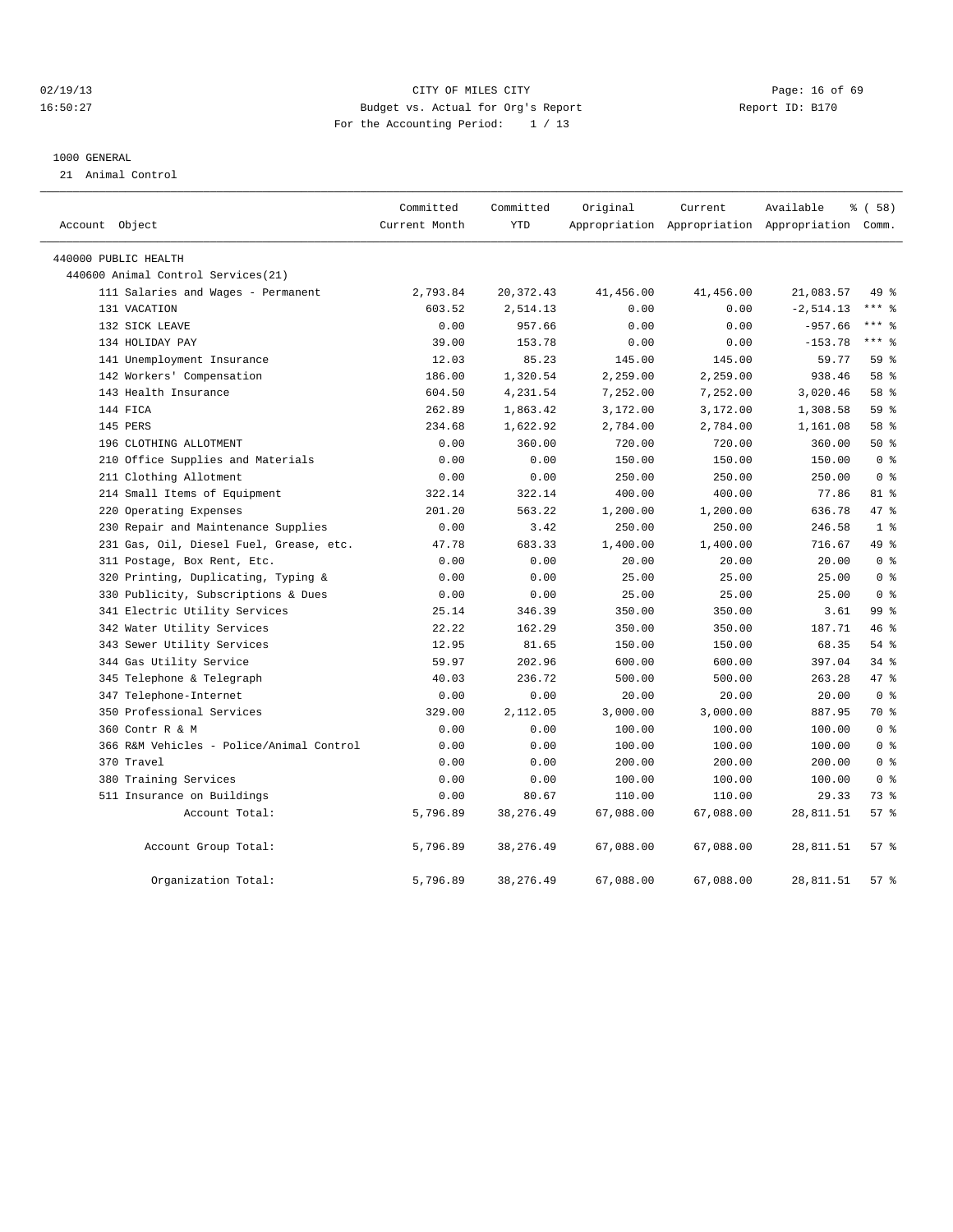## 02/19/13 Page: 17 of 69 16:50:27 Budget vs. Actual for Org's Report Report ID: B170 For the Accounting Period: 1 / 13

### 1000 GENERAL

36 Planning & Community Services

| Account Object                            | Committed<br>Current Month | Committed<br>YTD | Original   | Current    | Available<br>Appropriation Appropriation Appropriation Comm. | % (58)          |
|-------------------------------------------|----------------------------|------------------|------------|------------|--------------------------------------------------------------|-----------------|
|                                           |                            |                  |            |            |                                                              |                 |
| 410000 GENERAL GOVERNMENT                 |                            |                  |            |            |                                                              |                 |
| 411020 Community Services & Planning      |                            |                  |            |            |                                                              |                 |
| 111 Salaries and Wages - Permanent        | 5,881.80                   | 41,686.63        | 76,363.00  | 76,363.00  | 34,676.37                                                    | 55 <sup>8</sup> |
| 121 OVERTIME-PERMANENT                    | 4.88                       | 29.28            | 0.00       | 0.00       | $-29.28$                                                     | $***$ $=$       |
| 131 VACATION                              | 787.99                     | 4,470.26         | 4,400.00   | 4,400.00   | $-70.26$                                                     | $102$ %         |
| 132 SICK LEAVE                            | 40.04                      | 883.15           | 2,200.00   | 2,200.00   | 1,316.85                                                     | $40*$           |
| 133 OTHER LEAVE PAY                       | 184.51                     | 1,202.52         | 4,630.00   | 4,630.00   | 3,427.48                                                     | 26%             |
| 141 Unemployment Insurance                | 24.11                      | 170.01           | 306.00     | 306.00     | 135.99                                                       | 56%             |
| 142 Workers' Compensation                 | 34.99                      | 246.30           | 2,327.00   | 2,327.00   | 2,080.70                                                     | 11 <sup>8</sup> |
| 143 Health Insurance                      | 1,263.06                   | 8,841.60         | 15,156.00  | 15,156.00  | 6,314.40                                                     | 58 %            |
| 144 FICA                                  | 523.61                     | 3,687.48         | 6,701.00   | 6,701.00   | 3,013.52                                                     | 55%             |
| 145 PERS                                  | 487.76                     | 3, 412.73        | 6, 193.00  | 6, 193.00  | 2,780.27                                                     | 55 <sup>8</sup> |
| 196 CLOTHING ALLOTMENT                    | 0.00                       | 313.50           | 314.00     | 314.00     | 0.50                                                         | $100*$          |
| 210 Office Supplies and Materials         | 0.00                       | 200.80           | 850.00     | 850.00     | 649.20                                                       | $24$ %          |
| 214 Small Items of Equipment              | 0.00                       | 1,051.34         | 1,200.00   | 1,200.00   | 148.66                                                       | 88 %            |
| 220 Operating Expenses                    | 0.00                       | 124.41           | 0.00       | 0.00       | $-124.41$                                                    | $***$ 8         |
| 311 Postage, Box Rent, Etc.               | 10.47                      | 103.15           | 200.00     | 200.00     | 96.85                                                        | $52$ $%$        |
| 320 Printing, Duplicating, Typing &       | 0.00                       | 0.00             | 600.00     | 600.00     | 600.00                                                       | 0 <sup>8</sup>  |
| 327 Map Printing                          | 0.00                       | 28.31            | 300.00     | 300.00     | 271.69                                                       | 9 <sup>8</sup>  |
| 331 Publication of Formal & Legal Notices | 0.00                       | 120.00           | 250.00     | 250.00     | 130.00                                                       | 48 %            |
| 345 Telephone & Telegraph                 | 84.02                      | 484.58           | 900.00     | 900.00     | 415.42                                                       | 54%             |
| 347 Telephone-Internet                    | 0.00                       | 0.00             | 100.00     | 100.00     | 100.00                                                       | 0 <sup>8</sup>  |
| 350 Professional Services                 | 500.00                     | 500.00           | 300.00     | 300.00     | $-200.00$                                                    | $167$ %         |
| 360 Contr R & M                           | 153.01                     | 1,080.02         | 2,000.00   | 2,000.00   | 919.98                                                       | 54 %            |
| 370 Travel                                | 0.00                       | 411.13           | 1,100.00   | 1,100.00   | 688.87                                                       | 37%             |
| 380 Training Services                     | 0.00                       | 280.00           | 1,100.00   | 1,100.00   | 820.00                                                       | $25$ $%$        |
| 382 Books                                 | 0.00                       | 0.00             | 500.00     | 500.00     | 500.00                                                       | 0 <sup>8</sup>  |
| Account Total:                            | 9,980.25                   | 69, 327. 20      | 127,990.00 | 127,990.00 | 58,662.80                                                    | 54 %            |
| Account Group Total:                      | 9,980.25                   | 69, 327. 20      | 127,990.00 | 127,990.00 | 58,662.80                                                    | 54 %            |
| Organization Total:                       | 9,980.25                   | 69, 327.20       | 127,990.00 | 127,990.00 | 58,662.80                                                    | 54 %            |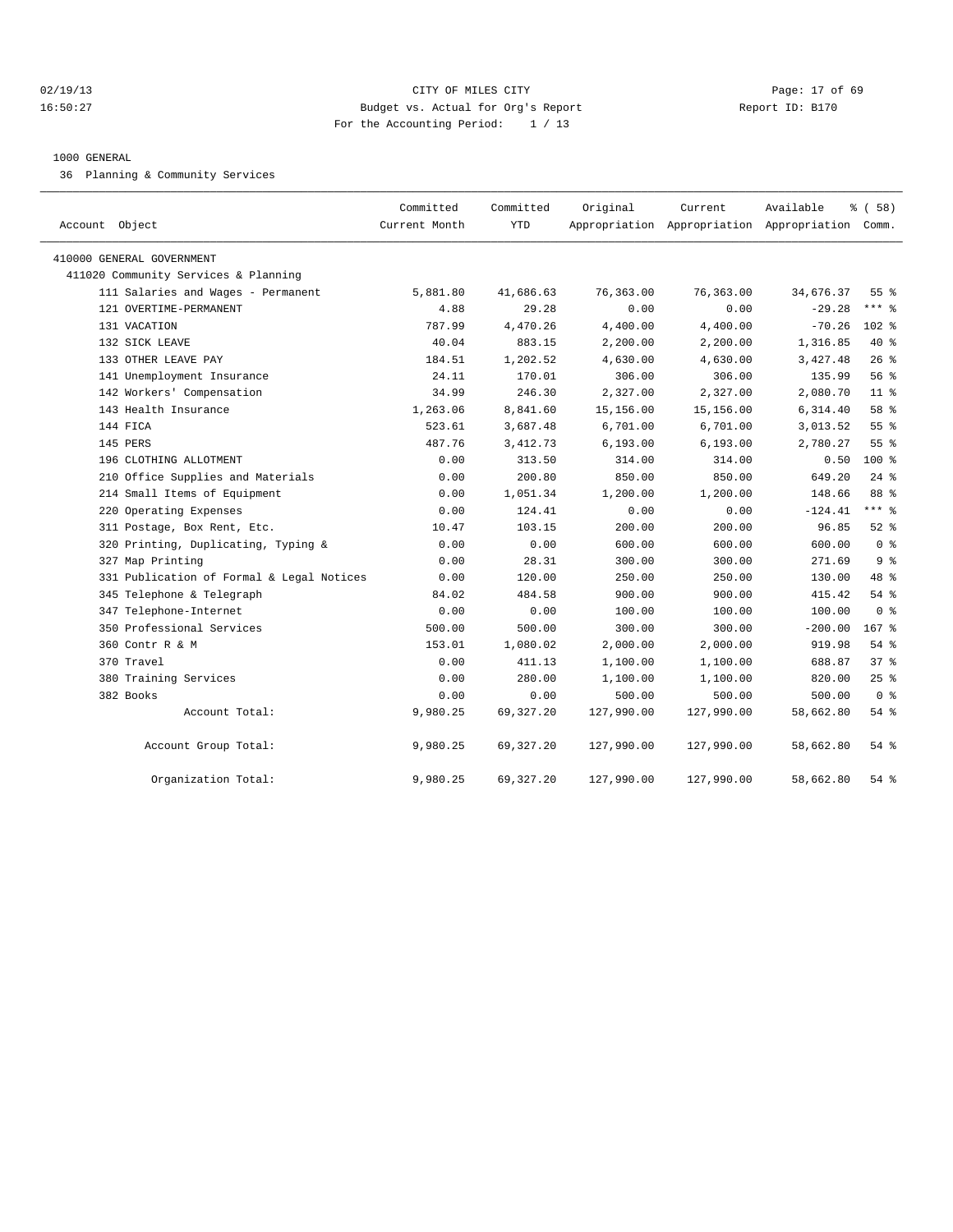## 02/19/13 Page: 18 of 69 16:50:27 Budget vs. Actual for Org's Report Report ID: B170 For the Accounting Period: 1 / 13

## 1000 GENERAL

37 CITY HEALTH

| Object<br>Account                                                                                       | Committed<br>Current Month | Committed<br><b>YTD</b> | Original<br>Appropriation | Current<br>Appropriation | Available<br>Appropriation | 58)<br>ී (<br>Comm. |
|---------------------------------------------------------------------------------------------------------|----------------------------|-------------------------|---------------------------|--------------------------|----------------------------|---------------------|
| 520000 OTHER FINANCING USES<br>521000 Interfund Operating Transfers Out<br>820 Transfers to Other Funds | 30,000.00                  | 30,000.00               | 30,000.00                 | 30,000.00                | 0.00                       | $100*$              |
| Account Total:                                                                                          | 30,000.00                  | 30,000.00               | 30,000.00                 | 30,000.00                | 0.00                       | $100*$              |
| Account Group Total:                                                                                    | 30,000.00                  | 30,000.00               | 30,000.00                 | 30,000.00                |                            | $0.00$ 100 %        |
| Organization Total:                                                                                     | 30,000.00                  | 30,000.00               | 30,000.00                 | 30,000.00                | 0.00                       | $100$ %             |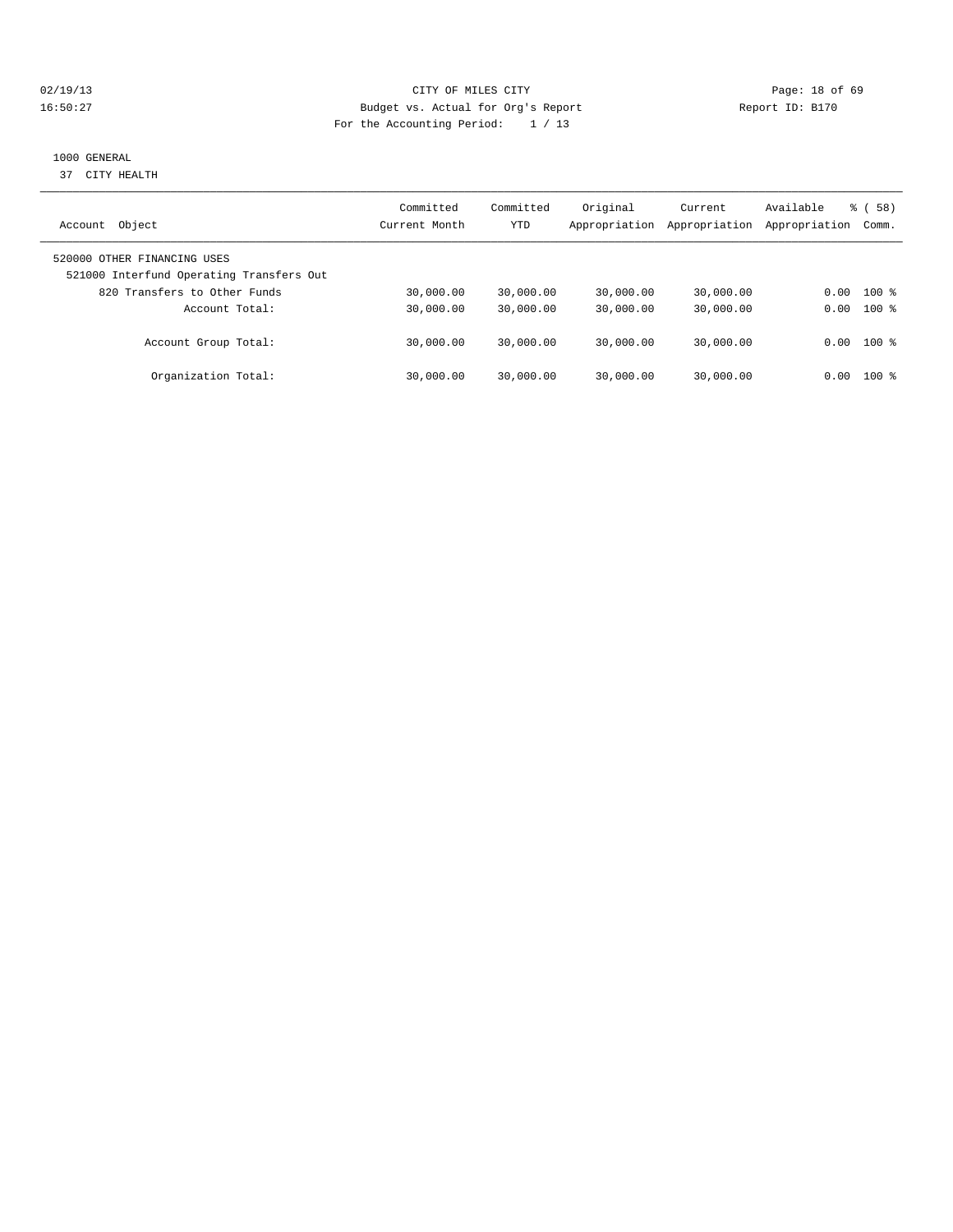## 02/19/13 Page: 19 of 69 16:50:27 Budget vs. Actual for Org's Report Report ID: B170 For the Accounting Period: 1 / 13

### 1000 GENERAL

201 Flood Prevention

| Account Object                            | Committed<br>Current Month | Committed<br><b>YTD</b> | Original  | Current<br>Appropriation Appropriation Appropriation Comm. | Available | % (58)          |
|-------------------------------------------|----------------------------|-------------------------|-----------|------------------------------------------------------------|-----------|-----------------|
| 430000 Public Works                       |                            |                         |           |                                                            |           |                 |
| 431200 Flood Control                      |                            |                         |           |                                                            |           |                 |
| 111 Salaries and Wages - Permanent        | 565.98                     | 5,577.57                | 12,262.00 | 12,262.00                                                  | 6,684.43  | 45 %            |
| 131 VACATION                              | 0.00                       | 609.26                  | 400.00    | 400.00                                                     | $-209.26$ | $152$ $%$       |
| 132 SICK LEAVE                            | 9.93                       | 152.29                  | 400.00    | 400.00                                                     | 247.71    | 38 %            |
| 133 OTHER LEAVE PAY                       | 0.00                       | 0.00                    | 832.00    | 832.00                                                     | 832.00    | 0 <sup>8</sup>  |
| 141 Unemployment Insurance                | 1.99                       | 22.16                   | 22.00     | 22.00                                                      | $-0.16$   | 101 %           |
| 142 Workers' Compensation                 | 6.43                       | 70.94                   | 757.00    | 757.00                                                     | 686.06    | 9 <sup>8</sup>  |
| 143 Health Insurance                      | 120.91                     | 1,330.64                | 2,901.00  | 2,901.00                                                   | 1,570.36  | 46%             |
| 144 FICA                                  | 44.08                      | 485.07                  | 1,063.00  | 1,063.00                                                   | 577.93    | 46%             |
| 145 PERS                                  | 40.71                      | 448.16                  | 982.00    | 982.00                                                     | 533.84    | 46%             |
| 196 CLOTHING ALLOTMENT                    | 0.00                       | 60.00                   | 60.00     | 60.00                                                      | 0.00      | $100*$          |
| 210 Office Supplies and Materials         | 6.17                       | 135.77                  | 300.00    | 300.00                                                     | 164.23    | 45%             |
| 214 Small Items of Equipment              | 900.00                     | 900.00                  | 3,700.00  | 3,700.00                                                   | 2,800.00  | $24$ %          |
| 220 Operating Expenses                    | 0.00                       | 0.00                    | 200.00    | 200.00                                                     | 200.00    | 0 <sup>8</sup>  |
| 311 Postage, Box Rent, Etc.               | 8.10                       | 81.45                   | 200.00    | 200.00                                                     | 118.55    | 41.8            |
| 327 Map Printing                          | 0.00                       | 0.00                    | 200.00    | 200.00                                                     | 200.00    | 0 <sup>8</sup>  |
| 331 Publication of Formal & Legal Notices | 0.00                       | 1,264.35                | 1,000.00  | 1,000.00                                                   | $-264.35$ | $126$ %         |
| 334 Memberships, Registrations & Dues     | 0.00                       | 110.00                  | 250.00    | 250.00                                                     | 140.00    | 44 %            |
| 345 Telephone & Telegraph                 | 0.00                       | 0.00                    | 100.00    | 100.00                                                     | 100.00    | 0 <sup>8</sup>  |
| 350 Professional Services                 | 0.00                       | 0.00                    | 770.00    | 770.00                                                     | 770.00    | 0 <sup>8</sup>  |
| 370 Travel                                | 0.00                       | 0.00                    | 1,300.00  | 1,300.00                                                   | 1,300.00  | 0 <sup>°</sup>  |
| 380 Training Services                     | 0.00                       | 0.00                    | 900.00    | 900.00                                                     | 900.00    | 0 <sup>8</sup>  |
| 382 Books                                 | 0.00                       | 0.00                    | 100.00    | 100.00                                                     | 100.00    | 0 <sup>8</sup>  |
| 533 Machinery and Equipment Rental        | 0.00                       | 0.00                    | 500.00    | 500.00                                                     | 500.00    | 0 <sup>8</sup>  |
| 540 Special Assessments                   | 0.00                       | 0.00                    | 250.00    | 250.00                                                     | 250.00    | 0 <sup>8</sup>  |
| Account Total:                            | 1,704.30                   | 11,247.66               | 29,449.00 | 29,449.00                                                  | 18,201.34 | 38 %            |
| Account Group Total:                      | 1,704.30                   | 11,247.66               | 29,449.00 | 29,449.00                                                  | 18,201.34 | 38 %            |
| Organization Total:                       | 1,704.30                   | 11,247.66               | 29,449.00 | 29,449.00                                                  | 18,201.34 | 38 <sup>8</sup> |

Fund Total: 336,510.49 2,233,721.80 4,200,020.00 4,200,020.00 1,966,298.20 53 %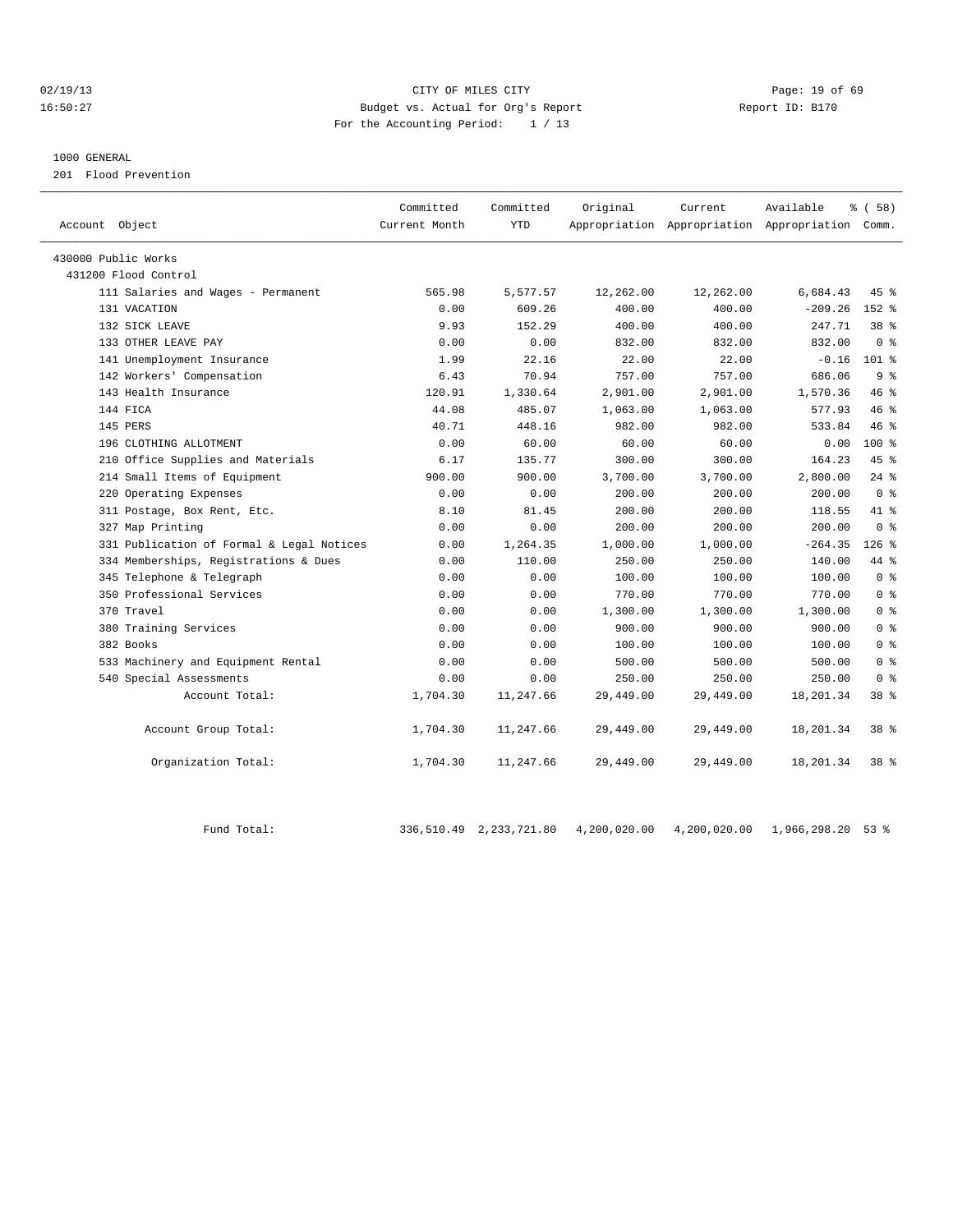## 02/19/13 Page: 20 of 69 16:50:27 Budget vs. Actual for Org's Report Report ID: B170 For the Accounting Period: 1 / 13

## 2220 LIBRARY

16 Library

|                                          | Committed     | Committed   | Original   | Current                                         | Available    | 8 ( 58 )        |
|------------------------------------------|---------------|-------------|------------|-------------------------------------------------|--------------|-----------------|
| Account Object                           | Current Month | <b>YTD</b>  |            | Appropriation Appropriation Appropriation Comm. |              |                 |
| 460000 CULTURE AND RECREATION            |               |             |            |                                                 |              |                 |
| 460100 Library Services(16)              |               |             |            |                                                 |              |                 |
| 111 Salaries and Wages - Permanent       | 13,931.52     | 99, 251.83  | 191,430.00 | 191,430.00                                      | 92, 178. 17  | $52$ $%$        |
| 131 VACATION                             | 844.44        | 8,594.92    | 0.00       | 0.00                                            | $-8,594.92$  | $***$ 8         |
| 132 SICK LEAVE                           | 1,209.19      | 3,061.77    | 0.00       | 0.00                                            | $-3,061.77$  | $***$ $=$       |
| 133 OTHER LEAVE PAY                      | 0.00          | 336.29      | 0.00       | 0.00                                            | $-336.29$    | $***$ 8         |
| 141 Unemployment Insurance               | 55.94         | 392.02      | 670.00     | 670.00                                          | 277.98       | 59 %            |
| 142 Workers' Compensation                | 76.74         | 537.66      | 919.00     | 919.00                                          | 381.34       | 59 %            |
| 143 Health Insurance                     | 3,021.80      | 21, 152.55  | 36,270.00  | 36,270.00                                       | 15, 117.45   | 58 %            |
| 144 FICA                                 | 1,174.42      | 8,228.64    | 14,644.00  | 14,644.00                                       | 6,415.36     | 56%             |
| 145 PERS                                 | 1,130.14      | 7,865.00    | 13,534.00  | 13,534.00                                       | 5,669.00     | 58 %            |
| 196 CLOTHING ALLOTMENT                   | 0.00          | 750.00      | 750.00     | 750.00                                          | 0.00         | 100 %           |
| 210 Office Supplies and Materials        | $-22.01$      | 335.05      | 1,500.00   | 1,500.00                                        | 1,164.95     | $22$ %          |
| 214 Small Items of Equipment             | 0.00          | 0.00        | 500.00     | 500.00                                          | 500.00       | 0 <sup>8</sup>  |
| 220 Operating Expenses                   | 0.00          | 0.00        | 1,000.00   | 1,000.00                                        | 1,000.00     | 0 <sup>8</sup>  |
| 224 Janitorial Supplies                  | 94.63         | 205.08      | 500.00     | 500.00                                          | 294.92       | 41 %            |
| 311 Postage, Box Rent, Etc.              | 95.13         | 633.46      | 2,000.00   | 2,000.00                                        | 1,366.54     | 32%             |
| 320 Printing, Duplicating, Typing &      | 0.00          | 294.66      | 1,445.00   | 1,445.00                                        | 1,150.34     | $20*$           |
| 330 Publicity, Subscriptions & Dues      | 0.00          | 0.00        | 500.00     | 500.00                                          | 500.00       | 0 <sup>8</sup>  |
| 334 Memberships, Registrations & Dues    | 0.00          | 0.00        | 300.00     | 300.00                                          | 300.00       | 0 <sup>8</sup>  |
| 341 Electric Utility Services            | 839.61        | 3,911.01    | 6,000.00   | 6,000.00                                        | 2,088.99     | 65 %            |
| 342 Water Utility Services               | 22.22         | 169.63      | 700.00     | 700.00                                          | 530.37       | $24$ %          |
| 343 Sewer Utility Services               | 25.52         | 169.64      | 300.00     | 300.00                                          | 130.36       | 57%             |
| 344 Gas Utility Service                  | 613.59        | 852.63      | 4,000.00   | 4,000.00                                        | 3, 147.37    | $21$ %          |
| 345 Telephone & Telegraph                | 0.00          | 616.73      | 1,500.00   | 1,500.00                                        | 883.27       | 41 %            |
| 346 Garbage Service                      | 0.00          | 0.00        | 500.00     | 500.00                                          | 500.00       | 0 <sup>8</sup>  |
| 347 Telephone-Internet                   | 0.00          | 240.30      | 1,500.00   | 1,500.00                                        | 1,259.70     | 16 <sup>8</sup> |
| 350 Professional Services                | 0.00          | 0.00        | 7,000.00   | 7,000.00                                        | 7,000.00     | 0 <sup>8</sup>  |
| 360 Contr R & M                          | $-174.72$     | 2,507.26    | 8,000.00   | 8,000.00                                        | 5,492.74     | 31.8            |
| 370 Travel                               | 0.00          | 956.62      | 2,000.00   | 2,000.00                                        | 1,043.38     | 48 %            |
| 380 Training Services                    | 0.00          | 0.00        | 1,500.00   | 1,500.00                                        | 1,500.00     | 0 <sup>8</sup>  |
| 382 Books                                | 0.00          | 3,355.15    | 15,000.00  | 15,000.00                                       | 11,644.85    | $22$ %          |
| 511 Insurance on Buildings               | 0.00          | 3,605.09    | 3,606.00   | 3,606.00                                        | 0.91         | $100*$          |
| 920 Buildings                            | 0.00          | 59, 311.00  | 55,000.00  | 55,000.00                                       | $-4, 311.00$ | 108 %           |
| Account Total:                           | 22,938.16     | 227, 333.99 | 372,568.00 | 372,568.00                                      | 145, 234.01  | 61 %            |
| Account Group Total:                     | 22,938.16     | 227, 333.99 | 372,568.00 | 372,568.00                                      | 145,234.01   | 61 %            |
| 510000 MISCELLANEOUS                     |               |             |            |                                                 |              |                 |
| 510330 Comprehensive Liability Insurance |               |             |            |                                                 |              |                 |
| 513 Liability                            | 0.00          | 4,754.03    | 4,754.00   | 4,754.00                                        |              | $-0.03$ 100 %   |
| Account Total:                           | 0.00          | 4,754.03    | 4,754.00   | 4,754.00                                        |              | $-0.03$ 100 %   |
| Account Group Total:                     | 0.00          | 4,754.03    | 4,754.00   | 4,754.00                                        |              | $-0.03$ 100 %   |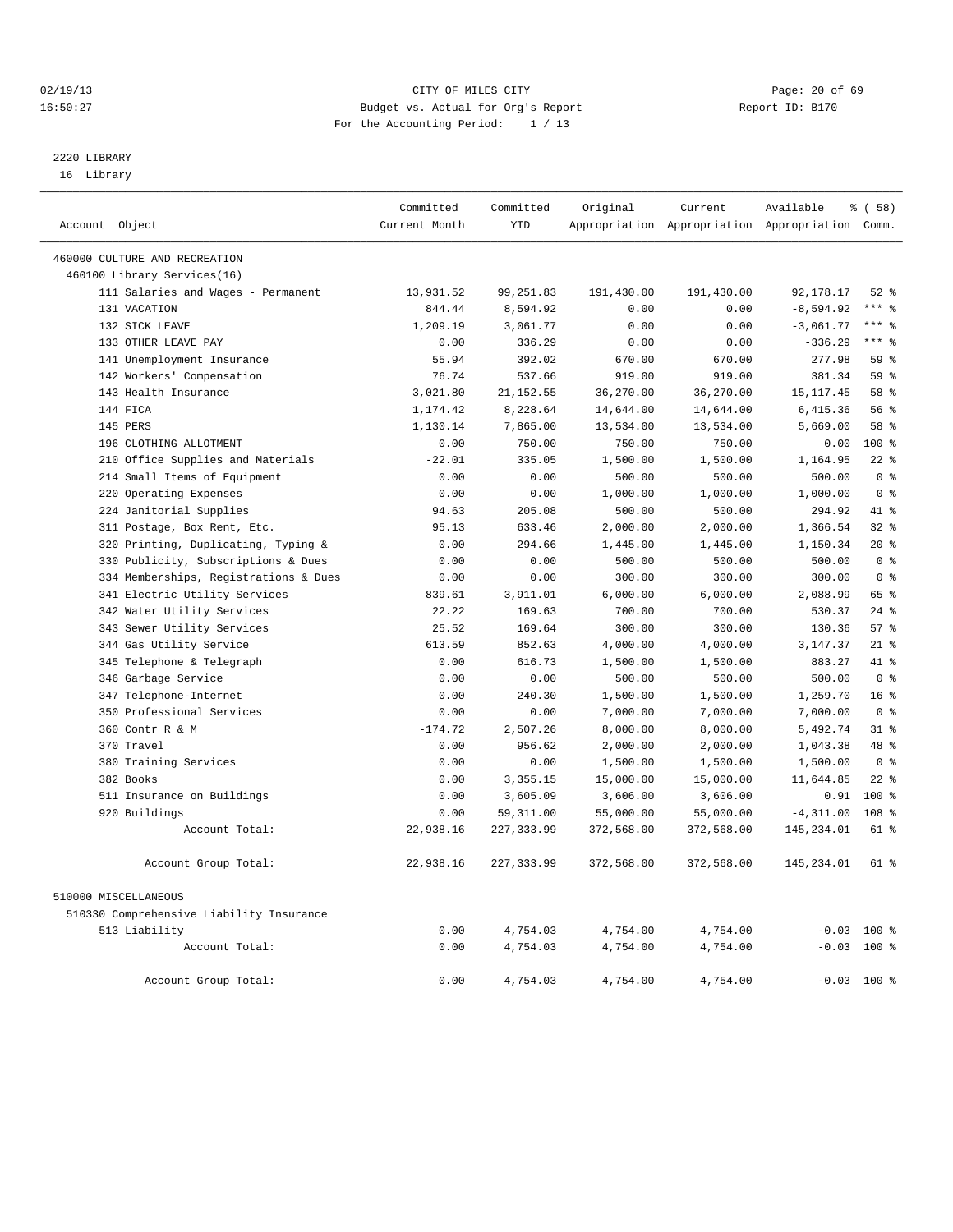## 02/19/13 Page: 21 of 69 16:50:27 Budget vs. Actual for Org's Report Report ID: B170 For the Accounting Period: 1 / 13

## 2220 LIBRARY 16 Library

| Account Object                                                          | Committed<br>Current Month | Committed<br>YTD | Original   | Current<br>Appropriation Appropriation | Available<br>Appropriation | % (58)<br>Comm. |
|-------------------------------------------------------------------------|----------------------------|------------------|------------|----------------------------------------|----------------------------|-----------------|
| 520000 OTHER FINANCING USES<br>521000 Interfund Operating Transfers Out |                            |                  |            |                                        |                            |                 |
| 820 Transfers to Other Funds                                            | 1,512.66                   | 10,588.62        | 18,152.00  | 18,152.00                              | 7,563.38                   | 58 %            |
| Account Total:                                                          | 1,512.66                   | 10,588.62        | 18,152.00  | 18,152.00                              | 7,563.38                   | 58 %            |
| Account Group Total:                                                    | 1,512.66                   | 10,588.62        | 18,152.00  | 18,152.00                              | 7,563.38                   | 58 %            |
| Organization Total:                                                     | 24,450.82                  | 242,676.64       | 395,474.00 | 395, 474.00                            | 152,797.36                 | 61 %            |
|                                                                         |                            |                  |            |                                        |                            |                 |
| Fund Total:                                                             | 24,450.82                  | 242,676.64       | 395,474.00 | 395,474.00                             | 152,797.36 61 %            |                 |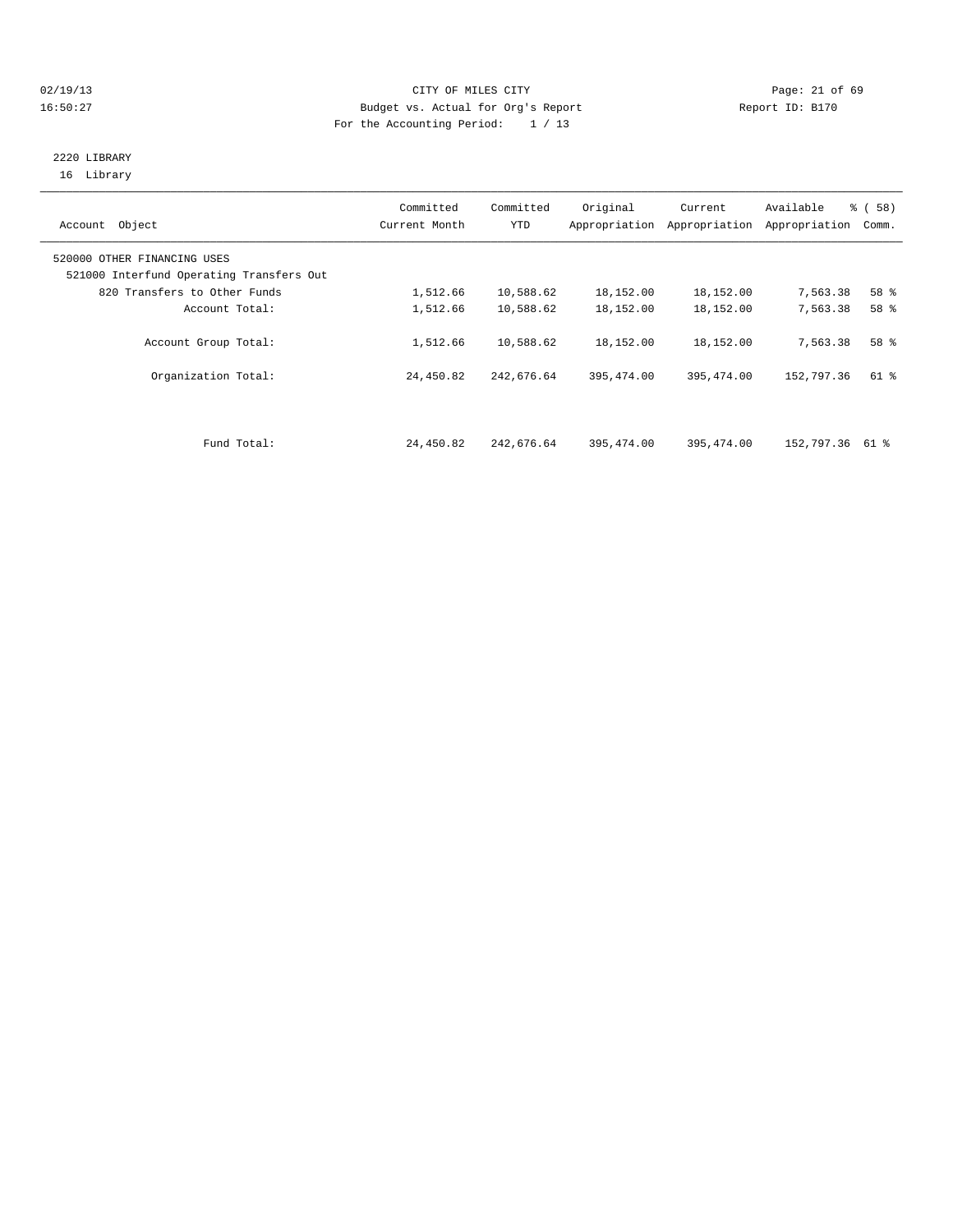## 02/19/13 Page: 22 of 69 16:50:27 Budget vs. Actual for Org's Report Report ID: B170 For the Accounting Period: 1 / 13

## 2260 EMERGENCY DISASTER

202 Flood Disaster

| Account Object            | Committed<br>Current Month | Committed<br><b>YTD</b> | Original  | Current<br>Appropriation Appropriation | Available<br>Appropriation | % (58)<br>Comm. |
|---------------------------|----------------------------|-------------------------|-----------|----------------------------------------|----------------------------|-----------------|
| 430000 Public Works       |                            |                         |           |                                        |                            |                 |
| 431200 Flood Control      |                            |                         |           |                                        |                            |                 |
| 350 Professional Services | 0.00                       | 44,646.00               | 44,000.00 | 44,000.00                              | $-646.00$ 101 %            |                 |
| 940 Machinery & Equipment | 0.00                       | 24,499.48               | 0.00      | 0.00                                   | $-24, 499.48$              | $***$ $-$       |
| Account Total:            | 0.00                       | 69,145.48               | 44,000.00 | 44,000.00                              | $-25, 145.48$ 157 %        |                 |
| Account Group Total:      | 0.00                       | 69,145.48               | 44,000.00 | 44,000.00                              | $-25, 145.48$ 157 %        |                 |
| Organization Total:       | 0.00                       | 69,145.48               | 44,000.00 | 44,000.00                              | $-25, 145.48$ 157 %        |                 |
|                           |                            |                         |           |                                        |                            |                 |
| Fund Total:               | 0.00                       | 69,145.48               | 44,000.00 | 44,000.00                              | $-25, 145.48$ 157 %        |                 |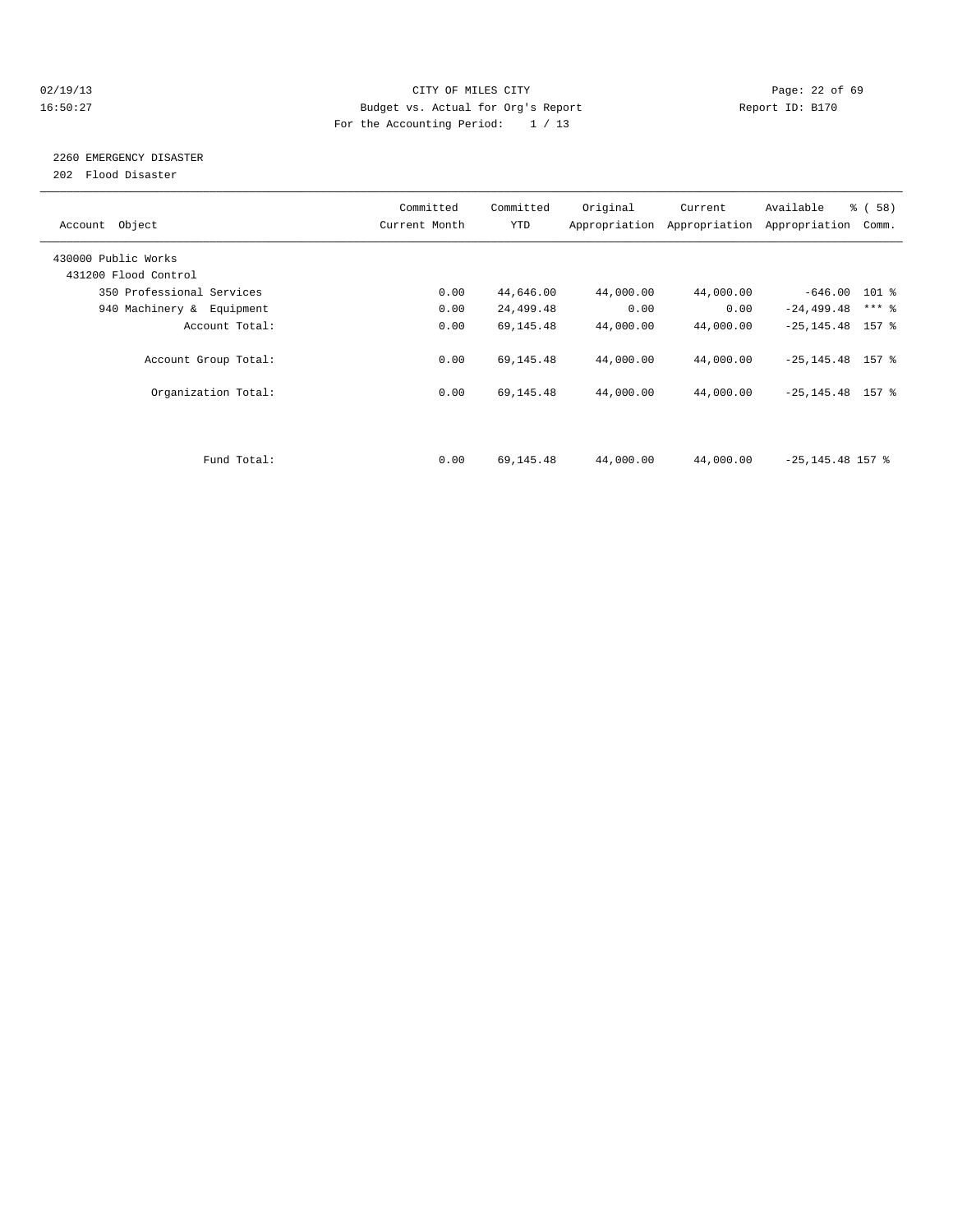## 02/19/13 Page: 23 of 69 16:50:27 Budget vs. Actual for Org's Report Report ID: B170 For the Accounting Period: 1 / 13

## 2270 Health

37 CITY HEALTH

| Account Object                                             | Committed<br>Current Month | Committed<br>YTD | Original  | Current<br>Appropriation Appropriation | Available<br>Appropriation | % (58)<br>Comm.               |  |
|------------------------------------------------------------|----------------------------|------------------|-----------|----------------------------------------|----------------------------|-------------------------------|--|
| 440000 PUBLIC HEALTH<br>440140 Registration and Inspection |                            |                  |           |                                        |                            |                               |  |
| 210 Office Supplies and Materials                          | 0.00                       | 0.00             | 1,000.00  | 1,000.00                               | 1,000.00                   | 0 <sup>8</sup>                |  |
| 311 Postage, Box Rent, Etc.                                | 20.30                      | 71.65            | 1,000.00  | 1,000.00                               | 928.35                     | 7 %                           |  |
| 350 Professional Services                                  | 2,750.00                   | 18,749.96        | 35,000.00 | 35,000.00                              | 16,250.04                  | 54 %                          |  |
| Account Total:                                             | 2,770.30                   | 18,821.61        | 37,000.00 | 37,000.00                              | 18,178.39                  | $51$ %                        |  |
| Account Group Total:                                       | 2,770.30                   | 18,821.61        | 37,000.00 | 37,000.00                              | 18,178.39                  | $51$ %                        |  |
| Organization Total:                                        | 2,770.30                   | 18,821.61        | 37,000.00 | 37,000.00                              | 18,178.39                  | $51$ $\overline{\phantom{0}}$ |  |
|                                                            |                            |                  |           |                                        |                            |                               |  |
| Fund Total:                                                | 2,770.30                   | 18,821.61        | 37,000.00 | 37,000.00                              | 18,178.39                  | $51$ %                        |  |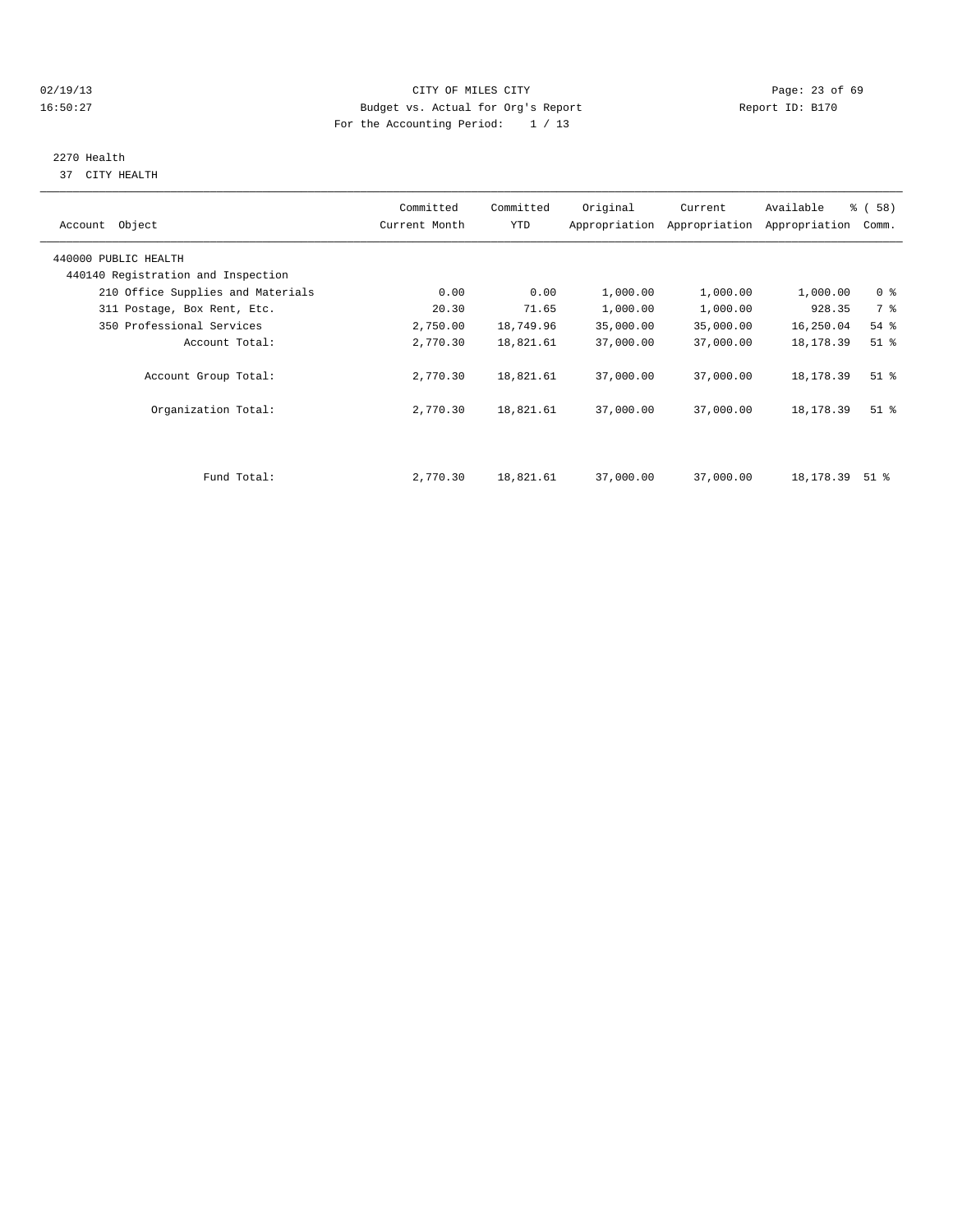## 02/19/13 Page: 24 of 69 16:50:27 Budget vs. Actual for Org's Report Report ID: B170 For the Accounting Period: 1 / 13

# 2372 Permissive Medical Levy

20 Permissive Medical Levy

| Object<br>Account                                                       | Committed<br>Current Month | Committed<br>YTD | Original   | Current<br>Appropriation Appropriation | Available<br>Appropriation | % (58)<br>Comm. |
|-------------------------------------------------------------------------|----------------------------|------------------|------------|----------------------------------------|----------------------------|-----------------|
| 520000 OTHER FINANCING USES<br>521000 Interfund Operating Transfers Out |                            |                  |            |                                        |                            |                 |
| 820 Transfers to Other Funds                                            | 70,734.00                  | 70,734.00        | 141,468.00 | 141,468.00                             | 70,734.00                  | $50*$           |
| Account Total:                                                          | 70,734.00                  | 70,734.00        | 141,468.00 | 141,468.00                             | 70,734.00                  | $50*$           |
| Account Group Total:                                                    | 70,734.00                  | 70,734.00        | 141,468.00 | 141,468.00                             | 70,734.00                  | $50*$           |
| Organization Total:                                                     | 70,734.00                  | 70,734.00        | 141,468.00 | 141,468.00                             | 70,734.00                  | $50*$           |
| Fund Total:                                                             |                            |                  |            |                                        |                            | 50 %            |
|                                                                         | 70,734.00                  | 70,734.00        | 141,468.00 | 141,468.00                             | 70,734.00                  |                 |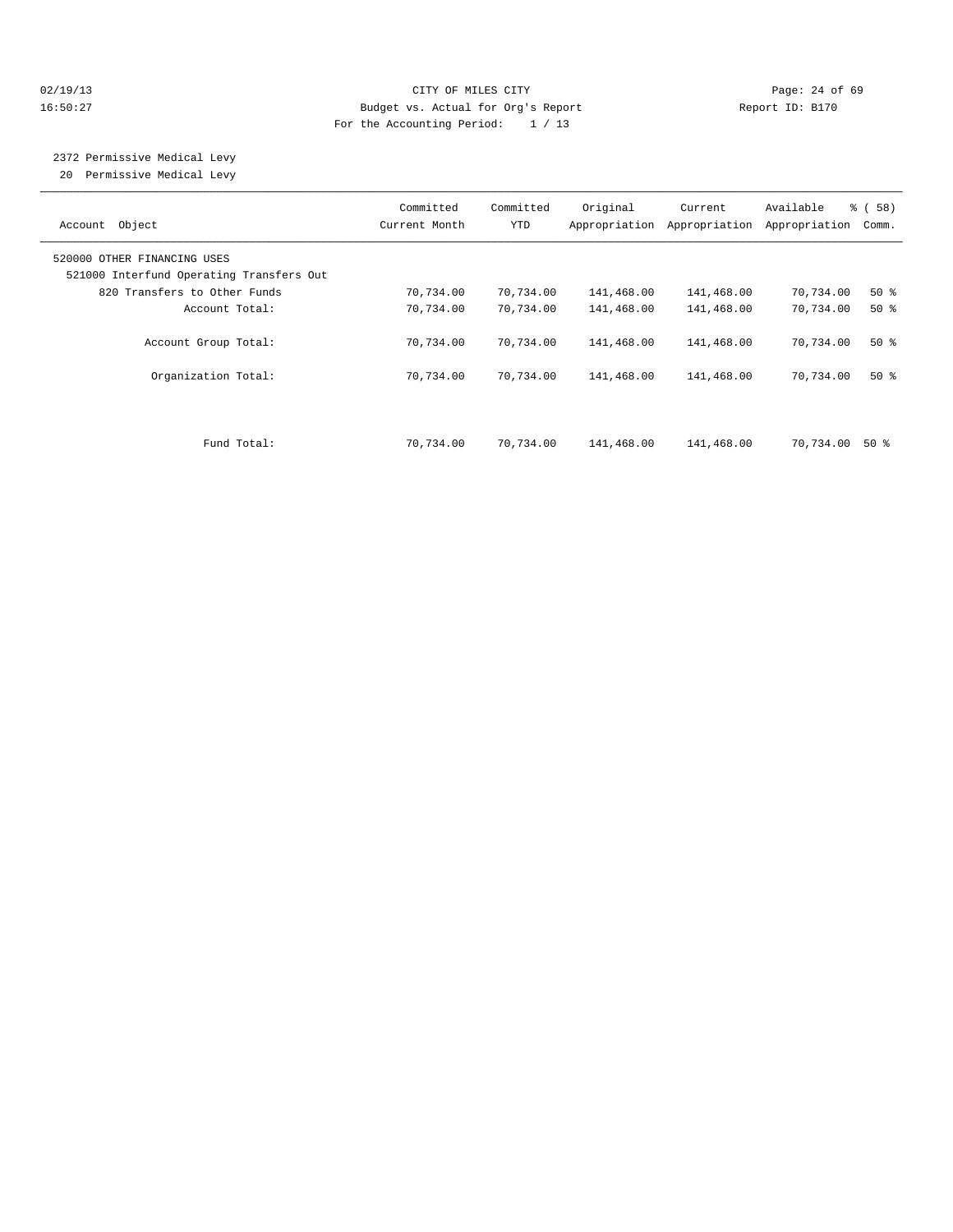## 02/19/13 Page: 25 of 69 16:50:27 Budget vs. Actual for Org's Report Report ID: B170 For the Accounting Period: 1 / 13

————————————————————————————————————————————————————————————————————————————————————————————————————————————————————————————————————

## 2394 BUILDING CODE ENFORCEMENT

18 BUILDING INSPECTION

|                                          | Committed     | Committed | Original  | Current   | Available                                       | % (58)          |
|------------------------------------------|---------------|-----------|-----------|-----------|-------------------------------------------------|-----------------|
| Account Object                           | Current Month | YTD       |           |           | Appropriation Appropriation Appropriation Comm. |                 |
|                                          |               |           |           |           |                                                 |                 |
| 420000 PUBLIC SAFETY                     |               |           |           |           |                                                 |                 |
| 420531 Building Inspection               | 437.26        |           |           |           |                                                 |                 |
| 111 Salaries and Wages - Permanent       |               | 3,316.98  | 7,243.00  | 7,243.00  | 3,926.02                                        | 46 %            |
| 121 OVERTIME-PERMANENT                   | 5.42          | 32.52     | 100.00    | 100.00    | 67.48                                           | $33$ $%$        |
| 131 VACATION                             | 14.48         | 345.91    | 0.00      | 0.00      | $-345.91$                                       | $***$ $-$       |
| 132 SICK LEAVE                           | 10.62         | 136.10    | 0.00      | 0.00      | $-136.10$                                       | *** 응           |
| 133 OTHER LEAVE PAY                      | 0.00          | 0.00      | 150.00    | 150.00    | 150.00                                          | 0 <sup>8</sup>  |
| 141 Unemployment Insurance               | 1.65          | 13.49     | 26.00     | 26.00     | 12.51                                           | $52$ $%$        |
| 142 Workers' Compensation                | 5.22          | 42.95     | 231.00    | 231.00    | 188.05                                          | 19 <sup>°</sup> |
| 143 Health Insurance                     | 90.69         | 755.96    | 1,450.00  | 1,450.00  | 694.04                                          | $52$ %          |
| 144 FICA                                 | 31.55         | 264.56    | 573.00    | 573.00    | 308.44                                          | 46 %            |
| 145 PERS                                 | 33.08         | 270.86    | 530.00    | 530.00    | 259.14                                          | $51$ %          |
| 196 CLOTHING ALLOTMENT                   | 0.00          | 30.00     | 30.00     | 30.00     | 0.00                                            | $100*$          |
| 210 Office Supplies and Materials        | 40.78         | 826.00    | 100.00    | 100.00    | $-726.00$                                       | 826 %           |
| 311 Postage, Box Rent, Etc.              | 45.00         | 90.00     | 100.00    | 100.00    | 10.00                                           | 90%             |
| 320 Printing, Duplicating, Typing &      | 0.00          | 27.00     | 250.00    | 250.00    | 223.00                                          | $11$ %          |
| 330 Publicity, Subscriptions & Dues      | 0.00          | 16.50     | 25.00     | 25.00     | 8.50                                            | 66 %            |
| 334 Memberships, Registrations & Dues    | 50.00         | 175.00    | 150.00    | 150.00    | $-25.00$                                        | 117 %           |
| 345 Telephone & Telegraph                | 26.36         | 159.31    | 350.00    | 350.00    | 190.69                                          | 46 %            |
| 347 Telephone-Internet                   | 0.00          | 0.00      | 65.00     | 65.00     | 65.00                                           | 0 <sup>8</sup>  |
| 350 Professional Services                | 2,549.30      | 32,964.85 | 55,000.00 | 55,000.00 | 22,035.15                                       | 60 %            |
| 363 R&M Vehicles/Equip/Labor-PW          | $-2,655.00$   | 0.00      | 0.00      | 0.00      | 0.00                                            | 0 <sup>8</sup>  |
| 380 Training Services                    | 0.00          | 0.00      | 150.00    | 150.00    | 150.00                                          | 0 <sup>8</sup>  |
| 382 Books                                | 0.00          | 182.00    | 1,500.00  | 1,500.00  | 1,318.00                                        | $12$ $\approx$  |
| 540 Special Assessments                  | 0.00          | 558.32    | 450.00    | 450.00    | $-108.32$                                       | $124$ %         |
| Account Total:                           | 686.41        | 40,208.31 | 68,473.00 | 68,473.00 | 28, 264.69                                      | 59 %            |
| Account Group Total:                     | 686.41        | 40,208.31 | 68,473.00 | 68,473.00 | 28, 264.69                                      | 59 %            |
| 510000 MISCELLANEOUS                     |               |           |           |           |                                                 |                 |
| 510330 Comprehensive Liability Insurance |               |           |           |           |                                                 |                 |
| 513 Liability                            | 0.00          | 96.27     | 96.00     | 96.00     | $-0.27$                                         | 100 %           |
| Account Total:                           | 0.00          | 96.27     | 96.00     | 96.00     | $-0.27$                                         | $100*$          |
| Account Group Total:                     | 0.00          | 96.27     | 96.00     | 96.00     |                                                 | $-0.27$ 100 %   |
| 520000 OTHER FINANCING USES              |               |           |           |           |                                                 |                 |
| 521000 Interfund Operating Transfers Out |               |           |           |           |                                                 |                 |
| 820 Transfers to Other Funds             | 464.25        | 3,249.75  | 5,571.00  | 5,571.00  | 2,321.25                                        | 58 %            |
| Account Total:                           | 464.25        | 3,249.75  | 5,571.00  | 5,571.00  | 2,321.25                                        | 58 %            |
|                                          |               |           |           |           |                                                 |                 |
| Account Group Total:                     | 464.25        | 3,249.75  | 5,571.00  | 5,571.00  | 2,321.25                                        | 58 %            |
| Organization Total:                      | 1,150.66      | 43,554.33 | 74,140.00 | 74,140.00 | 30,585.67                                       | 59 %            |
| Fund Total:                              | 1,150.66      | 43,554.33 | 74,140.00 | 74,140.00 | 30,585.67 59 %                                  |                 |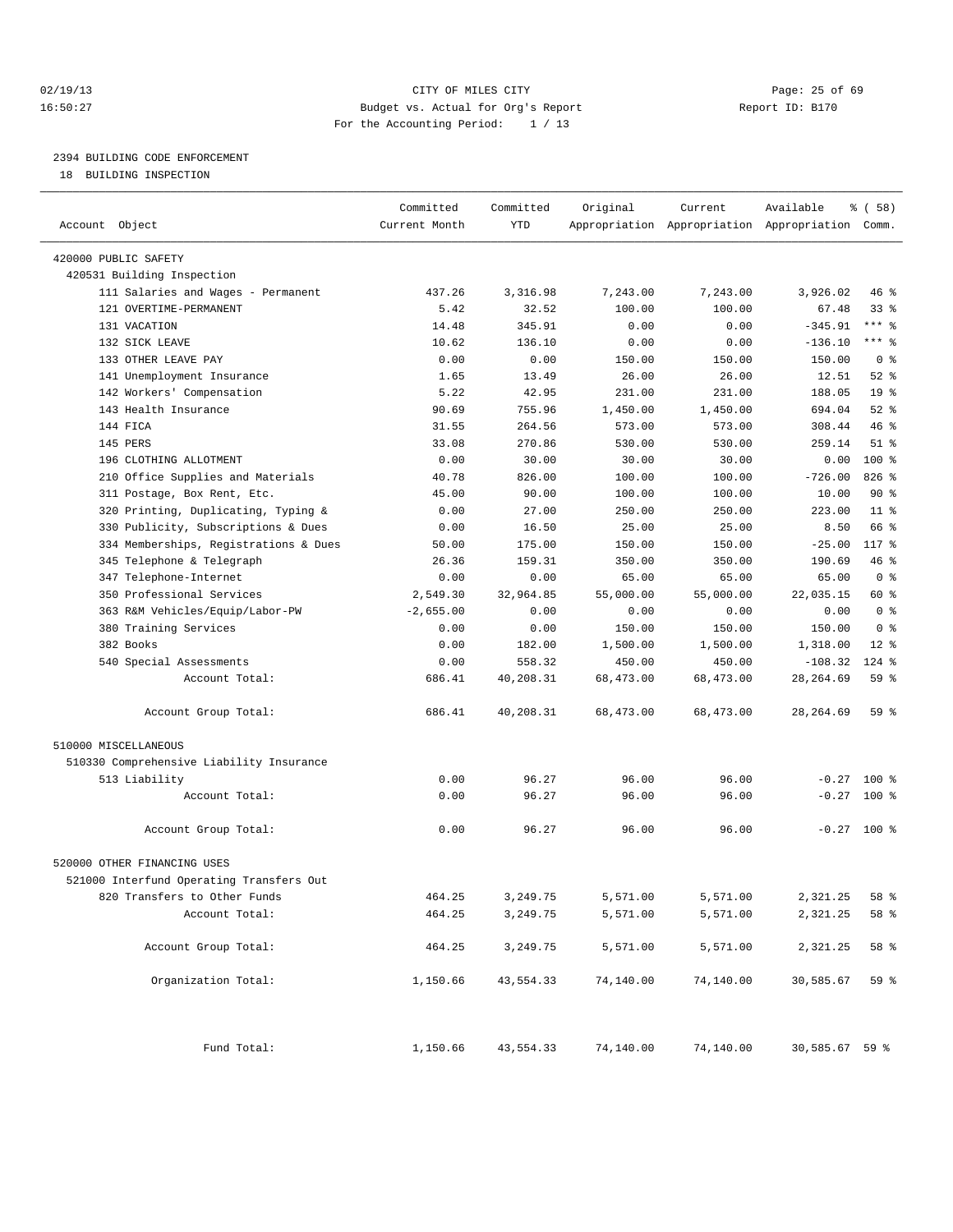## 02/19/13 Page: 26 of 69 16:50:28 Budget vs. Actual for Org's Report Report ID: B170 For the Accounting Period: 1 / 13

## 2400 LTG M D#165-(Gen City) 46 SID #165

| Account Object                           | Committed<br>Current Month | Committed<br><b>YTD</b> | Original   | Current<br>Appropriation Appropriation Appropriation | Available | % (58)<br>Comm. |  |
|------------------------------------------|----------------------------|-------------------------|------------|------------------------------------------------------|-----------|-----------------|--|
| 430000 Public Works                      |                            |                         |            |                                                      |           |                 |  |
| 430263 STREET LIGHTING                   |                            |                         |            |                                                      |           |                 |  |
| 341 Electric Utility Services            | 17,942.68                  | 70,066.59               | 109,000.00 | 109,000.00                                           | 38,933.41 | 64 %            |  |
| 533 Machinery and Equipment Rental       | 8,185.90                   | 24, 343.30              | 47,000.00  | 47,000.00                                            | 22,656.70 | $52$ $%$        |  |
| Account Total:                           | 26, 128.58                 | 94,409.89               | 156,000.00 | 156,000.00                                           | 61,590.11 | 61 %            |  |
| Account Group Total:                     | 26, 128.58                 | 94,409.89               | 156,000.00 | 156,000.00                                           | 61,590.11 | $61$ $%$        |  |
| 520000 OTHER FINANCING USES              |                            |                         |            |                                                      |           |                 |  |
| 521000 Interfund Operating Transfers Out |                            |                         |            |                                                      |           |                 |  |
| 820 Transfers to Other Funds             | 0.00                       | 1,000.00                | 1,000.00   | 1,000.00                                             | 0.00      | $100*$          |  |
| Account Total:                           | 0.00                       | 1,000.00                | 1,000.00   | 1,000.00                                             | 0.00      | $100*$          |  |
| Account Group Total:                     | 0.00                       | 1,000.00                | 1,000.00   | 1,000.00                                             |           | $0.00$ 100 %    |  |
| Organization Total:                      | 26,128.58                  | 95,409.89               | 157,000.00 | 157,000.00                                           | 61,590.11 | $61$ $%$        |  |
|                                          |                            |                         |            |                                                      |           |                 |  |
| Fund Total:                              | 26,128.58                  | 95,409.89               | 157,000.00 | 157,000.00                                           | 61,590.11 | 61 %            |  |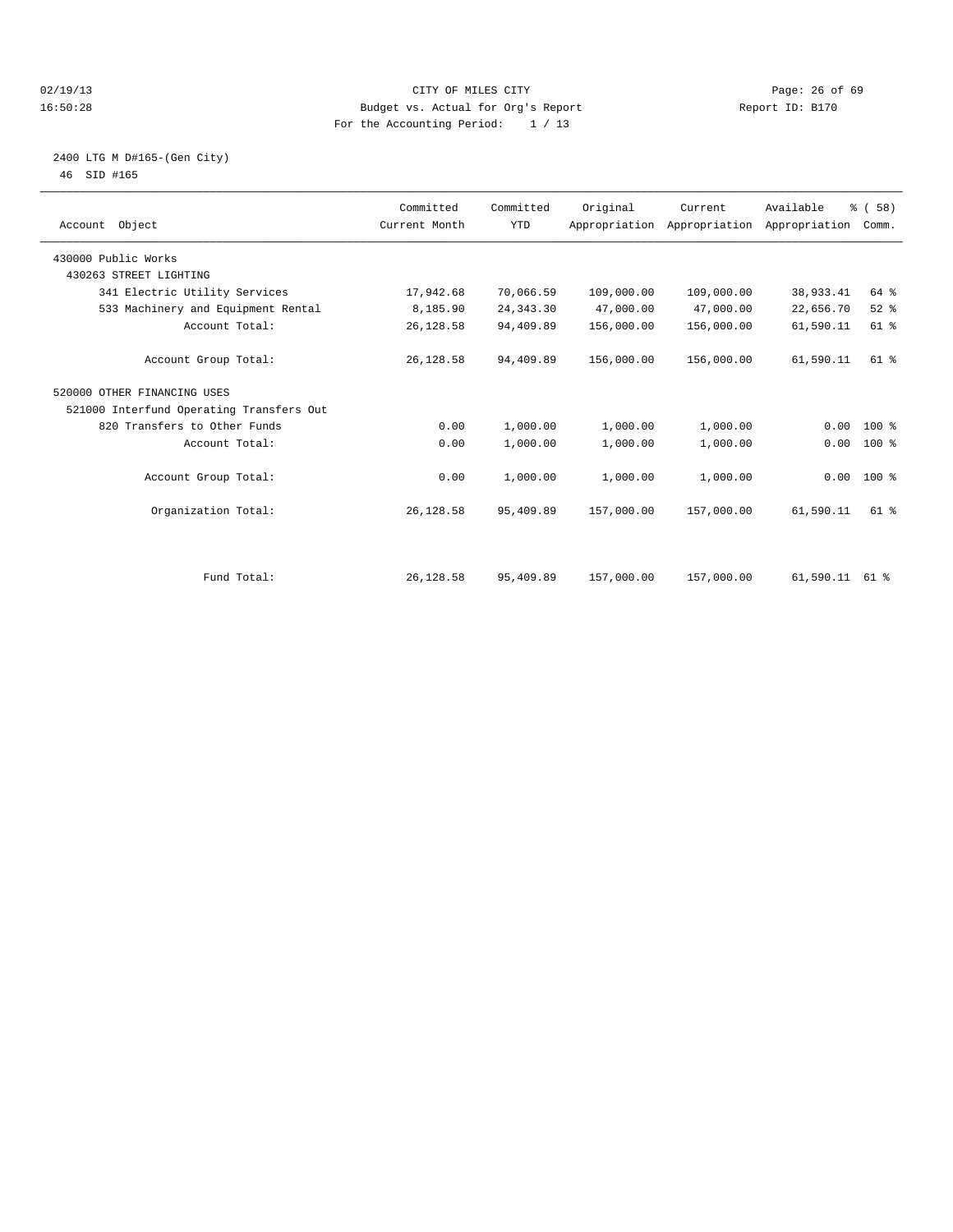## 02/19/13 Page: 27 of 69 16:50:28 Budget vs. Actual for Org's Report Report ID: B170 For the Accounting Period: 1 / 13

## 2420 LTG M D#167-(MilesAddn Etc)

48 SID #167

| Account Object                           | Committed<br>Current Month | Committed<br><b>YTD</b> | Original  | Current<br>Appropriation Appropriation Appropriation | Available | % (58)<br>Comm. |  |
|------------------------------------------|----------------------------|-------------------------|-----------|------------------------------------------------------|-----------|-----------------|--|
| 430000 Public Works                      |                            |                         |           |                                                      |           |                 |  |
| 430263 STREET LIGHTING                   |                            |                         |           |                                                      |           |                 |  |
| 341 Electric Utility Services            | 3,487.97                   | 12,060.50               | 19,900.00 | 19,900.00                                            | 7,839.50  | $61$ $%$        |  |
| 533 Machinery and Equipment Rental       | 1,329.80                   | 4,654.30                | 9,000.00  | 9,000.00                                             | 4,345.70  | $52$ $%$        |  |
| Account Total:                           | 4,817.77                   | 16,714.80               | 28,900.00 | 28,900.00                                            | 12,185.20 | 58 %            |  |
| Account Group Total:                     | 4,817.77                   | 16,714.80               | 28,900.00 | 28,900.00                                            | 12,185.20 | 58 <sup>8</sup> |  |
| 520000 OTHER FINANCING USES              |                            |                         |           |                                                      |           |                 |  |
| 521000 Interfund Operating Transfers Out |                            |                         |           |                                                      |           |                 |  |
| 820 Transfers to Other Funds             | 0.00                       | 1,000.00                | 1,000.00  | 1,000.00                                             | 0.00      | $100*$          |  |
| Account Total:                           | 0.00                       | 1,000.00                | 1,000.00  | 1,000.00                                             | 0.00      | 100 %           |  |
| Account Group Total:                     | 0.00                       | 1,000.00                | 1,000.00  | 1,000.00                                             |           | $0.00$ 100 %    |  |
| Organization Total:                      | 4,817.77                   | 17,714.80               | 29,900.00 | 29,900.00                                            | 12,185.20 | 59 <sup>8</sup> |  |
|                                          |                            |                         |           |                                                      |           |                 |  |
| Fund Total:                              | 4,817.77                   | 17,714.80               | 29,900.00 | 29,900.00                                            | 12,185.20 | 59%             |  |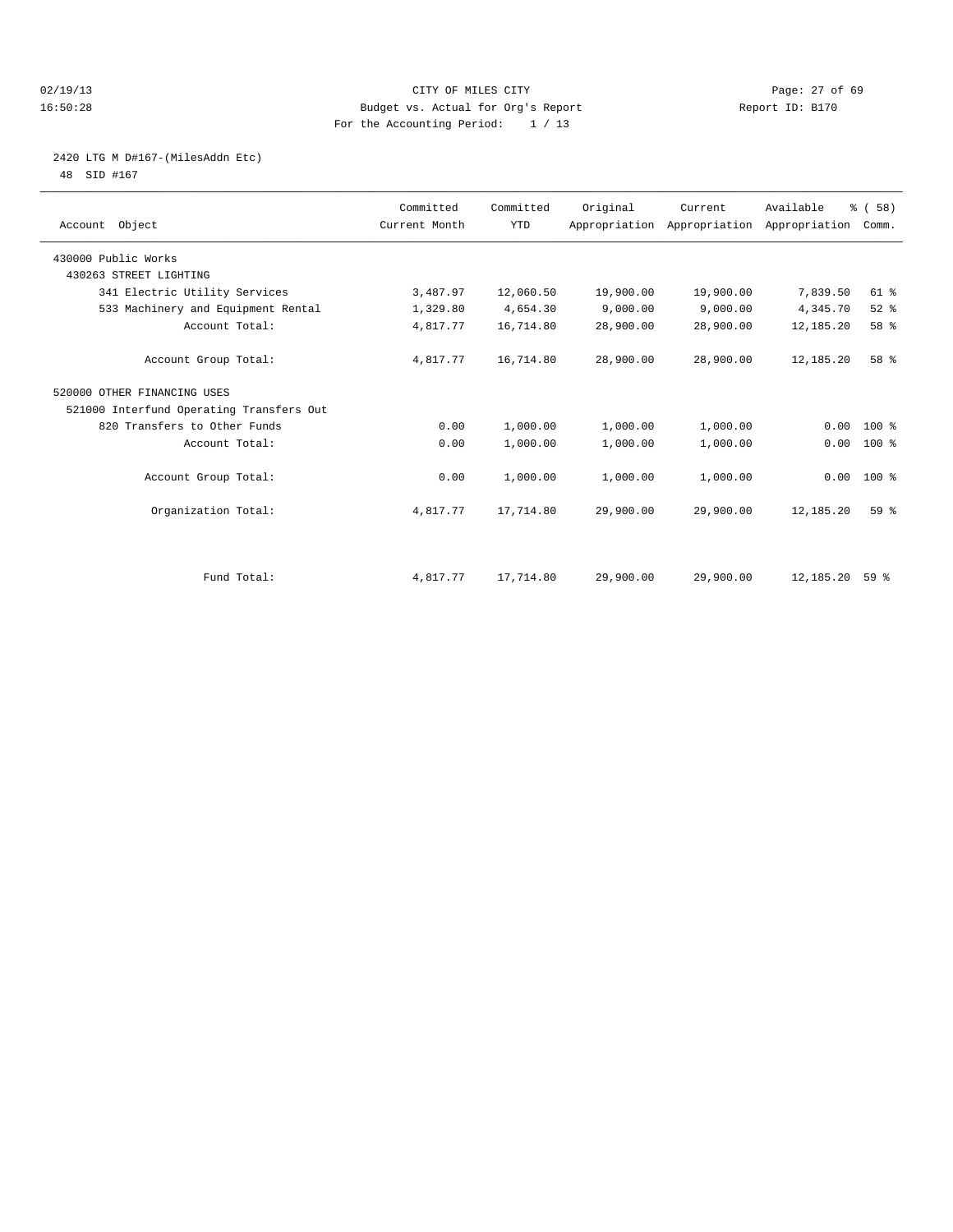## 02/19/13 Page: 28 of 69 16:50:28 Budget vs. Actual for Org's Report Report ID: B170 For the Accounting Period: 1 / 13

## 2430 LTG M D#171-(Balsam Est) 49 SID #171

| Account Object                           | Committed<br>Current Month | Committed<br><b>YTD</b> | Original | Current  | Available<br>Appropriation Appropriation Appropriation | % (58)<br>Comm. |  |
|------------------------------------------|----------------------------|-------------------------|----------|----------|--------------------------------------------------------|-----------------|--|
| 430000 Public Works                      |                            |                         |          |          |                                                        |                 |  |
| 430263 STREET LIGHTING                   |                            |                         |          |          |                                                        |                 |  |
| 230 Repair and Maintenance Supplies      | 0.00                       | 0.00                    | 500.00   | 500.00   | 500.00                                                 | 0 <sup>8</sup>  |  |
| 341 Electric Utility Services            | 246.76                     | 852.09                  | 1,400.00 | 1,400.00 | 547.91                                                 | $61$ $%$        |  |
| 360 Contr R & M                          | 119.00                     | 119.00                  | 300.00   | 300.00   | 181.00                                                 | $40*$           |  |
| Account Total:                           | 365.76                     | 971.09                  | 2,200.00 | 2,200.00 | 1,228.91                                               | 44 %            |  |
| Account Group Total:                     | 365.76                     | 971.09                  | 2,200.00 | 2,200.00 | 1,228.91                                               | 44 %            |  |
| 520000 OTHER FINANCING USES              |                            |                         |          |          |                                                        |                 |  |
| 521000 Interfund Operating Transfers Out |                            |                         |          |          |                                                        |                 |  |
| 820 Transfers to Other Funds             | 0.00                       | 1,000.00                | 1,000.00 | 1,000.00 | 0.00                                                   | $100*$          |  |
| Account Total:                           | 0.00                       | 1,000.00                | 1,000.00 | 1,000.00 | 0.00                                                   | 100 %           |  |
| Account Group Total:                     | 0.00                       | 1,000.00                | 1,000.00 | 1,000.00 | 0.00                                                   | 100 %           |  |
| Organization Total:                      | 365.76                     | 1,971.09                | 3,200.00 | 3,200.00 | 1,228.91                                               | $62$ $%$        |  |
|                                          |                            |                         |          |          |                                                        |                 |  |
| Fund Total:                              | 365.76                     | 1,971.09                | 3,200.00 | 3,200.00 | $1,228.91$ 62 %                                        |                 |  |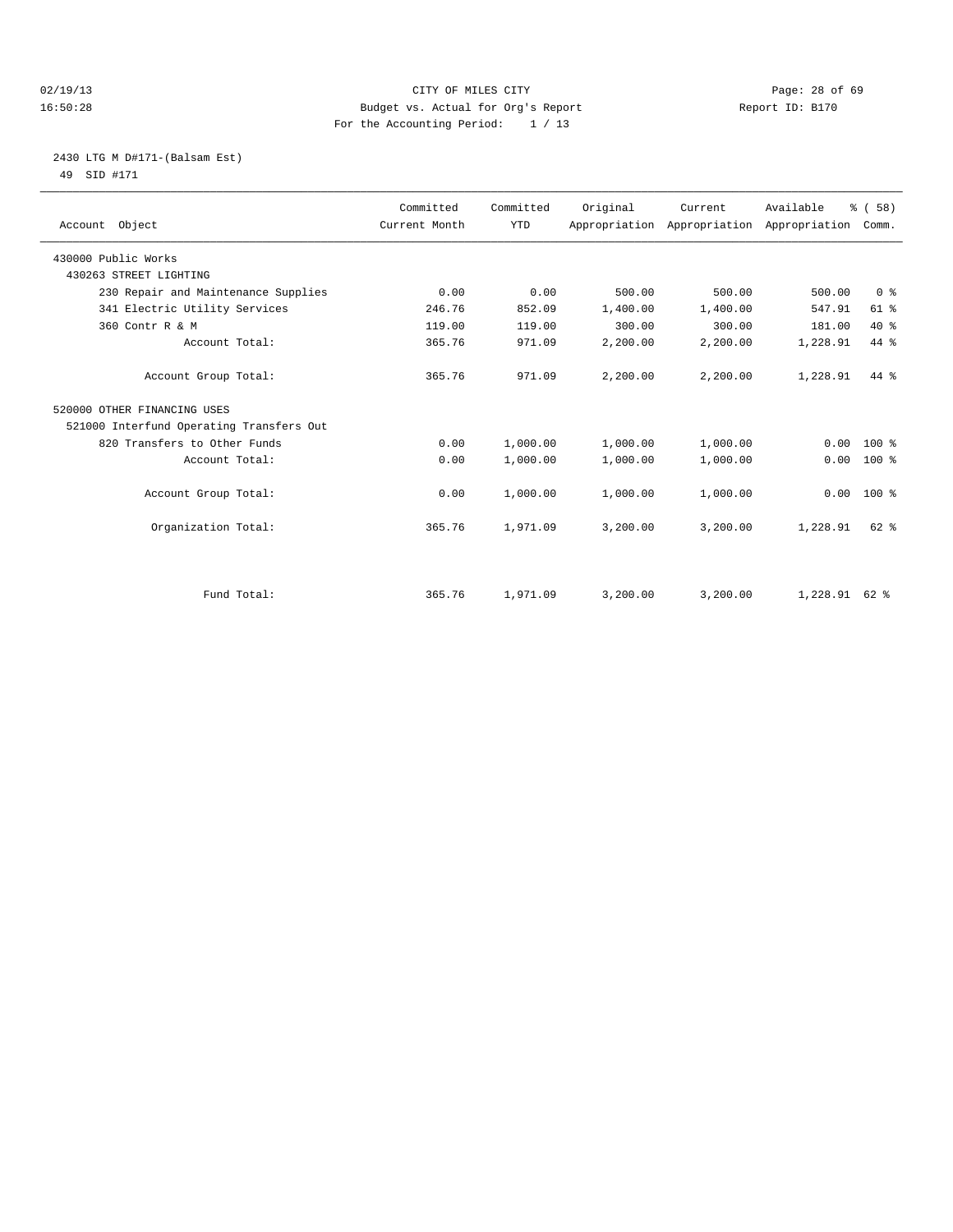## 02/19/13 Page: 29 of 69 16:50:28 Budget vs. Actual for Org's Report Report ID: B170 For the Accounting Period: 1 / 13

## 2440 LTG M D#172-(Main Str) 50 SID #172

| Account Object                           | Committed<br>Current Month | Committed<br><b>YTD</b> | Original  | Current<br>Appropriation Appropriation | Available<br>Appropriation | % (58)<br>Comm. |
|------------------------------------------|----------------------------|-------------------------|-----------|----------------------------------------|----------------------------|-----------------|
| 430000 Public Works                      |                            |                         |           |                                        |                            |                 |
| 430263 STREET LIGHTING                   |                            |                         |           |                                        |                            |                 |
| 230 Repair and Maintenance Supplies      | 0.00                       | 34.62                   | 5,700.00  | 5,700.00                               | 5,665.38                   | 1 <sup>8</sup>  |
| 341 Electric Utility Services            | 2,255.93                   | 7,572.56                | 13,360.00 | 13,360.00                              | 5,787.44                   | 57%             |
| 360 Contr R & M                          | 58.10                      | 58.10                   | 1,700.00  | 1,700.00                               | 1,641.90                   | 3 <sup>8</sup>  |
| Account Total:                           | 2,314.03                   | 7,665.28                | 20,760.00 | 20,760.00                              | 13,094.72                  | 37 <sup>8</sup> |
| Account Group Total:                     | 2,314.03                   | 7,665.28                | 20,760.00 | 20,760.00                              | 13,094.72                  | 37 <sup>8</sup> |
| 520000 OTHER FINANCING USES              |                            |                         |           |                                        |                            |                 |
| 521000 Interfund Operating Transfers Out |                            |                         |           |                                        |                            |                 |
| 820 Transfers to Other Funds             | 0.00                       | 1,000.00                | 1,000.00  | 1,000.00                               | 0.00                       | $100*$          |
| Account Total:                           | 0.00                       | 1,000.00                | 1,000.00  | 1,000.00                               | 0.00                       | $100*$          |
| Account Group Total:                     | 0.00                       | 1,000.00                | 1,000.00  | 1,000.00                               | 0.00                       | 100 %           |
| Organization Total:                      | 2,314.03                   | 8,665.28                | 21,760.00 | 21,760.00                              | 13,094.72                  | $40*$           |
|                                          |                            |                         |           |                                        |                            |                 |
| Fund Total:                              | 2,314.03                   | 8,665.28                | 21,760.00 | 21,760.00                              | 13,094.72                  | $40*$           |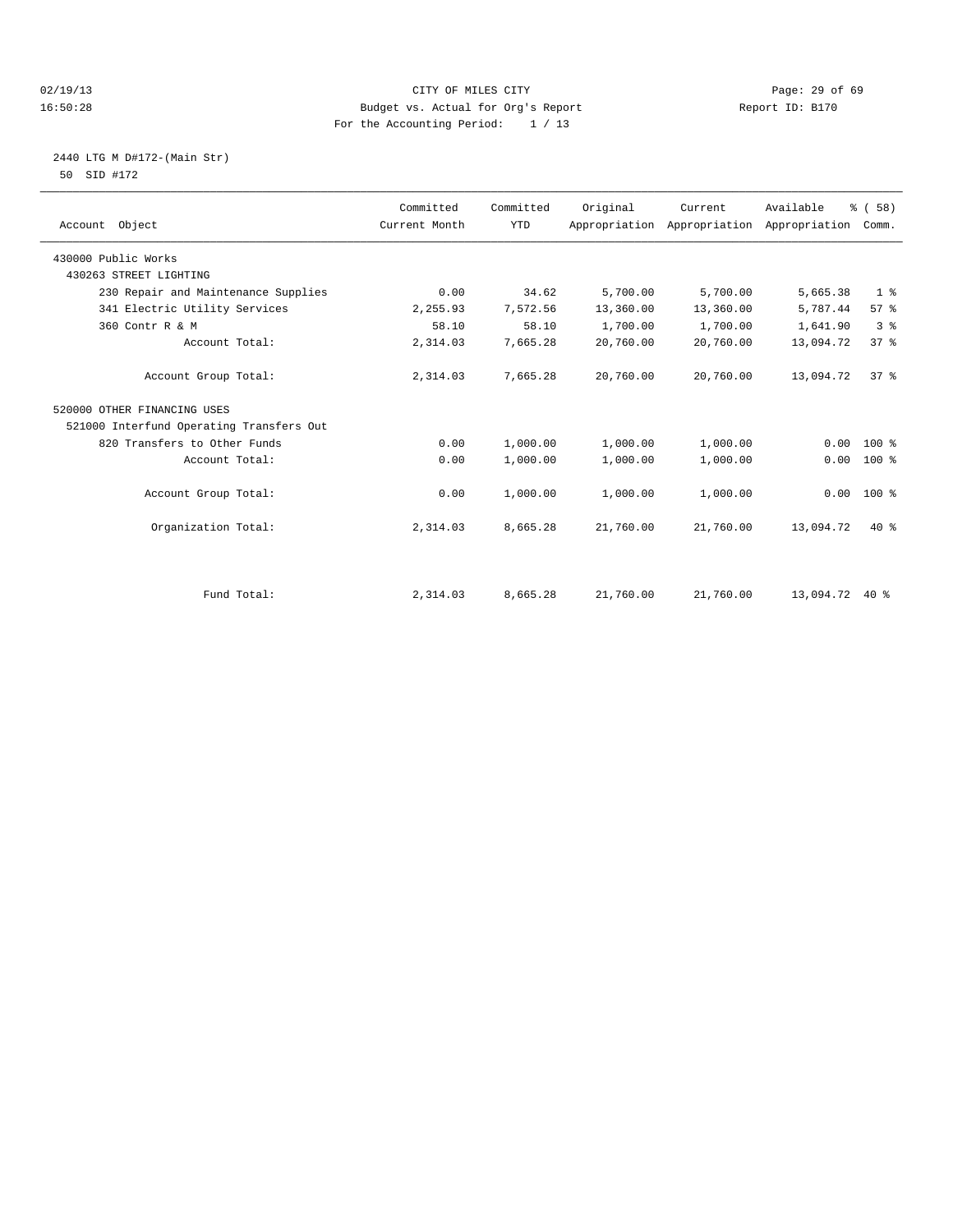## 02/19/13 Page: 30 of 69 16:50:28 Budget vs. Actual for Org's Report Report ID: B170 For the Accounting Period: 1 / 13

## 2450 LTG M D#195-(SG-Trico) 51 SID #195

| Account Object                           | Committed<br>Current Month | Committed<br><b>YTD</b> | Original | Current  | Available<br>Appropriation Appropriation Appropriation | % (58)<br>Comm. |  |
|------------------------------------------|----------------------------|-------------------------|----------|----------|--------------------------------------------------------|-----------------|--|
| 430000 Public Works                      |                            |                         |          |          |                                                        |                 |  |
| 430263 STREET LIGHTING                   |                            |                         |          |          |                                                        |                 |  |
| 341 Electric Utility Services            | 401.84                     | 2,812.88                | 5,000.00 | 5,000.00 | 2,187.12                                               | 56 %            |  |
| Account Total:                           | 401.84                     | 2,812.88                | 5,000.00 | 5,000.00 | 2,187.12                                               | 56 %            |  |
| Account Group Total:                     | 401.84                     | 2,812.88                | 5,000.00 | 5,000.00 | 2,187.12                                               | 56%             |  |
| 520000 OTHER FINANCING USES              |                            |                         |          |          |                                                        |                 |  |
| 521000 Interfund Operating Transfers Out |                            |                         |          |          |                                                        |                 |  |
| 820 Transfers to Other Funds             | 0.00                       | 1,000.00                | 1,000.00 | 1,000.00 |                                                        | $0.00 100$ %    |  |
| Account Total:                           | 0.00                       | 1,000.00                | 1,000.00 | 1,000.00 | 0.00                                                   | 100 %           |  |
| Account Group Total:                     | 0.00                       | 1,000.00                | 1,000.00 | 1,000.00 |                                                        | $0.00$ 100 %    |  |
| Organization Total:                      | 401.84                     | 3,812.88                | 6,000.00 | 6,000.00 | 2,187.12                                               | 64 %            |  |
|                                          |                            |                         |          |          |                                                        |                 |  |
| Fund Total:                              | 401.84                     | 3,812.88                | 6,000.00 | 6,000.00 | 2, 187. 12 64 %                                        |                 |  |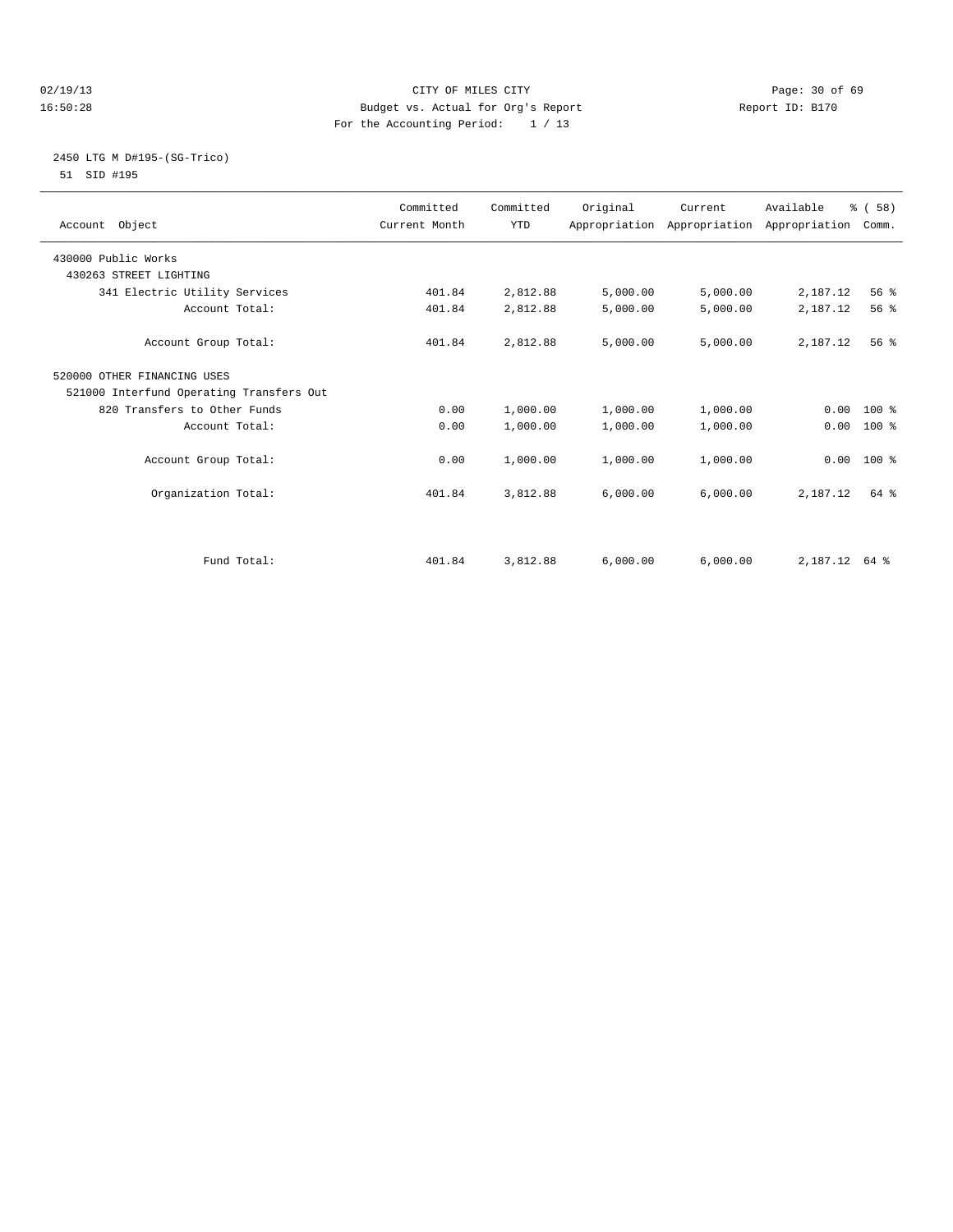## 02/19/13 Page: 31 of 69 16:50:28 Budget vs. Actual for Org's Report Report ID: B170 For the Accounting Period: 1 / 13

## 2470 LTG M D#202-(SG-MDU&NV) 72 SID #202

| Account Object                           | Committed<br>Current Month | Committed<br><b>YTD</b> | Original | Current<br>Appropriation Appropriation Appropriation | Available | % (58)<br>Comm. |  |
|------------------------------------------|----------------------------|-------------------------|----------|------------------------------------------------------|-----------|-----------------|--|
| 430000 Public Works                      |                            |                         |          |                                                      |           |                 |  |
| 430263 STREET LIGHTING                   |                            |                         |          |                                                      |           |                 |  |
| 341 Electric Utility Services            | 832.45                     | 2,130.98                | 3,200.00 | 3,200.00                                             | 1,069.02  | 67 %            |  |
| 533 Machinery and Equipment Rental       | 304.12                     | 1,824.72                | 3,650.00 | 3,650.00                                             | 1,825.28  | 50%             |  |
| Account Total:                           | 1,136.57                   | 3,955.70                | 6,850.00 | 6,850.00                                             | 2,894.30  | 58 %            |  |
| Account Group Total:                     | 1,136.57                   | 3,955.70                | 6.850.00 | 6,850.00                                             | 2,894.30  | 58 %            |  |
| 520000 OTHER FINANCING USES              |                            |                         |          |                                                      |           |                 |  |
| 521000 Interfund Operating Transfers Out |                            |                         |          |                                                      |           |                 |  |
| 820 Transfers to Other Funds             | 0.00                       | 1,000.00                | 1,000.00 | 1,000.00                                             | 0.00      | 100 %           |  |
| Account Total:                           | 0.00                       | 1,000.00                | 1,000.00 | 1,000.00                                             | 0.00      | 100 %           |  |
| Account Group Total:                     | 0.00                       | 1,000.00                | 1,000.00 | 1,000.00                                             | 0.00      | 100 %           |  |
| Organization Total:                      | 1,136.57                   | 4,955.70                | 7,850.00 | 7,850.00                                             | 2,894.30  | 63%             |  |
|                                          |                            |                         |          |                                                      |           |                 |  |
| Fund Total:                              | 1,136.57                   | 4,955.70                | 7,850.00 | 7,850.00                                             | 2,894.30  | 63 %            |  |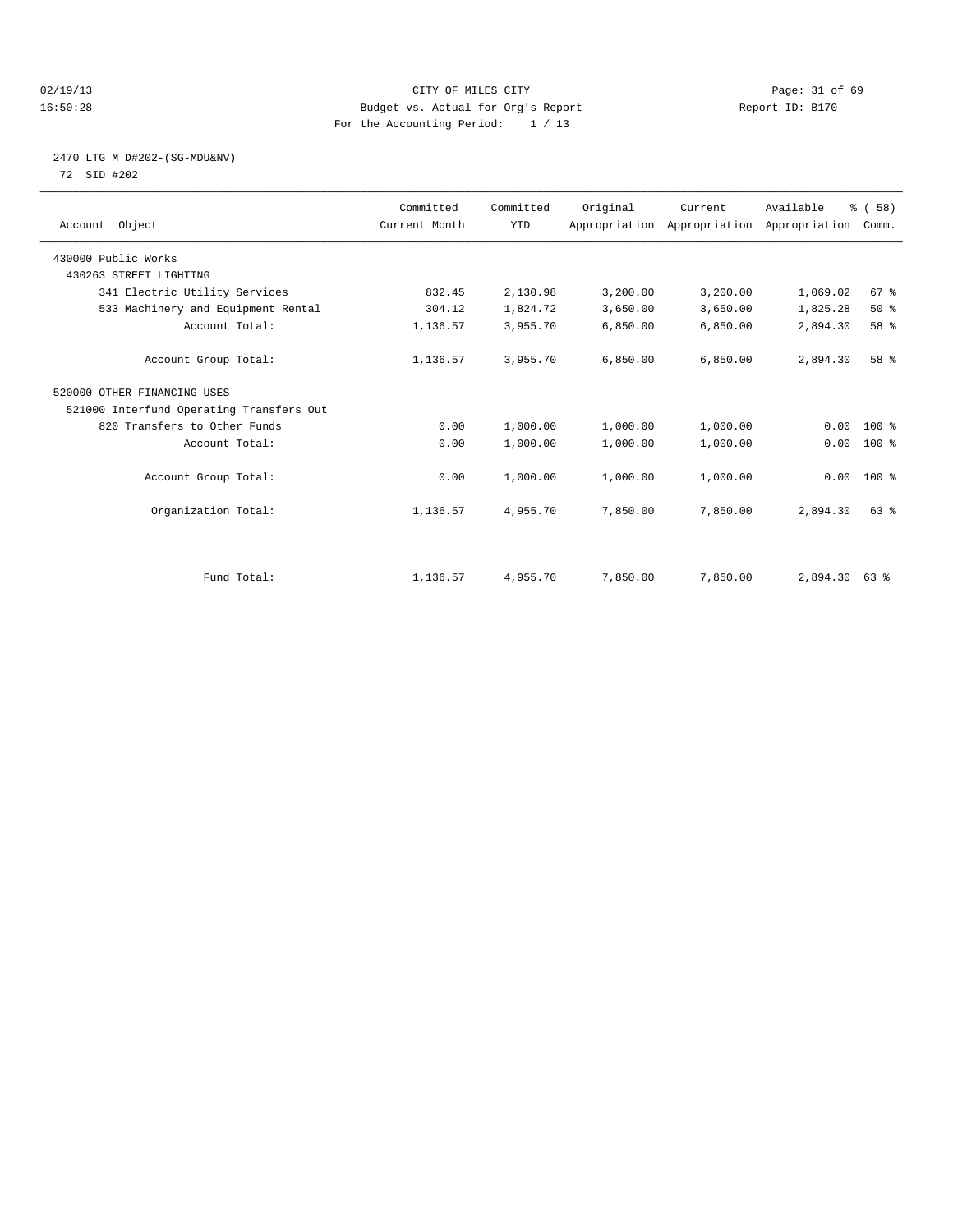## 02/19/13 Page: 32 of 69 16:50:28 Budget vs. Actual for Org's Report Report ID: B170 For the Accounting Period: 1 / 13

### 2480 LTG M M#173-(Milestown Estates)

47 SID #173(Ltg-Milestown)

| Account Object                           | Committed<br>Current Month | Committed<br><b>YTD</b> | Original | Current<br>Appropriation Appropriation Appropriation | Available | % (58)<br>Comm. |  |
|------------------------------------------|----------------------------|-------------------------|----------|------------------------------------------------------|-----------|-----------------|--|
| 430000 Public Works                      |                            |                         |          |                                                      |           |                 |  |
| 430263 STREET LIGHTING                   |                            |                         |          |                                                      |           |                 |  |
| 230 Repair and Maintenance Supplies      | 0.00                       | 0.00                    | 460.00   | 460.00                                               | 460.00    | 0 <sup>8</sup>  |  |
| 341 Electric Utility Services            | 57.33                      | 398.38                  | 700.00   | 700.00                                               | 301.62    | 57 <sup>8</sup> |  |
| 360 Contr R & M                          | 0.00                       | 0.00                    | 200.00   | 200.00                                               | 200.00    | 0 <sup>8</sup>  |  |
| Account Total:                           | 57.33                      | 398.38                  | 1,360.00 | 1,360.00                                             | 961.62    | 29%             |  |
| Account Group Total:                     | 57.33                      | 398.38                  | 1,360.00 | 1,360.00                                             | 961.62    | 29 <sup>8</sup> |  |
| 520000 OTHER FINANCING USES              |                            |                         |          |                                                      |           |                 |  |
| 521000 Interfund Operating Transfers Out |                            |                         |          |                                                      |           |                 |  |
| 820 Transfers to Other Funds             | 0.00                       | 250.00                  | 250.00   | 250.00                                               | 0.00      | $100*$          |  |
| Account Total:                           | 0.00                       | 250.00                  | 250.00   | 250.00                                               | 0.00      | $100*$          |  |
| Account Group Total:                     | 0.00                       | 250.00                  | 250.00   | 250.00                                               | 0.00      | $100*$          |  |
| Organization Total:                      | 57.33                      | 648.38                  | 1,610.00 | 1,610.00                                             | 961.62    | $40*$           |  |
|                                          |                            |                         |          |                                                      |           |                 |  |
| Fund Total:                              | 57.33                      | 648.38                  | 1,610.00 | 1,610.00                                             | 961.62    | $40*$           |  |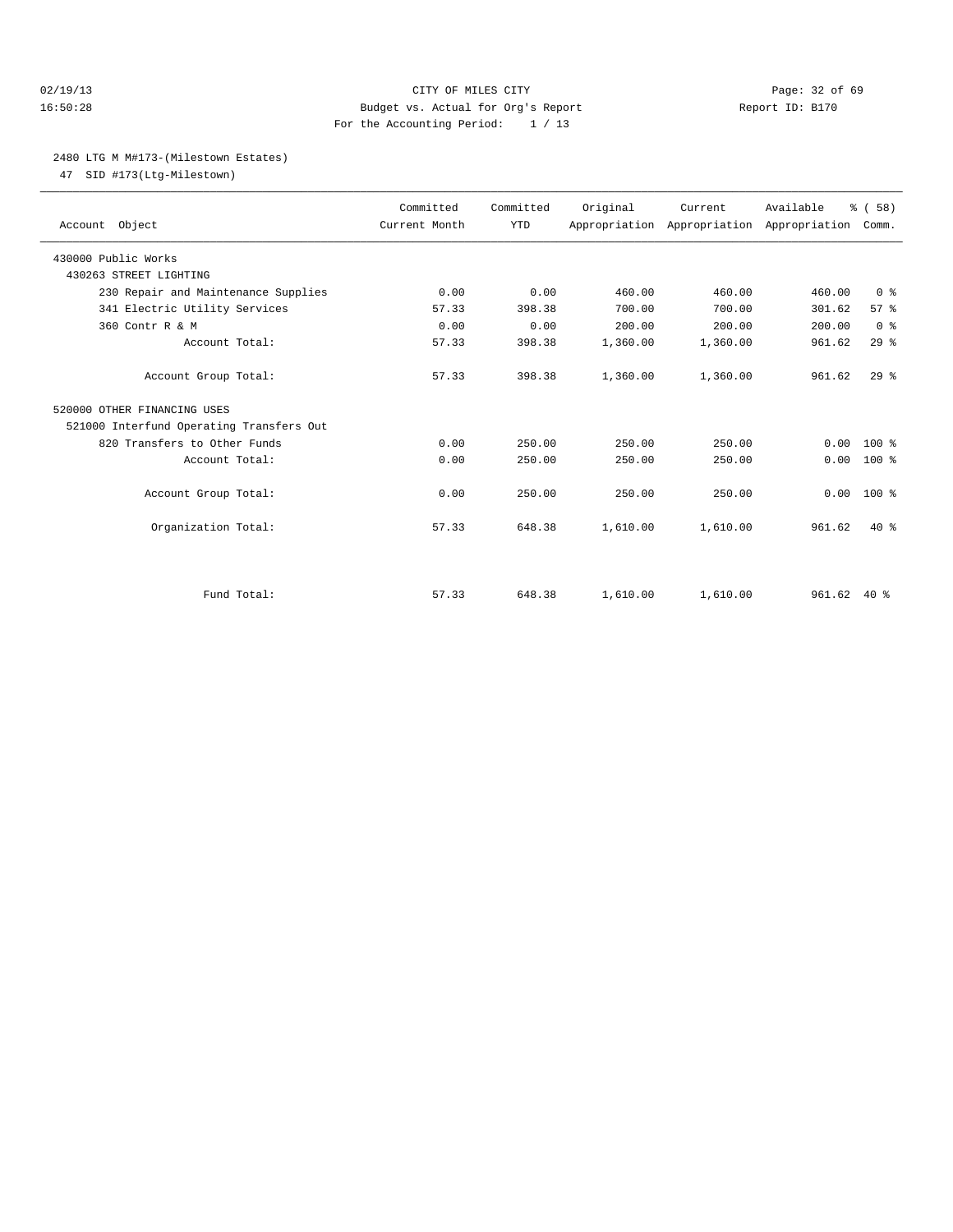## 02/19/13 Page: 33 of 69 16:50:28 Budget vs. Actual for Org's Report Report ID: B170 For the Accounting Period: 1 / 13

————————————————————————————————————————————————————————————————————————————————————————————————————————————————————————————————————

## 2510 STR MAINT DIST #204

107 Paved St. Maint. Dist.#204

| Account Object                          | Committed<br>Current Month | Committed<br>YTD | Original    | Current     | Available<br>Appropriation Appropriation Appropriation Comm. | % ( 58)            |
|-----------------------------------------|----------------------------|------------------|-------------|-------------|--------------------------------------------------------------|--------------------|
| 430000 Public Works                     |                            |                  |             |             |                                                              |                    |
| 430220 Operations                       |                            |                  |             |             |                                                              |                    |
| 111 Salaries and Wages - Permanent      | 12,346.17                  | 83,906.08        | 170,500.00  | 170,500.00  | 86,593.92                                                    | 49 %               |
| 121 OVERTIME-PERMANENT                  | 1,533.22                   | 2,546.63         | 5,119.00    | 5,119.00    | 2,572.37                                                     | 50%                |
| 131 VACATION                            | 520.76                     | 3,772.26         | 14,000.00   | 14,000.00   | 10,227.74                                                    | $27$ %             |
| 132 SICK LEAVE                          | 232.03                     | 2,403.33         | 11,000.00   | 11,000.00   | 8,596.67                                                     | $22$ %             |
| 133 OTHER LEAVE PAY                     | 0.00                       | 0.00             | 9,480.00    | 9,480.00    | 9,480.00                                                     | 0 <sup>8</sup>     |
| 134 HOLIDAY PAY                         | 100.59                     | 623.89           | 6,446.00    | 6,446.00    | 5,822.11                                                     | $10*$              |
| 141 Unemployment Insurance              | 51.57                      | 328.06           | 758.00      | 758.00      | 429.94                                                       | 43 %               |
| 142 Workers' Compensation               | 747.44                     | 4,872.78         | 11,474.00   | 11,474.00   | 6,601.22                                                     | 42 %               |
| 143 Health Insurance                    | 2,406.02                   | 15,947.46        | 32,851.00   | 32,851.00   | 16,903.54                                                    | 49 %               |
| 144 FICA                                | 1,071.38                   | 6,774.22         | 16,566.00   | 16,566.00   | 9,791.78                                                     | 41 %               |
| 145 PERS                                | 1,041.63                   | 6,329.04         | 14,777.00   | 14,777.00   | 8,447.96                                                     | 43 %               |
| 196 CLOTHING ALLOTMENT                  | 0.00                       | 540.00           | 602.00      | 602.00      | 62.00                                                        | 90%                |
| 210 Office Supplies and Materials       | 289.59                     | 432.02           | 500.00      | 500.00      | 67.98                                                        | 86 %               |
| 214 Small Items of Equipment            | 57.65                      | 249.43           | 9,000.00    | 9,000.00    | 8,750.57                                                     | 3 <sup>8</sup>     |
| 220 Operating Expenses                  | 4,190.59                   | 4,610.30         | 12,000.00   | 12,000.00   | 7,389.70                                                     | 38 <sup>8</sup>    |
| 222 Chemicals, Lab & Med Supplies       | 0.00                       | 0.00             | 400.00      | 400.00      | 400.00                                                       | 0 <sup>8</sup>     |
| 226 Clothing and Uniforms               | 0.00                       | 351.16           | 500.00      | 500.00      | 148.84                                                       | 70 %               |
| 230 Repair and Maintenance Supplies     | $-528.00$                  | 5,907.72         | 23,000.00   | 23,000.00   | 17,092.28                                                    | $26$ %             |
| 231 Gas, Oil, Diesel Fuel, Grease, etc. | 2,484.36                   | 14,380.29        | 35,000.00   | 35,000.00   | 20,619.71                                                    | 41 %               |
| 241 Consumable Tools                    | 0.00                       | 0.00             | 50.00       | 50.00       | 50.00                                                        | 0 <sup>8</sup>     |
| 242 Sign Parts and Supplies             | 1,897.20                   | 7,932.67         | 6,000.00    | 6,000.00    | $-1,932.67$                                                  | 132 %              |
| 311 Postage, Box Rent, Etc.             | 0.00                       | 13.11            | 75.00       | 75.00       | 61.89                                                        | 17 <sub>8</sub>    |
| 320 Printing, Duplicating, Typing &     | 0.00                       | 0.00             | 200.00      | 200.00      | 200.00                                                       | 0 <sup>8</sup>     |
| 330 Publicity, Subscriptions & Dues     | 0.00                       | 88.00            | 400.00      | 400.00      | 312.00                                                       | $22$ %             |
| 334 Memberships, Registrations & Dues   | 0.00                       | 0.00             | 150.00      | 150.00      | 150.00                                                       | 0 <sup>8</sup>     |
| 341 Electric Utility Services           | 69.65                      | 504.46           | 1,200.00    | 1,200.00    | 695.54                                                       | 42 %               |
| 344 Gas Utility Service                 | 105.07                     | 183.55           | 1,200.00    | 1,200.00    | 1,016.45                                                     | 15 <sup>8</sup>    |
| 345 Telephone & Telegraph               | 139.84                     | 914.59           | 1,500.00    | 1,500.00    | 585.41                                                       | 61 %               |
| 346 Garbage Service                     | 0.00                       | 0.00             | 175.00      | 175.00      | 175.00                                                       | 0 <sup>8</sup>     |
| 347 Telephone-Internet                  | 0.00                       | 0.00             | 250.00      | 250.00      | 250.00                                                       | 0 <sup>8</sup>     |
| 350 Professional Services               | 120.00                     | 710.04           | 4,000.00    | 4,000.00    | 3,289.96                                                     | 18 %               |
| 360 Contr R & M                         | 119.04                     | 508.47           | 7,500.00    | 7,500.00    | 6,991.53                                                     | 7 %                |
| 363 R&M Vehicles/Equip/Labor-PW         | 855.94                     | 37,930.56        | 80,000.00   | 80,000.00   | 42,069.44                                                    | 47 %               |
| 370 Travel                              | 0.00                       | 350.04           | 800.00      | 800.00      | 449.96                                                       | 44 %               |
| 380 Training Services                   | 112.00                     | 232.00           | 700.00      | 700.00      | 468.00                                                       | 338                |
| 382 Books                               | 0.00                       | 0.00             | 200.00      | 200.00      | 200.00                                                       | 0 <sup>8</sup>     |
| 511 Insurance on Buildings              | 0.00                       | 640.22           | 641.00      | 641.00      | 0.78                                                         | 100 %              |
| 512 Insurance on Vehicles & Equipment   | 0.00                       | 2,731.60         | 2,732.00    | 2,732.00    |                                                              | $0.40$ 100 %       |
| 531 Building & Office Rental            | 350.00                     | 2,450.00         | 4,200.00    | 4,200.00    | 1,750.00                                                     | 58 %               |
| 532 Land Rental                         | 0.00                       | 4,427.54         | 8,000.00    | 8,000.00    | 3,572.46                                                     | $55$ $\frac{6}{3}$ |
| Account Total:                          | 30, 313.74                 | 213,591.52       | 493,946.00  | 493,946.00  | 280, 354.48                                                  | 43%                |
| 430233 Roadway/Re-surfacing             |                            |                  |             |             |                                                              |                    |
| 350 Professional Services               | $-593.97$                  | 8,948.90         | 681, 423.00 | 681, 423.00 | 672, 474.10                                                  | 1 <sup>°</sup>     |
| Account Total:                          | $-593.97$                  | 8,948.90         | 681, 423.00 | 681,423.00  | 672, 474.10                                                  | 1 <sup>8</sup>     |
| 430234 CURB AND GUTTER                  |                            |                  |             |             |                                                              |                    |
| 350 Professional Services               | 0.00                       | 2,112.00         | 72,000.00   | 72,000.00   | 69,888.00                                                    | 3%                 |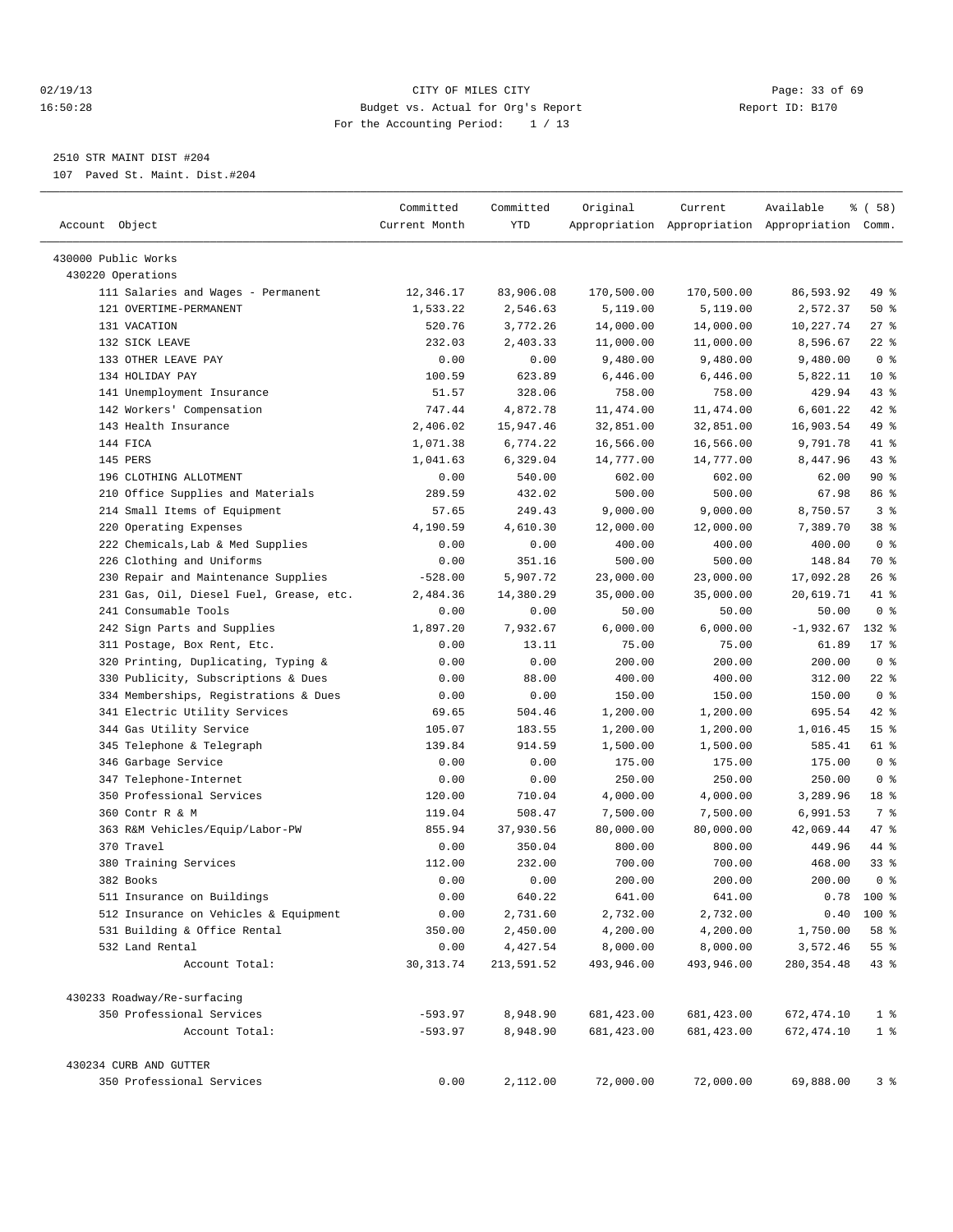## 02/19/13 Page: 34 of 69 16:50:28 Budget vs. Actual for Org's Report Report ID: B170 For the Accounting Period: 1 / 13

## 2510 STR MAINT DIST #204

107 Paved St. Maint. Dist.#204

| Account Object                           | Committed<br>Current Month | Committed<br><b>YTD</b> | Original     | Current                   | Available<br>Appropriation Appropriation Appropriation Comm. | % (58)          |
|------------------------------------------|----------------------------|-------------------------|--------------|---------------------------|--------------------------------------------------------------|-----------------|
| Account Total:                           | 0.00                       | 2,112.00                | 72,000.00    | 72,000.00                 | 69,888.00                                                    | 3 <sup>8</sup>  |
| 430235 Storm Drain & Culvert Maintenance |                            |                         |              |                           |                                                              |                 |
| 230 Repair and Maintenance Supplies      | 0.00                       | 2,500.00                | 236,465.00   | 236,465.00                | 233,965.00                                                   | 1 <sup>8</sup>  |
| 350 Professional Services                | $-146.83$                  | 10,358.43               | 10,000.00    | 10,000.00                 | $-358.43$                                                    | $104$ %         |
| Account Total:                           | $-146.83$                  | 12,858.43               | 246,465.00   | 246,465.00                | 233,606.57                                                   | 5 <sup>°</sup>  |
| Account Group Total:                     | 29,572.94                  | 237,510.85              | 1,493,834.00 | 1,493,834.00              | 1,256,323.15                                                 | 16 <sup>8</sup> |
| 510000 MISCELLANEOUS                     |                            |                         |              |                           |                                                              |                 |
| 510330 Comprehensive Liability Insurance |                            |                         |              |                           |                                                              |                 |
| 513 Liability                            | 0.00                       | 5,380.69                | 5,381.00     | 5,381.00                  |                                                              | $0.31$ 100 %    |
| Account Total:                           | 0.00                       | 5,380.69                | 5,381.00     | 5,381.00                  |                                                              | $0.31$ 100 %    |
| Account Group Total:                     | 0.00                       | 5,380.69                | 5,381.00     | 5,381.00                  |                                                              | $0.31$ 100 %    |
| 520000 OTHER FINANCING USES              |                            |                         |              |                           |                                                              |                 |
| 521000 Interfund Operating Transfers Out |                            |                         |              |                           |                                                              |                 |
| 820 Transfers to Other Funds             | 22,328.42                  | 32,785.94               | 46,086.00    | 46,086.00                 | 13,300.06                                                    | 71 %            |
| Account Total:                           | 22,328.42                  | 32,785.94               | 46,086.00    | 46,086.00                 | 13,300.06                                                    | 71 %            |
| Account Group Total:                     | 22,328.42                  | 32,785.94               | 46,086.00    | 46,086.00                 | 13,300.06                                                    | 71.8            |
| Organization Total:                      | 51,901.36                  | 275,677.48              | 1,545,301.00 | 1,545,301.00              | 1,269,623.52                                                 | 18 <sup>8</sup> |
|                                          |                            |                         |              |                           |                                                              |                 |
| Fund Total:                              | 51,901.36                  | 275,677.48              |              | 1,545,301.00 1,545,301.00 | 1,269,623.52 18 %                                            |                 |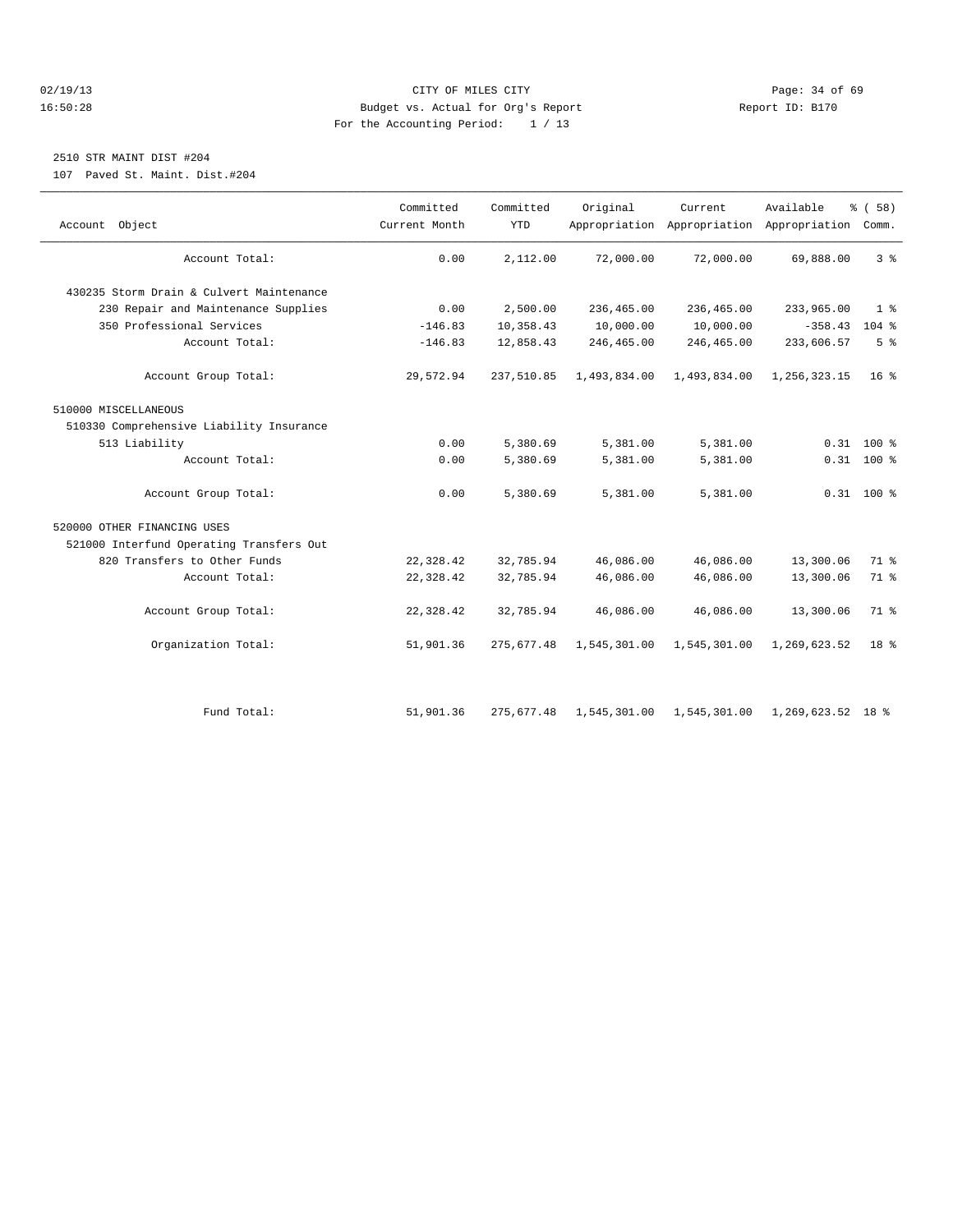## 02/19/13 Page: 35 of 69 16:50:28 Budget vs. Actual for Org's Report Report ID: B170 For the Accounting Period: 1 / 13

————————————————————————————————————————————————————————————————————————————————————————————————————————————————————————————————————

2520 STR MAINT DIST #205

108 Unpaved St.Maint.Dist#205

|                                                                  | Committed     | Committed    | Original                 | Current                  | Available                                       | १ ( 58)         |
|------------------------------------------------------------------|---------------|--------------|--------------------------|--------------------------|-------------------------------------------------|-----------------|
| Account Object                                                   | Current Month | YTD          |                          |                          | Appropriation Appropriation Appropriation Comm. |                 |
| 430000 Public Works                                              |               |              |                          |                          |                                                 |                 |
| 430220 Operations                                                |               |              |                          |                          |                                                 |                 |
| 111 Salaries and Wages - Permanent                               | 3,749.40      | 24,666.71    | 51,740.00                | 51,740.00                | 27,073.29                                       | 48 %            |
| 121 OVERTIME-PERMANENT                                           | 396.93        | 694.18       | 1,296.00                 | 1,296.00                 | 601.82                                          | 54 %            |
| 131 VACATION                                                     | 153.94        | 1,245.32     | 4,000.00                 | 4,000.00                 | 2,754.68                                        | $31$ $8$        |
| 132 SICK LEAVE                                                   | 70.88         | 756.71       | 4,000.00                 | 4,000.00                 | 3,243.29                                        | 19 <sup>°</sup> |
| 133 OTHER LEAVE PAY                                              | 0.00          | 0.00         | 2,400.00                 | 2,400.00                 | 2,400.00                                        | 0 <sup>8</sup>  |
| 134 HOLIDAY PAY                                                  | 25.46         | 158.18       | 1,632.00                 | 1,632.00                 | 1,473.82                                        | $10*$           |
| 141 Unemployment Insurance                                       | 15.42         | 96.92        | 228.00                   | 228.00                   | 131.08                                          | $43$ %          |
| 142 Workers' Compensation                                        | 196.90        | 1,279.07     | 3,114.00                 | 3,114.00                 | 1,834.93                                        | 41 %            |
| 143 Health Insurance                                             | 737.52        | 4,784.88     | 9,935.00                 | 9,935.00                 | 5,150.12                                        | 48 %            |
| 144 FICA                                                         | 315.84        | 1,971.35     | 4,978.00                 | 4,978.00                 | 3,006.65                                        | 40 %            |
| 145 PERS                                                         | 310.85        | 1,878.99     | 4,466.00                 | 4,466.00                 | 2,587.01                                        | $42$ %          |
| 196 CLOTHING ALLOTMENT                                           | 0.00          | 159.00       | 180.00                   | 180.00                   | 21.00                                           | 88 %            |
| 210 Office Supplies and Materials                                | 71.02         | 106.62       | 200.00                   | 200.00                   | 93.38                                           | 53%             |
| 214 Small Items of Equipment                                     | 14.41         | 62.36        | 4,000.00                 | 4,000.00                 | 3,937.64                                        | 2 <sub>8</sub>  |
| 220 Operating Expenses                                           | 1,040.63      | 2,257.87     | 4,000.00                 | 4,000.00                 | 1,742.13                                        | 56%             |
| 222 Chemicals, Lab & Med Supplies                                | 0.00          | 134.80       | 500.00                   | 500.00                   | 365.20                                          | $27$ %          |
| 226 Clothing and Uniforms                                        | 0.00          | 87.78        | 125.00                   | 125.00                   | 37.22                                           | 70 %            |
| 230 Repair and Maintenance Supplies                              | $-132.00$     | 1,476.93     | 8,500.00                 | 8,500.00                 | 7,023.07                                        | $17*$           |
| 231 Gas, Oil, Diesel Fuel, Grease, etc.                          | 621.09        | 3,595.06     | 10,000.00                | 10,000.00                | 6,404.94                                        | 36%             |
| 242 Sign Parts and Supplies                                      | 474.30        | 2,084.35     | 2,600.00                 | 2,600.00                 | 515.65                                          | $80*$           |
| 311 Postage, Box Rent, Etc.                                      | 0.00          | 12.66        | 40.00                    | 40.00                    | 27.34                                           | $32$ $%$        |
| 330 Publicity, Subscriptions & Dues                              | 0.00          | 22.00        | 100.00                   | 100.00                   | 78.00                                           | $22$ %          |
| 334 Memberships, Registrations & Dues                            | 0.00          | 0.00         | 50.00                    | 50.00                    | 50.00                                           | 0 <sup>8</sup>  |
| 341 Electric Utility Services                                    | 11.56         | 40.29        | 150.00                   | 150.00                   | 109.71                                          | $27$ %          |
| 344 Gas Utility Service                                          | 26.27         | 60.35        | 250.00                   | 250.00                   | 189.65                                          | $24$ %          |
| 345 Telephone & Telegraph                                        | 55.73         | 350.66       | 450.00                   | 450.00                   | 99.34                                           | 78 %            |
| 347 Telephone-Internet                                           | 0.00          | 0.00         | 150.00                   | 150.00                   | 150.00                                          | 0 <sup>8</sup>  |
| 350 Professional Services                                        | 30.00         | 177.51       | 750.00                   | 750.00                   | 572.49                                          | $24$ %          |
| 360 Contr R & M                                                  | 38.95         | 190.11       | 2,000.00                 | 2,000.00                 | 1,809.89                                        | $10*$           |
| 363 R&M Vehicles/Equip/Labor-PW                                  | 2,672.11      | 25,187.66    | 30,000.00                | 30,000.00                | 4,812.34                                        | 84 %            |
| 370 Travel                                                       | 0.00          | 87.52        | 250.00                   | 250.00                   | 162.48                                          | 35%             |
| 380 Training Services                                            | 28.00         | 58.00        | 150.00                   | 150.00                   | 92.00                                           | 39 %            |
| 382 Books                                                        | 0.00          | 0.00         | 100.00                   | 100.00                   | 100.00                                          | 0 <sup>8</sup>  |
| 511 Insurance on Buildings                                       | 0.00          | 160.06       | 161.00                   | 161.00                   | 0.94                                            | 99 %            |
| 512 Insurance on Vehicles & Equipment                            | 0.00          | 682.90       | 683.00                   | 683.00                   | 0.10                                            | $100$ %         |
| 531 Building & Office Rental                                     | 166.66        | 1,166.62     | 2,000.00                 | 2,000.00                 | 833.38                                          | 58 %            |
| 532 Land Rental                                                  | 0.00          | 0.00         | 1,500.00                 | 1,500.00                 | 1,500.00                                        | 0 <sup>8</sup>  |
| Account Total:                                                   | 11,091.87     | 75,693.42    | 156,678.00               | 156,678.00               | 80,984.58                                       | 48 %            |
|                                                                  |               |              |                          |                          |                                                 |                 |
| 430233 Roadway/Re-surfacing                                      |               |              |                          |                          |                                                 |                 |
| 230 Repair and Maintenance Supplies<br>350 Professional Services | 0.00          | 0.00         | 9,600.00                 | 9,600.00                 | 9,600.00                                        | $0$ %           |
| Account Total:                                                   | 0.00<br>0.00  | 0.00<br>0.00 | 144,000.00<br>153,600.00 | 144,000.00<br>153,600.00 | 144,000.00<br>153,600.00                        | $0$ %<br>$0$ %  |
|                                                                  |               |              |                          |                          |                                                 |                 |
| 430235 Storm Drain & Culvert Maintenance                         |               |              |                          |                          |                                                 |                 |
| 350 Professional Services                                        | 0.00          | 0.00         | 53,000.00                | 53,000.00                | 53,000.00                                       | 0 %             |
| Account Total:                                                   | 0.00          | 0.00         | 53,000.00                | 53,000.00                | 53,000.00                                       | $0$ %           |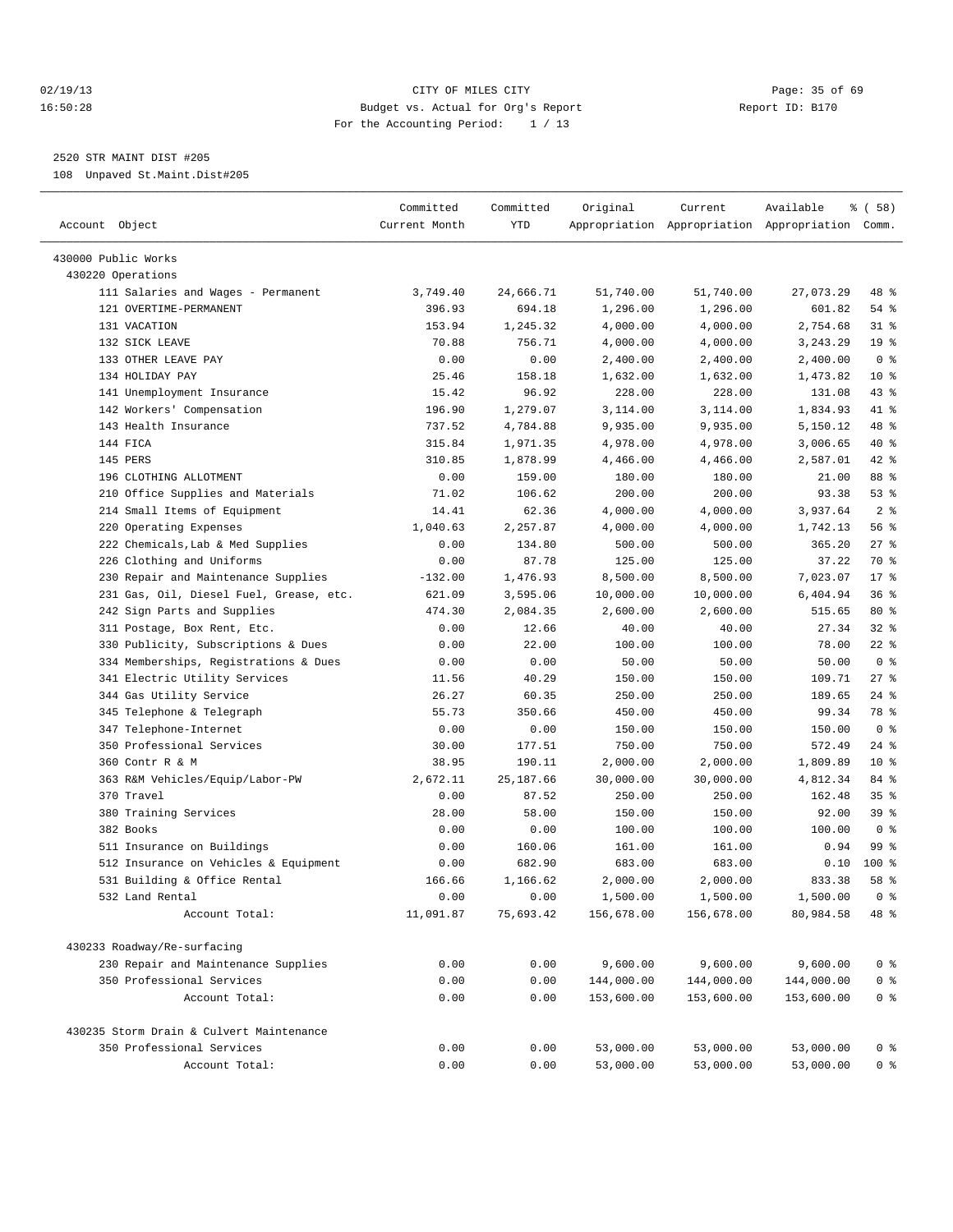## 02/19/13 Page: 36 of 69 16:50:28 Budget vs. Actual for Org's Report Report ID: B170 For the Accounting Period: 1 / 13

## 2520 STR MAINT DIST #205

108 Unpaved St.Maint.Dist#205

| Account Object                           | Committed<br>Current Month | Committed<br><b>YTD</b> | Original   | Current<br>Appropriation Appropriation | Available<br>Appropriation | % (58)<br>Comm. |
|------------------------------------------|----------------------------|-------------------------|------------|----------------------------------------|----------------------------|-----------------|
| Account Group Total:                     | 11,091.87                  | 75,693.42               | 363,278.00 | 363,278.00                             | 287,584.58                 | $21$ %          |
| 510000 MISCELLANEOUS                     |                            |                         |            |                                        |                            |                 |
| 510330 Comprehensive Liability Insurance |                            |                         |            |                                        |                            |                 |
| 513 Liability                            | 0.00                       | 1,586.00                | 1,586.00   | 1,586.00                               | 0.00                       | $100*$          |
| Account Total:                           | 0.00                       | 1,586.00                | 1,586.00   | 1,586.00                               | 0.00                       | 100 %           |
| Account Group Total:                     | 0.00                       | 1,586.00                | 1,586.00   | 1,586.00                               |                            | $0.00 100$ %    |
| 520000 OTHER FINANCING USES              |                            |                         |            |                                        |                            |                 |
| 521000 Interfund Operating Transfers Out |                            |                         |            |                                        |                            |                 |
| 820 Transfers to Other Funds             | 9,035.75                   | 14,488.25               | 23,159.00  | 23,159.00                              | 8,670.75                   | 63%             |
| Account Total:                           | 9,035.75                   | 14,488.25               | 23,159.00  | 23,159.00                              | 8,670.75                   | 63%             |
| Account Group Total:                     | 9,035.75                   | 14,488.25               | 23,159.00  | 23,159.00                              | 8,670.75                   | 63%             |
| Organization Total:                      | 20, 127.62                 | 91,767.67               | 388,023.00 | 388,023.00                             | 296, 255.33                | $24$ $%$        |
|                                          |                            |                         |            |                                        |                            |                 |
| Fund Total:                              | 20, 127.62                 | 91,767.67               | 388,023.00 | 388,023.00                             | 296, 255. 33 24 %          |                 |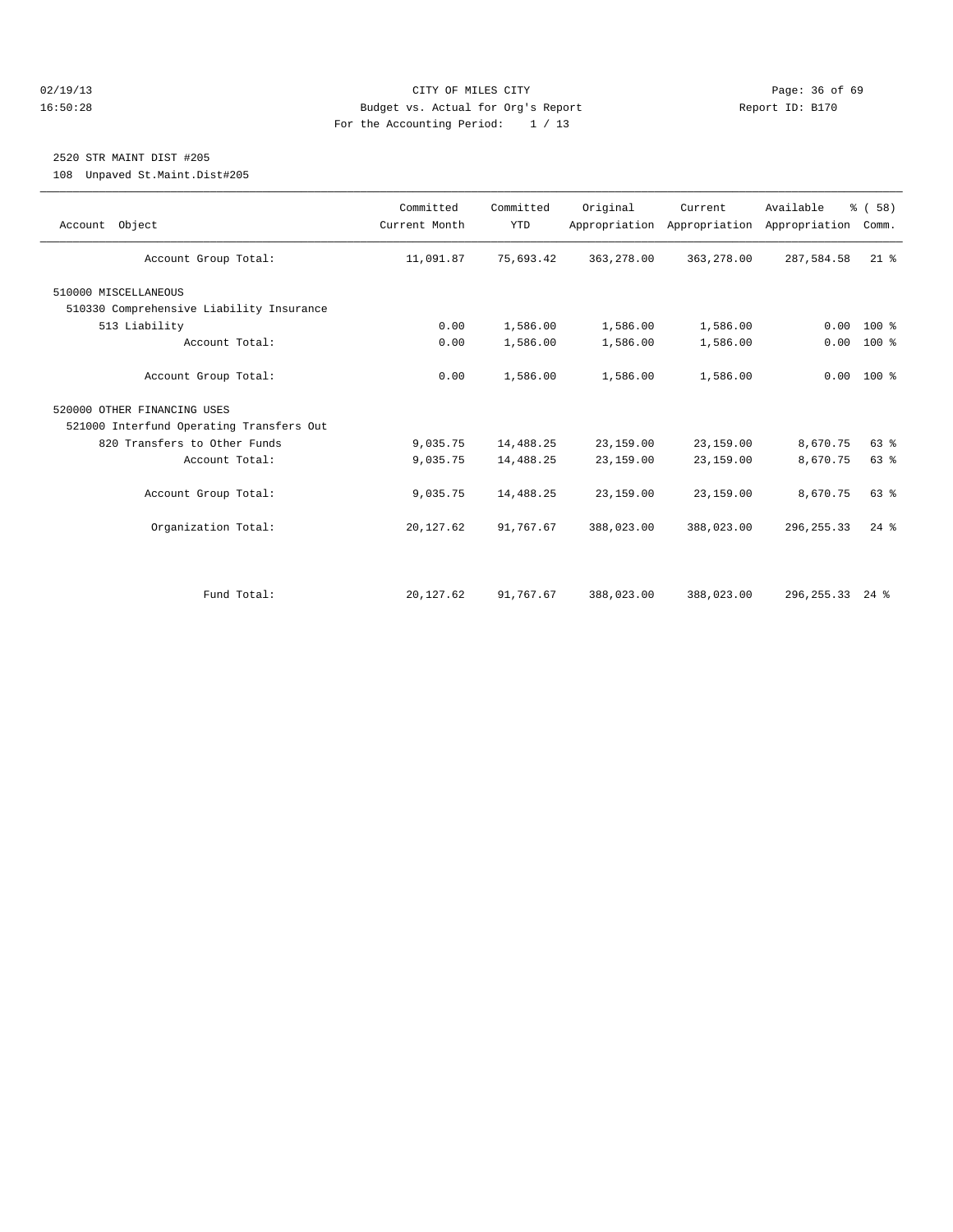## 02/19/13 Page: 37 of 69 16:50:28 Budget vs. Actual for Org's Report Report ID: B170 For the Accounting Period: 1 / 13

### 2540 STR MAINT DIST#207-(MILESTOWN ESTATES)

109 Milestown Estates Maintenance Dist.

|                                          | Committed     | Committed  | Original | Current  | Available                                 | % (58)         |  |
|------------------------------------------|---------------|------------|----------|----------|-------------------------------------------|----------------|--|
| Account Object                           | Current Month | <b>YTD</b> |          |          | Appropriation Appropriation Appropriation | Comm.          |  |
| 430000 Public Works                      |               |            |          |          |                                           |                |  |
| 430220 Operations                        |               |            |          |          |                                           |                |  |
| 111 Salaries and Wages - Permanent       | 186.42        | 1,257.29   | 2,600.00 | 2,600.00 | 1,342.71                                  | 48 %           |  |
| 121 OVERTIME-PERMANENT                   | 22.21         | 37.65      | 65.00    | 65.00    | 27.35                                     | 58 %           |  |
| 131 VACATION                             | 9.41          | 66.21      | 310.00   | 310.00   | 243.79                                    | $21$ %         |  |
| 132 SICK LEAVE                           | 3.56          | 45.09      | 100.00   | 100.00   | 54.91                                     | 45 %           |  |
| 133 OTHER LEAVE PAY                      | 0.00          | 0.00       | 120.00   | 120.00   | 120.00                                    | 0 <sup>8</sup> |  |
| 134 HOLIDAY PAY                          | 1.27          | 8.77       | 12.00    | 12.00    | 3.23                                      | 73.8           |  |
| 141 Unemployment Insurance               | 0.77          | 4.99       | 11.00    | 11.00    | 6.01                                      | 45%            |  |
| 142 Workers' Compensation                | 10.75         | 69.85      | 138.00   | 138.00   | 68.15                                     | $51$ $%$       |  |
| 143 Health Insurance                     | 36.29         | 241.99     | 435.00   | 435.00   | 193.01                                    | 56%            |  |
| 144 FICA                                 | 15.81         | 100.11     | 245.00   | 245.00   | 144.89                                    | 41.8           |  |
| 145 PERS                                 | 15.76         | 96.70      | 220.00   | 220.00   | 123.30                                    | 44 %           |  |
| 196 CLOTHING ALLOTMENT                   | 0.00          | 7.50       | 8.00     | 8.00     | 0.50                                      | 94%            |  |
| Account Total:                           | 302.25        | 1,936.15   | 4,264.00 | 4,264.00 | 2,327.85                                  | 45 %           |  |
| Account Group Total:                     | 302.25        | 1,936.15   | 4,264.00 | 4,264.00 | 2,327.85                                  | 45 %           |  |
| 510000 MISCELLANEOUS                     |               |            |          |          |                                           |                |  |
| 510330 Comprehensive Liability Insurance |               |            |          |          |                                           |                |  |
| 513 Liability                            | 0.00          | 62.30      | 62.00    | 62.00    | $-0.30$                                   | $100*$         |  |
| Account Total:                           | 0.00          | 62.30      | 62.00    | 62.00    | $-0.30$                                   | 100 %          |  |
| Account Group Total:                     | 0.00          | 62.30      | 62.00    | 62.00    | $-0.30$                                   | $100*$         |  |
| Organization Total:                      | 302.25        | 1,998.45   | 4,326.00 | 4,326.00 | 2,327.55                                  | $46*$          |  |
|                                          |               |            |          |          |                                           |                |  |
| Fund Total:                              | 302.25        | 1,998.45   | 4,326.00 | 4,326.00 | 2,327.55 46 %                             |                |  |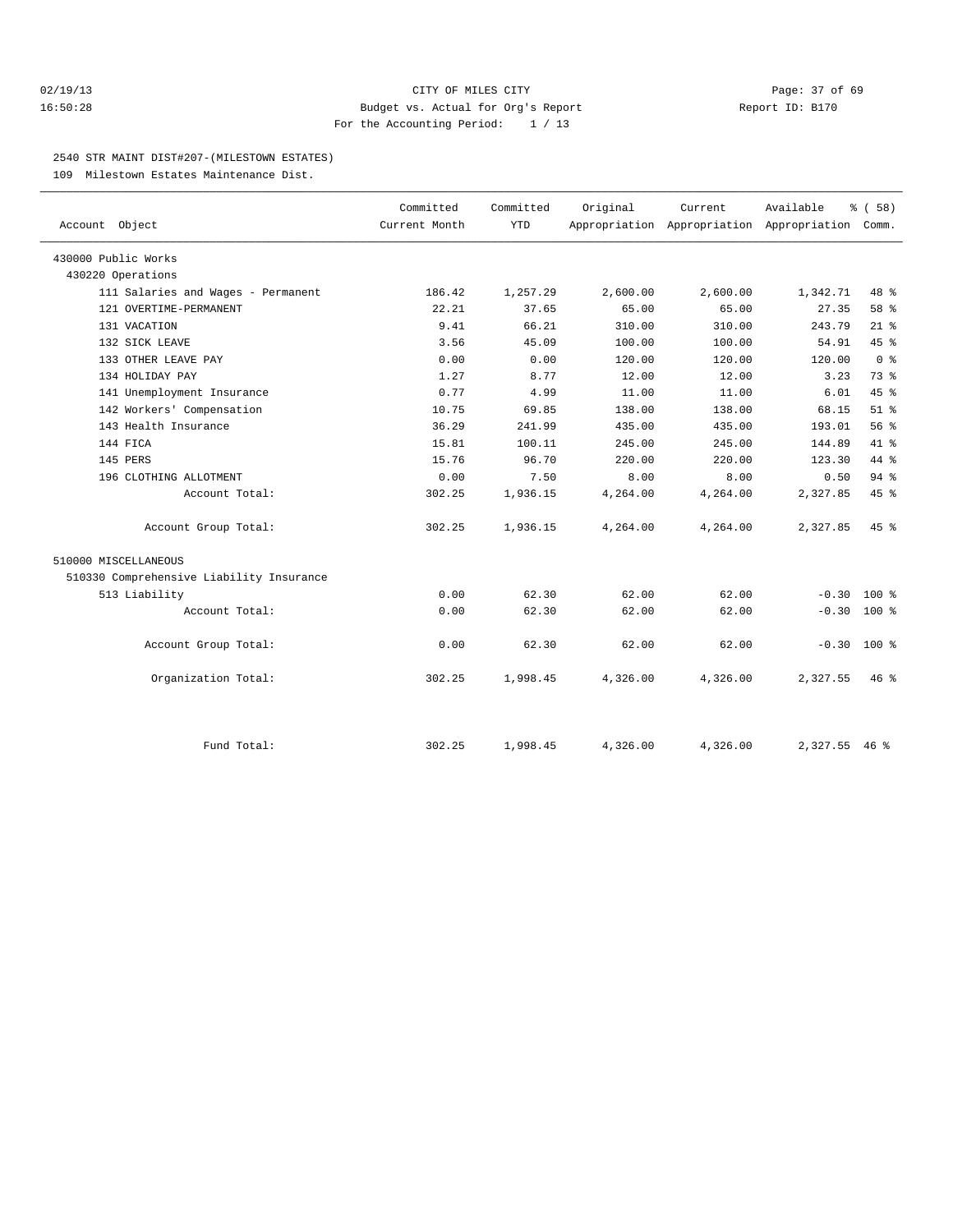## 02/19/13 Page: 38 of 69 16:50:28 Budget vs. Actual for Org's Report Report ID: B170 For the Accounting Period: 1 / 13

#### 2701 Fire Grants

7 Fire

| Account Object                              | Committed<br>Current Month | Committed<br><b>YTD</b> | Original  | Current<br>Appropriation Appropriation | Available<br>Appropriation | % (58)<br>Comm. |
|---------------------------------------------|----------------------------|-------------------------|-----------|----------------------------------------|----------------------------|-----------------|
| 420000 PUBLIC SAFETY                        |                            |                         |           |                                        |                            |                 |
| 420466 Fire-Wtr Rescue Apparatus Grant      |                            |                         |           |                                        |                            |                 |
| 214 Small Items of Equipment                | 0.00                       | 2,345.59                | 8,000.00  | 8,000.00                               | 5,654.41                   | $29$ $%$        |
| Account Total:                              | 0.00                       | 2,345.59                | 8,000.00  | 8,000.00                               | 5,654.41                   | $29*$           |
| 420473 Rescue Vehicle Replacement Grant #16 |                            |                         |           |                                        |                            |                 |
| 940 Machinery & Equipment                   | 0.00                       | 0.00                    | 5,250.00  | 5,250.00                               | 5,250.00                   | 0 <sup>8</sup>  |
| Account Total:                              | 0.00                       | 0.00                    | 5,250.00  | 5,250.00                               | 5,250.00                   | 0 <sup>8</sup>  |
| Account Group Total:                        | 0.00                       | 2,345.59                | 13,250.00 | 13,250.00                              | 10,904.41                  | 18 <sup>8</sup> |
| Organization Total:                         | 0.00                       | 2,345.59                | 13,250.00 | 13,250.00                              | 10,904.41                  | $18*$           |
|                                             |                            |                         |           |                                        |                            |                 |
| Fund Total:                                 | 0.00                       | 2,345.59                | 13,250.00 | 13,250.00                              | $10,904.41$ 18 %           |                 |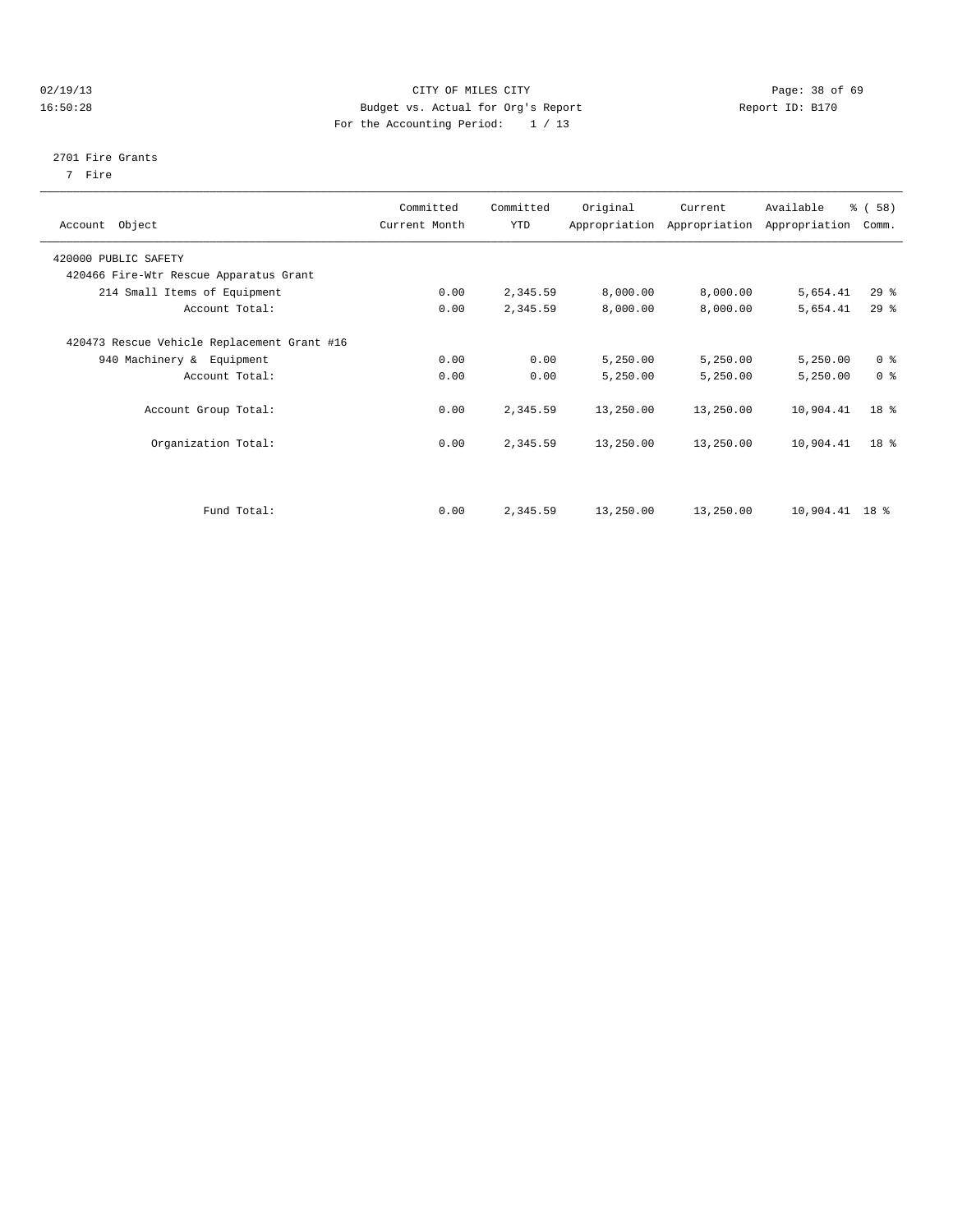## 02/19/13 Page: 39 of 69 16:50:28 Budget vs. Actual for Org's Report Report ID: B170 For the Accounting Period: 1 / 13

 2820 GAS TAX 34 Gas Tax

| Account Object                           | Committed<br>Current Month | Committed<br><b>YTD</b> | Original   | Current<br>Appropriation Appropriation Appropriation | Available  | % (58)<br>Comm. |  |
|------------------------------------------|----------------------------|-------------------------|------------|------------------------------------------------------|------------|-----------------|--|
| 520000 OTHER FINANCING USES              |                            |                         |            |                                                      |            |                 |  |
| 521000 Interfund Operating Transfers Out |                            |                         |            |                                                      |            |                 |  |
| 820 Transfers to Other Funds             | 472.08                     | 3,304.56                | 5,665.00   | 5,665.00                                             | 2,360.44   | 58 %            |  |
| Account Total:                           | 472.08                     | 3,304.56                | 5,665.00   | 5,665.00                                             | 2,360.44   | 58 %            |  |
| SID 204<br>521204 TRANSFER:              |                            |                         |            |                                                      |            |                 |  |
| 820 Transfers to Other Funds             | 0.00                       | 0.00                    | 89,695.00  | 89,695.00                                            | 89,695.00  | 0 <sup>8</sup>  |  |
| Account Total:                           | 0.00                       | 0.00                    | 89,695.00  | 89,695.00                                            | 89,695.00  | 0 <sup>8</sup>  |  |
| 521205 TRANSFER:<br>SID 205              |                            |                         |            |                                                      |            |                 |  |
| 820 Transfers to Other Funds             | 0.00                       | 0.00                    | 89,695.00  | 89,695.00                                            | 89,695.00  | 0 <sup>8</sup>  |  |
| Account Total:                           | 0.00                       | 0.00                    | 89,695.00  | 89,695.00                                            | 89,695.00  | 0 <sup>8</sup>  |  |
| Account Group Total:                     | 472.08                     | 3,304.56                | 185,055.00 | 185,055.00                                           | 181,750.44 | 2 <sup>8</sup>  |  |
| Organization Total:                      | 472.08                     | 3,304.56                | 185,055.00 | 185,055.00                                           | 181,750.44 | 2 <sup>8</sup>  |  |
|                                          |                            |                         |            |                                                      |            |                 |  |
| Fund Total:                              | 472.08                     | 3,304.56                | 185,055.00 | 185,055.00                                           | 181,750.44 | 2 <sup>8</sup>  |  |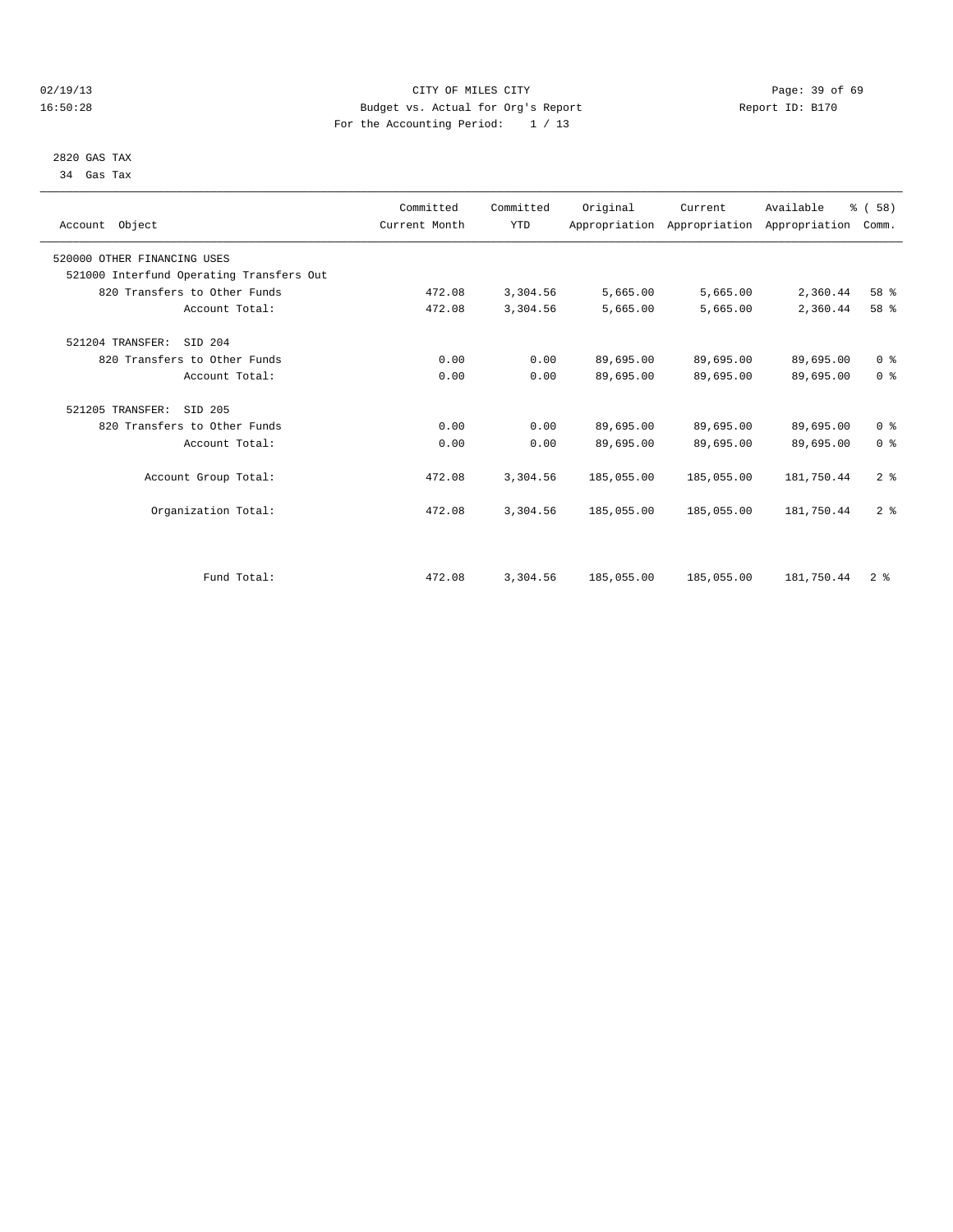## 02/19/13 Page: 40 of 69 16:50:28 Budget vs. Actual for Org's Report Report ID: B170 For the Accounting Period: 1 / 13

## 2850 911 EMERGENCY

105 Enhanced 911

| Account Object                             | Committed<br>Current Month | Committed<br><b>YTD</b> | Original   | Current<br>Appropriation Appropriation Appropriation Comm. | Available         | % (58)          |
|--------------------------------------------|----------------------------|-------------------------|------------|------------------------------------------------------------|-------------------|-----------------|
|                                            |                            |                         |            |                                                            |                   |                 |
| 420000 PUBLIC SAFETY                       |                            |                         |            |                                                            |                   |                 |
| 420140 Crime Control and Investigation(05) |                            |                         |            |                                                            |                   |                 |
| 210 Office Supplies and Materials          | 49.54                      | 434.42                  | 10,000.00  | 10,000.00                                                  | 9,565.58          | 4%              |
| 214 Small Items of Equipment               | 0.00                       | 0.00                    | 10,000.00  | 10,000.00                                                  | 10,000.00         | 0 <sup>8</sup>  |
| 220 Operating Expenses                     | 5,532.25                   | 5,747.83                | 20,000.00  | 20,000.00                                                  | 14, 252. 17       | 29%             |
| 226 Clothing and Uniforms                  | 0.00                       | 47.27                   | 0.00       | 0.00                                                       | $-47.27$          | *** %           |
| 230 Repair and Maintenance Supplies        | 0.00                       | 0.00                    | 1,000.00   | 1,000.00                                                   | 1,000.00          | 0 <sup>8</sup>  |
| 231 Gas, Oil, Diesel Fuel, Grease, etc.    | 0.00                       | 0.00                    | 874.00     | 874.00                                                     | 874.00            | 0 <sup>8</sup>  |
| 311 Postage, Box Rent, Etc.                | 93.14                      | 93.14                   | 1,000.00   | 1,000.00                                                   | 906.86            | 9 <sup>8</sup>  |
| 320 Printing, Duplicating, Typing &        | 0.00                       | 0.00                    | 1,000.00   | 1,000.00                                                   | 1,000.00          | 0 <sup>8</sup>  |
| 334 Memberships, Registrations & Dues      | 50.00                      | 180.00                  | 1,000.00   | 1,000.00                                                   | 820.00            | 18 %            |
| 341 Electric Utility Services              | 47.23                      | 324.52                  | 4,000.00   | 4,000.00                                                   | 3,675.48          | 8 %             |
| 345 Telephone & Telegraph                  | 2,314.00                   | 15, 218.53              | 36,000.00  | 36,000.00                                                  | 20,781.47         | 42 %            |
| 347 Telephone-Internet                     | 0.00                       | 0.00                    | 1,000.00   | 1,000.00                                                   | 1,000.00          | 0 <sup>8</sup>  |
| 350 Professional Services                  | 2,620.00                   | 48,289.86               | 75,000.00  | 75,000.00                                                  | 26,710.14         | 64 %            |
| 360 Contr R & M                            | 0.00                       | 0.00                    | 5,000.00   | 5,000.00                                                   | 5,000.00          | 0 <sup>8</sup>  |
| 366 R&M Vehicles - Police/Animal Control   | 0.00                       | 39.95                   | 0.00       | 0.00                                                       | $-39.95$          | $***$ $-$       |
| 370 Travel                                 | 0.00                       | 218.28                  | 10,000.00  | 10,000.00                                                  | 9,781.72          | 2 <sup>8</sup>  |
| 380 Training Services                      | 0.00                       | 599.00                  | 10,000.00  | 10,000.00                                                  | 9,401.00          | 6 %             |
| 512 Insurance on Vehicles & Equipment      | 0.00                       | 124.41                  | 125.00     | 125.00                                                     | 0.59              | $100*$          |
| 940 Machinery & Equipment                  | 0.00                       | 0.00                    | 35,000.00  | 35,000.00                                                  | 35,000.00         | 0 <sup>8</sup>  |
| 941 911 Eq & Software (2/01)               | 0.00                       | 0.00                    | 35,000.00  | 35,000.00                                                  | 35,000.00         | 0 <sup>8</sup>  |
| Account Total:                             | 10,706.16                  | 71, 317.21              | 255,999.00 | 255,999.00                                                 | 184,681.79        | $28$ %          |
| Account Group Total:                       | 10,706.16                  | 71, 317.21              | 255,999.00 | 255,999.00                                                 | 184,681.79        | 28 <sup>8</sup> |
| 520000 OTHER FINANCING USES                |                            |                         |            |                                                            |                   |                 |
| 521000 Interfund Operating Transfers Out   |                            |                         |            |                                                            |                   |                 |
| 820 Transfers to Other Funds               | 0.00                       | 53, 365. 13             | 112,000.00 | 112,000.00                                                 | 58,634.87         | 48 %            |
| Account Total:                             | 0.00                       | 53, 365. 13             | 112,000.00 | 112,000.00                                                 | 58,634.87         | 48 %            |
| Account Group Total:                       | 0.00                       | 53, 365. 13             | 112,000.00 | 112,000.00                                                 | 58,634.87         | 48 %            |
| Organization Total:                        | 10,706.16                  | 124,682.34              | 367,999.00 | 367,999.00                                                 | 243, 316.66       | $34*$           |
| Fund Total:                                | 10,706.16                  | 124,682.34              | 367,999.00 | 367,999.00                                                 | 243, 316, 66 34 % |                 |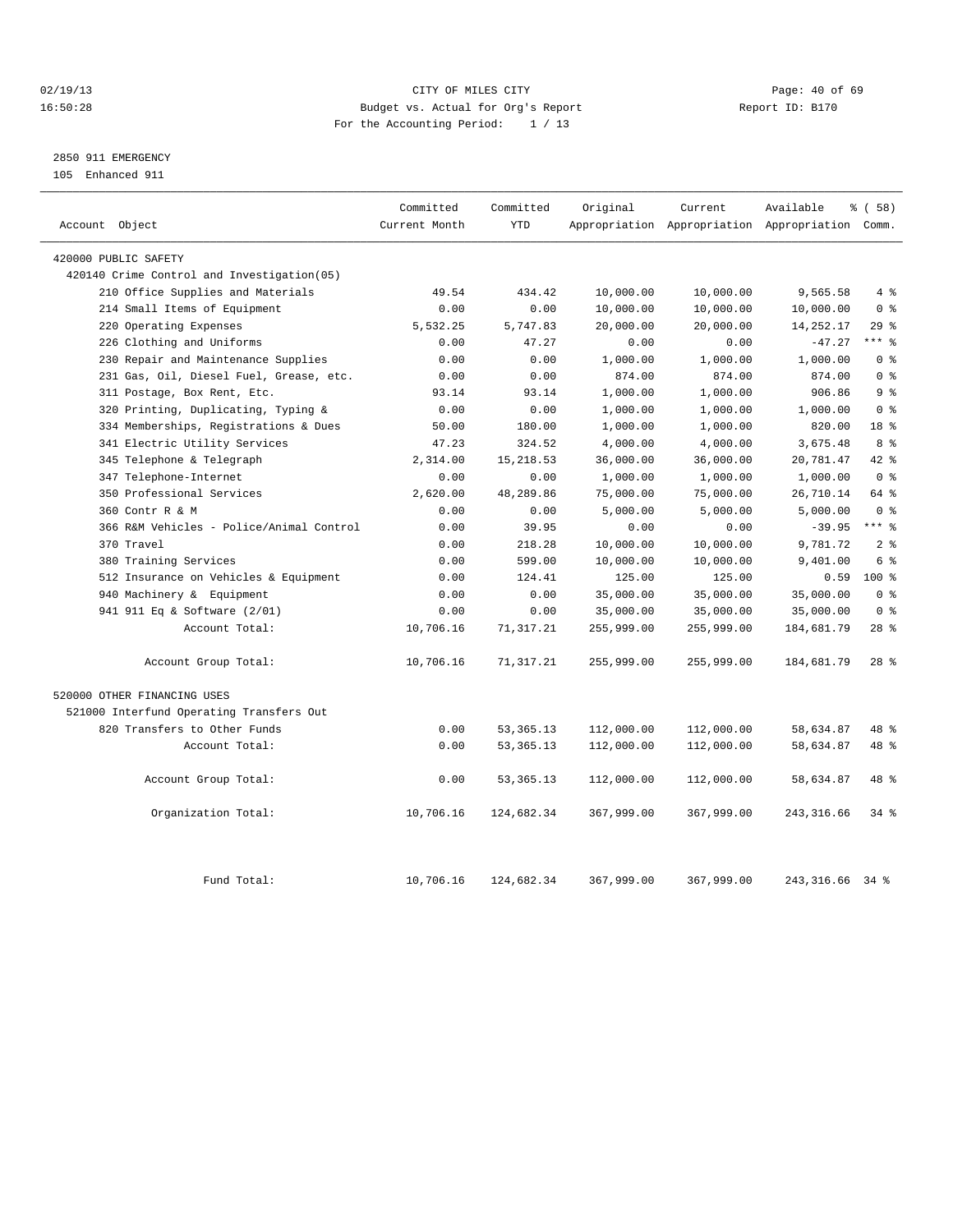## 02/19/13 Page: 41 of 69 16:50:28 Budget vs. Actual for Org's Report Report ID: B170 For the Accounting Period: 1 / 13

### 2880 LIBRARY GRANTS

39 HB#193-Interlibrary Loan Reimb

| Object<br>Account                                            | Committed<br>Current Month | Committed<br>YTD | Original<br>Appropriation | Current<br>Appropriation | Available<br>Appropriation | 58)<br>ී (<br>Comm. |
|--------------------------------------------------------------|----------------------------|------------------|---------------------------|--------------------------|----------------------------|---------------------|
| 460000 CULTURE AND RECREATION<br>460100 Library Services(16) |                            |                  |                           |                          |                            |                     |
| 311 Postage, Box Rent, Etc.                                  | 364.00                     | 1,298.00         | 2,900.00                  | 2,900.00                 | 1,602.00                   | $45$ %              |
| 382 Books                                                    | 0.00                       | 0.00             | 100.00                    | 100.00                   | 100.00                     | 0 <sup>8</sup>      |
| Account Total:                                               | 364.00                     | 1,298.00         | 3.000.00                  | 3.000.00                 | 1,702.00                   | $43*$               |
| Account Group Total:                                         | 364.00                     | 1,298.00         | 3.000.00                  | 3.000.00                 | 1,702.00                   | 43.8                |
| Organization Total:                                          | 364.00                     | 1,298.00         | 3,000.00                  | 3.000.00                 | 1,702.00                   | 43.8                |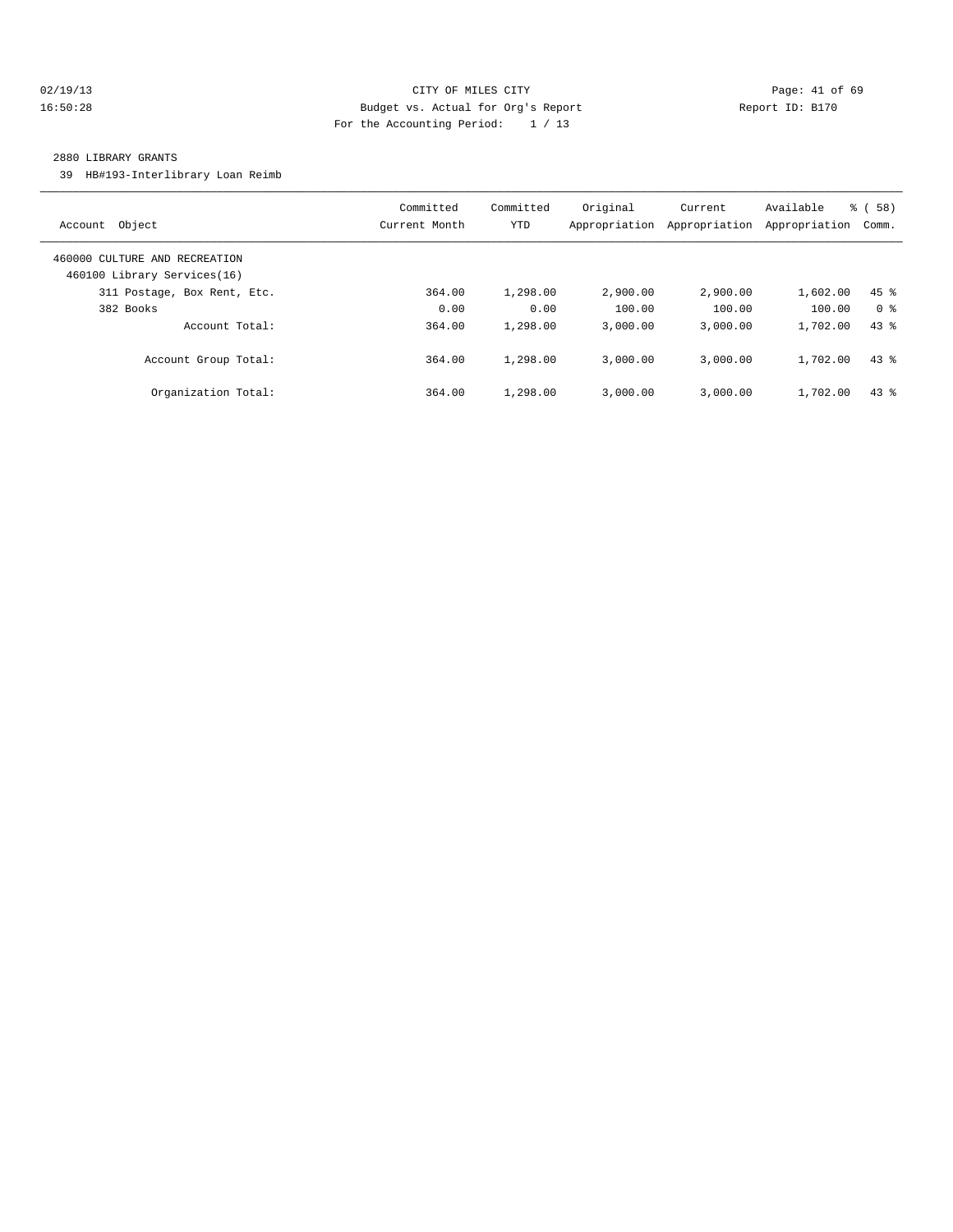## 02/19/13 Page: 42 of 69 16:50:28 Budget vs. Actual for Org's Report Report ID: B170 For the Accounting Period: 1 / 13

#### 2880 LIBRARY GRANTS

41 Sagebrush Fed/Coal Sev Tax

| Account Object                                               | Committed<br>Current Month | Committed<br><b>YTD</b> | Original<br>Appropriation | Current<br>Appropriation | Available<br>Appropriation | % (58)<br>Comm. |
|--------------------------------------------------------------|----------------------------|-------------------------|---------------------------|--------------------------|----------------------------|-----------------|
| 460000 CULTURE AND RECREATION<br>460100 Library Services(16) |                            |                         |                           |                          |                            |                 |
| 210 Office Supplies and Materials                            | 0.00                       | 53.97                   | 1,000.00                  | 1,000.00                 | 946.03                     | 5 <sup>8</sup>  |
| 350 Professional Services                                    | 0.00                       | 1,384.00                | 2,400.00                  | 2,400.00                 | 1,016.00                   | 58 %            |
| 370 Travel                                                   | 0.00                       | 0.00                    | 2,104.00                  | 2,104.00                 | 2,104.00                   | 0 <sup>8</sup>  |
| 380 Training Services                                        | 0.00                       | 200.00                  | 500.00                    | 500.00                   | 300.00                     | $40*$           |
| Account Total:                                               | 0.00                       | 1,637.97                | 6,004.00                  | 6,004.00                 | 4,366.03                   | $27$ $%$        |
| Account Group Total:                                         | 0.00                       | 1,637.97                | 6,004.00                  | 6,004.00                 | 4,366.03                   | $27$ %          |
| Organization Total:                                          | 0.00                       | 1,637.97                | 6,004.00                  | 6,004.00                 | 4,366.03                   | $27$ $%$        |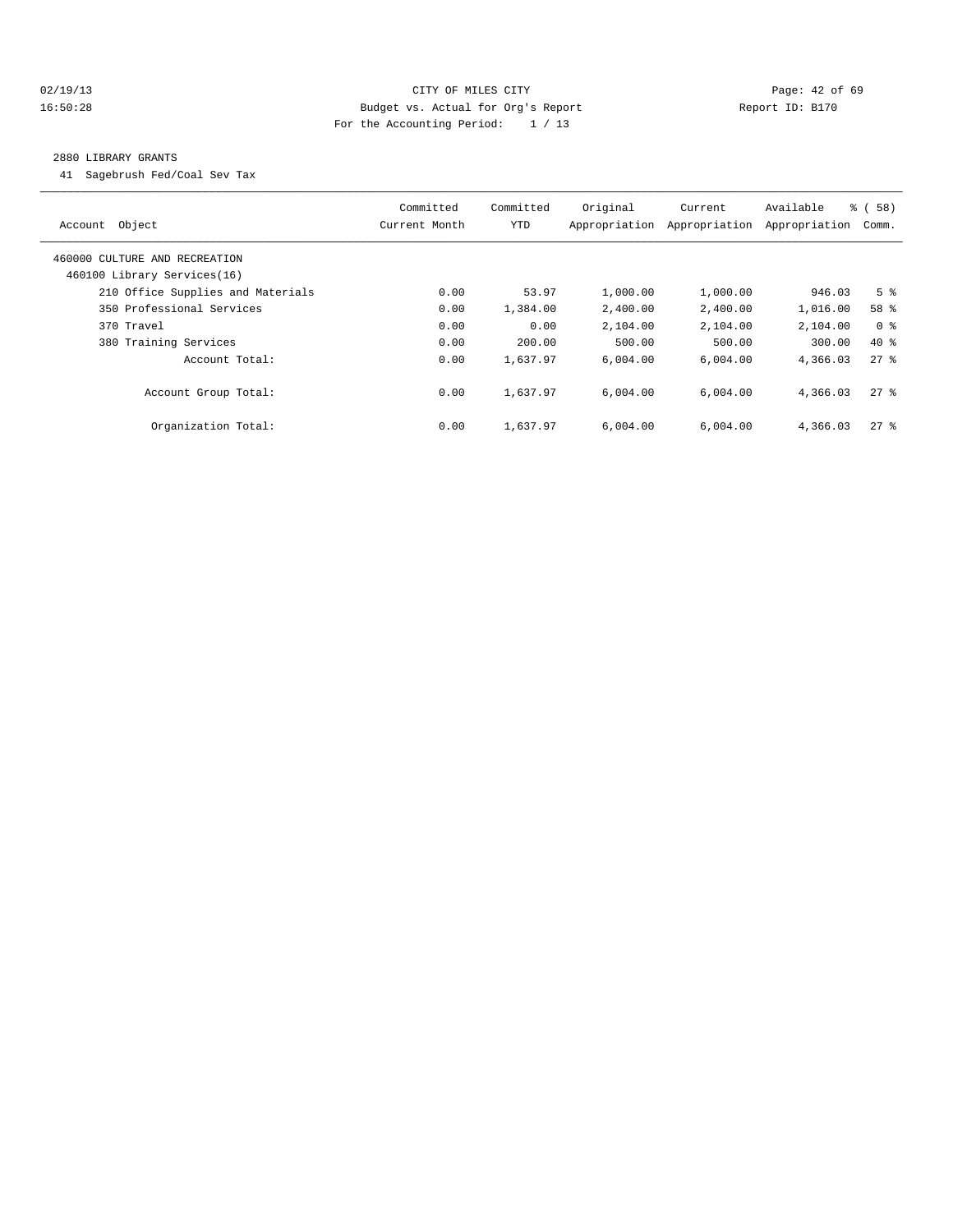## 02/19/13 Page: 43 of 69 16:50:28 Budget vs. Actual for Org's Report Report ID: B170 For the Accounting Period: 1 / 13

#### 2880 LIBRARY GRANTS

43 State Aid Per Capita-Tech Serv

| Object<br>Account                                            | Committed<br>Current Month | Committed<br>YTD | Original<br>Appropriation | Current<br>Appropriation | Available<br>Appropriation | % (58)<br>Comm. |
|--------------------------------------------------------------|----------------------------|------------------|---------------------------|--------------------------|----------------------------|-----------------|
| 460000 CULTURE AND RECREATION<br>460100 Library Services(16) |                            |                  |                           |                          |                            |                 |
| 350 Professional Services                                    | 0.00                       | 0.00             | 1,519.00                  | 1,519.00                 | 1,519.00                   | 0 <sup>8</sup>  |
| Account Total:                                               | 0.00                       | 0.00             | 1,519.00                  | 1,519.00                 | 1,519.00                   | 0 <sup>8</sup>  |
| Account Group Total:                                         | 0.00                       | 0.00             | 1,519.00                  | 1,519.00                 | 1,519.00                   | 0 <sup>8</sup>  |
| Organization Total:                                          | 0.00                       | 0.00             | 1,519.00                  | 1,519.00                 | 1,519.00                   | 0 <sup>8</sup>  |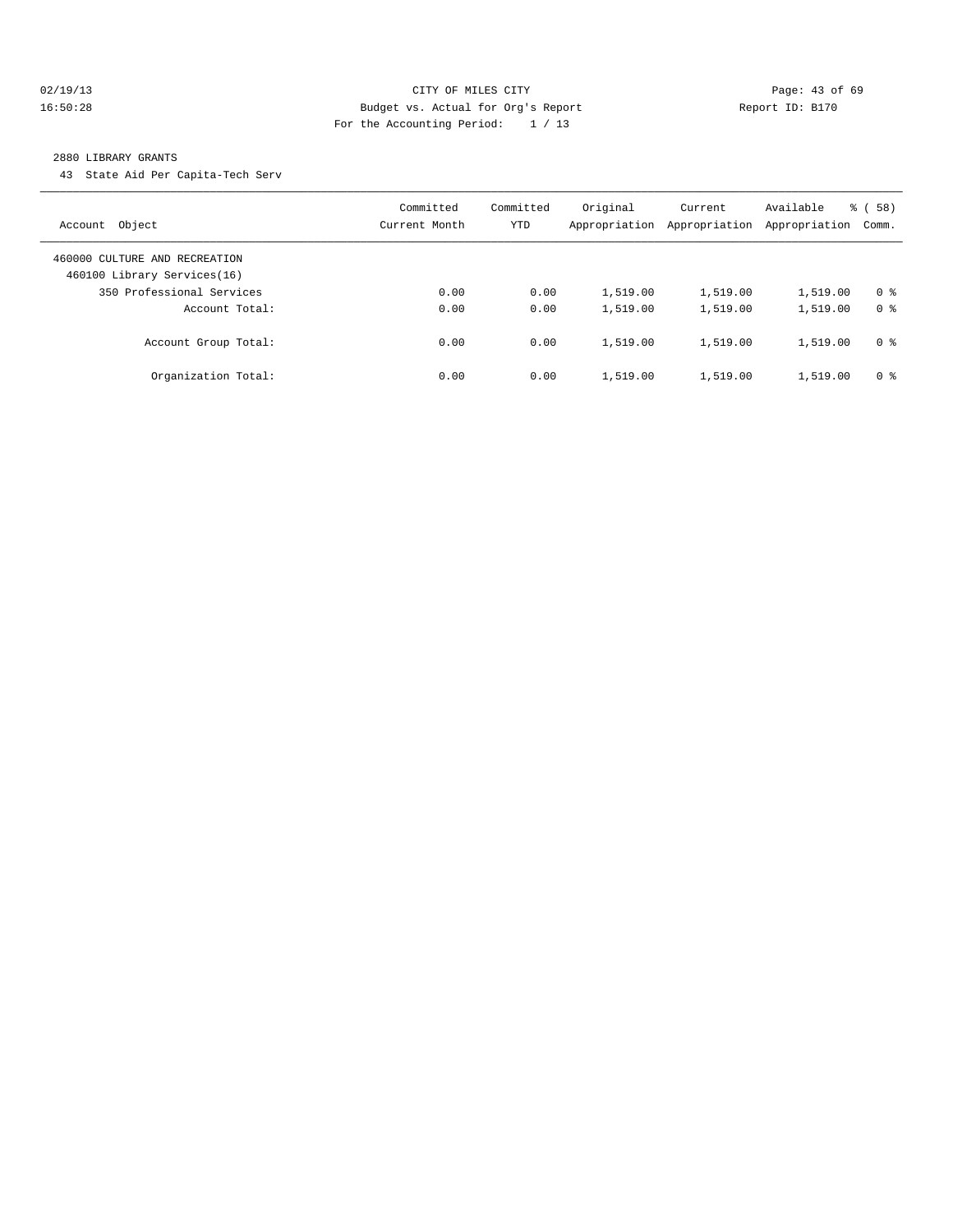## 02/19/13 Page: 44 of 69 16:50:28 Budget vs. Actual for Org's Report Report ID: B170 For the Accounting Period: 1 / 13

## 2880 LIBRARY GRANTS

44 Humanities Grant

| Account Object                      | Committed<br>Current Month | Committed<br>YTD | Original  | Current   | Available<br>Appropriation Appropriation Appropriation | % (58)<br>Comm. |  |
|-------------------------------------|----------------------------|------------------|-----------|-----------|--------------------------------------------------------|-----------------|--|
| 460000 CULTURE AND RECREATION       |                            |                  |           |           |                                                        |                 |  |
| 460100 Library Services(16)         |                            |                  |           |           |                                                        |                 |  |
| 210 Office Supplies and Materials   | 0.00                       | 257.24           | 0.00      | 570.87    | 313.63                                                 | 45 %            |  |
| 311 Postage, Box Rent, Etc.         | 0.00                       | 45.30            | 0.00      | 87.00     | 41.70                                                  | $52$ %          |  |
| 320 Printing, Duplicating, Typing & | 0.00                       | 0.00             | 0.00      | 158.88    | 158.88                                                 | 0 <sup>8</sup>  |  |
| 330 Publicity, Subscriptions & Dues | 0.00                       | 0.00             | 0.00      | 250.00    | 250.00                                                 | 0 <sup>8</sup>  |  |
| 350 Professional Services           | 0.00                       | 800.00           | 0.00      | 1,066.12  | 266.12                                                 | 75 %            |  |
| 370 Travel                          | 0.00                       | 0.00             | 0.00      | 88.14     | 88.14                                                  | 0 <sup>8</sup>  |  |
| 382 Books                           | 0.00                       | 0.00             | 0.00      | 153.00    | 153.00                                                 | 0 <sup>8</sup>  |  |
| Account Total:                      | 0.00                       | 1,102.54         | 0.00      | 2,374.01  | 1,271.47                                               | $46*$           |  |
| Account Group Total:                | 0.00                       | 1,102.54         | 0.00      | 2,374.01  | 1,271.47                                               | $46*$           |  |
| Organization Total:                 | 0.00                       | 1,102.54         | 0.00      | 2,374.01  | 1,271.47                                               | $46*$           |  |
|                                     |                            |                  |           |           |                                                        |                 |  |
| Fund Total:                         | 364.00                     | 4,038.51         | 10,523.00 | 12,897.01 | 8,858.50 31 %                                          |                 |  |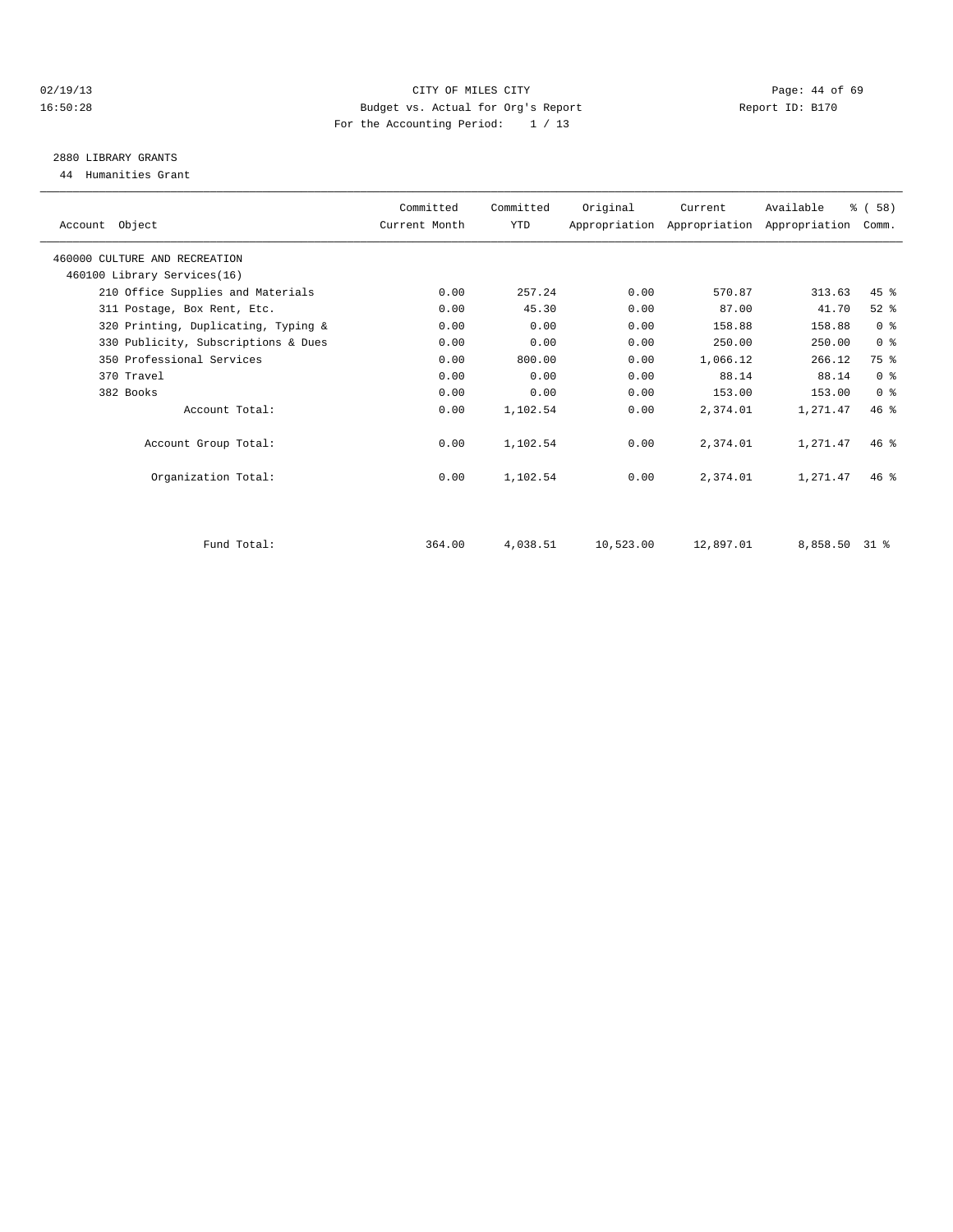## 02/19/13 Page: 45 of 69 16:50:28 Budget vs. Actual for Org's Report Report ID: B170 For the Accounting Period: 1 / 13

2935 Historic Preservation

11 Historic Preservation

| Account Object                              | Committed<br>Current Month | Committed<br><b>YTD</b> | Original  | Current<br>Appropriation Appropriation Appropriation | Available | % (58)<br>Comm. |
|---------------------------------------------|----------------------------|-------------------------|-----------|------------------------------------------------------|-----------|-----------------|
| 460000 CULTURE AND RECREATION               |                            |                         |           |                                                      |           |                 |
| 460461 Historic Preservation-Administration |                            |                         |           |                                                      |           |                 |
| 111 Salaries and Wages - Permanent          | 768.60                     | 4,854.09                | 9,516.00  | 9,516.00                                             | 4,661.91  | $51$ %          |
| 141 Unemployment Insurance                  | 2.69                       | 16.99                   | 34.00     | 34.00                                                | 17.01     | 50%             |
| 142 Workers' Compensation                   | 8.61                       | 54.39                   | 107.00    | 107.00                                               | 52.61     | $51$ %          |
| 144 FICA                                    | 58.80                      | 371.34                  | 728.00    | 728.00                                               | 356.66    | $51$ $%$        |
| 145 PERS                                    | 54.34                      | 343.20                  | 673.00    | 673.00                                               | 329.80    | $51$ %          |
| 341 Electric Utility Services               | 0.00                       | 46.01                   | 300.00    | 300.00                                               | 253.99    | 15 <sup>8</sup> |
| 344 Gas Utility Service                     | 0.00                       | 0.00                    | 450.00    | 450.00                                               | 450.00    | 0 <sup>8</sup>  |
| 345 Telephone & Telegraph                   | 0.00                       | 0.00                    | 500.00    | 500.00                                               | 500.00    | 0 <sup>8</sup>  |
| 360 Contr R & M                             | $-350.00$                  | 0.00                    | 100.00    | 100.00                                               | 100.00    | 0 <sup>8</sup>  |
| 531 Building & Office Rental                | 0.00                       | 0.00                    | 3,660.00  | 3,660.00                                             | 3,660.00  | 0 <sup>8</sup>  |
| Account Total:                              | 543.04                     | 5,686.02                | 16,068.00 | 16,068.00                                            | 10,381.98 | 35%             |
| Account Group Total:                        | 543.04                     | 5,686.02                | 16,068.00 | 16,068.00                                            | 10,381.98 | 35 <sup>8</sup> |
| Organization Total:                         | 543.04                     | 5,686.02                | 16,068.00 | 16,068.00                                            | 10,381.98 | 35 <sup>8</sup> |
|                                             |                            |                         |           |                                                      |           |                 |
| Fund Total:                                 | 543.04                     | 5,686.02                | 16,068.00 | 16,068.00                                            | 10,381.98 | 35 <sup>8</sup> |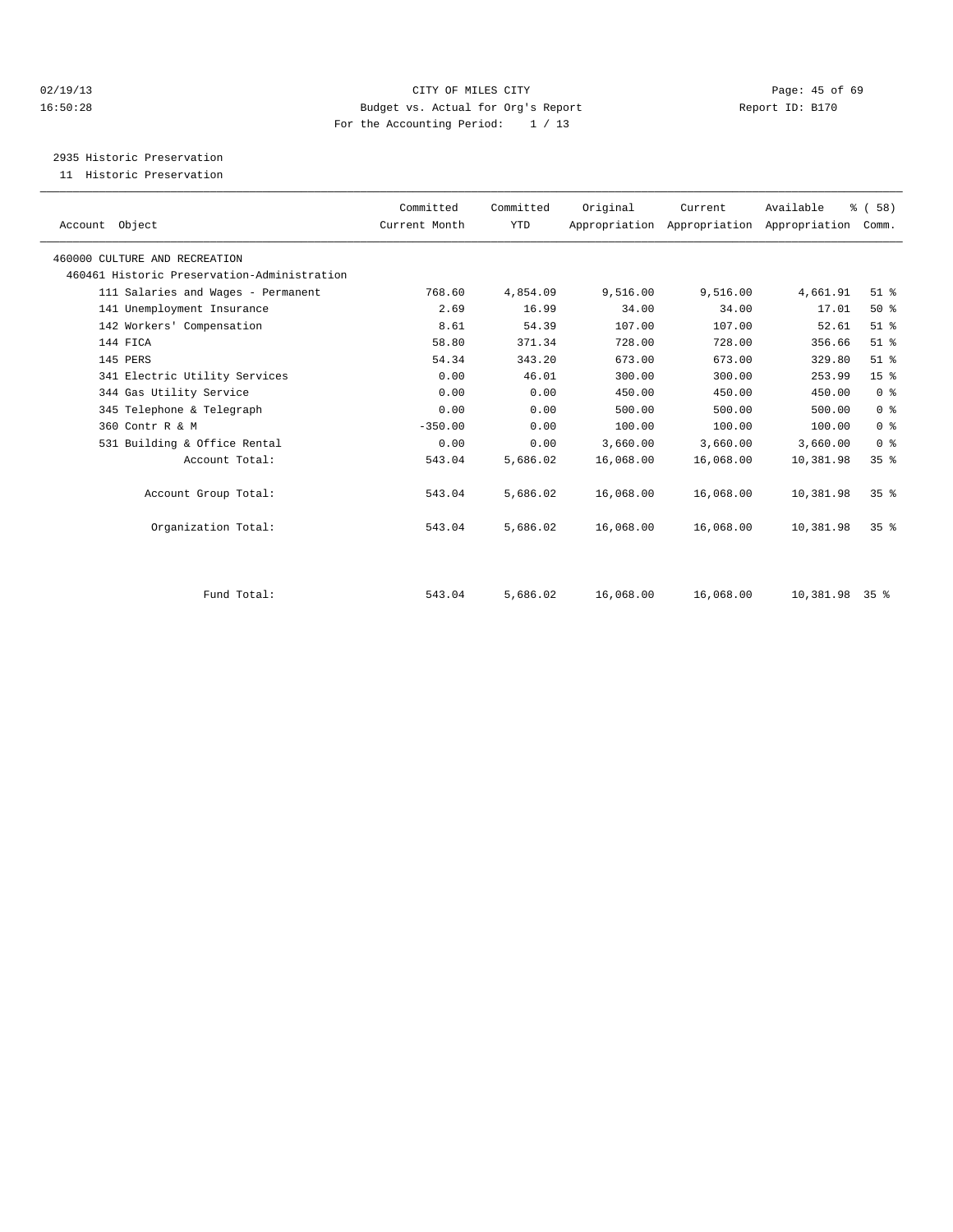## 02/19/13 Page: 46 of 69 16:50:28 Budget vs. Actual for Org's Report Report ID: B170 For the Accounting Period: 1 / 13

————————————————————————————————————————————————————————————————————————————————————————————————————————————————————————————————————

#### 2985 RETIRED SENIOR VOLUNTEER PROG (RSVP)

15 Retired Senior Volunteer Program

|                                            | Committed     | Committed  | Original  | Current                                         | Available       | % ( 58 )        |
|--------------------------------------------|---------------|------------|-----------|-------------------------------------------------|-----------------|-----------------|
| Account Object                             | Current Month | <b>YTD</b> |           | Appropriation Appropriation Appropriation Comm. |                 |                 |
| 450000 Social and Economic Services        |               |            |           |                                                 |                 |                 |
| 450300 RETIRED SENIOR VOLUNTEER PROG(RSVP) |               |            |           |                                                 |                 |                 |
| 111 Salaries and Wages - Permanent         | 2,590.05      | 19,599.34  | 40,356.00 | 40,356.00                                       | 20,756.66       | 49 %            |
| 131 VACATION                               | 773.15        | 2,744.68   | 0.00      | 0.00                                            | $-2,744.68$     | $***$ 8         |
| 132 SICK LEAVE                             | 0.00          | 715.16     | 0.00      | 0.00                                            | $-715.16$       | $***$ 8         |
| 133 OTHER LEAVE PAY                        | 0.00          | 483.22     | 0.00      | 0.00                                            | $-483.22$       | $***$ 8         |
| 141 Unemployment Insurance                 | 11.78         | 82.46      | 193.00    | 193.00                                          | 110.54          | $43$ %          |
| 142 Workers' Compensation                  | 37.66         | 263.62     | 347.00    | 347.00                                          | 83.38           | 76 %            |
| 143 Health Insurance                       | 604.15        | 4,229.09   | 6,960.00  | 6,960.00                                        | 2,730.91        | 61 %            |
| 144 FICA                                   | 257.28        | 1,800.96   | 3,120.00  | 3,120.00                                        | 1,319.04        | 58 %            |
| 145 PERS                                   | 237.78        | 1,664.46   | 2,856.00  | 2,856.00                                        | 1,191.54        | 58 %            |
| 210 Office Supplies and Materials          | 0.00          | 0.00       | 400.00    | 400.00                                          | 400.00          | 0 <sup>8</sup>  |
| 345 Telephone & Telegraph                  | 0.00          | 499.06     | 620.00    | 620.00                                          | 120.94          | $80*$           |
| 370 Travel                                 | 0.00          | 0.00       | 1,336.00  | 1,336.00                                        | 1,336.00        | 0 <sup>8</sup>  |
| 530 Rent                                   | 0.00          | 1,515.06   | 2,040.00  | 2,040.00                                        | 524.94          | 74 %            |
| Account Total:                             | 4,511.85      | 33,597.11  | 58,228.00 | 58,228.00                                       | 24,630.89       | 58 %            |
| 450330 RSVP Non-Federal                    |               |            |           |                                                 |                 |                 |
|                                            | 0.00          | 0.00       | 3,825.00  | 3,825.00                                        | 3,825.00        | 0 <sup>8</sup>  |
| 111 Salaries and Wages - Permanent         |               | 0.00       |           |                                                 |                 | 0 <sup>8</sup>  |
| 141 Unemployment Insurance                 | 0.00          |            | 9.00      | 9.00                                            | 9.00            | 0 <sup>8</sup>  |
| 142 Workers' Compensation<br>144 FICA      | 0.00          | 0.00       | 27.00     | 27.00                                           | 27.00<br>240.00 | 0 <sup>8</sup>  |
|                                            | 0.00          | 0.00       | 240.00    | 240.00                                          |                 |                 |
| 145 PERS                                   | 0.00          | 0.00       | 204.00    | 204.00                                          | 204.00          | 0 <sup>8</sup>  |
| 210 Office Supplies and Materials          | 0.00          | 2,107.71   | 3,000.00  | 3,000.00                                        | 892.29          | 70 %            |
| 220 Operating Expenses                     | 20.00         | 1,316.90   | 1,700.00  | 1,700.00                                        | 383.10          | 77.8            |
| 311 Postage, Box Rent, Etc.                | 69.40         | 499.35     | 700.00    | 700.00                                          | 200.65          | 71.8            |
| 345 Telephone & Telegraph                  | 135.61        | 260.90     | 1,060.00  | 1,060.00                                        | 799.10          | 25%             |
| 370 Travel                                 | 0.00          | 665.06     | 4,207.00  | 4,207.00                                        | 3,541.94        | 16 <sup>°</sup> |
| 512 Insurance on Vehicles & Equipment      | 0.00          | 0.00       | 546.00    | 546.00                                          | 546.00          | 0 <sup>8</sup>  |
| Account Total:                             | 225.01        | 4,849.92   | 15,518.00 | 15,518.00                                       | 10,668.08       | 31.8            |
| Account Group Total:                       | 4,736.86      | 38, 447.03 | 73,746.00 | 73,746.00                                       | 35,298.97       | $52$ $%$        |
| 510000 MISCELLANEOUS                       |               |            |           |                                                 |                 |                 |
| 510330 Comprehensive Liability Insurance   |               |            |           |                                                 |                 |                 |
| 513 Liability                              | 0.00          | 0.00       | 554.00    | 554.00                                          | 554.00          | 0 <sup>8</sup>  |
| Account Total:                             | 0.00          | 0.00       | 554.00    | 554.00                                          | 554.00          | 0 <sup>8</sup>  |
| Account Group Total:                       | 0.00          | 0.00       | 554.00    | 554.00                                          | 554.00          | 0 <sup>8</sup>  |
| Organization Total:                        | 4,736.86      | 38, 447.03 | 74,300.00 | 74,300.00                                       | 35,852.97       | $52$ $%$        |
| Fund Total:                                | 4,736.86      | 38, 447.03 | 74,300.00 | 74,300.00                                       | 35,852.97 52 %  |                 |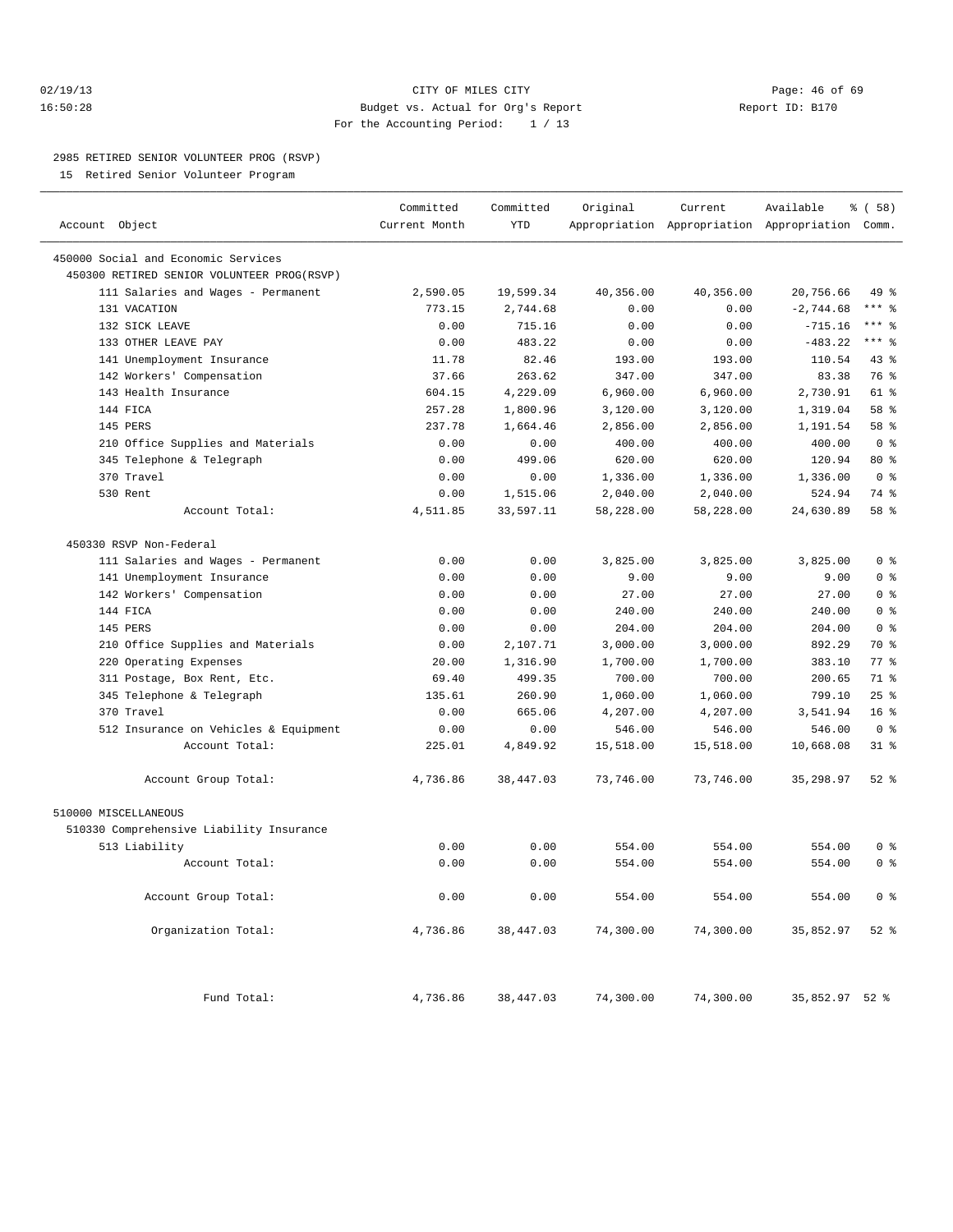## 02/19/13 Page: 47 of 69 16:50:28 Budget vs. Actual for Org's Report Report ID: B170 For the Accounting Period: 1 / 13

### 4000 General Fund Capitol Improvement Fund

501 Capital Purchases

| Object<br>Account                                            | Committed<br>Current Month | Committed<br>YTD       | Original<br>Appropriation | Current<br>Appropriation | Available<br>Appropriation | % (58)<br>Comm.                    |
|--------------------------------------------------------------|----------------------------|------------------------|---------------------------|--------------------------|----------------------------|------------------------------------|
| 410000 GENERAL GOVERNMENT<br>410100 Legislative Services(02) |                            |                        |                           |                          |                            |                                    |
| 940 Machinery & Equipment                                    | 14,600.00                  | 14,600.00              | 133,000.00                | 148,000.00               | 133,400.00                 | $10*$                              |
| Account Total:                                               | 14,600.00                  | 14,600.00              | 133,000.00                | 148,000.00               | 133,400.00                 | $10*$                              |
| Account Group Total:<br>Organization Total:                  | 14,600.00<br>14,600.00     | 14,600.00<br>14,600.00 | 133,000.00<br>133,000.00  | 148,000.00<br>148,000.00 | 133,400.00<br>133,400.00   | 10 <sup>8</sup><br>10 <sup>8</sup> |
| Fund Total:                                                  | 14,600.00                  | 14,600.00              | 133,000.00                | 148,000.00               | 133,400.00                 | $10*$                              |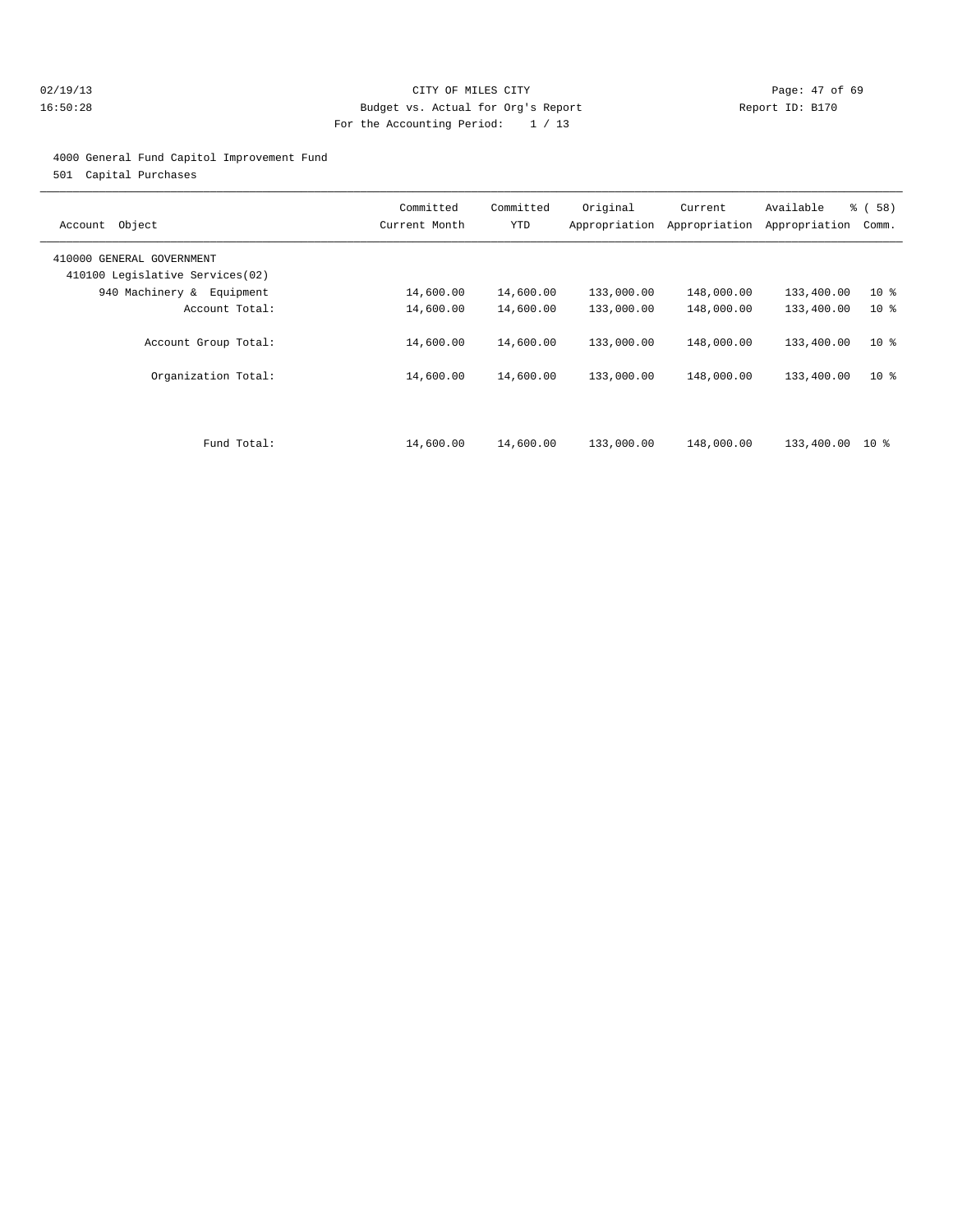## 02/19/13 Page: 48 of 69 16:50:28 Budget vs. Actual for Org's Report Report ID: B170 For the Accounting Period: 1 / 13

## 4060 CAPITAL IMPROV-PUBLIC WORKS

911 Public Works Operations

| Object<br>Account                                  | Committed<br>Current Month | Committed<br>YTD | Original<br>Appropriation | Current<br>Appropriation | Available<br>Appropriation | % (58)<br>Comm. |
|----------------------------------------------------|----------------------------|------------------|---------------------------|--------------------------|----------------------------|-----------------|
| 430000 Public Works<br>430233 Roadway/Re-surfacing |                            |                  |                           |                          |                            |                 |
| 940 Machinery & Equipment                          | 0.00                       | 0.00             | 74,400.00                 | 74,400.00                | 74,400.00                  | 0 <sup>8</sup>  |
| Account Total:                                     | 0.00                       | 0.00             | 74,400.00                 | 74,400.00                | 74,400.00                  | 0 <sup>8</sup>  |
| Account Group Total:                               | 0.00                       | 0.00             | 74,400.00                 | 74,400.00                | 74,400.00                  | 0 <sup>8</sup>  |
| Organization Total:                                | 0.00                       | 0.00             | 74,400.00                 | 74,400.00                | 74,400.00                  | 0 <sup>8</sup>  |
|                                                    |                            |                  |                           |                          |                            |                 |
| Fund Total:                                        | 0.00                       | 0.00             | 74,400.00                 | 74,400.00                | 74,400.00                  | 0 <sup>8</sup>  |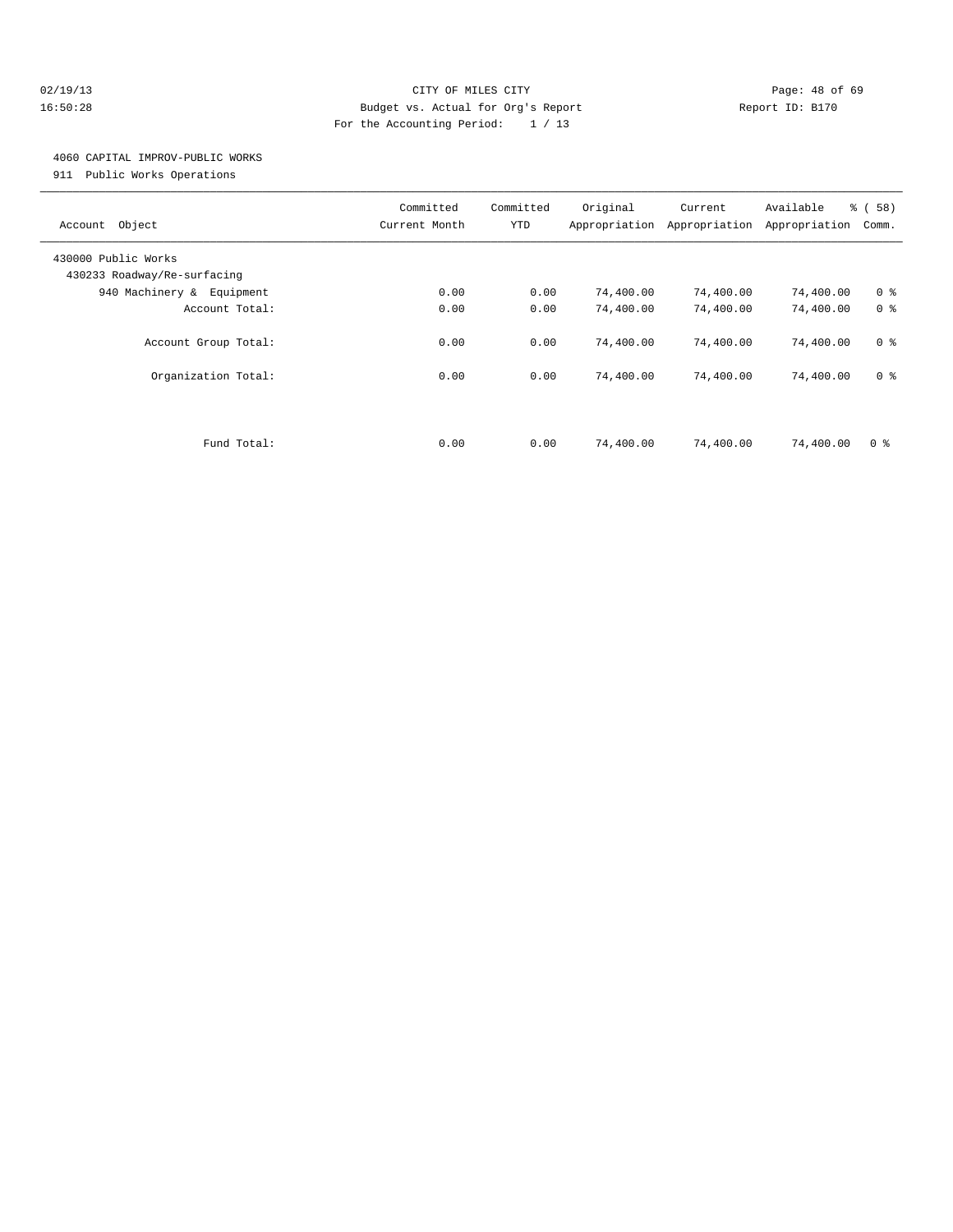## 02/19/13 Page: 49 of 69 16:50:28 Budget vs. Actual for Org's Report Report ID: B170 For the Accounting Period: 1 / 13

————————————————————————————————————————————————————————————————————————————————————————————————————————————————————————————————————

## 5210 WATER UTILITY

22 Water Plant

|                                               | Committed     | Committed   | Original   | Current    | Available                                       | १ ( 58)         |
|-----------------------------------------------|---------------|-------------|------------|------------|-------------------------------------------------|-----------------|
| Account Object                                | Current Month | YTD         |            |            | Appropriation Appropriation Appropriation Comm. |                 |
|                                               |               |             |            |            |                                                 |                 |
| 430000 Public Works                           |               |             |            |            |                                                 |                 |
| 430530 Water Source of Supply and Pumping(22) |               |             |            |            |                                                 |                 |
| 111 Salaries and Wages - Permanent            | 15,287.04     | 105,980.68  | 204,679.00 | 204,679.00 | 98,698.32                                       | $52$ $%$        |
| 121 OVERTIME-PERMANENT                        | 332.13        | 6,699.36    | 16,709.00  | 16,709.00  | 10,009.64                                       | 40 %            |
| 131 VACATION                                  | 712.93        | 7,694.13    | 15,773.00  | 15,773.00  | 8,078.87                                        | 49 %            |
| 132 SICK LEAVE                                | 749.62        | 1,580.85    | 7,093.00   | 7,093.00   | 5,512.15                                        | $22$ %          |
| 133 OTHER LEAVE PAY                           | 0.00          | 255.33      | 2,516.00   | 2,516.00   | 2,260.67                                        | $10*$           |
| 134 HOLIDAY PAY                               | 1,140.59      | 3,880.41    | 5,002.00   | 5,002.00   | 1,121.59                                        | 78 %            |
| 141 Unemployment Insurance                    | 63.81         | 444.34      | 402.00     | 402.00     | $-42.34$                                        | 111 %           |
| 142 Workers' Compensation                     | 1,084.90      | 7,725.90    | 12,215.00  | 12,215.00  | 4,489.10                                        | 63 %            |
| 143 Health Insurance                          | 3,022.30      | 21, 157.64  | 40,610.00  | 40,610.00  | 19,452.36                                       | $52$ $%$        |
| 144 FICA                                      | 1,288.29      | 8,963.68    | 19,197.00  | 19,197.00  | 10,233.32                                       | 47 %            |
| 145 PERS                                      | 1,288.30      | 8,914.37    | 17,742.00  | 17,742.00  | 8,827.63                                        | 50%             |
| 196 CLOTHING ALLOTMENT                        | 0.00          | 750.00      | 800.00     | 800.00     | 50.00                                           | 94 %            |
| 210 Office Supplies and Materials             | 49.25         | 60.54       | 200.00     | 200.00     | 139.46                                          | $30*$           |
| 214 Small Items of Equipment                  | 0.00          | 0.00        | 3,600.00   | 3,600.00   | 3,600.00                                        | 0 <sup>8</sup>  |
| 220 Operating Expenses                        | 128.30        | 1,297.56    | 2,000.00   | 2,000.00   | 702.44                                          | 65 %            |
| 222 Chemicals, Lab & Med Supplies             | 0.00          | 0.00        | 150.00     | 150.00     | 150.00                                          | 0 <sup>8</sup>  |
| 226 Clothing and Uniforms                     | 0.00          | 226.63      | 400.00     | 400.00     | 173.37                                          | 57%             |
| 230 Repair and Maintenance Supplies           | 59.52         | 1,256.20    | 8,000.00   | 8,000.00   | 6,743.80                                        | 16 <sup>°</sup> |
| 231 Gas, Oil, Diesel Fuel, Grease, etc.       | 92.84         | 1,044.46    | 1,100.00   | 1,100.00   | 55.54                                           | 95%             |
| 241 Consumable Tools                          | 0.00          | 88.94       | 100.00     | 100.00     | 11.06                                           | 89 %            |
| 300 PURCHASED SERVICES                        | 0.00          | 0.00        | 500.00     | 500.00     | 500.00                                          | 0 <sup>8</sup>  |
| 311 Postage, Box Rent, Etc.                   | 3.15          | 3.80        | 50.00      | 50.00      | 46.20                                           | 8 %             |
| 320 Printing, Duplicating, Typing &           | 0.00          | 0.00        | 50.00      | 50.00      | 50.00                                           | 0 <sup>8</sup>  |
| 330 Publicity, Subscriptions & Dues           | 0.00          | 0.00        | 500.00     | 500.00     | 500.00                                          | 0 <sup>8</sup>  |
| 334 Memberships, Registrations & Dues         | 0.00          | 215.00      | 400.00     | 400.00     | 185.00                                          | 54 %            |
| 341 Electric Utility Services                 | 6,855.04      | 33,737.50   | 55,000.00  | 55,000.00  | 21,262.50                                       | 61 %            |
| 344 Gas Utility Service                       | 3,235.31      | 4,308.41    | 20,000.00  | 20,000.00  | 15,691.59                                       | $22$ %          |
| 345 Telephone & Telegraph                     | 81.13         | 483.32      | 1,200.00   | 1,200.00   | 716.68                                          | 40 %            |
| 346 Garbage Service                           | 0.00          | 142.24      | 300.00     | 300.00     | 157.76                                          | 47 %            |
| 347 Telephone-Internet                        | 80.25         | 342.90      | 150.00     | 150.00     | $-192.90$                                       | $229$ $%$       |
| 350 Professional Services                     | 238.50        | 238.50      | 400.00     | 400.00     | 161.50                                          | 60 %            |
| 352 Wtr/Swr Lab Testing                       | 0.00          | 0.00        | 1,000.00   | 1,000.00   | 1,000.00                                        | 0 <sup>8</sup>  |
| 357 Architectual, Engineering Serv Etc.       | 0.00          | 0.00        | 10,000.00  | 10,000.00  | 10,000.00                                       | 0 <sup>8</sup>  |
| 360 Contr R & M                               | 0.00          | 9,183.97    | 35,300.00  | 35,300.00  | 26,116.03                                       | $26$ %          |
| 363 R&M Vehicles/Equip/Labor-PW               | $-758.07$     | 2,654.48    | 7,000.00   | 7,000.00   | 4,345.52                                        | 38 %            |
| 369 Other Repair and Maintenance              | 0.00          | 0.00        | 3,000.00   | 3,000.00   | 3,000.00                                        | 0 <sup>8</sup>  |
| 370 Travel                                    | 103.58        | 610.96      | 1,500.00   | 1,500.00   | 889.04                                          | 41 %            |
| 380 Training Services                         | 87.50         | 604.37      | 1,675.00   | 1,675.00   | 1,070.63                                        | 36%             |
| 382 Books                                     | 0.00          | 62.55       | 200.00     | 200.00     | 137.45                                          | $31$ %          |
| 400 BUILDING MATERIALS                        | 0.00          | 0.00        | 500.00     | 500.00     | 500.00                                          | 0 <sup>8</sup>  |
| 511 Insurance on Buildings                    | 0.00          | 9,343.20    | 9,722.00   | 9,722.00   | 378.80                                          | 96 %            |
| 512 Insurance on Vehicles & Equipment         | 0.00          | 201.17      | 202.00     | 202.00     | 0.83                                            | 100 %           |
| 940 Machinery & Equipment                     | 0.00          | 0.00        | 138,000.00 | 138,000.00 | 138,000.00                                      | 0 <sup>8</sup>  |
| Account Total:                                | 35, 226. 21   | 240,153.39  | 644,937.00 | 644,937.00 | 404,783.61                                      | 37%             |
| Account Group Total:                          | 35, 226. 21   | 240, 153.39 | 644,937.00 | 644,937.00 | 404,783.61                                      | 37%             |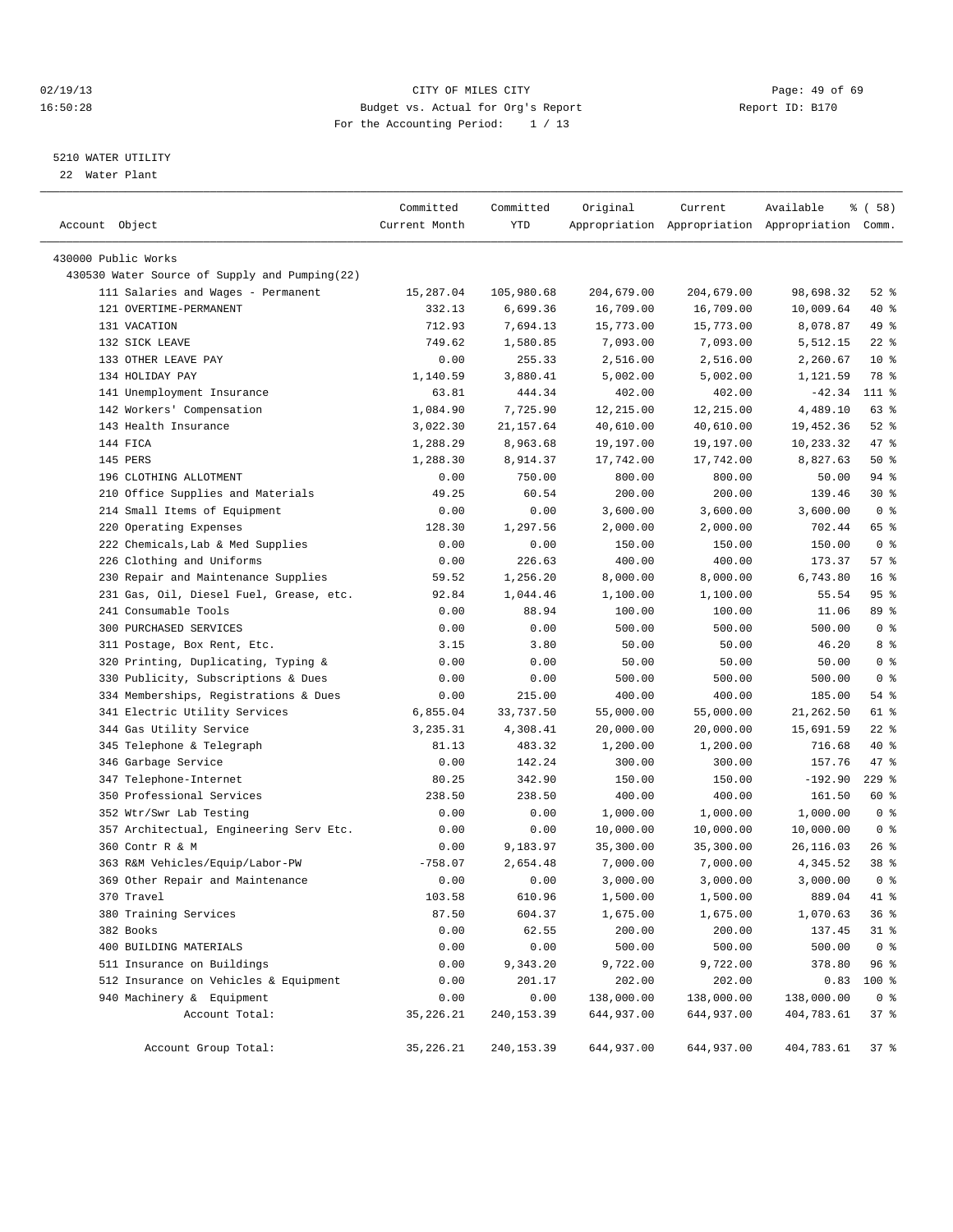## 02/19/13 Page: 50 of 69 16:50:28 Budget vs. Actual for Org's Report Report ID: B170 For the Accounting Period: 1 / 13

## 5210 WATER UTILITY

22 Water Plant

| Object<br>Account                                                       | Committed<br>Current Month | Committed<br><b>YTD</b> | Original<br>Appropriation | Current<br>Appropriation | Available<br>Appropriation | % (58)<br>Comm. |
|-------------------------------------------------------------------------|----------------------------|-------------------------|---------------------------|--------------------------|----------------------------|-----------------|
| 520000 OTHER FINANCING USES<br>521000 Interfund Operating Transfers Out |                            |                         |                           |                          |                            |                 |
| 820 Transfers to Other Funds                                            | 0.00                       | 0.00                    | 6.419.00                  | 6,419.00                 | 6.419.00                   | 0 <sup>8</sup>  |
| Account Total:                                                          | 0.00                       | 0.00                    | 6.419.00                  | 6.419.00                 | 6.419.00                   | 0 <sup>8</sup>  |
| Account Group Total:                                                    | 0.00                       | 0.00                    | 6.419.00                  | 6.419.00                 | 6.419.00                   | 0 <sup>8</sup>  |
| Organization Total:                                                     | 35, 226. 21                | 240, 153, 39            | 651,356.00                | 651,356.00               | 411,202.61                 | 378             |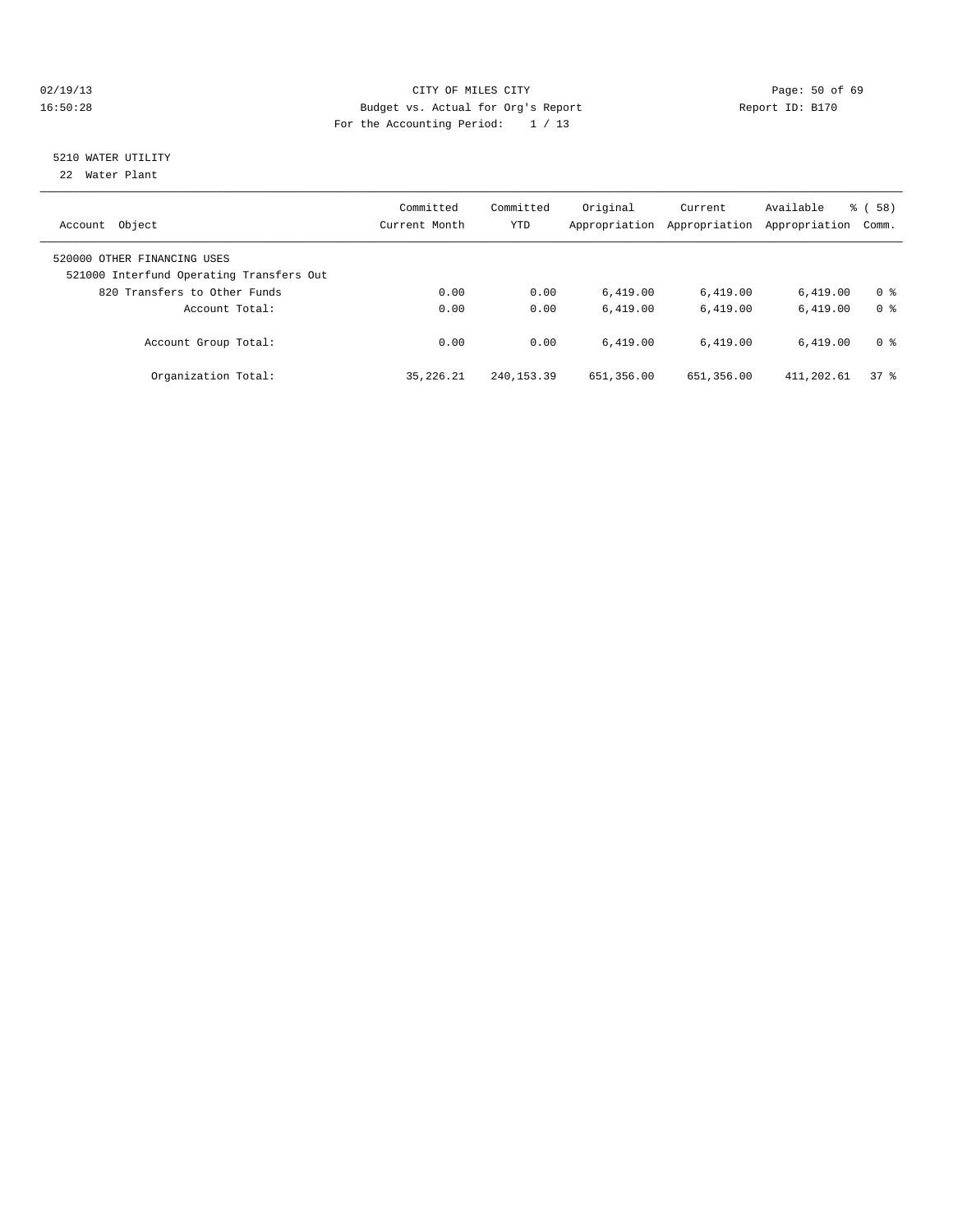## 02/19/13 Page: 51 of 69 16:50:28 Budget vs. Actual for Org's Report Report ID: B170 For the Accounting Period: 1 / 13

————————————————————————————————————————————————————————————————————————————————————————————————————————————————————————————————————

## 5210 WATER UTILITY

23 Water Lines

|                                                                 | Committed     | Committed   | Original   | Current    | Available                                       | % ( 58 )              |
|-----------------------------------------------------------------|---------------|-------------|------------|------------|-------------------------------------------------|-----------------------|
| Account Object                                                  | Current Month | YTD         |            |            | Appropriation Appropriation Appropriation Comm. |                       |
|                                                                 |               |             |            |            |                                                 |                       |
| 430000 Public Works<br>430550 Transmission and Distribution(23) |               |             |            |            |                                                 |                       |
| 111 Salaries and Wages - Permanent                              | 11,477.17     | 84,387.73   | 150,601.00 | 150,601.00 | 66, 213.27                                      | 56 %                  |
| 121 OVERTIME-PERMANENT                                          | 565.12        | 3,127.93    | 10,598.00  | 10,598.00  | 7,470.07                                        | $30*$                 |
|                                                                 |               |             |            |            |                                                 | 48 %                  |
| 131 VACATION                                                    | 1,718.69      | 7,562.11    | 15,773.00  | 15,773.00  | 8,210.89                                        |                       |
| 132 SICK LEAVE                                                  | 137.52        | 2,460.54    | 7,093.00   | 7,093.00   | 4,632.46                                        | 35%<br>0 <sup>8</sup> |
| 133 OTHER LEAVE PAY<br>134 HOLIDAY PAY                          | 0.00          | 0.00        | 2,738.00   | 2,738.00   | 2,738.00                                        |                       |
|                                                                 | 348.92        | 1,438.24    | 4,558.00   | 4,558.00   | 3,119.76                                        | 328                   |
| 141 Unemployment Insurance                                      | 49.86         | 348.37      | 317.00     | 317.00     | $-31.37$                                        | 110 %                 |
| 142 Workers' Compensation                                       | 710.12        | 5,030.02    | 10,556.00  | 10,556.00  | 5,525.98                                        | 48 %                  |
| 143 Health Insurance                                            | 2,357.41      | 16,909.91   | 31,546.00  | 31,546.00  | 14,636.09                                       | 54 %                  |
| 144 FICA                                                        | 1,066.40      | 7,457.61    | 15,174.00  | 15,174.00  | 7,716.39                                        | 49 %                  |
| 145 PERS                                                        | 1,007.32      | 6,997.77    | 14,023.00  | 14,023.00  | 7,025.23                                        | $50*$                 |
| 196 CLOTHING ALLOTMENT                                          | 0.00          | 615.00      | 670.00     | 670.00     | 55.00                                           | $92$ $%$              |
| 210 Office Supplies and Materials                               | 160.00        | 296.17      | 500.00     | 500.00     | 203.83                                          | 59 %                  |
| 214 Small Items of Equipment                                    | 36.02         | 1,243.90    | 8,000.00   | 8,000.00   | 6,756.10                                        | 16 <sup>°</sup>       |
| 220 Operating Expenses                                          | 4,879.34      | 10,862.53   | 13,000.00  | 13,000.00  | 2,137.47                                        | 84 %                  |
| 222 Chemicals, Lab & Med Supplies                               | 0.00          | 0.00        | 300.00     | 300.00     | 300.00                                          | 0 <sup>8</sup>        |
| 226 Clothing and Uniforms                                       | 94.99         | 206.48      | 1,000.00   | 1,000.00   | 793.52                                          | $21$ %                |
| 230 Repair and Maintenance Supplies                             | 9.95          | 13,246.32   | 45,000.00  | 45,000.00  | 31,753.68                                       | 29 %                  |
| 231 Gas, Oil, Diesel Fuel, Grease, etc.                         | 628.37        | 5,166.46    | 12,000.00  | 12,000.00  | 6,833.54                                        | 43 %                  |
| 233 Water Main Replacement and Street                           | 0.00          | 504.56      | 46,640.00  | 46,640.00  | 46, 135. 44                                     | 1 <sup>8</sup>        |
| 234 Hydrant Replacement, Valves                                 | 0.00          | 1,039.90    | 56,180.00  | 56,180.00  | 55,140.10                                       | 2 <sup>8</sup>        |
| 235 Curb Stop Replacement                                       | 1,814.32      | 5,470.72    | 10,000.00  | 10,000.00  | 4,529.28                                        | $55$ $%$              |
| 241 Consumable Tools                                            | 49.77         | 49.77       | 200.00     | 200.00     | 150.23                                          | $25$ $%$              |
| 311 Postage, Box Rent, Etc.                                     | 0.00          | 14.00       | 100.00     | 100.00     | 86.00                                           | $14*$                 |
| 320 Printing, Duplicating, Typing &                             | 0.00          | 49.63       | 200.00     | 200.00     | 150.37                                          | $25$ $%$              |
| 330 Publicity, Subscriptions & Dues                             | 0.00          | 0.00        | 300.00     | 300.00     | 300.00                                          | 0 <sup>8</sup>        |
| 334 Memberships, Registrations & Dues                           | 0.00          | 250.00      | 300.00     | 300.00     | 50.00                                           | 83%                   |
| 341 Electric Utility Services                                   | 28.91         | 114.37      | 350.00     | 350.00     | 235.63                                          | 338                   |
| 344 Gas Utility Service                                         | 65.67         | 150.90      | 1,000.00   | 1,000.00   | 849.10                                          | 15 <sup>°</sup>       |
| 345 Telephone & Telegraph                                       | 43.41         | 257.00      | 1,000.00   | 1,000.00   | 743.00                                          | $26$ %                |
| 346 Garbage Service                                             | 0.00          | 0.00        | 250.00     | 250.00     | 250.00                                          | 0 <sup>8</sup>        |
| 347 Telephone-Internet                                          | 11.40         | 68.40       | 300.00     | 300.00     | 231.60                                          | $23$ $%$              |
| 350 Professional Services                                       | 87.50         | 1,916.83    | 10,000.00  | 10,000.00  | 8,083.17                                        | 19 <sup>°</sup>       |
| 357 Architectual, Engineering Serv Etc.                         | 0.00          | 0.00        | 10,000.00  | 10,000.00  | 10,000.00                                       | 0 <sup>8</sup>        |
| 360 Contr R & M                                                 | 75.33         | 6,174.82    | 13,000.00  | 13,000.00  | 6,825.18                                        | 47 %                  |
| 363 R&M Vehicles/Equip/Labor-PW                                 | 917.24        | 14, 115.88  | 25,000.00  | 25,000.00  | 10,884.12                                       | 56%                   |
| 369 Other Repair and Maintenance                                | 0.00          | 118.47      | 3,000.00   | 3,000.00   | 2,881.53                                        | 4%                    |
| 370 Travel                                                      | 345.27        | 345.27      | 1,500.00   | 1,500.00   | 1,154.73                                        | 23 %                  |
| 380 Training Services                                           | 105.00        | 180.00      | 1,200.00   | 1,200.00   | 1,020.00                                        | 15 <sup>°</sup>       |
| 382 Books                                                       | 0.00          | 0.00        | 200.00     | 200.00     | 200.00                                          | $0$ %                 |
| 396 Demolitions                                                 | 0.00          | 0.00        | 500.00     | 500.00     | 500.00                                          | 0 <sup>8</sup>        |
| 400 BUILDING MATERIALS                                          | 0.00          | 0.00        | 1,000.00   | 1,000.00   | 1,000.00                                        | 0 <sup>8</sup>        |
| 511 Insurance on Buildings                                      | 0.00          | 2,792.88    | 2,793.00   | 2,793.00   | 0.12                                            | 100 %                 |
| 512 Insurance on Vehicles & Equipment                           | 0.00          | 641.21      | 642.00     | 642.00     | 0.79                                            | 100 %                 |
| 532 Land Rental                                                 | 0.00          | 651.24      | 1,500.00   | 1,500.00   | 848.76                                          | 43 %                  |
| 533 Machinery and Equipment Rental                              | 0.00          | 0.00        | 1,000.00   | 1,000.00   | 1,000.00                                        | 0 <sup>8</sup>        |
| 940 Machinery & Equipment                                       | 0.00          | 55,537.00   | 89,280.00  | 89,280.00  | 33,743.00                                       | 62 %                  |
| 957 Cenex /Dickinson Water Line                                 | 160,160.11    | 165, 454.81 | 260,000.00 | 260,000.00 | 94,545.19                                       | 64 %                  |
|                                                                 |               |             |            |            |                                                 |                       |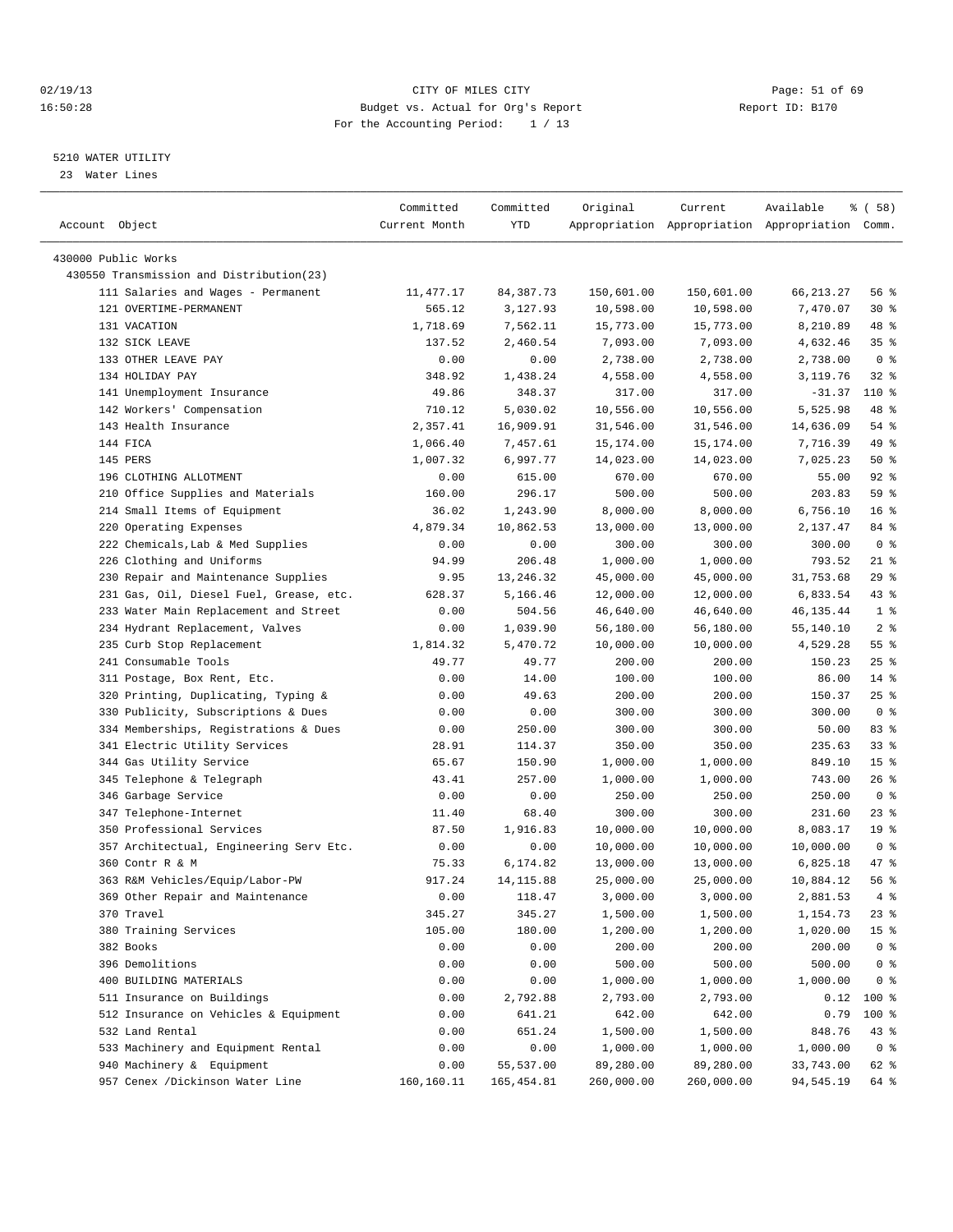## 02/19/13 Page: 52 of 69 16:50:28 Budget vs. Actual for Org's Report Report ID: B170 For the Accounting Period: 1 / 13

### 5210 WATER UTILITY

23 Water Lines

|                                            | Committed     | Committed  | Original     | Current      | Available                                 | % (58)         |
|--------------------------------------------|---------------|------------|--------------|--------------|-------------------------------------------|----------------|
| Account Object                             | Current Month | <b>YTD</b> |              |              | Appropriation Appropriation Appropriation | Comm.          |
| 958 Strevell/Merriam Wtr Line Proj         | 0.00          | 0.00       | 695,000.00   | 695,000.00   | 695,000.00                                | 0 <sup>8</sup> |
| 959 Riverside Tank Demo                    | 0.00          | 47, 141.99 | 60,000.00    | 60,000.00    | 12,858.01                                 | 79 %           |
| Account Total:                             | 188,951.13    | 470,396.74 | 1,635,882.00 | 1,635,882.00 | 1, 165, 485. 26                           | 29%            |
| Account Group Total:                       | 188,951.13    | 470,396.74 | 1,635,882.00 | 1,635,882.00 | 1, 165, 485. 26                           | 29%            |
| 490000 DEBT SERVICE                        |               |            |              |              |                                           |                |
| 490200 Revenue Bonds                       |               |            |              |              |                                           |                |
| 611 Principal-NE Wtr Line Phase II         | 0.00          | 8,000.00   | 16,000.00    | 16,000.00    | 8,000.00                                  | 50%            |
| 615 Principal-Northeast Water Ln \$2.2     | 0.00          | 25,000.00  | 48,000.00    | 48,000.00    | 23,000.00                                 | 52%            |
| 616 Principal-Carbon Hill Water Tank \$2.2 | 0.00          | 25,000.00  | 48,000.00    | 48,000.00    | 23,000.00                                 | 52%            |
| 617 Principal - NE Wtr Line \$500k         | 0.00          | 6,000.00   | 13,000.00    | 13,000.00    | 7,000.00                                  | 46 %           |
| 618 Principal-Carbon Hill \$500k           | 0.00          | 6,000.00   | 13,000.00    | 13,000.00    | 7,000.00                                  | 46 %           |
| 622 Interest-NE Wtr Line Phase II          | 0.00          | 1,098.75   | 2,288.00     | 2,288.00     | 1,189.25                                  | 48 %           |
| 631 Interest - NE Wtr Line \$500k          | 0.00          | 6,380.00   | 12,678.00    | 12,678.00    | 6,298.00                                  | $50*$          |
| 632 Interest - Carbon Hill Wtr Tank \$500k | 0.00          | 6,380.00   | 12,678.00    | 12,678.00    | 6, 298.00                                 | 50%            |
| 634 Interest-Northeast Wtr Ln \$2.2        | 0.00          | 38,868.75  | 79,088.00    | 79,088.00    | 40, 219. 25                               | 49 %           |
| 638 Interest-Carbon Hill Tank \$2.2        | 0.00          | 33, 911.78 | 79,088.00    | 79,088.00    | 45, 176. 22                               | 43 %           |
| Account Total:                             | 0.00          | 156,639.28 | 323,820.00   | 323,820.00   | 167, 180. 72                              | 48 %           |
| Account Group Total:                       | 0.00          | 156,639.28 | 323,820.00   | 323,820.00   | 167,180.72                                | 48 %           |
| 520000 OTHER FINANCING USES                |               |            |              |              |                                           |                |
| 521000 Interfund Operating Transfers Out   |               |            |              |              |                                           |                |
| 820 Transfers to Other Funds               | 0.00          | 0.00       | 6,420.00     | 6,420.00     | 6,420.00                                  | 0 <sup>8</sup> |
| Account Total:                             | 0.00          | 0.00       | 6,420.00     | 6,420.00     | 6,420.00                                  | 0 <sup>°</sup> |
| Account Group Total:                       | 0.00          | 0.00       | 6,420.00     | 6,420.00     | 6,420.00                                  | 0 <sup>8</sup> |
| Organization Total:                        | 188,951.13    | 627,036.02 | 1,966,122.00 | 1,966,122.00 | 1,339,085.98                              | $32$ $%$       |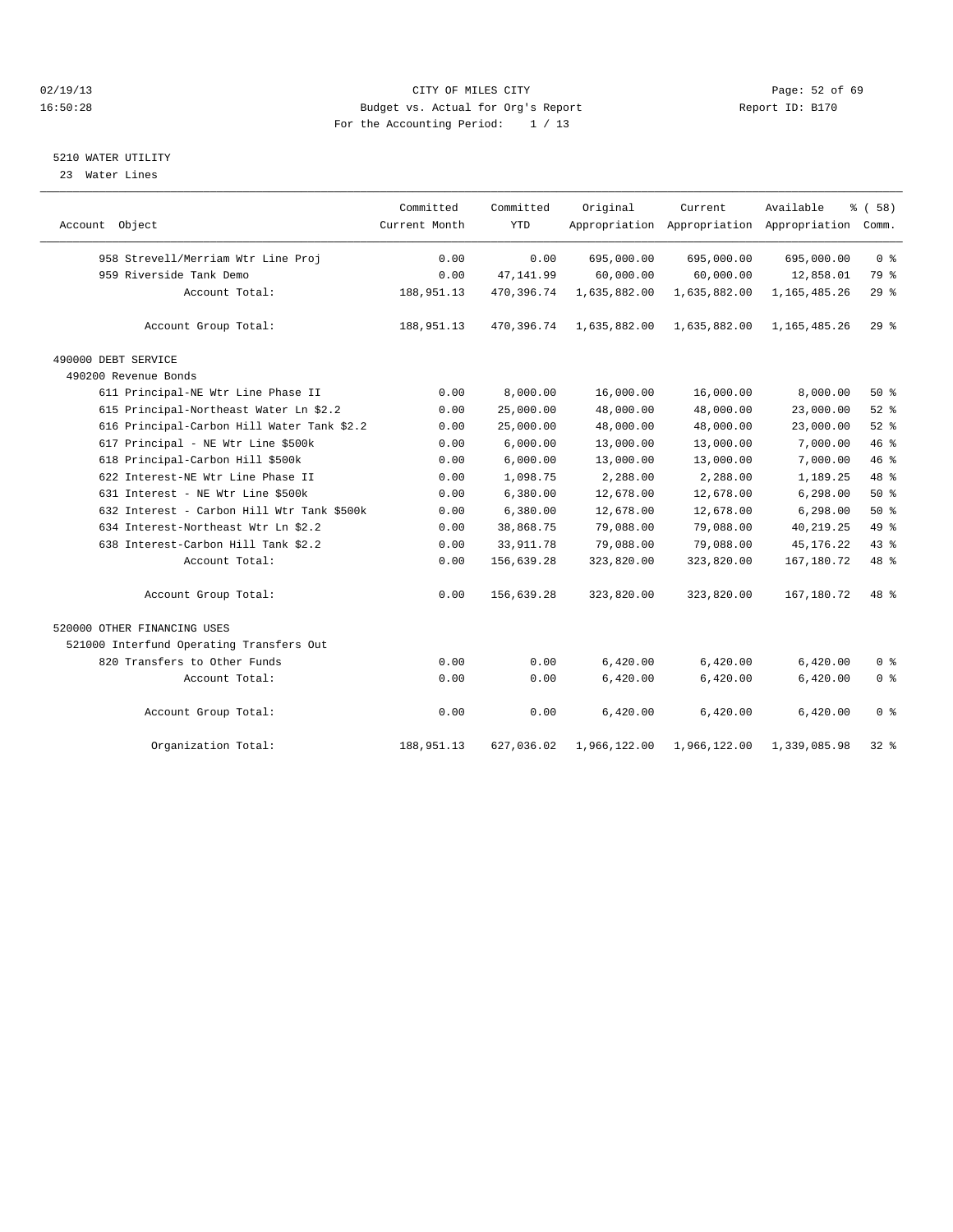## 02/19/13 Page: 53 of 69 16:50:28 Budget vs. Actual for Org's Report Report ID: B170 For the Accounting Period: 1 / 13

————————————————————————————————————————————————————————————————————————————————————————————————————————————————————————————————————

## 5210 WATER UTILITY

25 Water Administration

|                                            | Committed     | Committed  | Original  | Current   | Available                                       | $\frac{1}{6}$ (58) |
|--------------------------------------------|---------------|------------|-----------|-----------|-------------------------------------------------|--------------------|
| Account Object                             | Current Month | <b>YTD</b> |           |           | Appropriation Appropriation Appropriation Comm. |                    |
| 430000 Public Works                        |               |            |           |           |                                                 |                    |
| 430510 Water Administration(25)            |               |            |           |           |                                                 |                    |
| 111 Salaries and Wages - Permanent         | 3,519.52      | 18,350.68  | 35,884.00 | 35,884.00 | 17,533.32                                       | $51$ %             |
| 121 OVERTIME-PERMANENT                     | 10.81         | 105.53     | 339.00    | 339.00    | 233.47                                          | $31$ %             |
| 131 VACATION                               | 0.00          | 685.06     | 1,600.00  | 1,600.00  | 914.94                                          | $43$ $%$           |
| 132 SICK LEAVE                             | 1.00          | 441.23     | 1,200.00  | 1,200.00  | 758.77                                          | 37%                |
| 141 Unemployment Insurance                 | 12.36         | 68.98      | 137.00    | 137.00    | 68.02                                           | 50%                |
| 142 Workers' Compensation                  | 37.60         | 207.29     | 437.00    | 437.00    | 229.71                                          | 47 %               |
| 143 Health Insurance                       | 966.82        | 3,142.97   | 7,977.00  | 7,977.00  | 4,834.03                                        | 39 %               |
| 144 FICA                                   | 270.07        | 1,507.21   | 2,985.00  | 2,985.00  | 1,477.79                                        | 50%                |
| 145 PERS                                   | 199.08        | 1,019.34   | 2,759.00  | 2,759.00  | 1,739.66                                        | 37%                |
| 196 CLOTHING ALLOTMENT                     | 0.00          | 127.50     | 315.00    | 315.00    | 187.50                                          | 40 %               |
| 210 Office Supplies and Materials          | 0.00          | 1,338.75   | 1,800.00  | 1,800.00  | 461.25                                          | 74 %               |
| 214 Small Items of Equipment               | 0.00          | 95.33      | 3,067.00  | 3,067.00  | 2,971.67                                        | 3 <sup>8</sup>     |
| 220 Operating Expenses                     | 0.00          | 339.60     | 1,700.00  | 1,700.00  | 1,360.40                                        | 20%                |
| 230 Repair and Maintenance Supplies        | 0.00          | 0.00       | 200.00    | 200.00    | 200.00                                          | 0 <sup>8</sup>     |
| 311 Postage, Box Rent, Etc.                | 713.67        | 7,365.92   | 7,000.00  | 7,000.00  | $-365.92$                                       | $105$ %            |
| 320 Printing, Duplicating, Typing &        | 0.00          | 289.99     | 2,100.00  | 2,100.00  | 1,810.01                                        | $14$ %             |
| 330 Publicity, Subscriptions & Dues        | 0.00          | 331.44     | 1,500.00  | 1,500.00  | 1,168.56                                        | $22$ %             |
| 345 Telephone & Telegraph                  | 53.59         | 318.08     | 600.00    | 600.00    | 281.92                                          | 53%                |
| 347 Telephone-Internet                     | 19.52         | 117.12     | 100.00    | 100.00    | $-17.12$                                        | 117 %              |
| 350 Professional Services                  | 89.89         | 2,327.34   | 8,500.00  | 8,500.00  | 6,172.66                                        | $27$ %             |
| 360 Contr R & M                            | 180.82        | 5,190.53   | 2,000.00  | 2,000.00  | $-3, 190.53$                                    | $260*$             |
| 370 Travel                                 | 0.00          | 0.00       | 200.00    | 200.00    | 200.00                                          | 0 <sup>8</sup>     |
| 380 Training Services                      | 0.00          | 0.00       | 300.00    | 300.00    | 300.00                                          | 0 <sup>8</sup>     |
| 382 Books                                  | 0.00          | 305.99     | 0.00      | 0.00      | $-305.99$                                       | $***$ $-$          |
| 513 Liability                              | 0.00          | 410.17     | 0.00      | 0.00      | $-410.17$                                       | $***$ $%$          |
| 521 Surety Bonds for Officials & Employees | 0.00          | 0.00       | 400.00    | 400.00    | 400.00                                          | 0 <sup>8</sup>     |
| 531 Building & Office Rental               | 500.00        | 3,500.00   | 6,000.00  | 6,000.00  | 2,500.00                                        | 58 %               |
| 810 Losses (Bad debt expense - Enterprise  | 70.00         | $-136.05$  | 500.00    | 500.00    | 636.05                                          | $-27$ %            |
| Account Total:                             | 6,644.75      | 47,450.00  | 89,600.00 | 89,600.00 | 42,150.00                                       | 53%                |
| Account Group Total:                       | 6,644.75      | 47,450.00  | 89,600.00 | 89,600.00 | 42,150.00                                       | $53$ $%$           |
| 510000 MISCELLANEOUS                       |               |            |           |           |                                                 |                    |
| 510330 Comprehensive Liability Insurance   |               |            |           |           |                                                 |                    |
| 513 Liability                              | 0.00          | 12,016.79  | 12,017.00 | 12,017.00 |                                                 | $0.21$ 100 %       |
| Account Total:                             | 0.00          | 12,016.79  | 12,017.00 | 12,017.00 |                                                 | $0.21$ 100 %       |
| Account Group Total:                       | 0.00          | 12,016.79  | 12,017.00 | 12,017.00 |                                                 | $0.21$ 100 %       |
| 520000 OTHER FINANCING USES                |               |            |           |           |                                                 |                    |
| 521000 Interfund Operating Transfers Out   |               |            |           |           |                                                 |                    |
| 820 Transfers to Other Funds               | 10,938.50     | 38,052.50  | 54,228.00 | 54,228.00 | 16,175.50                                       | 70 %               |
| Account Total:                             | 10,938.50     | 38,052.50  | 54,228.00 | 54,228.00 | 16,175.50                                       | 70 %               |
| Account Group Total:                       | 10,938.50     | 38,052.50  | 54,228.00 | 54,228.00 | 16,175.50                                       | 70 %               |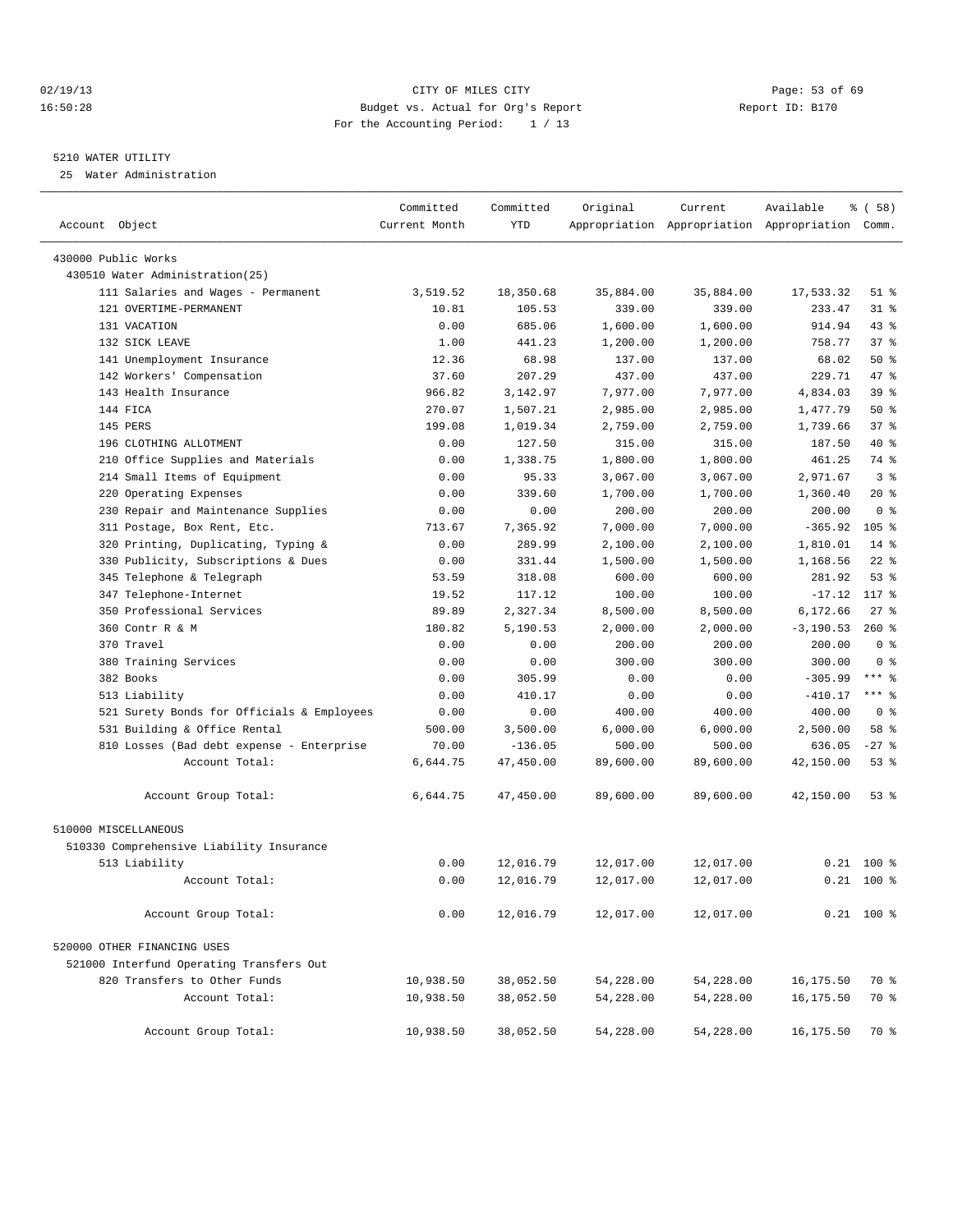## 02/19/13 Page: 54 of 69 16:50:28 Budget vs. Actual for Org's Report Report ID: B170 For the Accounting Period: 1 / 13

## 5210 WATER UTILITY

25 Water Administration

| Account Object      | Committed<br>Current Month | Committed<br>YTD | Original   | Current    | Available<br>Appropriation Appropriation Appropriation Comm. | ී ( 58 ) |
|---------------------|----------------------------|------------------|------------|------------|--------------------------------------------------------------|----------|
| Organization Total: | 17,583.25                  | 97,519.29        | 155,845.00 | 155,845.00 | 58,325.71 63 %                                               |          |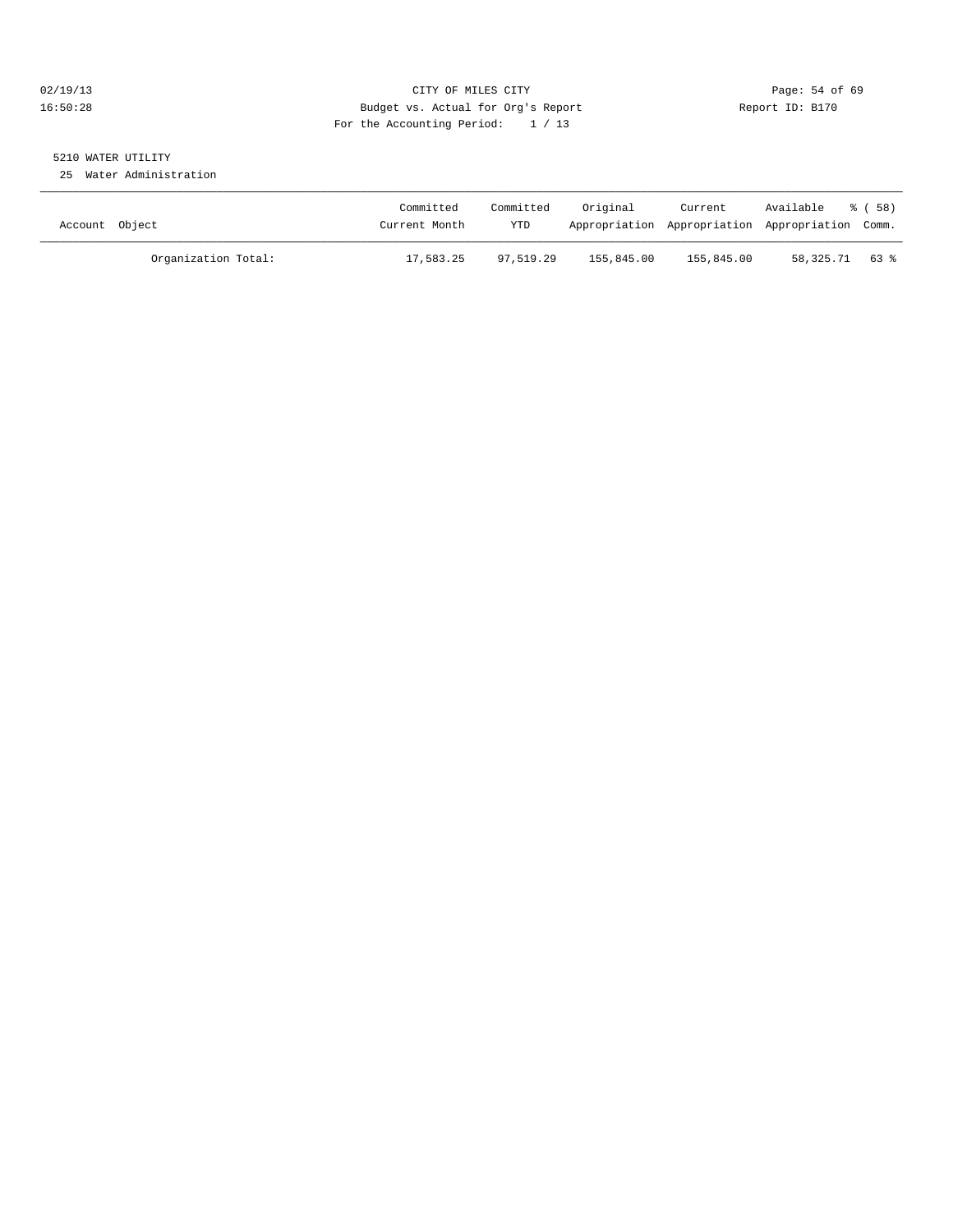## 02/19/13 Page: 55 of 69 16:50:28 Budget vs. Actual for Org's Report Report ID: B170 For the Accounting Period: 1 / 13

## 5210 WATER UTILITY

80 Water Purification

| Account Object                          | Committed<br>Current Month | Committed<br><b>YTD</b> | Original   | Current    | Available<br>Appropriation Appropriation Appropriation Comm. | 8 ( 58 )        |
|-----------------------------------------|----------------------------|-------------------------|------------|------------|--------------------------------------------------------------|-----------------|
| 430000 Public Works                     |                            |                         |            |            |                                                              |                 |
| 430540 Water Purification and Treatment |                            |                         |            |            |                                                              |                 |
| 210 Office Supplies and Materials       | 49.24                      | 57.88                   | 200.00     | 200.00     | 142.12                                                       | $29*$           |
| 214 Small Items of Equipment            | 0.00                       | 39.99                   | 21,000.00  | 21,000.00  | 20,960.01                                                    | 0 <sup>8</sup>  |
| 220 Operating Expenses                  | 343.76                     | 1,058.73                | 3,000.00   | 3,000.00   | 1,941.27                                                     | 35 <sup>8</sup> |
| 222 Chemicals, Lab & Med Supplies       | 627.10                     | 28, 393.97              | 58,350.00  | 58,350.00  | 29,956.03                                                    | 49 %            |
| 226 Clothing and Uniforms               | 0.00                       | 226.62                  | 400.00     | 400.00     | 173.38                                                       | 57%             |
| 230 Repair and Maintenance Supplies     | 2,280.68                   | 3,775.03                | 9,500.00   | 9,500.00   | 5,724.97                                                     | $40*$           |
| 231 Gas, Oil, Diesel Fuel, Grease, etc. | 92.84                      | 701.94                  | 1,290.00   | 1,290.00   | 588.06                                                       | 54 %            |
| 241 Consumable Tools                    | 0.00                       | 9.46                    | 50.00      | 50.00      | 40.54                                                        | 19 <sup>°</sup> |
| 311 Postage, Box Rent, Etc.             | 3.80                       | 25.48                   | 150.00     | 150.00     | 124.52                                                       | $17*$           |
| 320 Printing, Duplicating, Typing &     | 0.00                       | 0.00                    | 100.00     | 100.00     | 100.00                                                       | 0 <sup>8</sup>  |
| 330 Publicity, Subscriptions & Dues     | 0.00                       | 0.00                    | 400.00     | 400.00     | 400.00                                                       | 0 <sup>8</sup>  |
| 334 Memberships, Registrations & Dues   | 0.00                       | 215.00                  | 430.00     | 430.00     | 215.00                                                       | $50*$           |
| 345 Telephone & Telegraph               | 0.00                       | 0.00                    | 200.00     | 200.00     | 200.00                                                       | 0 <sup>8</sup>  |
| 352 Wtr/Swr Lab Testing                 | 534.69                     | 1,070.69                | 12,000.00  | 12,000.00  | 10,929.31                                                    | 9 <sup>8</sup>  |
| 357 Architectual, Engineering Serv Etc. | 0.00                       | 0.00                    | 14,000.00  | 14,000.00  | 14,000.00                                                    | 0 <sup>8</sup>  |
| 360 Contr R & M                         | 20.11                      | 141.98                  | 6,000.00   | 6,000.00   | 5,858.02                                                     | 2 <sup>°</sup>  |
| 369 Other Repair and Maintenance        | 0.00                       | 0.00                    | 1,500.00   | 1,500.00   | 1,500.00                                                     | 0 <sup>8</sup>  |
| 370 Travel                              | 103.58                     | 610.96                  | 1,200.00   | 1,200.00   | 589.04                                                       | $51$ %          |
| 380 Training Services                   | 87.50                      | 572.25                  | 1,000.00   | 1,000.00   | 427.75                                                       | $57*$           |
| 382 Books                               | 0.00                       | 129.80                  | 200.00     | 200.00     | 70.20                                                        | 65 %            |
| 400 BUILDING MATERIALS                  | 0.00                       | 0.00                    | 250.00     | 250.00     | 250.00                                                       | 0 <sup>8</sup>  |
| 533 Machinery and Equipment Rental      | 0.00                       | 0.00                    | 1,000.00   | 1,000.00   | 1,000.00                                                     | 0 <sup>8</sup>  |
| Account Total:                          | 4,143.30                   | 37,029.78               | 132,220.00 | 132,220.00 | 95,190.22                                                    | $28*$           |
| Account Group Total:                    | 4, 143.30                  | 37,029.78               | 132,220.00 | 132,220.00 | 95,190.22                                                    | $28$ %          |
| Organization Total:                     | 4, 143.30                  | 37,029.78               | 132,220.00 | 132,220.00 | 95,190.22                                                    | $28*$           |

Fund Total: 245,903.89 1,001,738.48 2,905,543.00 2,905,543.00 1,903,804.52 34 %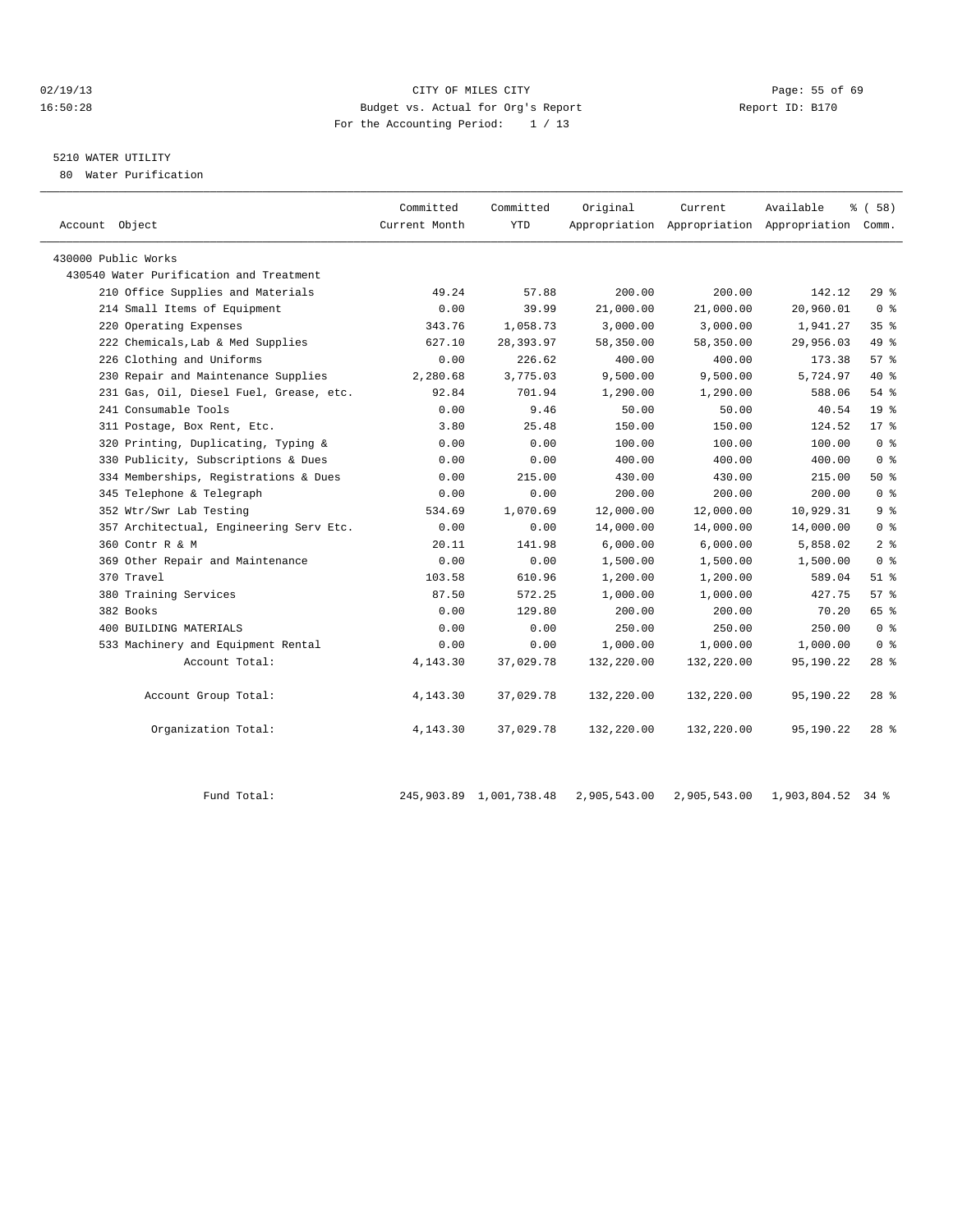## 02/19/13 Page: 56 of 69 16:50:28 Budget vs. Actual for Org's Report Report ID: B170 For the Accounting Period: 1 / 13

## 5310 SEWER UTILITY

23 Water Lines

| Account Object                                         | Committed<br>Current Month | Committed<br><b>YTD</b> | Original | Current<br>Appropriation Appropriation | Available<br>Appropriation | 58)<br>ී (<br>Comm. |
|--------------------------------------------------------|----------------------------|-------------------------|----------|----------------------------------------|----------------------------|---------------------|
| 430000 Public Works<br>430690 Sewer Lift Stations (32) |                            |                         |          |                                        |                            |                     |
| 341 Electric Utility Services                          | 18.58                      | 0.00                    | 0.00     | 0.00                                   | 0.00                       | 0 <sup>8</sup>      |
| 344 Gas Utility Service                                | $-18.58$                   | 0.00                    | 0.00     | 0.00                                   | 0.00                       | 0 <sup>8</sup>      |
| Account Total:                                         | 0.00                       | 0.00                    | 0.00     | 0.00                                   | 0.00                       | 0 <sup>8</sup>      |
| Account Group Total:                                   | 0.00                       | 0.00                    | 0.00     | 0.00                                   | 0.00                       | 0 <sup>8</sup>      |
| Organization Total:                                    | 0.00                       | 0.00                    | 0.00     | 0.00                                   | 0.00                       | 0 <sup>8</sup>      |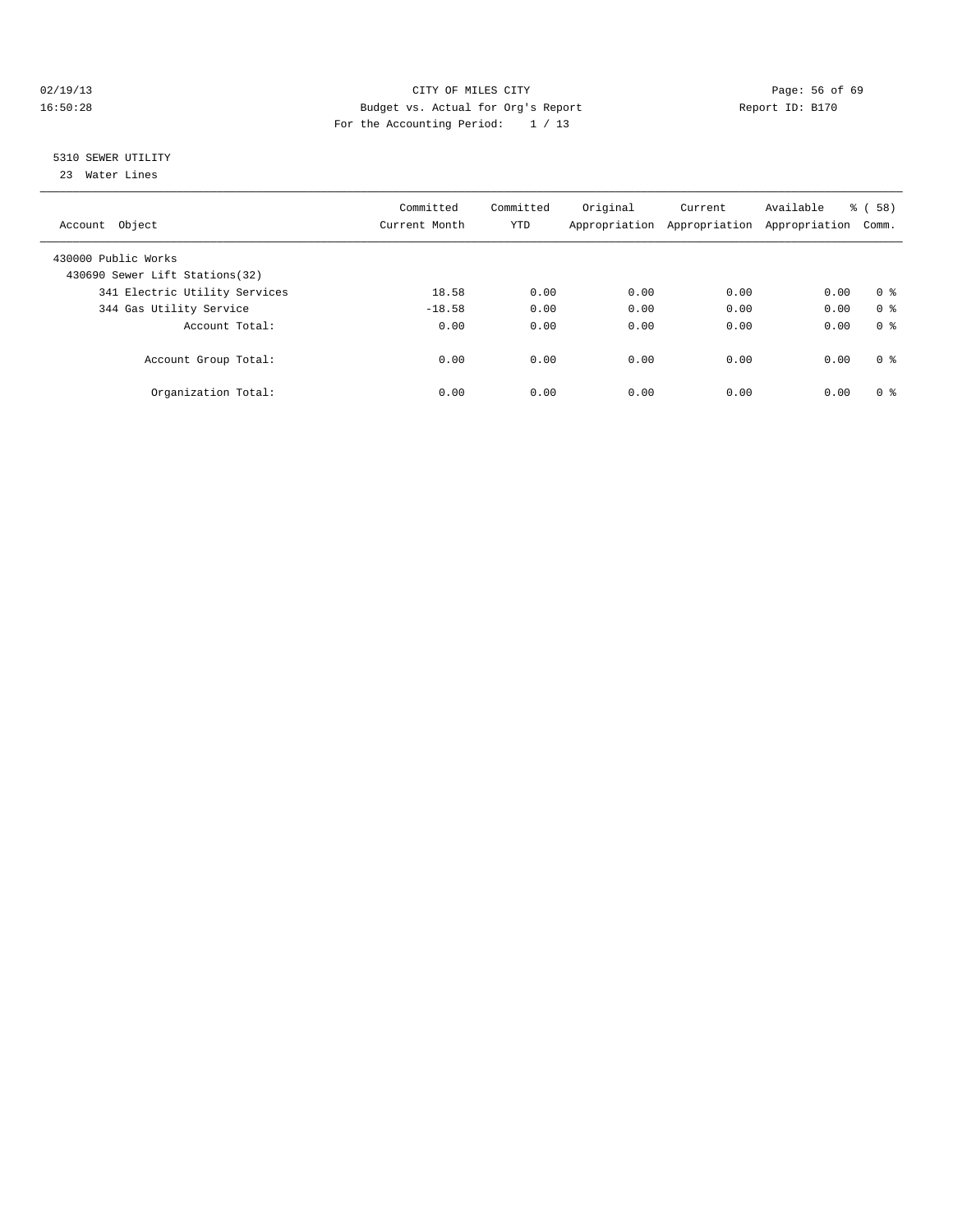## 02/19/13 Page: 57 of 69 16:50:28 Budget vs. Actual for Org's Report Report ID: B170 For the Accounting Period: 1 / 13

## 5310 SEWER UTILITY

29 Sewer Administration

| Account Object                             | Committed<br>Current Month | Committed<br>YTD | Original   | Current    | Available<br>Appropriation Appropriation Appropriation Comm. | १ ( 58 )        |  |
|--------------------------------------------|----------------------------|------------------|------------|------------|--------------------------------------------------------------|-----------------|--|
| 430000 Public Works                        |                            |                  |            |            |                                                              |                 |  |
| 430610 Sewer Administration (29)           |                            |                  |            |            |                                                              |                 |  |
| 111 Salaries and Wages - Permanent         | 3,519.52                   | 18,350.60        | 35,884.00  | 35,884.00  | 17,533.40                                                    | $51$ %          |  |
| 121 OVERTIME-PERMANENT                     | 10.81                      | 105.53           | 339.00     | 339.00     | 233.47                                                       | $31$ $%$        |  |
| 131 VACATION                               | 0.00                       | 685.06           | 1,600.00   | 1,600.00   | 914.94                                                       | $43$ $%$        |  |
| 132 SICK LEAVE                             | 1.00                       | 441.24           | 1,200.00   | 1,200.00   | 758.76                                                       | 37%             |  |
| 141 Unemployment Insurance                 | 12.37                      | 68.99            | 137.00     | 137.00     | 68.01                                                        | 50%             |  |
| 142 Workers' Compensation                  | 37.59                      | 207.29           | 437.00     | 437.00     | 229.71                                                       | 47 %            |  |
| 143 Health Insurance                       | 966.88                     | 3, 143. 15       | 7,977.00   | 7,977.00   | 4,833.85                                                     | 39 <sup>8</sup> |  |
| 144 FICA                                   | 270.14                     | 1,507.53         | 2,985.00   | 2,985.00   | 1,477.47                                                     | $51$ %          |  |
| 145 PERS                                   | 199.08                     | 1,019.35         | 2,759.00   | 2,759.00   | 1,739.65                                                     | 37%             |  |
| 196 CLOTHING ALLOTMENT                     | 0.00                       | 127.50           | 315.00     | 315.00     | 187.50                                                       | 40 %            |  |
| 210 Office Supplies and Materials          | 33.60                      | 1,284.30         | 1,800.00   | 1,800.00   | 515.70                                                       | 71 %            |  |
| 214 Small Items of Equipment               | 0.00                       | 95.33            | 3,067.00   | 3,067.00   | 2,971.67                                                     | 3 <sup>°</sup>  |  |
| Operating Expenses<br>220                  | 0.00                       | 309.91           | 1,700.00   | 1,700.00   | 1,390.09                                                     | 18 <sup>°</sup> |  |
| 230 Repair and Maintenance Supplies        | 0.00                       | 0.00             | 200.00     | 200.00     | 200.00                                                       | 0 <sup>8</sup>  |  |
| 311 Postage, Box Rent, Etc.                | 361.22                     | 2,505.74         | 7,000.00   | 7,000.00   | 4,494.26                                                     | 36%             |  |
| 320 Printing, Duplicating, Typing &        | 0.00                       | 504.77           | 2,100.00   | 2,100.00   | 1,595.23                                                     | $24$ %          |  |
| 330 Publicity, Subscriptions & Dues        | 0.00                       | 331.42           | 1,500.00   | 1,500.00   | 1,168.58                                                     | $22$ %          |  |
| Telephone & Telegraph<br>345               | 53.57                      | 317.96           | 600.00     | 600.00     | 282.04                                                       | 53%             |  |
| 347 Telephone-Internet                     | 19.51                      | 117.06           | 100.00     | 100.00     | $-17.06$                                                     | 117 %           |  |
| 350 Professional Services                  | 89.89                      | 2,327.35         | 8,500.00   | 8,500.00   | 6,172.65                                                     | $27$ %          |  |
| 360 Contr R & M                            | 180.82                     | 5,190.54         | 2,000.00   | 2,000.00   | $-3, 190.54$                                                 | $260*$          |  |
| 370 Travel                                 | 0.00                       | 0.00             | 200.00     | 200.00     | 200.00                                                       | 0 <sup>8</sup>  |  |
| 380 Training Services                      | 0.00                       | 0.00             | 300.00     | 300.00     | 300.00                                                       | 0 <sup>8</sup>  |  |
| 382 Books                                  | 0.00                       | 305.98           | 0.00       | 0.00       | $-305.98$                                                    | $***$ $_{8}$    |  |
| 513 Liability                              | 0.00                       | 649.01           | 0.00       | 0.00       | $-649.01$                                                    | *** 8           |  |
| 521 Surety Bonds for Officials & Employees | 0.00                       | 0.00             | 400.00     | 400.00     | 400.00                                                       | 0 <sup>8</sup>  |  |
| 531 Building & Office Rental               | 333.33                     | 2,333.31         | 6,000.00   | 6,000.00   | 3,666.69                                                     | 39 <sup>8</sup> |  |
| 540 Special Assessments                    | 0.00                       | 0.00             | 5,500.00   | 5,500.00   | 5,500.00                                                     | 0 <sup>8</sup>  |  |
| 810 Losses (Bad debt expense - Enterprise  | 70.00                      | $-837.90$        | 500.00     | 500.00     | 1,337.90                                                     | $***$ $%$       |  |
| Account Total:                             | 6,159.33                   | 41,091.02        | 95,100.00  | 95,100.00  | 54,008.98                                                    | $43$ $%$        |  |
| Account Group Total:                       | 6,159.33                   | 41,091.02        | 95,100.00  | 95,100.00  | 54,008.98                                                    | 43 %            |  |
| 490000 DEBT SERVICE                        |                            |                  |            |            |                                                              |                 |  |
| 490200 Revenue Bonds                       |                            |                  |            |            |                                                              |                 |  |
| 608 Prpl-Wastewater Project Phase I        | 0.00                       | 28,000.00        | 56,000.00  | 56,000.00  | 28,000.00                                                    | $50*$           |  |
| 626 Interest-Wastewater Project Phase I    | 0.00                       | 401.92           | 38,211.00  | 38,211.00  | 37,809.08                                                    | 1 <sup>8</sup>  |  |
| Account Total:                             | 0.00                       | 28,401.92        | 94, 211.00 | 94, 211.00 | 65,809.08                                                    | $30*$           |  |
| Account Group Total:                       | 0.00                       | 28,401.92        | 94,211.00  | 94,211.00  | 65,809.08                                                    | $30*$           |  |
| 510000 MISCELLANEOUS                       |                            |                  |            |            |                                                              |                 |  |
| 510330 Comprehensive Liability Insurance   |                            |                  |            |            |                                                              |                 |  |
| 513 Liability                              | 0.00                       | 71,720.19        | 71,720.00  | 71,720.00  | $-0.19$ 100 %                                                |                 |  |
| Account Total:                             | 0.00                       | 71,720.19        | 71,720.00  | 71,720.00  | $-0.19$ 100 %                                                |                 |  |
| Account Group Total:                       | 0.00                       | 71,720.19        | 71,720.00  | 71,720.00  | $-0.19$ 100 %                                                |                 |  |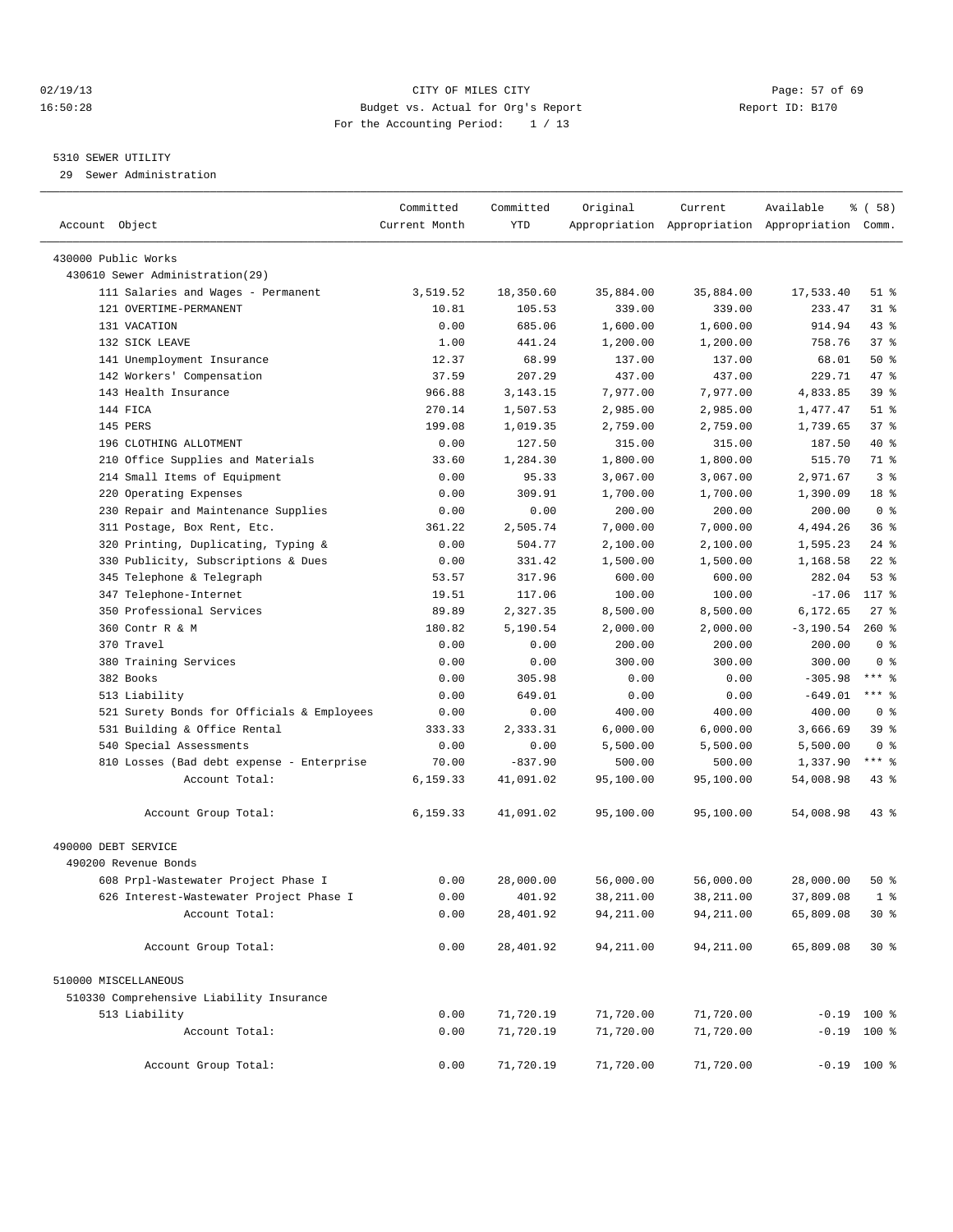## 02/19/13 Page: 58 of 69 16:50:28 Budget vs. Actual for Org's Report Report ID: B170 For the Accounting Period: 1 / 13

## 5310 SEWER UTILITY

29 Sewer Administration

| Object<br>Account                                                                                       | Committed<br>Current Month | Committed<br><b>YTD</b> | Original<br>Appropriation | Current<br>Appropriation | Available<br>Appropriation | % (58)<br>Comm. |
|---------------------------------------------------------------------------------------------------------|----------------------------|-------------------------|---------------------------|--------------------------|----------------------------|-----------------|
| 520000 OTHER FINANCING USES<br>521000 Interfund Operating Transfers Out<br>820 Transfers to Other Funds | 9,763.66                   | 29,828.62               | 40,130.00                 | 40,130.00                | 10,301.38                  | 74 %            |
| Account Total:                                                                                          | 9,763.66                   | 29,828.62               | 40,130.00                 | 40,130.00                | 10,301.38                  | 74 %            |
| Account Group Total:                                                                                    | 9,763.66                   | 29,828.62               | 40,130.00                 | 40,130.00                | 10,301.38                  | 74 %            |
| Organization Total:                                                                                     | 15,922.99                  | 171,041.75              | 301,161.00                | 301,161.00               | 130, 119. 25               | $57*$           |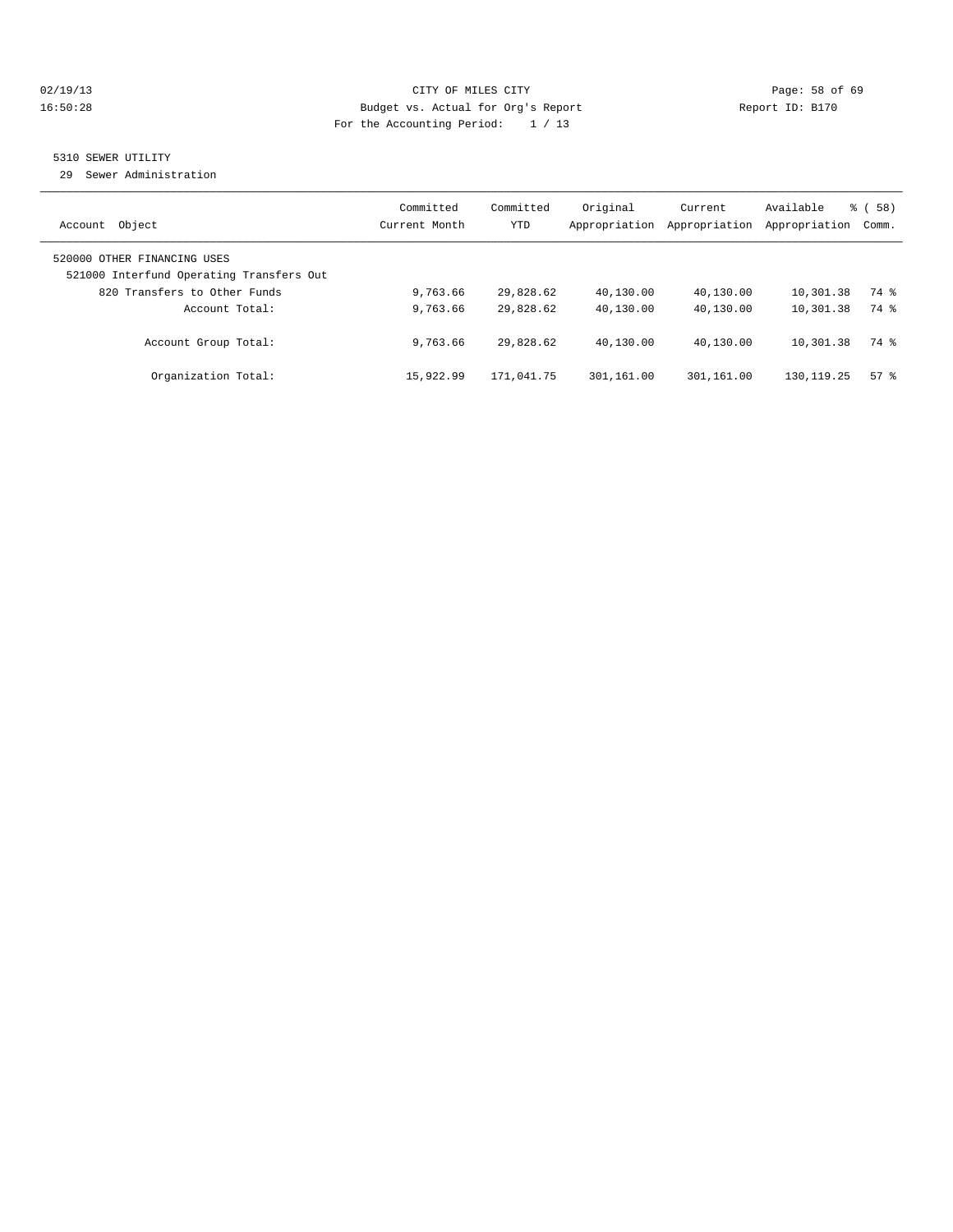## 02/19/13 Page: 59 of 69 16:50:28 Budget vs. Actual for Org's Report Report ID: B170 For the Accounting Period: 1 / 13

————————————————————————————————————————————————————————————————————————————————————————————————————————————————————————————————————

## 5310 SEWER UTILITY

31 Sewer Lines

|                                              | Committed     | Committed  | Original   | Current    | Available                                       | १ ( 58)          |
|----------------------------------------------|---------------|------------|------------|------------|-------------------------------------------------|------------------|
| Account Object                               | Current Month | YTD        |            |            | Appropriation Appropriation Appropriation Comm. |                  |
| 430000 Public Works                          |               |            |            |            |                                                 |                  |
| 430630 Sewer Collection and Transmission(31) |               |            |            |            |                                                 |                  |
| 111 Salaries and Wages - Permanent           | 8,579.05      | 59,379.92  | 105,798.00 | 105,798.00 | 46, 418.08                                      | 56 %             |
| 121 OVERTIME-PERMANENT                       | 564.17        | 2,939.38   | 10,598.00  | 10,598.00  | 7,658.62                                        | $28$ %           |
| 131 VACATION                                 | 713.69        | 5,233.96   | 15,773.00  | 15,773.00  | 10,539.04                                       | $33$ $%$         |
| 132 SICK LEAVE                               | 95.62         | 2,404.59   | 7,093.00   | 7,093.00   | 4,688.41                                        | $34$ $%$         |
| 133 OTHER LEAVE PAY                          | 0.00          | 0.00       | 2,738.00   | 2,738.00   | 2,738.00                                        | 0 <sup>8</sup>   |
| 134 HOLIDAY PAY                              | 348.92        | 1,438.24   | 4,558.00   | 4,558.00   | 3,119.76                                        | $32$ $%$         |
| 141 Unemployment Insurance                   | 36.05         | 251.51     | 235.00     | 235.00     | $-16.51$                                        | 107 <sub>8</sub> |
| 142 Workers' Compensation                    | 495.14        | 3,521.81   | 8,114.00   | 8,114.00   | 4,592.19                                        | $43$ $%$         |
| 143 Health Insurance                         | 1,722.42      | 12,465.99  | 23,931.00  | 23,931.00  | 11,465.01                                       | $52$ $%$         |
| 144 FICA                                     | 764.85        | 5,337.94   | 11,215.00  | 11,215.00  | 5,877.06                                        | 48 %             |
| 145 PERS                                     | 728.30        | 5,047.70   | 10,362.00  | 10,362.00  | 5,314.30                                        | 49 %             |
| 196 CLOTHING ALLOTMENT                       | 0.00          | 457.50     | 475.00     | 475.00     | 17.50                                           | 96%              |
| 210 Office Supplies and Materials            | 160.00        | 379.84     | 300.00     | 300.00     | $-79.84$                                        | 127 %            |
| 214 Small Items of Equipment                 | 36.02         | 98.89      | 5,600.00   | 5,600.00   | 5,501.11                                        | 2 <sub>8</sub>   |
| 220 Operating Expenses                       | 0.00          | 317.32     | 5,000.00   | 5,000.00   | 4,682.68                                        | 6 <sup>°</sup>   |
| 222 Chemicals, Lab & Med Supplies            | 0.00          | 0.00       | 3,000.00   | 3,000.00   | 3,000.00                                        | 0 <sup>8</sup>   |
| 226 Clothing and Uniforms                    | 94.98         | 225.55     | 700.00     | 700.00     | 474.45                                          | $32$ $%$         |
| 230 Repair and Maintenance Supplies          | 1,965.22      | 2,186.13   | 7,500.00   | 7,500.00   | 5, 313.87                                       | 29%              |
| 231 Gas, Oil, Diesel Fuel, Grease, etc.      | 628.37        | 5, 144. 13 | 11,000.00  | 11,000.00  | 5,855.87                                        | 47 %             |
| 233 Water Main Replacement and Street        | 0.00          | 0.00       | 12,000.00  | 12,000.00  | 12,000.00                                       | 0 <sup>8</sup>   |
| 234 Hydrant Replacement, Valves              | 0.00          | 0.00       | 10,000.00  | 10,000.00  | 10,000.00                                       | 0 <sup>8</sup>   |
| 241 Consumable Tools                         | 38.30         | 38.30      | 300.00     | 300.00     | 261.70                                          | $13*$            |
| 311 Postage, Box Rent, Etc.                  | 0.00          | 6.15       | 100.00     | 100.00     | 93.85                                           | 6 <sup>°</sup>   |
| 320 Printing, Duplicating, Typing &          | 0.00          | 56.29      | 75.00      | 75.00      | 18.71                                           | 75 %             |
| 330 Publicity, Subscriptions & Dues          | 0.00          | 0.00       | 125.00     | 125.00     | 125.00                                          | 0 <sup>8</sup>   |
| 334 Memberships, Registrations & Dues        | 0.00          | 0.00       | 200.00     | 200.00     | 200.00                                          | 0 <sup>8</sup>   |
| 341 Electric Utility Services                | 28.91         | 114.36     | 350.00     | 350.00     | 235.64                                          | 33%              |
| 344 Gas Utility Service                      | 65.67         | 150.90     | 600.00     | 600.00     | 449.10                                          | $25$ %           |
| 345 Telephone & Telegraph                    | 43.40         | 256.94     | 550.00     | 550.00     | 293.06                                          | 47 %             |
| 346 Garbage Service                          | 0.00          | 0.00       | 300.00     | 300.00     | 300.00                                          | 0 <sup>8</sup>   |
| 347 Telephone-Internet                       | 11.40         | 68.40      | 100.00     | 100.00     | 31.60                                           | 68 %             |
| 350 Professional Services                    | 87.50         | 9,315.82   | 13,000.00  | 13,000.00  | 3,684.18                                        | 72 %             |
| 356 Purchsed Services (MMIA Div '01)         | 0.00          | 0.00       | 2,000.00   | 2,000.00   | 2,000.00                                        | 0 <sup>8</sup>   |
| 357 Architectual, Engineering Serv Etc.      | 0.00          | 0.00       | 10,000.00  | 10,000.00  | 10,000.00                                       | 0 <sup>8</sup>   |
| 360 Contr R & M                              | 81.66         | 1,180.24   | 3,000.00   | 3,000.00   | 1,819.76                                        | 39 %             |
| 363 R&M Vehicles/Equip/Labor-PW              | 1,727.24      | 13,487.26  | 27,000.00  | 27,000.00  | 13,512.74                                       | 50%              |
| 369 Other Repair and Maintenance             | 0.00          | 75.06      | 5,000.00   | 5,000.00   | 4,924.94                                        | 2 <sup>8</sup>   |
| 370 Travel                                   | 0.00          | 0.00       | 500.00     | 500.00     | 500.00                                          | 0 <sup>8</sup>   |
| 380 Training Services                        | 70.00         | 145.00     | 600.00     | 600.00     | 455.00                                          | 24 %             |
| 382 Books                                    | 0.00          | 0.00       | 100.00     | 100.00     | 100.00                                          | 0 <sup>8</sup>   |
| 396 Demolitions                              | 0.00          | 0.00       | 500.00     | 500.00     | 500.00                                          | 0 <sup>8</sup>   |
| 400 BUILDING MATERIALS                       | 0.00          | 0.00       | 1,000.00   | 1,000.00   | 1,000.00                                        | 0 <sup>8</sup>   |
| 512 Insurance on Vehicles & Equipment        | 0.00          | 1,497.33   | 1,498.00   | 1,498.00   | 0.67                                            | 100 %            |
| 513 Liability                                | 0.00          | 3,750.00   | 5,000.00   | 5,000.00   | 1,250.00                                        | 75 %             |
| 532 Land Rental                              | 0.00          | 120.79     | 500.00     | 500.00     | 379.21                                          | $24$ %           |
| 533 Machinery and Equipment Rental           | 0.00          | 0.00       | 1,000.00   | 1,000.00   | 1,000.00                                        | 0 <sup>8</sup>   |
| 940 Machinery & Equipment                    | 0.00          | 0.00       | 134,520.00 | 134,520.00 | 134,520.00                                      | 0 <sup>8</sup>   |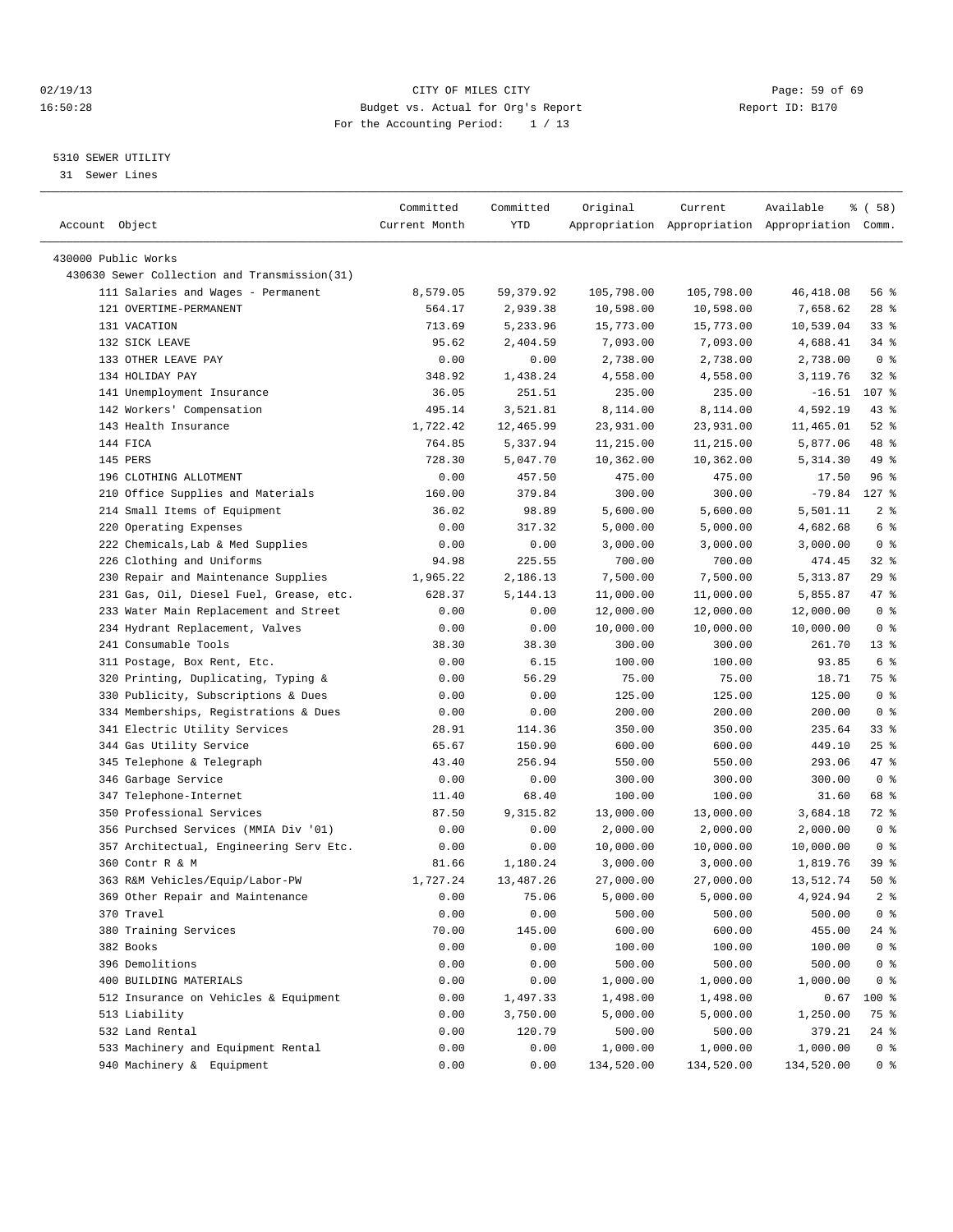## 02/19/13 Page: 60 of 69 16:50:28 Budget vs. Actual for Org's Report Report ID: B170 For the Accounting Period: 1 / 13

## 5310 SEWER UTILITY

31 Sewer Lines

| Object<br>Account                                                       | Committed<br>Current Month | Committed<br><b>YTD</b> | Original   | Current<br>Appropriation Appropriation | Available<br>Appropriation | 8 ( 58 )<br>Comm. |
|-------------------------------------------------------------------------|----------------------------|-------------------------|------------|----------------------------------------|----------------------------|-------------------|
| Account Total:                                                          | 19,086.88                  | 137,093.24              | 463,908.00 | 463,908.00                             | 326,814.76                 | $30*$             |
| Account Group Total:                                                    | 19,086.88                  | 137,093.24              | 463,908.00 | 463,908.00                             | 326,814.76                 | $30*$             |
| 520000 OTHER FINANCING USES<br>521000 Interfund Operating Transfers Out |                            |                         |            |                                        |                            |                   |
| 820 Transfers to Other Funds                                            | 0.00                       | 0.00                    | 6,419.00   | 6,419.00                               | 6,419.00                   | 0 <sup>8</sup>    |
| Account Total:                                                          | 0.00                       | 0.00                    | 6,419.00   | 6,419.00                               | 6,419.00                   | 0 <sup>8</sup>    |
| Account Group Total:                                                    | 0.00                       | 0.00                    | 6,419.00   | 6,419.00                               | 6,419.00                   | 0 <sup>8</sup>    |
| Organization Total:                                                     | 19,086.88                  | 137,093.24              | 470,327.00 | 470,327.00                             | 333, 233. 76               | 298               |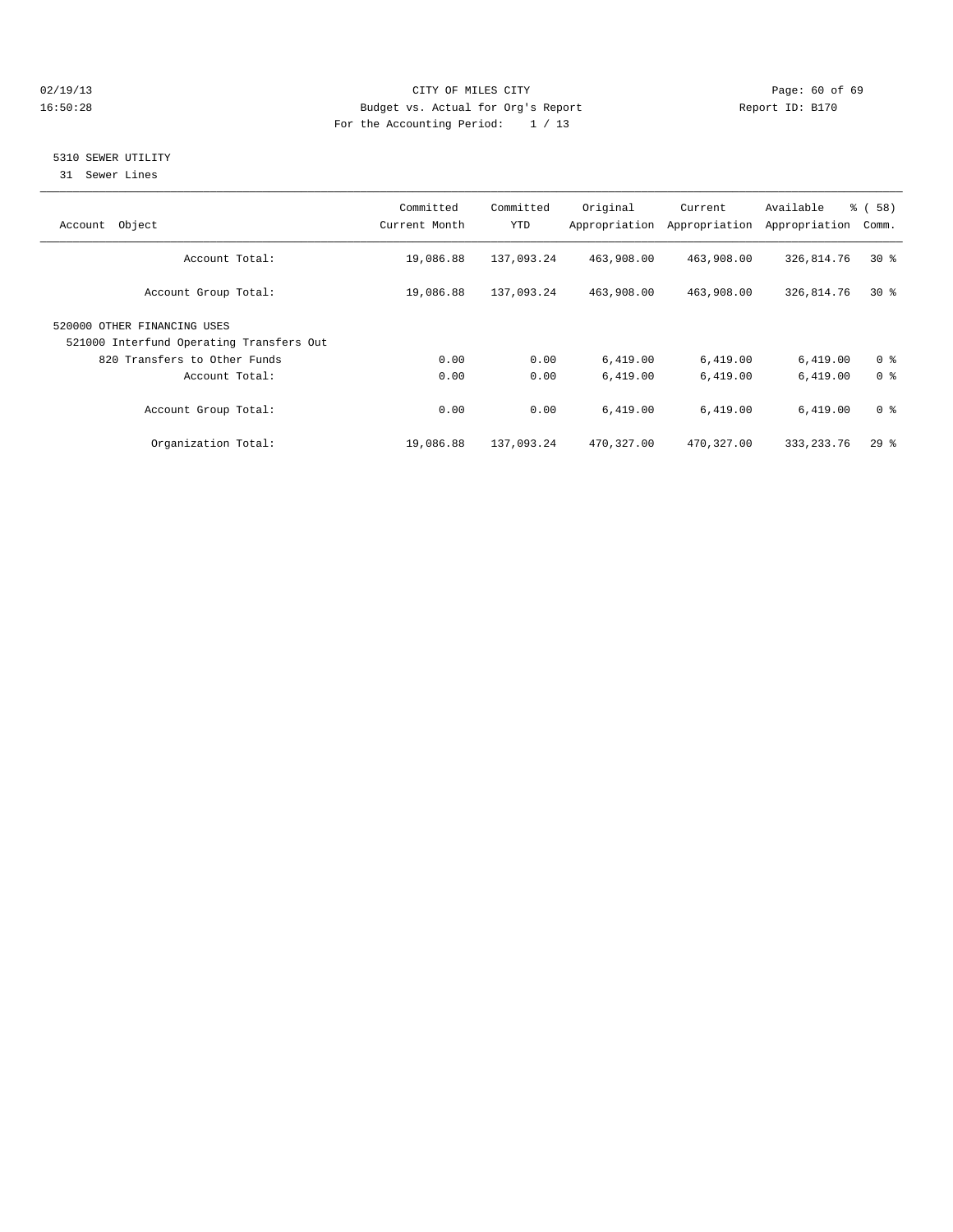## 02/19/13 Page: 61 of 69 16:50:28 Budget vs. Actual for Org's Report Report ID: B170 For the Accounting Period: 1 / 13

## 5310 SEWER UTILITY

32 Sewer Lifts

|                                         | Committed     | Committed    | Original     | Current      | Available                                       | % (58)          |  |
|-----------------------------------------|---------------|--------------|--------------|--------------|-------------------------------------------------|-----------------|--|
| Account Object                          | Current Month | <b>YTD</b>   |              |              | Appropriation Appropriation Appropriation Comm. |                 |  |
| 430000 Public Works                     |               |              |              |              |                                                 |                 |  |
| 430690 Sewer Lift Stations(32)          |               |              |              |              |                                                 |                 |  |
| 111 Salaries and Wages - Permanent      | 4,166.19      | 28,801.92    | 55,163.00    | 55,163.00    | 26, 361.08                                      | $52$ %          |  |
| 121 OVERTIME-PERMANENT                  | 88.61         | 1,786.63     | 3,134.00     | 3,134.00     | 1,347.37                                        | 57 <sub>8</sub> |  |
| 131 VACATION                            | 191.15        | 2,141.92     | 4,206.00     | 4,206.00     | 2,064.08                                        | $51$ $%$        |  |
| 132 SICK LEAVE                          | 199.90        | 425.72       | 1,840.00     | 1,840.00     | 1,414.28                                        | 23%             |  |
| 133 OTHER LEAVE PAY                     | 0.00          | 68.07        | 705.00       | 705.00       | 636.93                                          | $10*$           |  |
| 134 HOLIDAY PAY                         | 304.37        | 1,035.12     | 1,133.00     | 1,133.00     | 97.88                                           | 91 %            |  |
| 141 Unemployment Insurance              | 17.31         | 120.34       | 106.00       | 106.00       | $-14.34$                                        | $114*$          |  |
| 142 Workers' Compensation               | 294.30        | 2,095.25     | 3,607.00     | 3,607.00     | 1,511.75                                        | 58 %            |  |
| 143 Health Insurance                    | 816.02        | 5,712.63     | 10,950.00    | 10,950.00    | 5,237.37                                        | $52$ $%$        |  |
| 144 FICA                                | 350.38        | 2,438.21     | 5,063.00     | 5,063.00     | 2,624.79                                        | 48 %            |  |
| 145 PERS                                | 350.01        | 2,422.47     | 4,679.00     | 4,679.00     | 2,256.53                                        | $52$ $%$        |  |
| 196 CLOTHING ALLOTMENT                  | 0.00          | 202.50       | 236.00       | 236.00       | 33.50                                           | 86 %            |  |
| 210 Office Supplies and Materials       | 7.99          | 9.00         | 100.00       | 100.00       | 91.00                                           | 9 <sup>8</sup>  |  |
| 214 Small Items of Equipment            | 0.00          | 0.00         | 3,500.00     | 3,500.00     | 3,500.00                                        | 0 <sup>8</sup>  |  |
| 220 Operating Expenses                  | 94.82         | 297.75       | 1,500.00     | 1,500.00     | 1,202.25                                        | $20*$           |  |
| 222 Chemicals, Lab & Med Supplies       | 0.00          | 1,773.75     | 3,000.00     | 3,000.00     | 1,226.25                                        | 59 <sub>8</sub> |  |
| 226 Clothing and Uniforms               | 0.00          | 101.74       | 400.00       | 400.00       | 298.26                                          | 25%             |  |
| 230 Repair and Maintenance Supplies     | 71.04         | 1,628.02     | 6,100.00     | 6,100.00     | 4,471.98                                        | $27$ $%$        |  |
| 231 Gas, Oil, Diesel Fuel, Grease, etc. | 142.30        | 1,234.57     | 2,500.00     | 2,500.00     | 1,265.43                                        | 49 %            |  |
| 241 Consumable Tools                    | 0.00          | 0.00         | 50.00        | 50.00        | 50.00                                           | 0 <sup>8</sup>  |  |
| 311 Postage, Box Rent, Etc.             | 0.00          | 0.00         | 50.00        | 50.00        | 50.00                                           | 0 <sup>8</sup>  |  |
| 341 Electric Utility Services           | 1,042.01      | 5,328.89     | 11,170.00    | 11,170.00    | 5,841.11                                        | 48 %            |  |
| 344 Gas Utility Service                 | 19.36         | 1,018.98     | 1,000.00     | 1,000.00     | $-18.98$                                        | 102 %           |  |
| 345 Telephone & Telegraph               | 0.00          | 0.00         | 750.00       | 750.00       | 750.00                                          | 0 <sup>8</sup>  |  |
| 347 Telephone-Internet                  | 0.00          | 0.00         | 230.00       | 230.00       | 230.00                                          | 0 <sup>8</sup>  |  |
| 352 Wtr/Swr Lab Testing                 | 0.00          | 0.00         | 250.00       | 250.00       | 250.00                                          | 0 <sup>8</sup>  |  |
| 360 Contr R & M                         | 100.00        | 325.00       | 3,000.00     | 3,000.00     | 2,675.00                                        | 11 %            |  |
| 369 Other Repair and Maintenance        | 0.00          | 0.00         | 1,000.00     | 1,000.00     | 1,000.00                                        | 0 <sup>8</sup>  |  |
| 370 Travel                              | 55.24         | 170.02       | 500.00       | 500.00       | 329.98                                          | 34%             |  |
| 380 Training Services                   | 42.00         | 173.76       | 500.00       | 500.00       | 326.24                                          | 35%             |  |
| 382 Books                               | 0.00          | 7.60         | 50.00        | 50.00        | 42.40                                           | 15 <sup>8</sup> |  |
| 400 BUILDING MATERIALS                  | 0.00          | 0.00         | 100.00       | 100.00       | 100.00                                          | 0 <sup>8</sup>  |  |
| 511 Insurance on Buildings              | 0.00          | 550.04       | 551.00       | 551.00       | 0.96                                            | 100 %           |  |
| 513 Liability                           | 0.00          | 0.00         | 3,750.00     | 3,750.00     | 3,750.00                                        | 0 <sup>8</sup>  |  |
| 532 Land Rental                         | 0.00          | 500.00       | 150.00       | 150.00       | $-350.00$                                       | $333$ $%$       |  |
| 533 Machinery and Equipment Rental      | 0.00          | 0.00         | 150.00       | 150.00       | 150.00                                          | 0 <sup>8</sup>  |  |
| 940 Machinery & Equipment               | 327,735.75    | 520,023.83   | 1,003,099.00 | 1,003,099.00 | 483,075.17                                      | $52$ $%$        |  |
| Account Total:                          | 336,088.75    | 580, 393.73  | 1,134,272.00 | 1,134,272.00 | 553,878.27                                      | $51$ $%$        |  |
| Account Group Total:                    | 336,088.75    | 580, 393. 73 | 1,134,272.00 | 1,134,272.00 | 553,878.27                                      | $51$ $%$        |  |
| Organization Total:                     | 336,088.75    | 580, 393.73  | 1,134,272.00 | 1,134,272.00 | 553,878.27                                      | $51$ %          |  |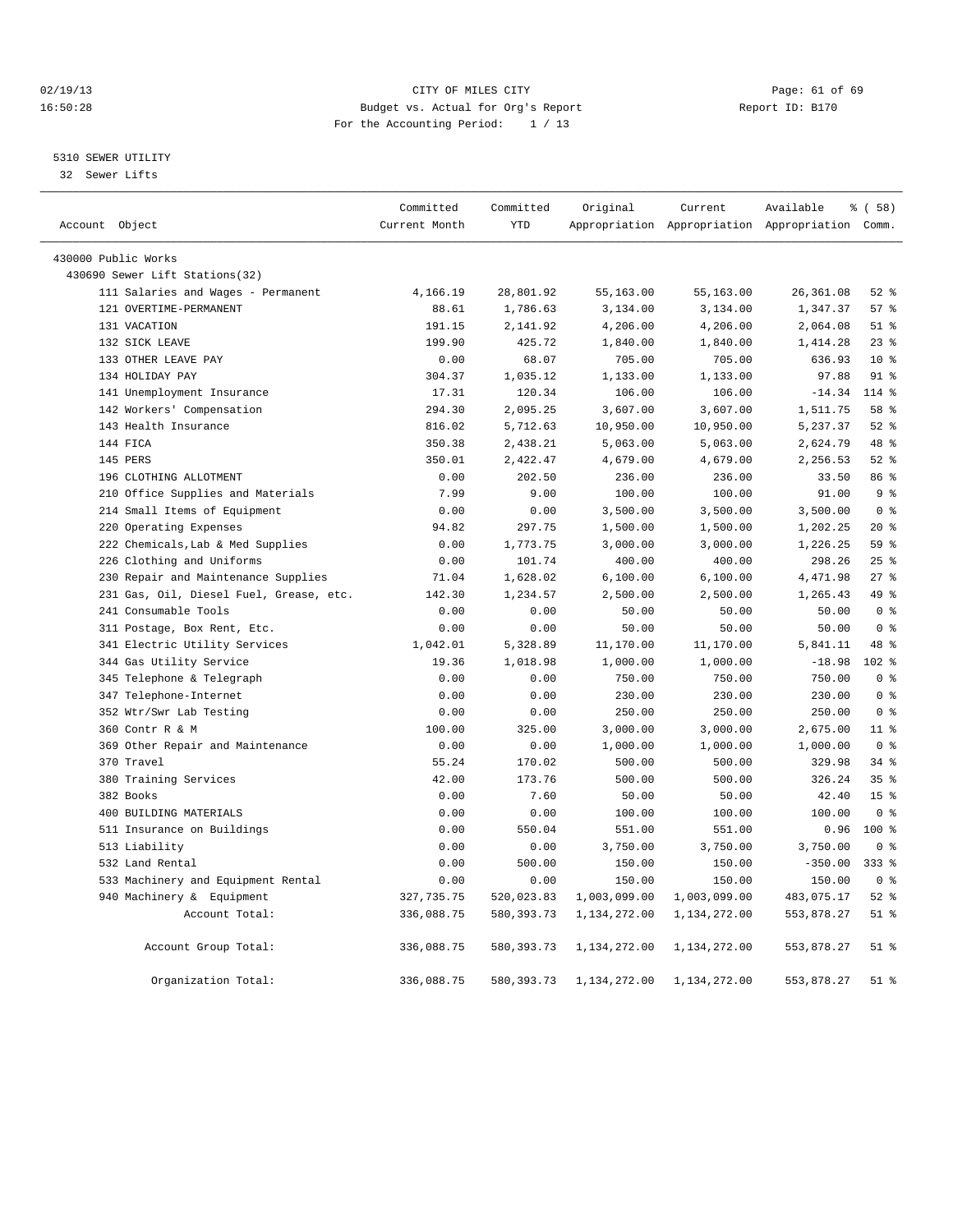## 02/19/13 Page: 62 of 69 16:50:28 Budget vs. Actual for Org's Report Report ID: B170 For the Accounting Period: 1 / 13

————————————————————————————————————————————————————————————————————————————————————————————————————————————————————————————————————

## 5310 SEWER UTILITY

33 Sewer Plant

|                                                                | Committed     | Committed  | Original     | Current                                         | Available                     | १ ( 58)         |
|----------------------------------------------------------------|---------------|------------|--------------|-------------------------------------------------|-------------------------------|-----------------|
| Account Object                                                 | Current Month | YTD        |              | Appropriation Appropriation Appropriation Comm. |                               |                 |
|                                                                |               |            |              |                                                 |                               |                 |
| 430000 Public Works<br>430640 Sewer Treatment and Disposal(33) |               |            |              |                                                 |                               |                 |
| 111 Salaries and Wages - Permanent                             | 6,652.74      | 45,635.32  | 87,472.00    | 87, 472.00                                      | 41,836.68                     | $52$ $%$        |
| 121 OVERTIME-PERMANENT                                         | 132.78        | 2,679.64   | 6,848.00     | 6,848.00                                        | 4,168.36                      | 39 %            |
| 131 VACATION                                                   | 291.43        | 3,618.70   | 6,309.00     | 6,309.00                                        | 2,690.30                      | 57%             |
| 132 SICK LEAVE                                                 | 299.85        | 657.41     | 2,810.00     | 2,810.00                                        | 2,152.59                      | $23$ $%$        |
| 133 OTHER LEAVE PAY                                            | 0.00          | 102.12     | 1,170.00     | 1,170.00                                        | 1,067.88                      | 9 <sub>8</sub>  |
| 134 HOLIDAY PAY                                                | 456.02        | 1,551.79   | 2,167.00     | 2,167.00                                        | 615.21                        | 72 %            |
| 141 Unemployment Insurance                                     | 27.39         | 190.82     | 171.00       | 171.00                                          | $-19.82$                      | 112 %           |
| 142 Workers' Compensation                                      | 463.63        | 3,298.85   | 5,892.00     | 5,892.00                                        | 2,593.15                      | 56 %            |
| 143 Health Insurance                                           | 1,269.34      | 8,885.62   | 16,534.00    | 16,534.00                                       | 7,648.38                      | 54 %            |
| 144 FICA                                                       | 556.33        | 3,873.49   | 8,169.00     | 8,169.00                                        | 4,295.51                      | 47 %            |
| 145 PERS                                                       | 553.76        | 3,835.05   | 7,549.00     | 7,549.00                                        | 3,713.95                      | $51$ %          |
| 196 CLOTHING ALLOTMENT                                         | 0.00          | 315.00     | 351.00       | 351.00                                          | 36.00                         | 90%             |
| 210 Office Supplies and Materials                              | 116.84        | 118.35     | 150.00       | 150.00                                          | 31.65                         | 79 %            |
| 214 Small Items of Equipment                                   | 46.97         | 296.96     | 15,000.00    | 15,000.00                                       | 14,703.04                     | 2 <sup>°</sup>  |
| 220 Operating Expenses                                         | 391.94        | 1,045.88   | 3,000.00     | 3,000.00                                        | 1,954.12                      | 35%             |
| 222 Chemicals, Lab & Med Supplies                              | 488.76        | 4,315.66   | 7,000.00     | 7,000.00                                        | 2,684.34                      | 62 %            |
| 226 Clothing and Uniforms                                      | 0.00          | 169.78     | 500.00       | 500.00                                          | 330.22                        | $34$ $%$        |
| 230 Repair and Maintenance Supplies                            | 80.40         | 2,766.57   | 11,000.00    | 11,000.00                                       | 8,233.43                      | 25%             |
| 231 Gas, Oil, Diesel Fuel, Grease, etc.                        | 117.54        | 550.21     | 2,000.00     | 2,000.00                                        | 1,449.79                      | 28 %            |
| 241 Consumable Tools                                           | 0.00          | 0.00       | 50.00        | 50.00                                           | 50.00                         | 0 <sup>8</sup>  |
| 300 PURCHASED SERVICES                                         | 0.00          | 0.00       | 750.00       | 750.00                                          | 750.00                        | 0 <sup>8</sup>  |
| 311 Postage, Box Rent, Etc.                                    | 5.70          | 29.15      | 100.00       | 100.00                                          | 70.85                         | 29 %            |
| 320 Printing, Duplicating, Typing &                            | 0.00          | 0.00       | 100.00       | 100.00                                          | 100.00                        | 0 <sup>8</sup>  |
| 330 Publicity, Subscriptions & Dues                            | 0.00          | 0.00       | 100.00       | 100.00                                          | 100.00                        | 0 <sup>8</sup>  |
| 334 Memberships, Registrations & Dues                          | 0.00          | 40.00      | 700.00       | 700.00                                          | 660.00                        | 6 <sup>°</sup>  |
| 341 Electric Utility Services                                  | 4,887.11      | 27,555.90  | 49,000.00    | 49,000.00                                       | 21,444.10                     | 56%             |
| 342 Water Utility Services                                     | 72.03         | 626.67     | 800.00       | 800.00                                          | 173.33                        | 78 %            |
| 343 Sewer Utility Services                                     | 21.33         | 140.31     | 225.00       | 225.00                                          | 84.69                         | 62 %            |
| 345 Telephone & Telegraph                                      | 138.43        | 327.12     | 800.00       | 800.00                                          | 472.88                        | 41 %            |
| 346 Garbage Service                                            | 0.00          | 94.82      | 250.00       | 250.00                                          | 155.18                        | 38 %            |
| 347 Telephone-Internet                                         | 45.60         | 273.60     | 250.00       | 250.00                                          | $-23.60$                      | 109 %           |
| 350 Professional Services                                      | 735.50        | 735.50     | 500.00       | 500.00                                          | $-235.50$                     | 147 %           |
| 352 Wtr/Swr Lab Testing                                        | 2,004.00      | 2,213.85   | 14,470.00    | 14,470.00                                       | 12,256.15                     | 15 <sup>°</sup> |
| 357 Architectual, Engineering Serv Etc.                        | 0.00          | 1,997.70   | 15,000.00    | 15,000.00                                       | 13,002.30                     | $13*$           |
| 360 Contr R & M                                                | 22.80         | 589.63     | 10,000.00    | 10,000.00                                       | 9,410.37                      | 6 %             |
| 363 R&M Vehicles/Equip/Labor-PW                                | 411.93        | 2,943.30   | 8,000.00     | 8,000.00                                        | 5,056.70                      | 37%             |
| 369 Other Repair and Maintenance                               | 0.00          | 0.00       | 1,000.00     | 1,000.00                                        | 1,000.00                      | 0 %             |
| 370 Travel                                                     | 82.87         | 255.06     | 1,000.00     | 1,000.00                                        | 744.94                        | $26$ %          |
| 380 Training Services                                          | 28.00         | 225.66     | 1,000.00     | 1,000.00                                        | 774.34                        | $23*$           |
| 382 Books                                                      | 0.00          | 94.80      | 200.00       | 200.00                                          | 105.20                        | 47 %            |
| 400 BUILDING MATERIALS                                         | 0.00          | 0.00       | 100.00       | 100.00                                          | 100.00                        | 0 <sup>8</sup>  |
| 511 Insurance on Buildings                                     | 0.00          | 6,486.38   | 6,487.00     | 6,487.00                                        | 0.62                          | 100 %           |
| 512 Insurance on Vehicles & Equipment                          | 0.00          | 254.40     | 255.00       | 255.00                                          | 0.60                          | $100$ %         |
| 513 Liability                                                  | 0.00          | 0.00       | 2,000.00     | 2,000.00                                        | 2,000.00                      | 0 <sup>8</sup>  |
| 533 Machinery and Equipment Rental                             | 0.00          | 0.00       | 2,000.00     | 2,000.00                                        | 2,000.00                      | 0 <sup>8</sup>  |
| 810 Losses (Bad debt expense - Enterprise                      | 0.00          | 0.00       | 3,750.00     | 3,750.00                                        | 3,750.00                      | 0 <sup>8</sup>  |
| 940 Machinery & Equipment                                      | 76,475.00     | 305,829.89 | 2,198,488.00 |                                                 | 2, 198, 488.00 1, 892, 658.11 | 14 %            |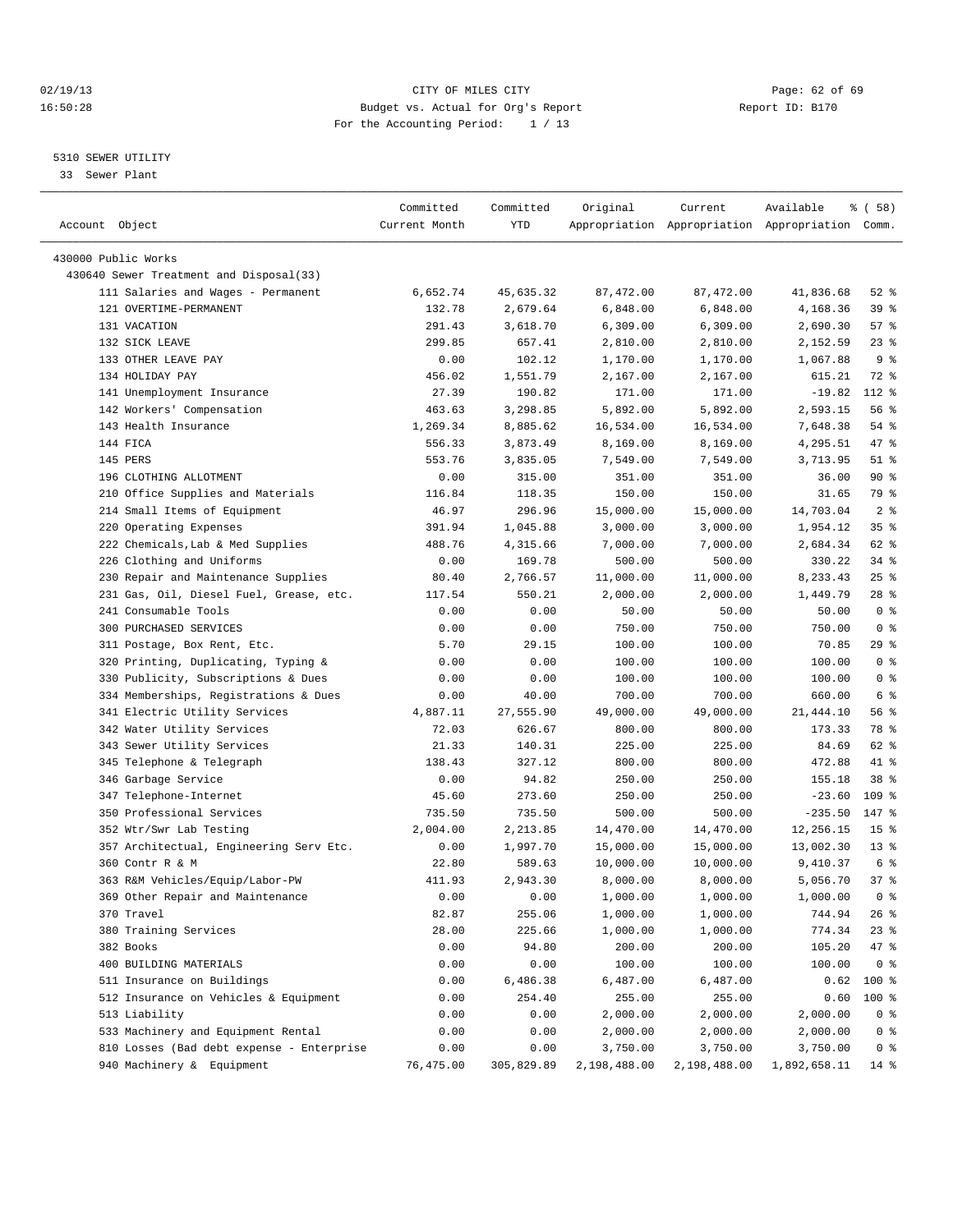## 02/19/13 Page: 63 of 69 16:50:28 Budget vs. Actual for Org's Report Report ID: B170 For the Accounting Period: 1 / 13

## 5310 SEWER UTILITY

33 Sewer Plant

| Account Object                                                          | Committed<br>Current Month | Committed<br><b>YTD</b> | Original                                          | Current<br>Appropriation Appropriation | Available<br>Appropriation | % (58)<br>Comm. |
|-------------------------------------------------------------------------|----------------------------|-------------------------|---------------------------------------------------|----------------------------------------|----------------------------|-----------------|
| Account Total:                                                          | 96,876.02                  | 434,620.96              | 2,501,467.00                                      | 2,501,467.00                           | 2,066,846.04               | $17$ %          |
| Account Group Total:                                                    | 96,876.02                  | 434,620.96              | 2,501,467.00                                      | 2,501,467.00                           | 2,066,846.04               | $17*$           |
| 520000 OTHER FINANCING USES<br>521000 Interfund Operating Transfers Out |                            |                         |                                                   |                                        |                            |                 |
| 820 Transfers to Other Funds                                            | 0.00                       | 0.00                    | 6,420.00                                          | 6,420.00                               | 6,420.00                   | 0 <sup>8</sup>  |
| Account Total:                                                          | 0.00                       | 0.00                    | 6,420.00                                          | 6,420.00                               | 6,420.00                   | 0 <sup>8</sup>  |
| Account Group Total:                                                    | 0.00                       | 0.00                    | 6,420.00                                          | 6,420.00                               | 6,420.00                   | 0 <sup>8</sup>  |
| Organization Total:                                                     | 96,876.02                  | 434,620.96              | 2,507,887.00                                      | 2,507,887.00                           | 2,073,266.04               | $17*$           |
|                                                                         |                            |                         |                                                   |                                        |                            |                 |
| Fund Total:                                                             |                            |                         | 467,974.64 1,323,149.68 4,413,647.00 4,413,647.00 |                                        | $3.090.497.32$ 30 %        |                 |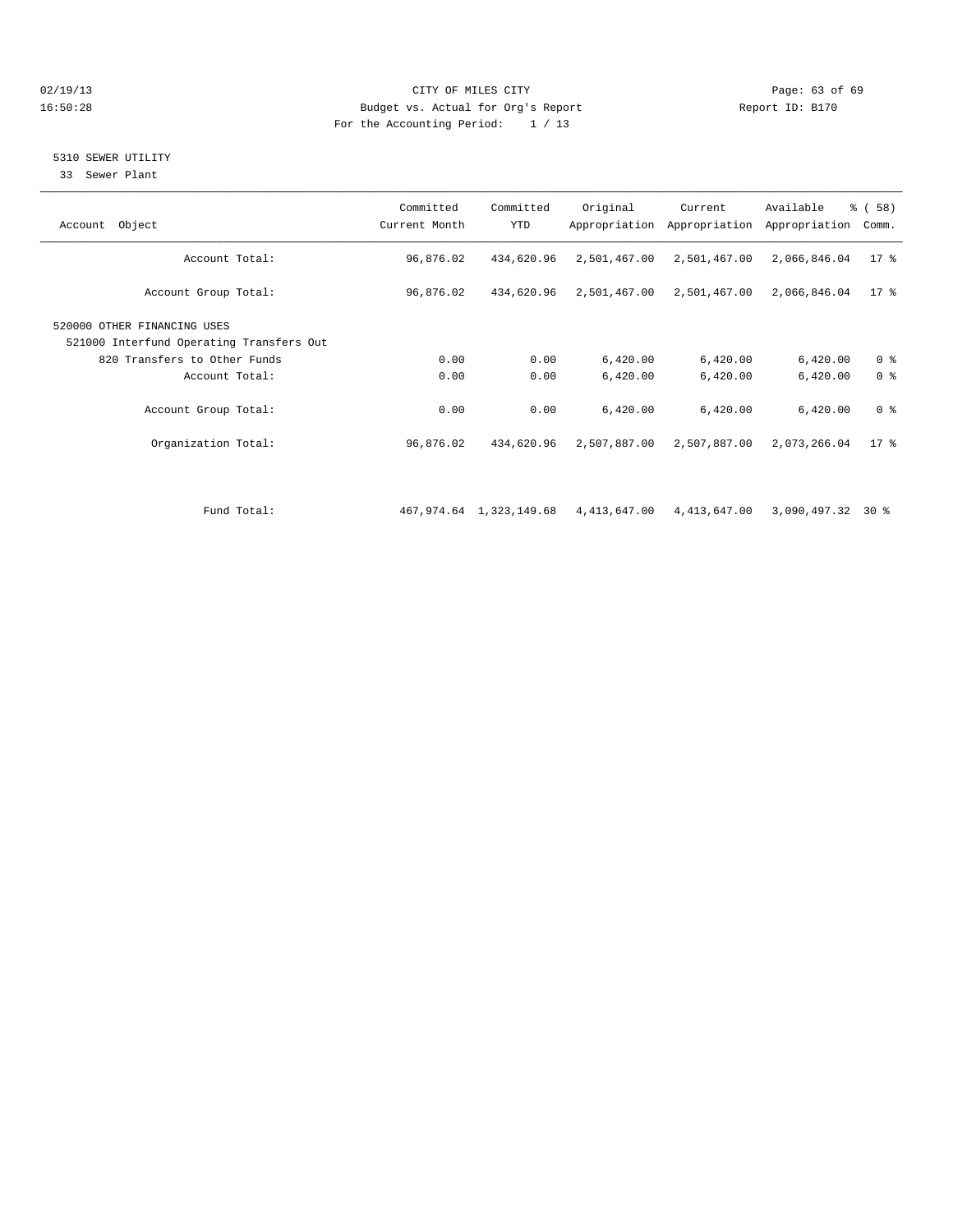## 02/19/13 Page: 64 of 69 16:50:28 Budget vs. Actual for Org's Report Changer Report ID: B170 For the Accounting Period: 1 / 13

————————————————————————————————————————————————————————————————————————————————————————————————————————————————————————————————————

### 5510 AMBULANCE FUND

10 Ambulance

| Account Object<br>Current Month<br>YTD<br>Appropriation Appropriation Appropriation Comm.<br>420000 PUBLIC SAFETY |            |                 |
|-------------------------------------------------------------------------------------------------------------------|------------|-----------------|
|                                                                                                                   |            |                 |
|                                                                                                                   |            |                 |
| 420730 Emergency Medical Services-Ambulance                                                                       |            |                 |
| 111 Salaries and Wages - Permanent<br>21,825.35<br>150,220.95<br>273,451.00<br>273,451.00                         | 123,230.05 | 55%             |
| 112 SALARIES AND WAGES - PART PAID<br>3,000.00<br>0.00<br>2,313.07<br>3,000.00                                    | 686.93     | 77 %            |
| 121 OVERTIME-PERMANENT<br>44,799.14<br>65,000.00<br>65,000.00<br>6,241.73                                         | 20,200.86  | 69 %            |
| 131 VACATION<br>543.77<br>8,032.63<br>8,624.00<br>8,624.00                                                        | 591.37     | $93$ $%$        |
| 132 SICK LEAVE<br>15,000.00<br>312.65<br>4,565.10<br>15,000.00                                                    | 10,434.90  | $30*$           |
| 133 OTHER LEAVE PAY<br>0.00<br>222.83<br>950.00<br>950.00                                                         | 727.17     | $23$ $%$        |
| 134 HOLIDAY PAY<br>1,642.81<br>5,033.31<br>7,500.00<br>7,500.00                                                   | 2,466.69   | 67 %            |
| 141 Unemployment Insurance<br>106.93<br>746.54<br>957.00<br>957.00                                                | 210.46     | 78 %            |
| 142 Workers' Compensation<br>917.34<br>6,744.36<br>9,708.00<br>9,708.00                                           | 2,963.64   | 69 %            |
| 3,954.11<br>143 Health Insurance<br>27,497.61<br>45,469.00<br>45,469.00                                           | 17,971.39  | 60 %            |
| 144 FICA<br>536.55<br>3,816.97<br>4,484.00<br>4,484.00                                                            | 667.03     | 85%             |
| 145 PERS<br>107.60<br>683.98<br>591.00<br>591.00                                                                  | $-92.98$   | $116$ %         |
| 147 Firemen's Pension<br>2,922.63<br>20,292.94<br>38,067.00<br>38,067.00                                          | 17,774.06  | 53%             |
| 196 CLOTHING ALLOTMENT<br>100.00<br>0.00<br>0.00<br>100.00                                                        | 100.00     | 0 <sup>8</sup>  |
| 210 Office Supplies and Materials<br>0.00<br>573.56<br>1,300.00<br>1,300.00                                       | 726.44     | 44 %            |
| 214 Small Items of Equipment<br>183.72<br>1,325.12<br>3,800.00<br>3,800.00                                        | 2,474.88   | 35%             |
| 220 Operating Expenses<br>50.00<br>615.25<br>4,000.00<br>4,000.00                                                 | 3,384.75   | 15 <sup>8</sup> |
| 222 Chemicals, Lab & Med Supplies<br>7,655.85<br>7,000.00<br>608.46<br>7,000.00                                   | $-655.85$  | 109 %           |
| 226 Clothing and Uniforms<br>0.00<br>125.00<br>125.00<br>0.00                                                     | 125.00     | 0 <sup>8</sup>  |
| 230 Repair and Maintenance Supplies<br>5,000.00<br>224.62<br>973.27<br>5,000.00                                   | 4,026.73   | 19 <sup>°</sup> |
| 231 Gas, Oil, Diesel Fuel, Grease, etc.<br>18,000.00<br>1,248.30<br>9,075.20<br>18,000.00                         | 8,924.80   | 50%             |
| 241 Consumable Tools<br>0.00<br>0.00<br>50.00<br>50.00                                                            | 50.00      | 0 <sup>8</sup>  |
| 300 PURCHASED SERVICES<br>0.00<br>2,500.00<br>0.00<br>2,500.00                                                    | 2,500.00   | 0 <sup>8</sup>  |
| 311 Postage, Box Rent, Etc.<br>30.10<br>283.60<br>900.00<br>900.00                                                | 616.40     | 32 %            |
| 320 Printing, Duplicating, Typing &<br>0.00<br>336.54<br>250.00<br>250.00                                         | $-86.54$   | $135$ %         |
| 330 Publicity, Subscriptions & Dues<br>0.00<br>0.00<br>150.00<br>150.00                                           | 150.00     | 0 <sup>8</sup>  |
| 334 Memberships, Registrations & Dues<br>150.00<br>150.00<br>0.00<br>0.00                                         | 150.00     | 0 <sup>8</sup>  |
| 341 Electric Utility Services<br>248.85<br>1,349.11<br>2,500.00<br>2,500.00                                       | 1,150.89   | 54 %            |
| 342 Water Utility Services<br>23.54<br>196.40<br>350.00<br>350.00                                                 | 153.60     | 56%             |
| 343 Sewer Utility Services<br>102.32<br>175.00<br>15.17<br>175.00                                                 | 72.68      | 58 %            |
| 344 Gas Utility Service<br>244.38<br>430.08<br>2,000.00<br>2,000.00                                               | 1,569.92   | $22$ %          |
| 345 Telephone & Telegraph<br>115.88<br>997.02<br>1,500.00<br>1,500.00                                             | 502.98     | 66 %            |
| 346 Garbage Service<br>0.00<br>529.82<br>500.00<br>500.00                                                         | $-29.82$   | $106$ %         |
| 347 Telephone-Internet<br>28.24<br>169.44<br>300.00<br>300.00                                                     | 130.56     | 56 %            |
| 350 Professional Services<br>3,461.39<br>10,836.88<br>28,000.00<br>28,000.00                                      | 17,163.12  | 39%             |
| 0.00<br>949.00<br>1,000.00<br>352 Wtr/Swr Lab Testing<br>1,000.00                                                 | 51.00      | 95%             |
| 360 Contr R & M<br>0.00<br>290.40<br>1,000.00<br>1,000.00                                                         | 709.60     | $29$ %          |
| 364 R&M Vehicles - Fire/Amb<br>0.00<br>380.96<br>6,000.00<br>6,000.00                                             | 5,619.04   | 6 <sup>8</sup>  |
| 370 Travel<br>0.00<br>$-213.50$<br>2,500.00<br>2,500.00                                                           | 2,713.50   | -9 %            |
| 380 Training Services<br>0.00<br>0.00<br>2,500.00<br>2,500.00                                                     | 2,500.00   | 0 <sup>8</sup>  |
| 382 Books<br>0.00<br>0.00<br>150.00<br>150.00                                                                     | 150.00     | 0 <sup>8</sup>  |
| 400 BUILDING MATERIALS<br>0.00<br>705.74<br>1,000.00<br>1,000.00                                                  | 294.26     | 71 %            |
| 512 Insurance on Vehicles & Equipment<br>0.00<br>2,191.41<br>2,192.00<br>2,192.00                                 | 0.59       | 100 %           |
| 810 Losses (Bad debt expense - Enterprise<br>0.00<br>6,038.17<br>72,000.00<br>72,000.00                           | 65,961.83  | 8 %             |
| 811 Contractual Allowances (Ambl)<br>35, 223.42<br>163, 258.45<br>170,000.00<br>170,000.00                        | 6,741.55   | 96 %            |
| Account Total:<br>80,817.54<br>484,019.52<br>809,793.00<br>809,793.00                                             | 325,773.48 | 60 %            |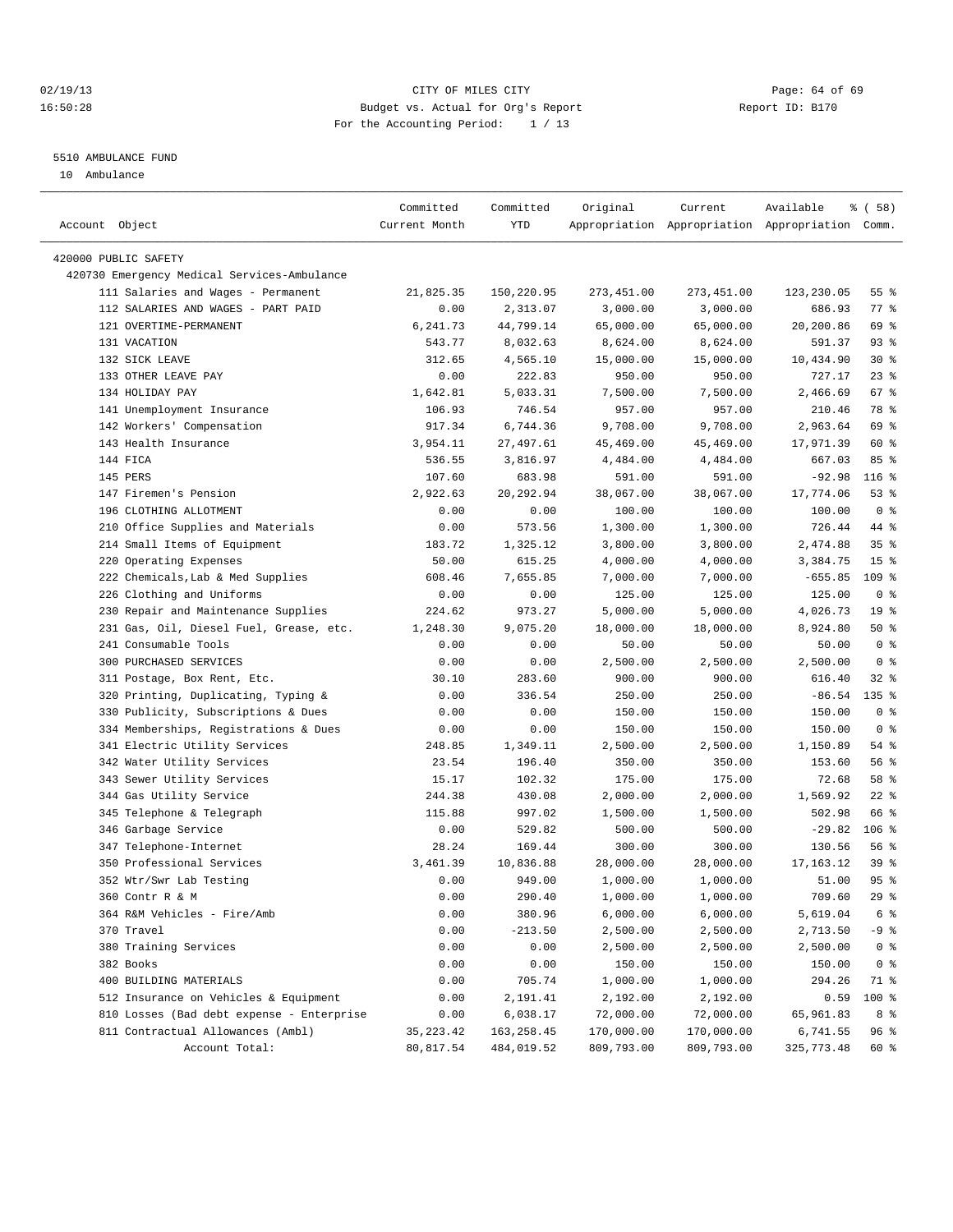## 02/19/13 Page: 65 of 69 16:50:28 Budget vs. Actual for Org's Report Report ID: B170 For the Accounting Period: 1 / 13

## 5510 AMBULANCE FUND

10 Ambulance

| Account Object                           | Committed<br>Current Month | Committed<br><b>YTD</b> | Original   | Current    | Available<br>Appropriation Appropriation Appropriation | % (58)<br>Comm. |  |
|------------------------------------------|----------------------------|-------------------------|------------|------------|--------------------------------------------------------|-----------------|--|
| Account Group Total:                     | 80, 817.54                 | 484,019.52              | 809,793.00 | 809,793.00 | 325, 773.48                                            | 60 %            |  |
| 490000 DEBT SERVICE                      |                            |                         |            |            |                                                        |                 |  |
| 490500 Other Debt Service Payments       |                            |                         |            |            |                                                        |                 |  |
| 602 Prpl-Ambulance                       | 12,469.94                  | 24,831.00               | 24,831.00  | 24,831.00  | 0.00                                                   | $100*$          |  |
| 629 Interest-Ambulance                   | 647.91                     | 1,365.61                | 1,366.00   | 1,366.00   | 0.39                                                   | $100*$          |  |
| Account Total:                           | 13, 117.85                 | 26,196.61               | 26,197.00  | 26,197.00  | 0.39                                                   | $100*$          |  |
| Account Group Total:                     | 13, 117.85                 | 26,196.61               | 26,197.00  | 26,197.00  |                                                        | $0.39$ 100 %    |  |
| 510000 MISCELLANEOUS                     |                            |                         |            |            |                                                        |                 |  |
| 510330 Comprehensive Liability Insurance |                            |                         |            |            |                                                        |                 |  |
| 513 Liability                            | 0.00                       | 12,378.45               | 12,378.00  | 12,378.00  | $-0.45$                                                | 100 %           |  |
| Account Total:                           | 0.00                       | 12,378.45               | 12,378.00  | 12,378.00  | $-0.45$                                                | 100 %           |  |
| Account Group Total:                     | 0.00                       | 12,378.45               | 12,378.00  | 12,378.00  |                                                        | $-0.45$ 100 %   |  |
| 520000 OTHER FINANCING USES              |                            |                         |            |            |                                                        |                 |  |
| 521000 Interfund Operating Transfers Out |                            |                         |            |            |                                                        |                 |  |
| 820 Transfers to Other Funds             | 12,047.83                  | 24, 334.81              | 34,574.00  | 34,574.00  | 10,239.19                                              | 70 %            |  |
| Account Total:                           | 12,047.83                  | 24, 334.81              | 34,574.00  | 34,574.00  | 10,239.19                                              | 70 %            |  |
| Account Group Total:                     | 12,047.83                  | 24, 334.81              | 34,574.00  | 34,574.00  | 10,239.19                                              | 70 %            |  |
| Organization Total:                      | 105,983.22                 | 546,929.39              | 882,942.00 | 882,942.00 | 336,012.61                                             | $62$ $%$        |  |
|                                          |                            |                         |            |            |                                                        |                 |  |
| Fund Total:                              | 105,983.22                 | 546, 929.39             | 882,942.00 | 882,942.00 | 336,012.61 62 %                                        |                 |  |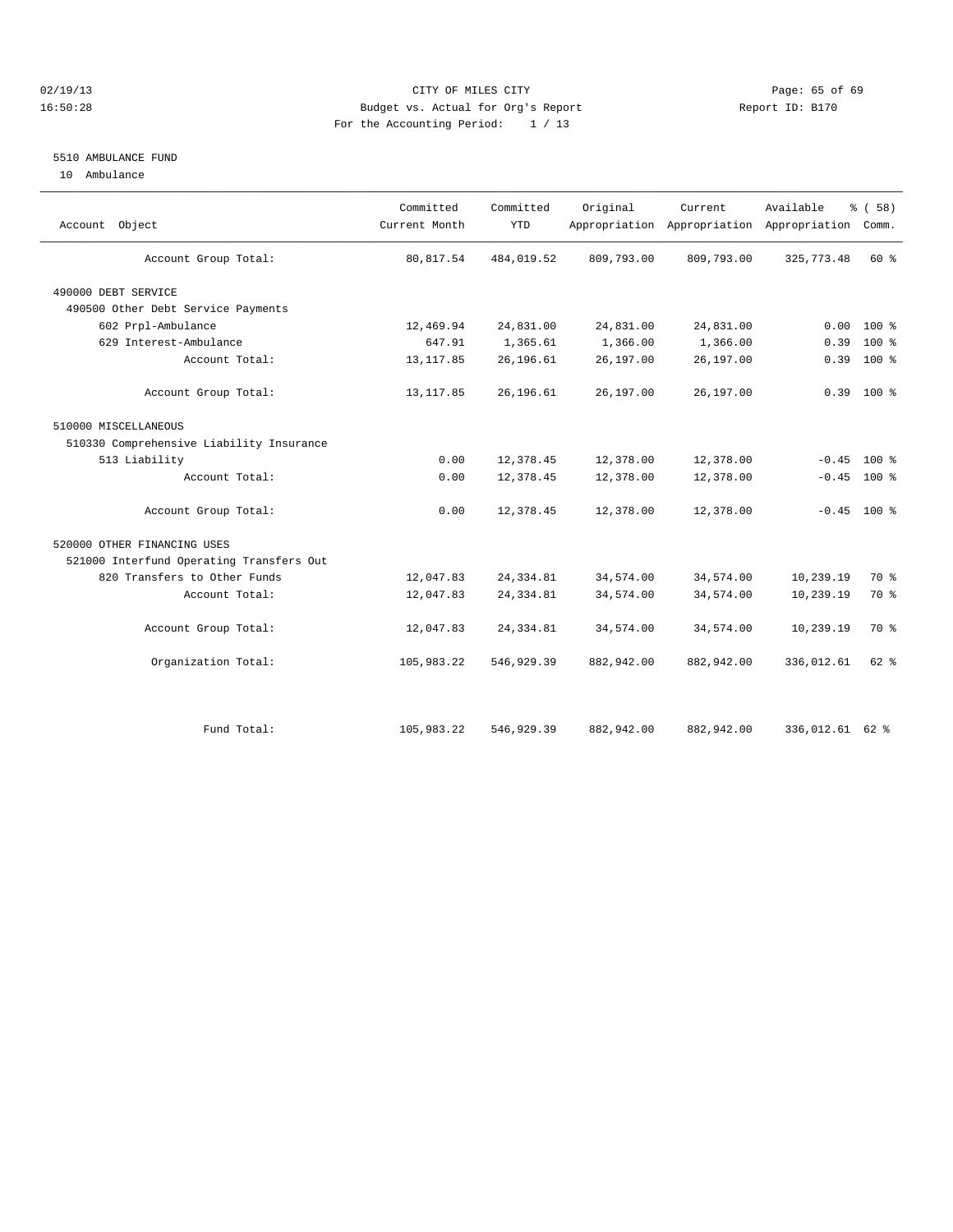## 02/19/13 Page: 66 of 69 16:50:28 Budget vs. Actual for Org's Report Report ID: B170 For the Accounting Period: 1 / 13

————————————————————————————————————————————————————————————————————————————————————————————————————————————————————————————————————

## 5610 AIRPORT OPERATING

87 Airport

| Account Object                             | Committed<br>Current Month | Committed<br>YTD | Original   | Current    | Available<br>Appropriation Appropriation Appropriation Comm. | १ ( 58)           |
|--------------------------------------------|----------------------------|------------------|------------|------------|--------------------------------------------------------------|-------------------|
|                                            |                            |                  |            |            |                                                              |                   |
| 430000 Public Works                        |                            |                  |            |            |                                                              |                   |
| 430300 Airport(87)                         |                            |                  |            |            |                                                              |                   |
| 111 Salaries and Wages - Permanent         | 4,693.17                   | 36, 514.47       | 81,458.00  | 81,458.00  | 44,943.53                                                    | 45 %              |
| 121 OVERTIME-PERMANENT                     | 770.56                     | 18, 139.84       | 3,611.00   | 3,611.00   | $-14,528.84$                                                 | $502$ %           |
| 131 VACATION                               | 0.00                       | 2,281.15         | 0.00       | 0.00       | $-2, 281.15$                                                 | $***$ 8           |
| 132 SICK LEAVE                             | 0.00                       | 456.23           | 0.00       | 0.00       | $-456.23$                                                    | $***$ $-$         |
| 133 OTHER LEAVE PAY                        | 0.00                       | 0.00             | 3,416.00   | 3,416.00   | 3,416.00                                                     | 0 <sup>8</sup>    |
| 134 HOLIDAY PAY                            | 192.60                     | 576.60           | 0.00       | 0.00       | $-576.60$                                                    | $***$ $-$         |
| 141 Unemployment Insurance                 | 19.80                      | 203.45           | 310.00     | 310.00     | 106.55                                                       | 66 %              |
| 142 Workers' Compensation                  | 289.02                     | 2,812.92         | 4,823.00   | 4,823.00   | 2,010.08                                                     | 58 %              |
| 143 Health Insurance                       | 604.50                     | 6,043.98         | 14,504.00  | 14,504.00  | 8,460.02                                                     | 42 %              |
| 144 FICA                                   | 432.73                     | 4,446.10         | 6,769.00   | 6,769.00   | 2,322.90                                                     | 66 %              |
| 145 PERS                                   | 293.85                     | 3,780.22         | 6, 256.00  | 6,256.00   | 2,475.78                                                     | 60 %              |
| 196 CLOTHING ALLOTMENT                     | 0.00                       | 150.00           | 300.00     | 300.00     | 150.00                                                       | 50%               |
| 210 Office Supplies and Materials          | 0.00                       | 423.52           | 700.00     | 700.00     | 276.48                                                       | 61 %              |
| 214 Small Items of Equipment               | 0.00                       | 314.95           | 3,500.00   | 3,500.00   | 3,185.05                                                     | 9 <sup>8</sup>    |
| 220 Operating Expenses                     | 4,194.61                   | 11,537.90        | 3,000.00   | 3,000.00   | $-8,537.90$                                                  | 385 %             |
| 230 Repair and Maintenance Supplies        | 792.39                     | 10,622.99        | 13,000.00  | 13,000.00  | 2,377.01                                                     | $82$ $%$          |
| 231 Gas, Oil, Diesel Fuel, Grease, etc.    | 684.67                     | 3,151.64         | 6,000.00   | 6,000.00   | 2,848.36                                                     | 53%               |
| 237 Aviation Fuel                          | 0.00                       | 441,873.00       | 300,000.00 | 300,000.00 | $-141,873.00$                                                | 147 %             |
| Tires, Tubes Etc.<br>239                   | 0.00                       | 374.00           | 0.00       | 0.00       | $-374.00$                                                    | $***$ $-$         |
| 250 Supplies for Resale                    | 0.00                       | 0.00             | 1,000.00   | 1,000.00   | 1,000.00                                                     | 0 <sup>8</sup>    |
| 311 Postage, Box Rent, Etc.                | 0.00                       | 52.75            | 250.00     | 250.00     | 197.25                                                       | $21$ %            |
| 319 Other Communication and Transportation | 0.00                       | 111.08           | 250.00     | 250.00     | 138.92                                                       | 44 %              |
| 330 Publicity, Subscriptions & Dues        | 0.00                       | 0.00             | 100.00     | 100.00     | 100.00                                                       | 0 <sup>8</sup>    |
| 334 Memberships, Registrations & Dues      | 0.00                       | 0.00             | 1,250.00   | 1,250.00   | 1,250.00                                                     | 0 <sup>8</sup>    |
| 341 Electric Utility Services              | 901.15                     | 5,902.31         | 9,000.00   | 9,000.00   | 3,097.69                                                     | 66 %              |
| 344 Gas Utility Service                    | 825.08                     | 1,877.77         | 5,000.00   | 5,000.00   | 3,122.23                                                     | 38 %              |
| 345 Telephone & Telegraph                  | 163.30                     | 1,753.64         | 2,500.00   | 2,500.00   | 746.36                                                       | 70 %              |
| 347 Telephone-Internet                     | 0.00                       | 186.28           | 450.00     | 450.00     | 263.72                                                       | 41 %              |
| Professional Services<br>350               | 150.00                     | 1,746.25         | 5,000.00   | 5,000.00   | 3, 253. 75                                                   | 35 <sup>8</sup>   |
| 360 Contr R & M                            | 0.00                       | 823.10           | 3,000.00   | 3,000.00   | 2,176.90                                                     | $27$ %            |
| 363 R&M Vehicles/Equip/Labor-PW            | 0.00                       | 94.73            | 1,000.00   | 1,000.00   | 905.27                                                       | 9 <sub>8</sub>    |
| 367 Plumbing, Heating, Electrical          | 0.00                       | 434.13           | 2,500.00   | 2,500.00   | 2,065.87                                                     | $17*$             |
| 370 Travel                                 | 0.00                       | 0.00             | 500.00     | 500.00     | 500.00                                                       | 0 <sup>8</sup>    |
| 380 Training Services                      | 0.00                       | 0.00             | 200.00     | 200.00     | 200.00                                                       | 0 <sup>8</sup>    |
| 511 Insurance on Buildings                 | 0.00                       | 3,319.49         | 3,320.00   | 3,320.00   | 0.51                                                         | 100 %             |
| 512 Insurance on Vehicles & Equipment      | 0.00                       | 1,908.07         | 1,909.00   | 1,909.00   | 0.93                                                         | $100*$            |
| 940 Machinery & Equipment                  | 0.00                       | 0.00             | 10,000.00  | 10,000.00  | 10,000.00                                                    | 0 <sup>8</sup>    |
| Account Total:                             | 15,007.43                  | 561,912.56       | 494,876.00 | 494,876.00 | $-67,036.56$ 114 %                                           |                   |
| 430376 FAA Grant                           |                            |                  |            |            |                                                              |                   |
| 933 2010 State Aero Grant Match            | 0.00                       | 0.00             | 5,000.00   | 5,000.00   | 5,000.00                                                     | 0 %               |
| 937 2010 FAA Match                         | 0.00                       | 0.00             | 15,000.00  | 15,000.00  | 15,000.00                                                    | $0$ %             |
| 938 2010 FAA Grant                         | 3,767.18                   | 3,767.18         | 180,000.00 | 180,000.00 | 176,232.82                                                   | $2$ $\frac{6}{9}$ |
| Account Total:                             | 3,767.18                   | 3,767.18         | 200,000.00 | 200,000.00 | 196,232.82                                                   | 2 <sup>8</sup>    |
| 430730 Source of Supply                    |                            |                  |            |            |                                                              |                   |
| 400 BUILDING MATERIALS                     | 0.00                       | 40.18            | 0.00       | 0.00       | $-40.18$ *** \$                                              |                   |
|                                            |                            |                  |            |            |                                                              |                   |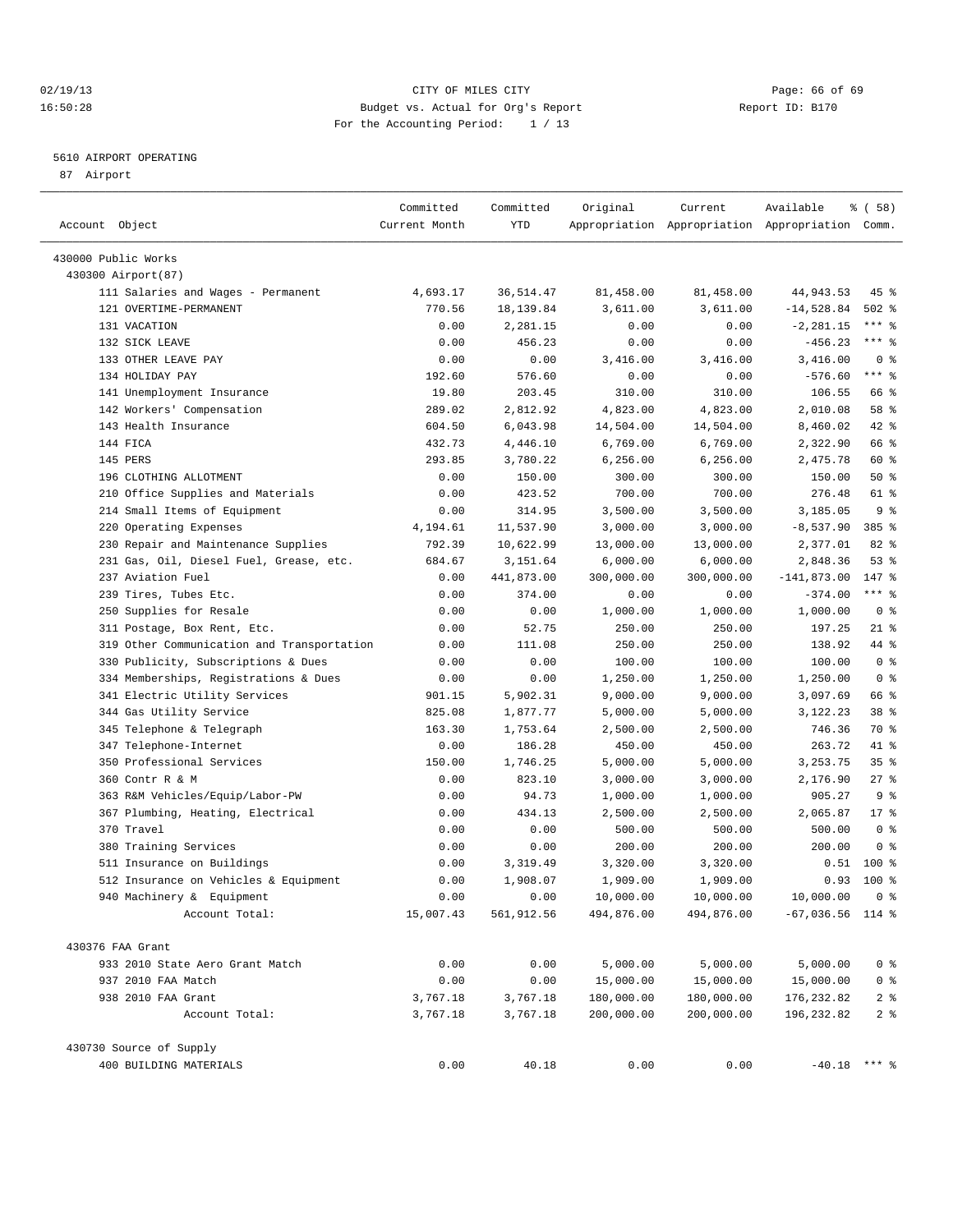## 02/19/13 Page: 67 of 69 16:50:28 Budget vs. Actual for Org's Report Report ID: B170 For the Accounting Period: 1 / 13

## 5610 AIRPORT OPERATING

87 Airport

| Object                                   | Committed<br>Current Month | Committed<br><b>YTD</b> | Original   | Current    | Available<br>Appropriation Appropriation Appropriation Comm. | % (58)         |
|------------------------------------------|----------------------------|-------------------------|------------|------------|--------------------------------------------------------------|----------------|
| Account                                  |                            |                         |            |            |                                                              |                |
| Account Total:                           | 0.00                       | 40.18                   | 0.00       | 0.00       | $-40.18$                                                     | $***$ $=$      |
| Account Group Total:                     | 18,774.61                  | 565,719.92              | 694,876.00 | 694,876.00 | 129, 156.08                                                  | $81*$          |
| 490000 DEBT SERVICE                      |                            |                         |            |            |                                                              |                |
| 490500 Other Debt Service Payments       |                            |                         |            |            |                                                              |                |
| 641 Principal - Aeronautics Loan 08      | 0.00                       | 0.00                    | 4,921.00   | 4,921.00   | 4,921.00                                                     | 0 <sup>8</sup> |
| 642 Interest - Aeronautics Loan 08       | 0.00                       | 0.00                    | 1,249.00   | 1,249.00   | 1,249.00                                                     | 0 <sup>8</sup> |
| Account Total:                           | 0.00                       | 0.00                    | 6, 170.00  | 6,170.00   | 6,170.00                                                     | 0 <sup>°</sup> |
| Account Group Total:                     | 0.00                       | 0.00                    | 6,170.00   | 6,170.00   | 6,170.00                                                     | 0 <sup>8</sup> |
| 510000 MISCELLANEOUS                     |                            |                         |            |            |                                                              |                |
| 510330 Comprehensive Liability Insurance |                            |                         |            |            |                                                              |                |
| 513 Liability                            | 0.00                       | 0.00                    | 5,800.00   | 5,800.00   | 5,800.00                                                     | 0 <sup>8</sup> |
| Account Total:                           | 0.00                       | 0.00                    | 5,800.00   | 5,800.00   | 5,800.00                                                     | 0 <sup>8</sup> |
| Account Group Total:                     | 0.00                       | 0.00                    | 5,800.00   | 5,800.00   | 5,800.00                                                     | 0 <sup>8</sup> |
| 520000 OTHER FINANCING USES              |                            |                         |            |            |                                                              |                |
| 521000 Interfund Operating Transfers Out |                            |                         |            |            |                                                              |                |
| 820 Transfers to Other Funds             | 1,246.75                   | 8,727.25                | 14,961.00  | 14,961.00  | 6,233.75                                                     | $58*$          |
| Account Total:                           | 1,246.75                   | 8,727.25                | 14,961.00  | 14,961.00  | 6,233.75                                                     | 58 %           |
| Account Group Total:                     | 1,246.75                   | 8,727.25                | 14,961.00  | 14,961.00  | 6,233.75                                                     | $58*$          |
| Organization Total:                      | 20,021.36                  | 574,447.17              | 721,807.00 | 721,807.00 | 147, 359.83                                                  | $80*$          |
|                                          |                            |                         |            |            |                                                              |                |
| Fund Total:                              | 20,021.36                  | 574, 447.17             | 721,807.00 | 721,807.00 | 147,359.83 80 %                                              |                |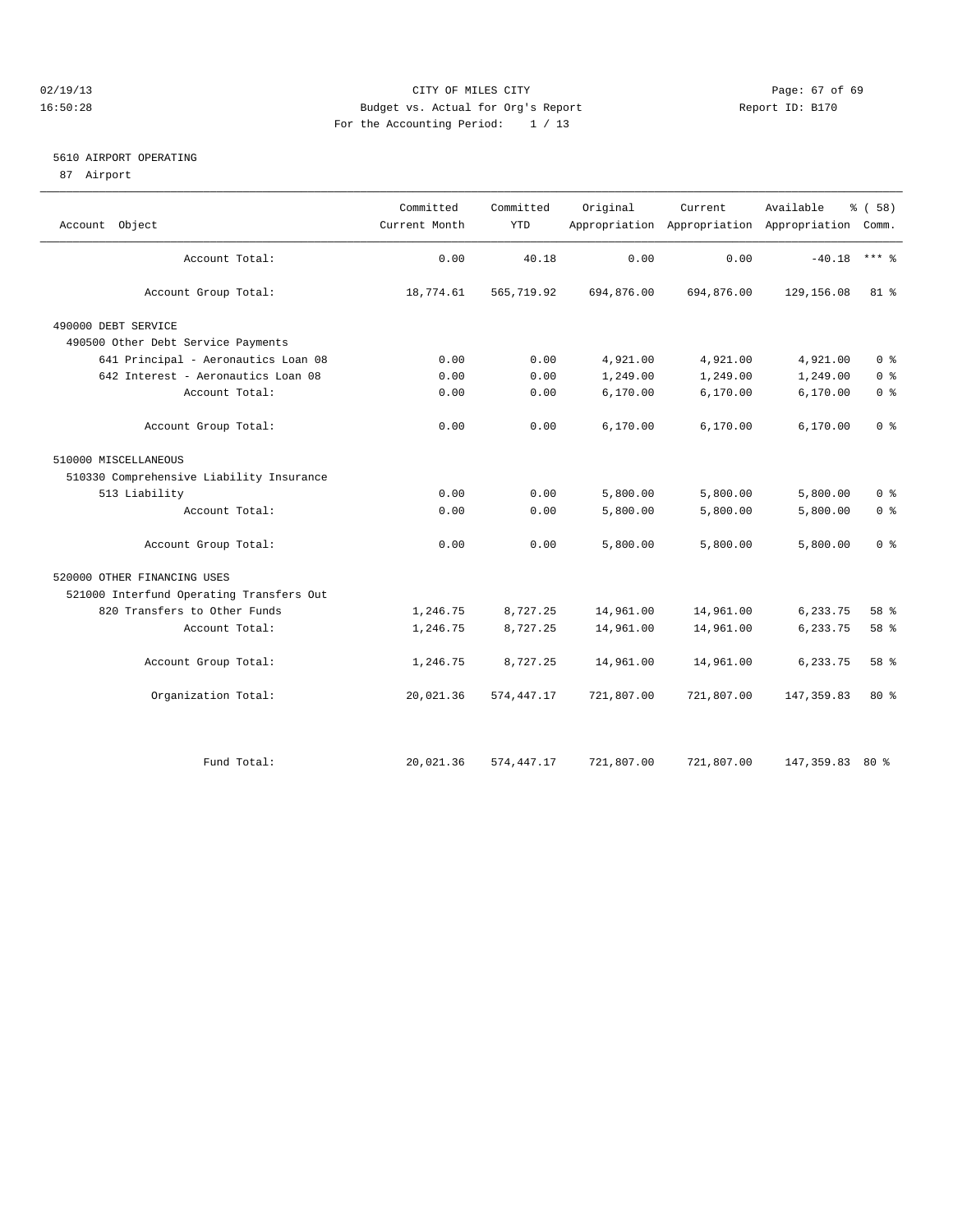## 02/19/13 Page: 68 of 69 16:50:28 Budget vs. Actual for Org's Report Report ID: B170 For the Accounting Period: 1 / 13

## 6040 PUBLIC WORKS

910 Public Works City Garage

| Account Object                           | Committed<br>Current Month | Committed<br><b>YTD</b> | Original   | Current    | Available<br>Appropriation Appropriation Appropriation Comm. | % (58)          |
|------------------------------------------|----------------------------|-------------------------|------------|------------|--------------------------------------------------------------|-----------------|
| 430000 Public Works                      |                            |                         |            |            |                                                              |                 |
| 430220 Operations                        |                            |                         |            |            |                                                              |                 |
| 111 Salaries and Wages - Permanent       | 5,407.68                   | 39,719.94               | 66,928.00  | 66,928.00  | 27,208.06                                                    | 59 %            |
| 121 OVERTIME-PERMANENT                   | 566.33                     | 643.35                  | 1,000.00   | 1,000.00   | 356.65                                                       | 64 %            |
| 131 VACATION                             | 51.66                      | 1,937.67                | 7,000.00   | 7,000.00   | 5,062.33                                                     | $28$ %          |
| 132 SICK LEAVE                           | 881.94                     | 1,385.43                | 4,000.00   | 4,000.00   | 2,614.57                                                     | 35 <sup>8</sup> |
| 133 OTHER LEAVE PAY                      | 0.00                       | 0.00                    | 1,000.00   | 1,000.00   | 1,000.00                                                     | 0 <sup>8</sup>  |
| 134 HOLIDAY PAY                          | 0.00                       | 0.00                    | 3,000.00   | 3,000.00   | 3,000.00                                                     | 0 <sup>8</sup>  |
| 141 Unemployment Insurance               | 24.17                      | 153.91                  | 290.00     | 290.00     | 136.09                                                       | 53%             |
| 142 Workers' Compensation                | 366.17                     | 2,385.56                | 4,520.00   | 4,520.00   | 2,134.44                                                     | 53%             |
| 143 Health Insurance                     | 1,208.65                   | 8,460.59                | 14,721.00  | 14,721.00  | 6,260.41                                                     | 57%             |
| 144 FICA                                 | 524.81                     | 3,339.62                | 6,344.00   | 6,344.00   | 3,004.38                                                     | 53%             |
| 145 PERS                                 | 488.37                     | 3,088.66                | 5,863.00   | 5,863.00   | 2,774.34                                                     | 53%             |
| 196 CLOTHING ALLOTMENT                   | 0.00                       | 300.00                  | 300.00     | 300.00     | 0.00                                                         | 100 %           |
| Office Supplies and Materials<br>210     | 0.00                       | 41.94                   | 500.00     | 500.00     | 458.06                                                       | 8 %             |
| 214 Small Items of Equipment             | 0.00                       | 2,436.44                | 0.00       | 0.00       | $-2,436.44$                                                  | $***$ $-$       |
| 220 Operating Expenses                   | 82.48                      | 1,469.01                | 1,800.00   | 1,800.00   | 330.99                                                       | 82 %            |
| 222 Chemicals, Lab & Med Supplies        | 0.00                       | 0.00                    | 150.00     | 150.00     | 150.00                                                       | 0 <sup>8</sup>  |
| 226 Clothing and Uniforms                | 0.00                       | 0.00                    | 450.00     | 450.00     | 450.00                                                       | 0 <sup>8</sup>  |
| Repair and Maintenance Supplies<br>230   | 12.99                      | 1,154.88                | 500.00     | 500.00     | $-654.88$                                                    | $231$ %         |
| 231 Gas, Oil, Diesel Fuel, Grease, etc.  | 86.35                      | 407.14                  | 1,500.00   | 1,500.00   | 1,092.86                                                     | $27$ %          |
| 241 Consumable Tools                     | 0.00                       | 39.95                   | 100.00     | 100.00     | 60.05                                                        | 40 %            |
| 341 Electric Utility Services            | 483.96                     | 2,763.77                | 5,000.00   | 5,000.00   | 2,236.23                                                     | 55 <sup>8</sup> |
| 342 Water Utility Services               | 104.29                     | 762.98                  | 1,300.00   | 1,300.00   | 537.02                                                       | 59 %            |
| 343 Sewer Utility Services               | 60.43                      | 414.01                  | 750.00     | 750.00     | 335.99                                                       | 55%             |
| 344 Gas Utility Service                  | 237.37                     | 414.57                  | 1,800.00   | 1,800.00   | 1,385.43                                                     | $23$ $%$        |
| 345 Telephone & Telegraph                | 38.43                      | 227.12                  | 750.00     | 750.00     | 522.88                                                       | $30*$           |
| 346 Garbage Service                      | 0.00                       | 142.24                  | 400.00     | 400.00     | 257.76                                                       | 36 <sup>8</sup> |
| 347 Telephone-Internet                   | 11.40                      | 68.40                   | 200.00     | 200.00     | 131.60                                                       | $34$ $%$        |
| 350 Professional Services                | 0.00                       | 77.65                   | 0.00       | 0.00       | $-77.65$                                                     | $***$ $_{8}$    |
| 360 Contr R & M                          | 0.00                       | 990.00                  | 3,600.00   | 3,600.00   | 2,610.00                                                     | $28$ %          |
| 370 Travel                               | 0.00                       | 0.00                    | 200.00     | 200.00     | 200.00                                                       | 0 <sup>8</sup>  |
| 380 Training Services                    | 0.00                       | 75.00                   | 0.00       | 0.00       | $-75.00$                                                     | $***$ $%$       |
| 940 Machinery & Equipment                | 0.00                       | 10,197.00               | 15,000.00  | 15,000.00  | 4,803.00                                                     | 68 %            |
| Account Total:                           | 10,637.48                  | 83,096.83               | 148,966.00 | 148,966.00 | 65,869.17                                                    | 56%             |
| Account Group Total:                     | 10,637.48                  | 83,096.83               | 148,966.00 | 148,966.00 | 65,869.17                                                    | 56%             |
| 510000 MISCELLANEOUS                     |                            |                         |            |            |                                                              |                 |
| 510330 Comprehensive Liability Insurance |                            |                         |            |            |                                                              |                 |
| 513 Liability                            | 0.00                       | 1,561.13                | 1,561.00   | 1,561.00   |                                                              | $-0.13$ 100 %   |
| Account Total:                           | 0.00                       | 1,561.13                | 1,561.00   | 1,561.00   |                                                              | $-0.13$ 100 %   |
| Account Group Total:                     | 0.00                       | 1,561.13                | 1,561.00   | 1,561.00   |                                                              | $-0.13$ 100 %   |
| Organization Total:                      | 10,637.48                  | 84,657.96               | 150,527.00 | 150,527.00 | 65,869.04                                                    | 56%             |